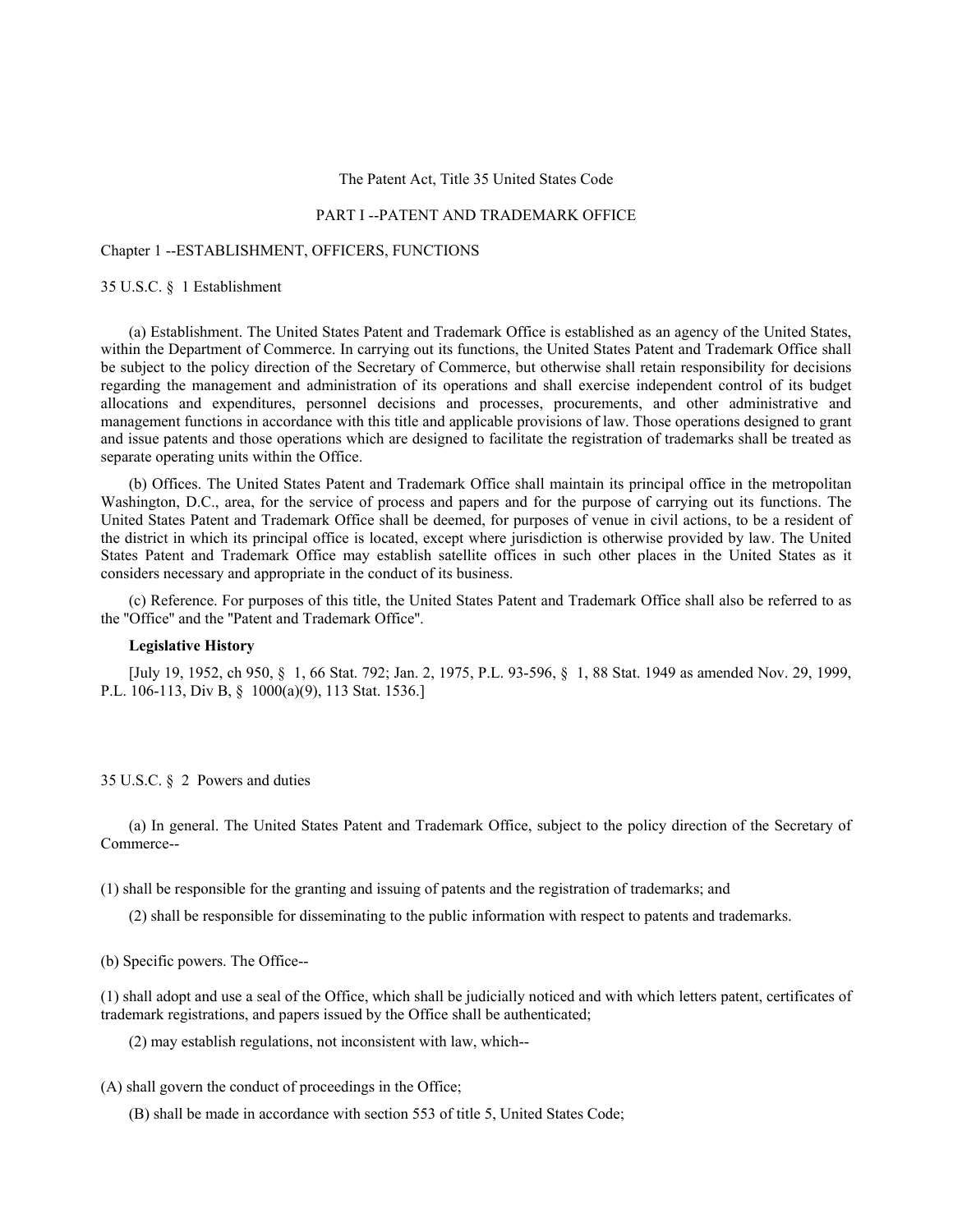(C) shall facilitate and expedite the processing of patent applications, particularly those which can be filed, stored, processed, searched, and retrieved electronically, subject to the provisions of section 122 relating to the confidential status of applications;

(D) may govern the recognition and conduct of agents, attorneys, or other persons representing applicants or other parties before the Office, and may require them, before being recognized as representatives of applicants or other persons, to show that they are of good moral character and reputation and are possessed of the necessary qualifications to render to applicants or other persons valuable service, advice, and assistance in the presentation or prosecution of their applications or other business before the Office;

(E) shall recognize the public interest in continuing to safeguard broad access to the United States patent system through the reduced fee structure for small entities under section  $\frac{41(h)(1)}{h}$  of this title; and

(F) provide for the development of a performance-based process that includes quantitative and qualitative measures and standards for evaluating cost-effectiveness and is consistent with the principles of impartiality and competitiveness;

(3) may acquire, construct, purchase, lease, hold, manage, operate, improve, alter, and renovate any real, personal, or mixed property, or any interest therein, as it considers necessary to carry out its functions;

(4) (A) may make such purchases, contracts for the construction, maintenance, or management and operation of facilities, and contracts for supplies or services, without regard to the provisions of the Federal Property and Administrative Services Act of 1949 (40 U.S.C. 471 et seq.), the Public Buildings Act (40 U.S.C. 601 et seq.), and the Stewart B. McKinney Homeless Assistance Act (42 U.S.C. 11301 et seq.); and

(B) may enter into and perform such purchases and contracts for printing services, including the process of composition, platemaking, presswork, silk screen processes, binding, microform, and the products of such processes, as it considers necessary to carry out the functions of the Office, without regard to sections 501 through 517 and 1101 through 1123 of title 44, United States Code;

(5) may use, with their consent, services, equipment, personnel, and facilities of other departments, agencies, and instrumentalities of the Federal Government, on a reimbursable basis, and cooperate with such other departments, agencies, and instrumentalities in the establishment and use of services, equipment, and facilities of the Office;

(6) may, when the Director determines that it is practicable, efficient, and cost-effective to do so, use, with the consent of the United States and the agency, instrumentality, Patent and Trademark Office, or international organization concerned, the services, records, facilities, or personnel of any State or local government agency or instrumentality or foreign patent and trademark office or international organization to perform functions on its behalf;

(7) may retain and use all of its revenues and receipts, including revenues from the sale, lease, or disposal of any real, personal, or mixed property, or any interest therein, of the Office;

(8) shall advise the President, through the Secretary of Commerce, on national and certain international intellectual property policy issues;

(9) shall advise Federal departments and agencies on matters of intellectual property policy in the United States and intellectual property protection in other countries;

(10) shall provide guidance, as appropriate, with respect to proposals by agencies to assist foreign governments and international intergovernmental organizations on matters of intellectual property protection;

(11) may conduct programs, studies, or exchanges of items or services regarding domestic and international intellectual property law and the effectiveness of intellectual property protection domestically and throughout the world;

(12) (A) shall advise the Secretary of Commerce on programs and studies relating to intellectual property policy that are conducted, or authorized to be conducted, cooperatively with foreign intellectual property offices and international intergovernmental organizations; and

(B) may conduct programs and studies described in subparagraph (A); and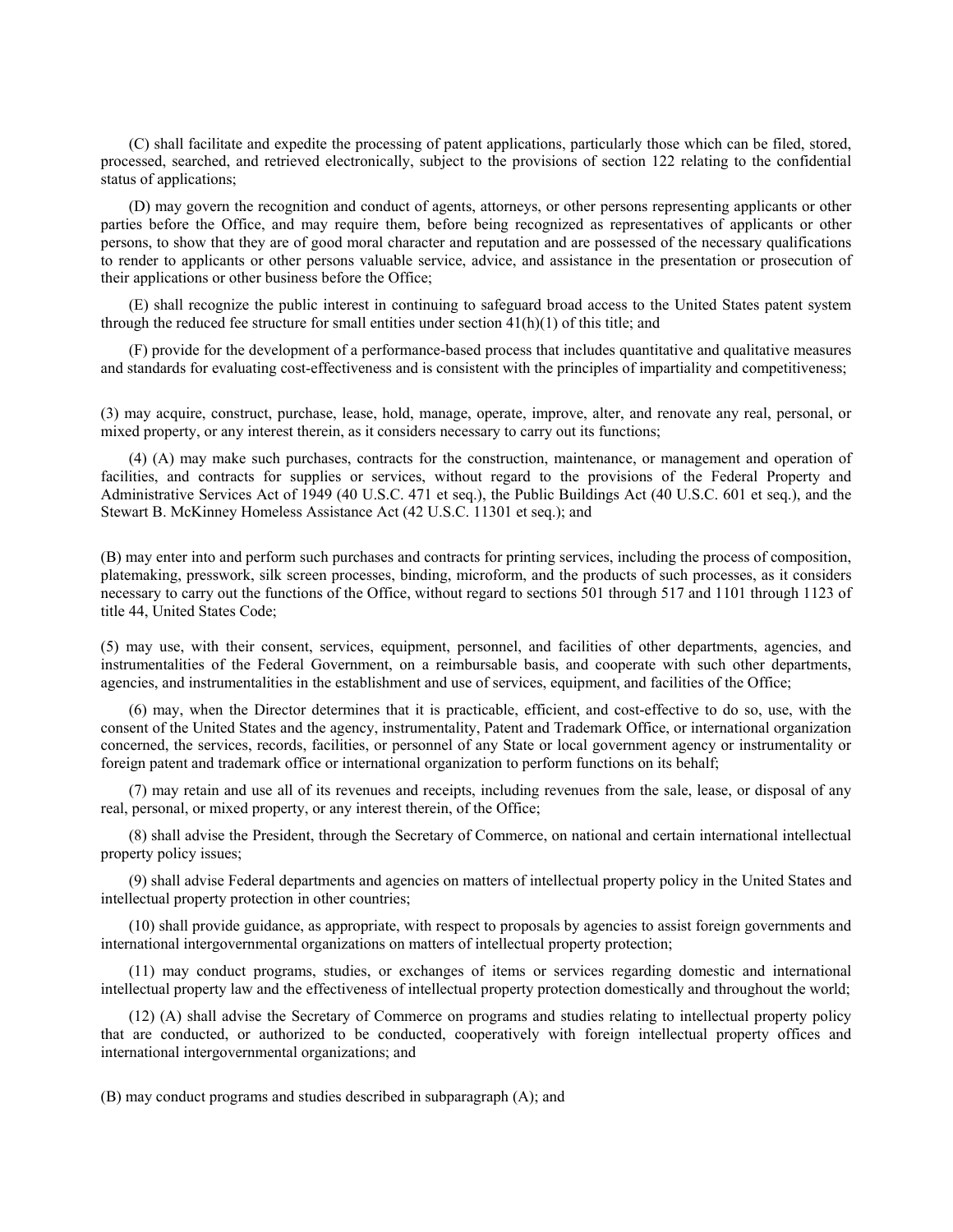(13) (A) in coordination with the Department of State, may conduct programs and studies cooperatively with foreign intellectual property offices and international intergovernmental organizations; and

(B) with the concurrence of the Secretary of State, may authorize the transfer of not to exceed \$ 100,000 in any year to the Department of State for the purpose of making special payments to international intergovernmental organizations for studies and programs for advancing international cooperation concerning patents, trademarks, and other matters.

(c) Clarification of specific powers.

(1) The special payments under subsection (b)(13)(B) shall be in addition to any other payments or contributions to international organizations described in subsection  $(b)(13)(B)$  and shall not be subject to any limitations imposed by law on the amounts of such other payments or contributions by the United States Government.

(2) Nothing in subsection (b) shall derogate from the duties of the Secretary of State or from the duties of the United States Trade Representative as set forth in section 141 of the Trade Act of 1974 (19 U.S.C. 2171).

(3) Nothing in subsection (b) shall derogate from the duties and functions of the Register of Copyrights or otherwise alter current authorities relating to copyright matters.

(4) In exercising the Director's powers under paragraphs (3) and (4)(A) of subsection (b), the Director shall consult with the Administrator of General Services.

(5) In exercising the Director's powers and duties under this section, the Director shall consult with the Register of Copyrights on all copyright and related matters.

(d) Construction. Nothing in this section shall be construed to nullify, void, cancel, or interrupt any pending request-forproposal let or contract issued by the General Services Administration for the specific purpose of relocating or leasing space to the United States Patent and Trademark Office.

# **Legislative History**

[July 19, 1952, ch 950, § 1, 66 Stat. 792; Jan. 2, 1975, P.L. 93-596, § 1, 88 Stat. 1949 as amended Nov. 29, 1999, P.L. 106-113, Div B, § 1000(a)(9), 113 Stat. 1536.]

#### 35 U.S.C. § 3 Officers and employees

(a) Under Secretary and Director.

(1) In general. The powers and duties of the United States Patent and Trademark Office shall be vested in an Under Secretary of Commerce for Intellectual Property and Director of the United States Patent and Trademark Office (in this title referred to as the ''Director''), who shall be a citizen of the United States and who shall be appointed by the President, by and with the advice and consent of the Senate. The Director shall be a person who has a professional background and experience in patent or trademark law.

(2) Duties.

(A) In general. The Director shall be responsible for providing policy direction and management supervision for the Office and for the issuance of patents and the registration of trademarks. The Director shall perform these duties in a fair, impartial, and equitable manner.

(B) Consulting with the Public Advisory Committees. The Director shall consult with the Patent Public Advisory Committee established in section 5 on a regular basis on matters relating to the patent operations of the Office, shall consult with the Trademark Public Advisory Committee established in section 5 on a regular basis on matters relating to the trademark operations of the Office, and shall consult with the respective Public Advisory Committee before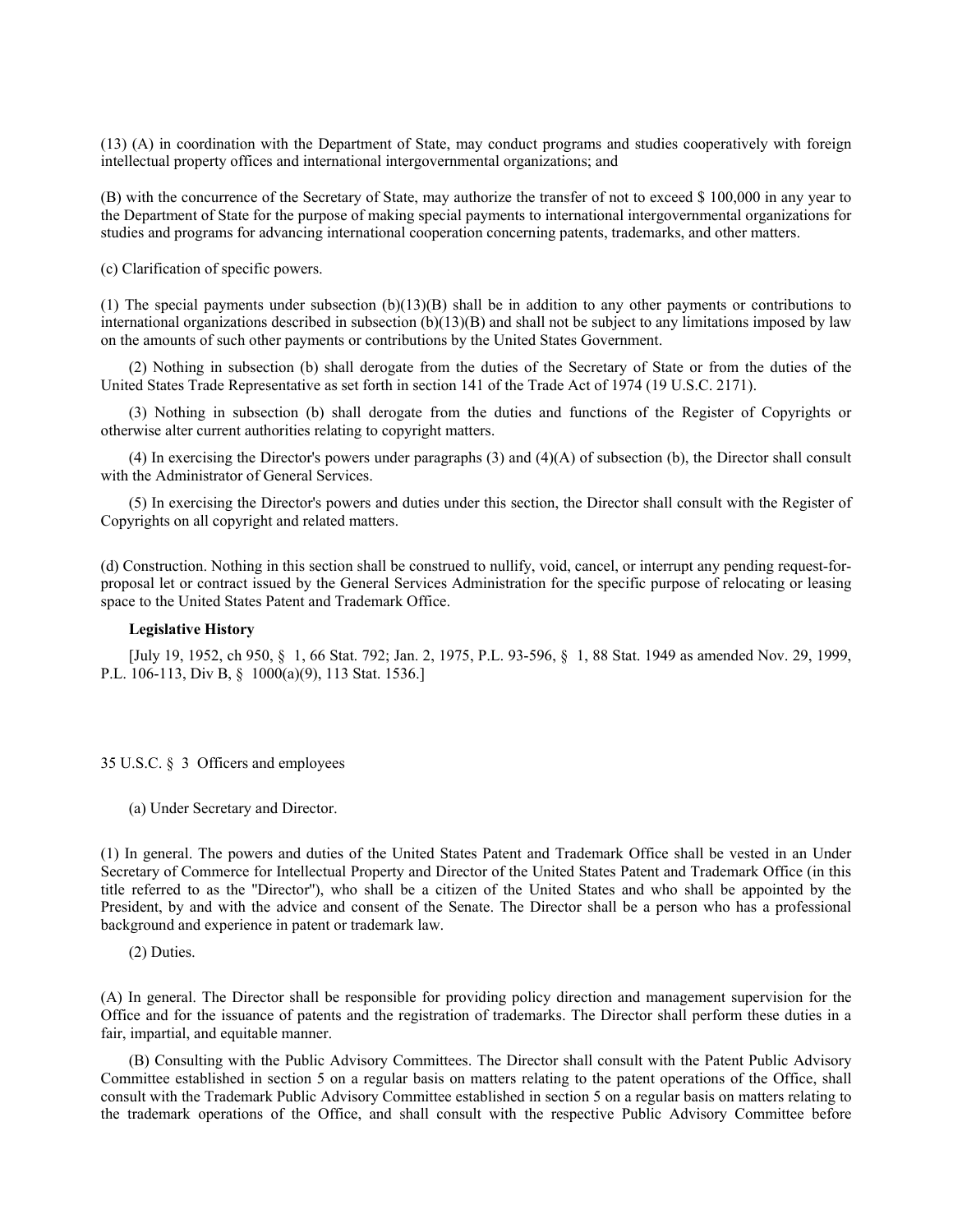submitting budgetary proposals to the Office of Management and Budget or changing or proposing to change patent or trademark user fees or patent or trademark regulations which are subject to the requirement to provide notice and opportunity for public comment under section 553 of title 5, United States Code, as the case may be.

(3) Oath. The Director shall, before taking office, take an oath to discharge faithfully the duties of the Office.

(4) Removal. The Director may be removed from office by the President. The President shall provide notification of any such removal to both Houses of Congress.

(b) Officers and employees of the Office.

(1) Deputy Under Secretary and Deputy Director. The Secretary of Commerce, upon nomination by the Director, shall appoint a Deputy Under Secretary of Commerce for Intellectual Property and Deputy Director of the United States Patent and Trademark Office who shall be vested with the authority to act in the capacity of the Director in the event of the absence or incapacity of the Director. The Deputy Director shall be a citizen of the United States who has a professional background and experience in patent or trademark law.

# (2) Commissioners.

(A) Appointment and duties. The Secretary of Commerce shall appoint a Commissioner for Patents and a Commissioner for Trademarks, without regard to chapter 33, 51, or 53 of title 5, United States Code [5 USCS § § 3301 et seq., 5101 et seq., or 5301 et seq.]. The Commissioner for Patents shall be a citizen of the United States with demonstrated management ability and professional background and experience in patent law and serve for a term of 5 years. The Commissioner for Trademarks shall be a citizen of the United States with demonstrated management ability and professional background and experience in trademark law and serve for a term of 5 years. The Commissioner for Patents and the Commissioner for Trademarks shall serve as the chief operating officers for the operations of the Office relating to patents and trademarks, respectively, and shall be responsible for the management and direction of all aspects of the activities of the Office that affect the administration of patent and trademark operations, respectively. The Secretary may reappoint a Commissioner to subsequent terms of 5 years as long as the performance of the Commissioner as set forth in the performance agreement in subparagraph (B) is satisfactory.

(B) Salary and performance agreement. The Commissioners shall be paid an annual rate of basic pay not to exceed the maximum rate of basic pay for the Senior Executive Service established under section 5382 of title 5, United States Code, including any applicable locality-based comparability payment that may be authorized under section 5304(h)(2)(C) of title 5, United States Code. The compensation of the Commissioners shall be considered, for purposes of section 207(c)(2)(A) of title 18, United States Code, to be the equivalent of that described under clause (ii) of section 207(c)(2)(A) of title 18, United States Code. In addition, the Commissioners may receive a bonus in an amount of up to, but not in excess of, 50 percent of the Commissioners' annual rate of basic pay, based upon an evaluation by the Secretary of Commerce, acting through the Director, of the Commissioners'' performance as defined in an annual performance agreement between the Commissioners and the Secretary. The annual performance agreements shall incorporate measurable organization and individual goals in key operational areas as delineated in an annual performance plan agreed to by the Commissioners and the Secretary. Payment of a bonus under this subparagraph may be made to the Commissioners only to the extent that such payment does not cause the Commissioners'' total aggregate compensation in a calendar year to equal or exceed the amount of the salary of the Vice President under section 104 of title 3, United States Code.

(C) Removal. The Commissioners may be removed from office by the Secretary for misconduct or nonsatisfactory performance under the performance agreement described in subparagraph (B), without regard to the provisions of title 5, United States Code. The Secretary shall provide notification of any such removal to both Houses of Congress.

(3) Other officers and employees. The Director shall--

(A) appoint such officers, employees (including attorneys), and agents of the Office as the Director considers necessary to carry out the functions of the Office; and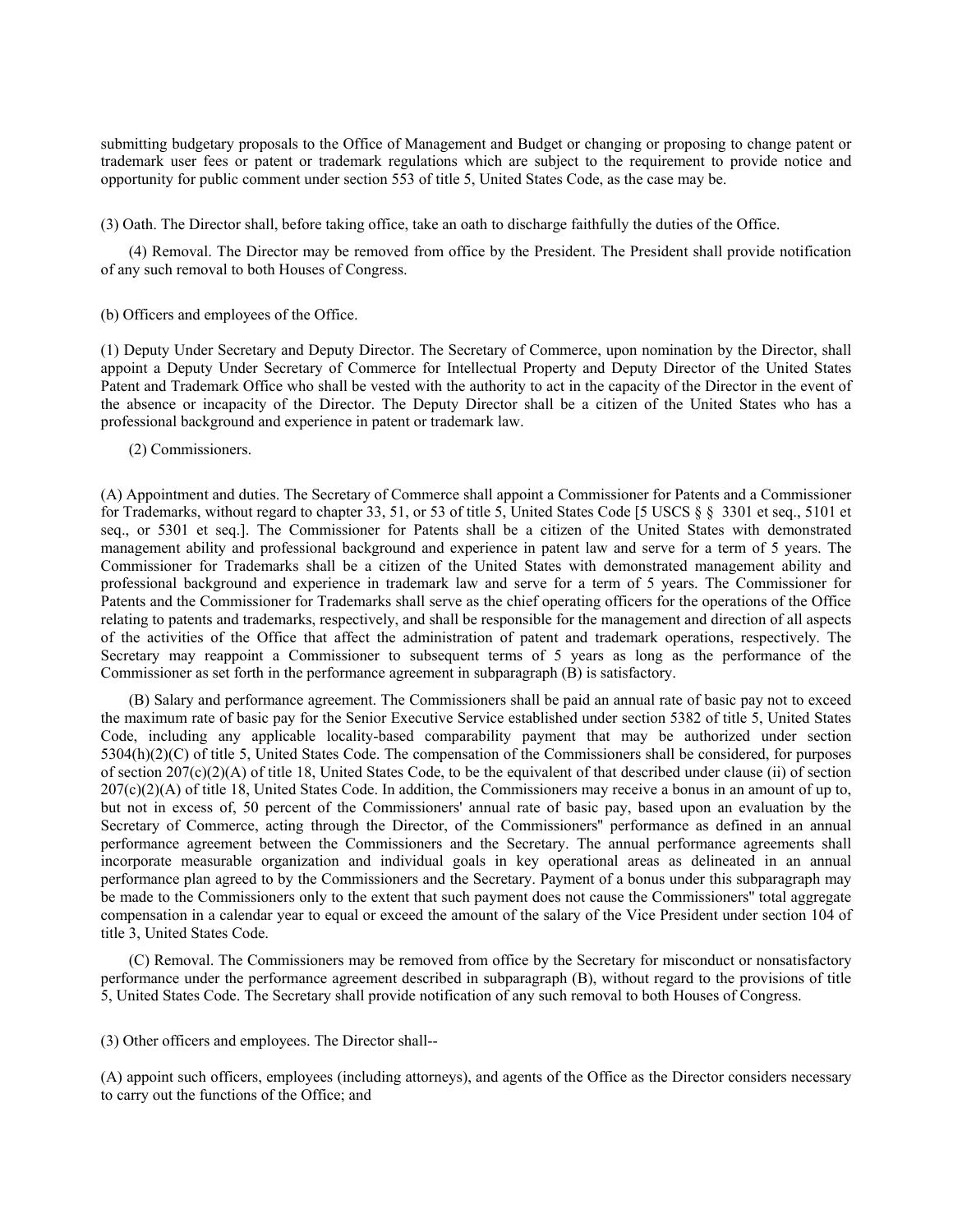(B) define the title, authority, and duties of such officers and employees and delegate to them such of the powers vested in the Office as the Director may determine.

 The Office shall not be subject to any administratively or statutorily imposed limitation on positions or personnel, and no positions or personnel of the Office shall be taken into account for purposes of applying any such limitation.

(4) Training of examiners. The Office shall submit to the Congress a proposal to provide an incentive program to retain as employees patent and trademark examiners of the primary examiner grade or higher who are eligible for retirement, for the sole purpose of training patent and trademark examiners.

(5) National security positions. The Director, in consultation with the Director of the Office of Personnel Management, shall maintain a program for identifying national security positions and providing for appropriate security clearances, in order to maintain the secrecy of certain inventions, as described in section 181, and to prevent disclosure of sensitive and strategic information in the interest of national security.

(c) Continued applicability of title 5, United States Code. Officers and employees of the Office shall be subject to the provisions of title 5, United States Code, relating to Federal employees.

(d) Adoption of existing labor agreements. The Office shall adopt all labor agreements which are in effect, as of the day before the effective date of the Patent and Trademark Office Efficiency Act, with respect to such Office (as then in effect).

(e) Carryover of personnel.

(1) From PTO. Effective as of the effective date of the Patent and Trademark Office Efficiency Act, all officers and employees of the Patent and Trademark Office on the day before such effective date shall become officers and employees of the Office, without a break in service.

(2) Other personnel. Any individual who, on the day before the effective date of the Patent and Trademark Office Efficiency Act, is an officer or employee of the Department of Commerce (other than an officer or employee under paragraph (1)) shall be transferred to the Office, as necessary to carry out the purposes of this Act, if--

(A) such individual serves in a position for which a major function is the performance of work reimbursed by the Patent and Trademark Office, as determined by the Secretary of Commerce;

(B) such individual serves in a position that performed work in support of the Patent and Trademark Office during at least half of the incumbent's work time, as determined by the Secretary of Commerce; or

(C) such transfer would be in the interest of the Office, as determined by the Secretary of Commerce in consultation with the Director

Any transfer under this paragraph shall be effective as of the same effective date as referred to in paragraph (1), and shall be made without a break in service.

(f) Transition provisions.

(1) Interim appointment of Director. On or after the effective date of the Patent and Trademark Office Efficiency Act, the President shall appoint an individual to serve as the Director until the date on which a Director qualifies under subsection (a). The President shall not make more than one such appointment under this subsection.

(2) Continuation in office of certain officers.

(A) The individual serving as the Assistant Commissioner for Patents on the day before the effective date of the Patent and Trademark Office Efficiency Act may serve as the Commissioner for Patents until the date on which a Commissioner for Patents is appointed under subsection (b).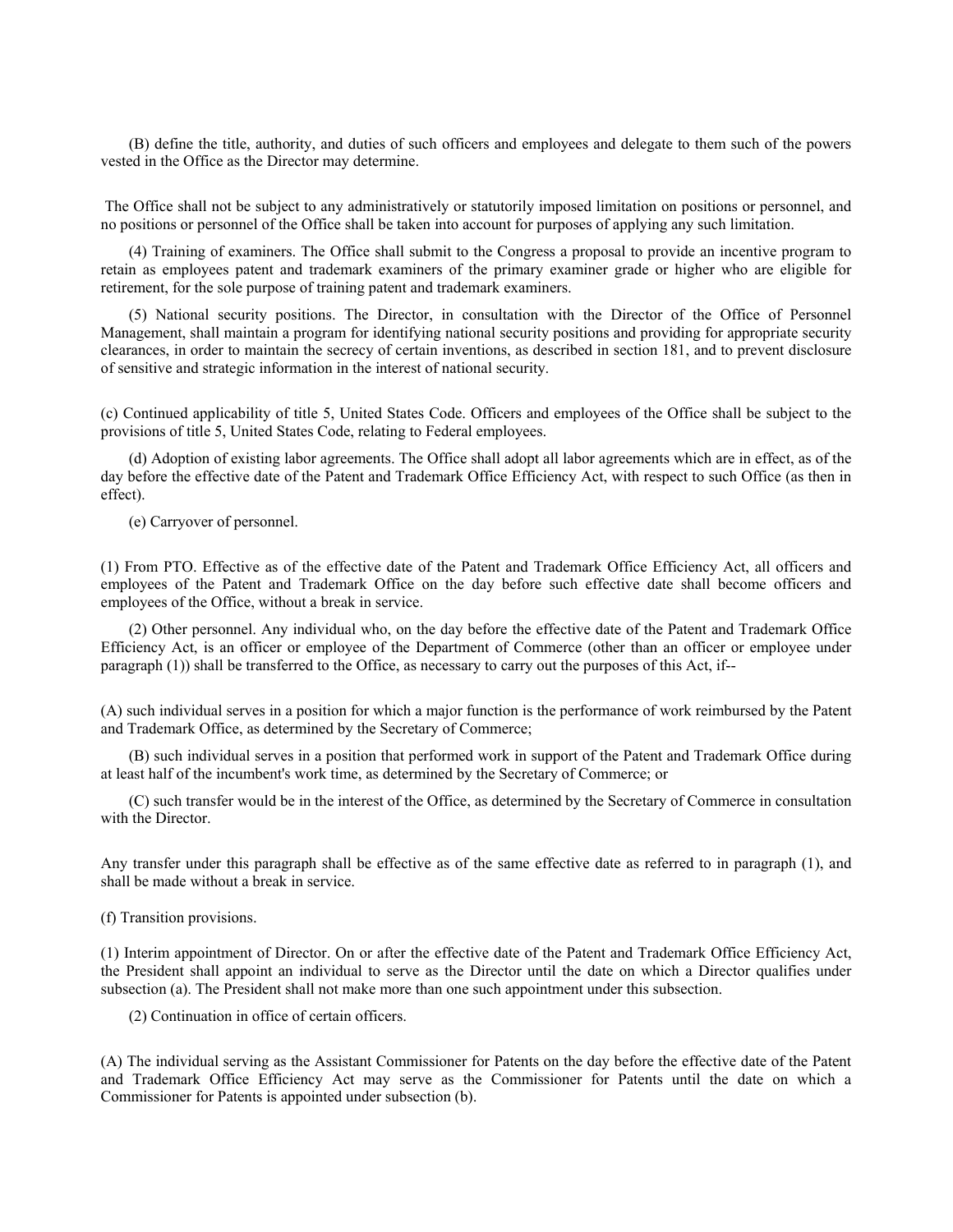(B) The individual serving as the Assistant Commissioner for Trademarks on the day before the effective date of the Patent and Trademark Office Efficiency Act may serve as the Commissioner for Trademarks until the date on which a Commissioner for Trademarks is appointed under subsection (b).

## **Legislative History**

[July 19, 1952, ch 950, § 1, 66 Stat. 792; Sept. 6, 1958, P.L. 85-933, § 1, 72 Stat. 1793; Sept. 23, 1959, P.L. 86- 370, § 1(a), 73 Stat. 650; Aug. 14, 1964, P.L. 88-426, Title III, § 305(26), 78 Stat. 425; Jan. 2, 1975, P.L. 93-596, § 1, 88 Stat. 1949; Jan. 2, 1975, P.L. 93-601, § 1, 88 Stat. 1956. As amended Aug. 27, 1982, P.L. 97-247, § 4, 96 Stat. 319; Oct. 15, 1982, P.L. 97-366, § 4, 96 Stat. 1760; Nov. 8, 1984, P.L. 98-622, Title IV, § 405, 98 Stat. 3392; Oct. 28, 1998, P.L. 105-304, Title IV, § 401(a)(1), 112 Stat. 2887; Aug. 5, 1999, P.L. 106-44, § 2(c), 113 Stat. 223; Nov. 29, 1999, P.L. 106-113, Div B, § 1000(a)(9), 113 Stat. 1536.]

#### 35 U.S.C. § 4 Restrictions on officers and employees as to interest in patents

Officers and employees of the Patent and Trademark Office shall be incapable, during the period of their appointments and for one year thereafter, of applying for a patent and of acquiring, directly or indirectly, except by inheritance or bequest, any patent or any right or interest in any patent, issued or to be issued by the Office. In patents applied for thereafter they shall not be entitled to any priority date earlier than one year after the termination of their appointment.

# **Legislative History**

[As amended Jan. 2, 1975, Pub. L. 93-596, sec. 1, 88 Stat. 1949.]

35 U.S.C. § 5 Patent and Trademark Office Public Advisory Committees

# (a) Establishment of Public Advisory Committees.

(1) Appointment. The United States Patent and Trademark Office shall have a Patent Public Advisory Committee and a Trademark Public Advisory Committee, each of which shall have nine voting members who shall be appointed by the Secretary of Commerce and serve at the pleasure of the Secretary of Commerce. Members of each Public Advisory Committee shall be appointed for a term of 3 years, except that of the members first appointed, three shall be appointed for a term of 1 year, and three shall be appointed for a term of 2 years. In making appointments to each Committee, the Secretary of Commerce shall consider the risk of loss of competitive advantage in international commerce or other harm to United States companies as a result of such appointments.

(2) Chair. The Secretary shall designate a chair of each Advisory Committee, whose term as chair shall be for 3 years.

(3) Timing of appointments. Initial appointments to each Advisory Committee shall be made within 3 months after the effective date of the Patent and Trademark Office Efficiency Act. Vacancies shall be filled within 3 months after they occur.

(b) Basis for appointments. Members of each Advisory Committee--

(1) shall be citizens of the United States who shall be chosen so as to represent the interests of diverse users of the United States Patent and Trademark Office with respect to patents, in the case of the Patent Public Advisory Committee, and with respect to trademarks, in the case of the Trademark Public Advisory Committee;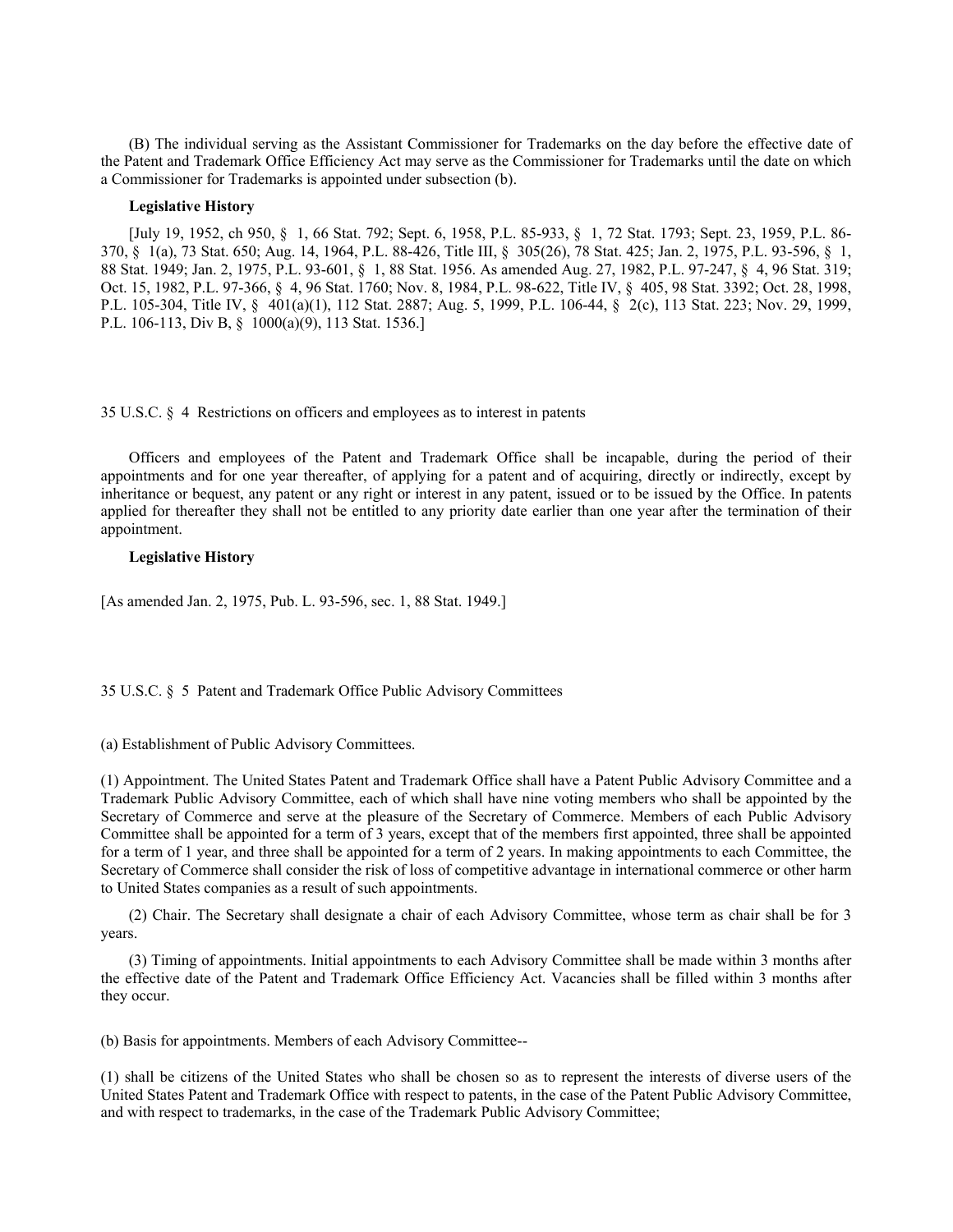(2) shall include members who represent small and large entity applicants located in the United States in proportion to the number of applications filed by such applicants, but in no case shall members who represent small entity patent applicants, including small business concerns, independent inventors, and nonprofit organizations, constitute less than 25 percent of the members of the Patent Public Advisory Committee, and such members shall include at least one independent inventor; and

(3) shall include individuals with substantial background and achievement in finance, management, labor relations, science, technology, and office automation. In addition to the voting members, each Advisory Committee shall include a representative of each labor organization recognized by the United States Patent and Trademark Office. Such representatives shall be nonvoting members of the Advisory Committee to which they are appointed.

(c) Meetings. Each Advisory Committee shall meet at the call of the chair to consider an agenda set by the chair.

(d) Duties. Each Advisory Committee shall--

(1) review the policies, goals, performance, budget, and user fees of the United States Patent and Trademark Office with respect to patents, in the case of the Patent Public Advisory Committee, and with respect to Trademarks, in the case of the Trademark Public Advisory Committee, and advise the Director on these matters;

(2) within 60 days after the end of each fiscal year--

(A) prepare an annual report on the matters referred to in paragraph (1);

(B) transmit the report to the Secretary of Commerce, the President, and the Committees on the Judiciary of the Senate and the House of Representatives; and

(C) publish the report in the Official Gazette of the United States Patent and Trademark Office.

(e) Compensation. Each member of each Advisory Committee shall be compensated for each day (including travel time) during which such member is attending meetings or conferences of that Advisory Committee or otherwise engaged in the business of that Advisory Committee, at the rate which is the daily equivalent of the annual rate of basic pay in effect for level III of the Executive Schedule under section 5314 of title 5, United States Code. While away from such member's home or regular place of business such member shall be allowed travel expenses, including per diem in lieu of subsistence, as authorized by section 5703 of title 5, United States Code.

(f) Access to information. Members of each Advisory Committee shall be provided access to records and information in the United States Patent and Trademark Office, except for personnel or other privileged information and information concerning patent applications required to be kept in confidence by section 122.

(g) Applicability of certain ethics laws. Members of each Advisory Committee shall be special Government employees within the meaning of section 202 of title 18, United States Code.

(h) Inapplicability of Federal Advisory Committee Act. The Federal Advisory Committee Act (5 U.S.C. App.) shall not apply to each Advisory Committee.

(i) Open meetings. The meetings of each Advisory Committee shall be open to the public, except that each Advisory Committee may by majority vote meet in executive session when considering personnel or other confidential information.

# **Legislative History**

[Added Nov. 29, 1999, P.L. 106-113, Div B, § 1000(a)(9), 113 Stat. 1536.]

35 U.S.C. § 6 Board of Patent Appeals and Interferences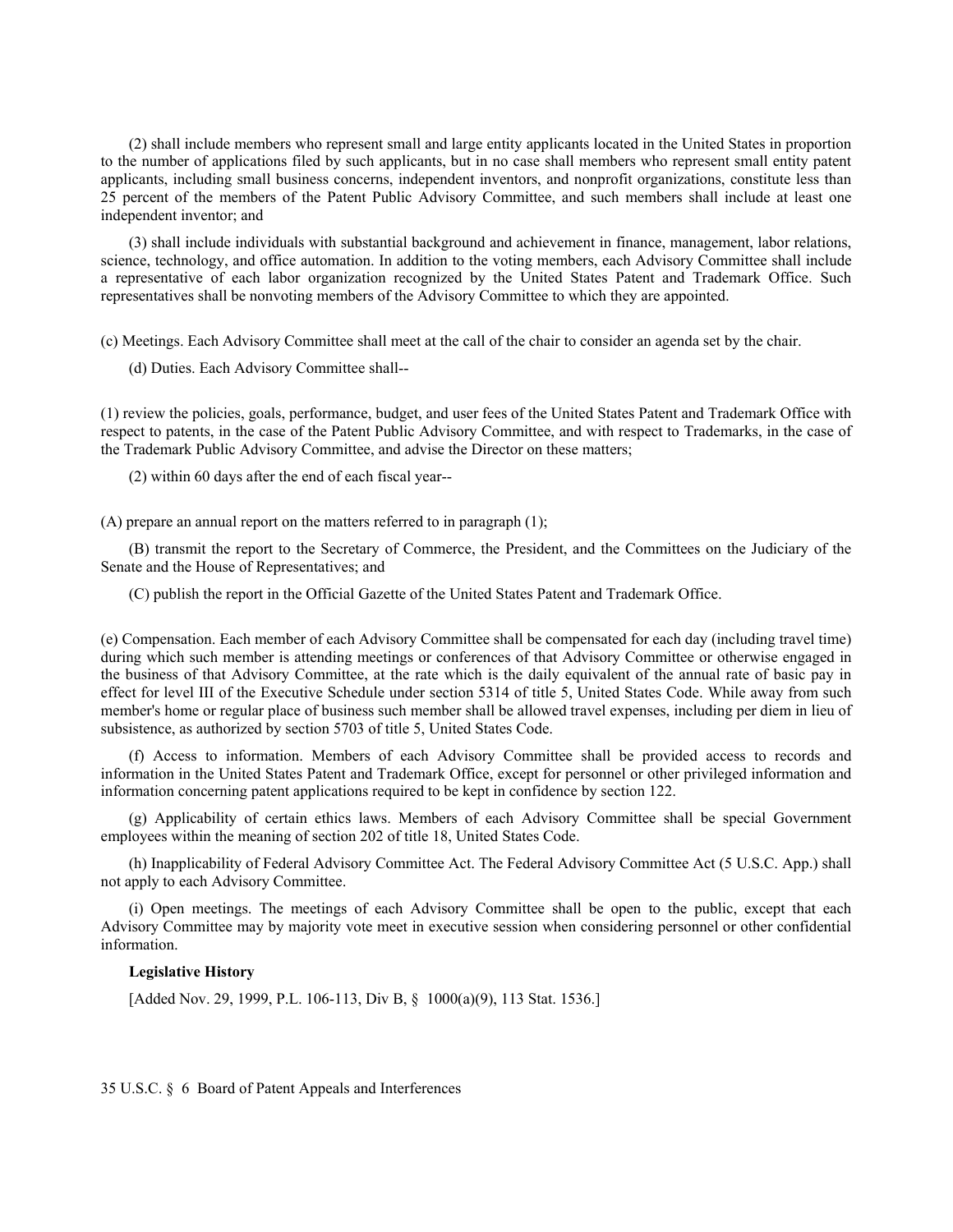(a) Establishment and composition. There shall be in the United States Patent and Trademark Office a Board of Patent Appeals and Interferences. The Director, the Commissioner for Patents, the Commissioner for Trademarks, and the administrative patent judges shall constitute the Board. The administrative patent judges shall be persons of competent legal knowledge and scientific ability who are appointed by the Director.

(b) Duties. The Board of Patent Appeals and Interferences shall, on written appeal of an applicant, review adverse decisions of examiners upon applications for patents and shall determine priority and patentability of invention in interferences declared under section 135(a). Each appeal and interference shall be heard by at least three members of the Board, who shall be designated by the Director. Only the Board of Patent Appeals and Interferences may grant rehearings.

## **Legislative History**

[Added Nov. 29, 1999, P.L. 106-113, Div B, § 1000(a)(9), 113 Stat. 1536.]

# 35 U.S.C. § 7 Library

The Director shall maintain a library of scientific and other works and periodicals, both foreign and domestic, in the Patent and Trademark Office to aid the officers in the discharge of their duties.

# **Legislative History**

[July 19, 1952, ch 950, § 1, 66 Stat. 793; Jan. 2, 1975, P.L. 93-596, § 1, 88 Stat. 1949; Nov. 29, 1999, P.L. 106- 113, Div B, § 1000(a)(9), 113 Stat. 1536.]

35 U.S.C. § 8 Classification of patents

The Director may revise and maintain the classification by subject matter of United States letters patent, and such other patents and printed publications as may be necessary or practicable, for the purpose of determining with readiness and accuracy the novelty of inventions for which applications for patent are filed.

# **Legislative History**

[July 19, 1952, ch 950, § 1, 66 Stat. 794; Nov. 29, 1999, P.L. 106-113, Div B, § 1000(a)(9), 113 Stat. 1536.]

#### 35 U.S.C. § 9 Certified copies of records

The Director may furnish certified copies of specifications and drawings of patents issued by the Patent and Trademark Office, and of other records available either to the public or to the person applying therefor.

# **Legislative History**

[July 19, 1952, ch 950, § 1, 66 Stat. 794; Jan. 2, 1975, P.L. 93-596, § 1, 88 Stat. 1949; Nov. 29, 1999, P.L. 106-113, Div B, § 1000(a)(9), 113 Stat. 1536.]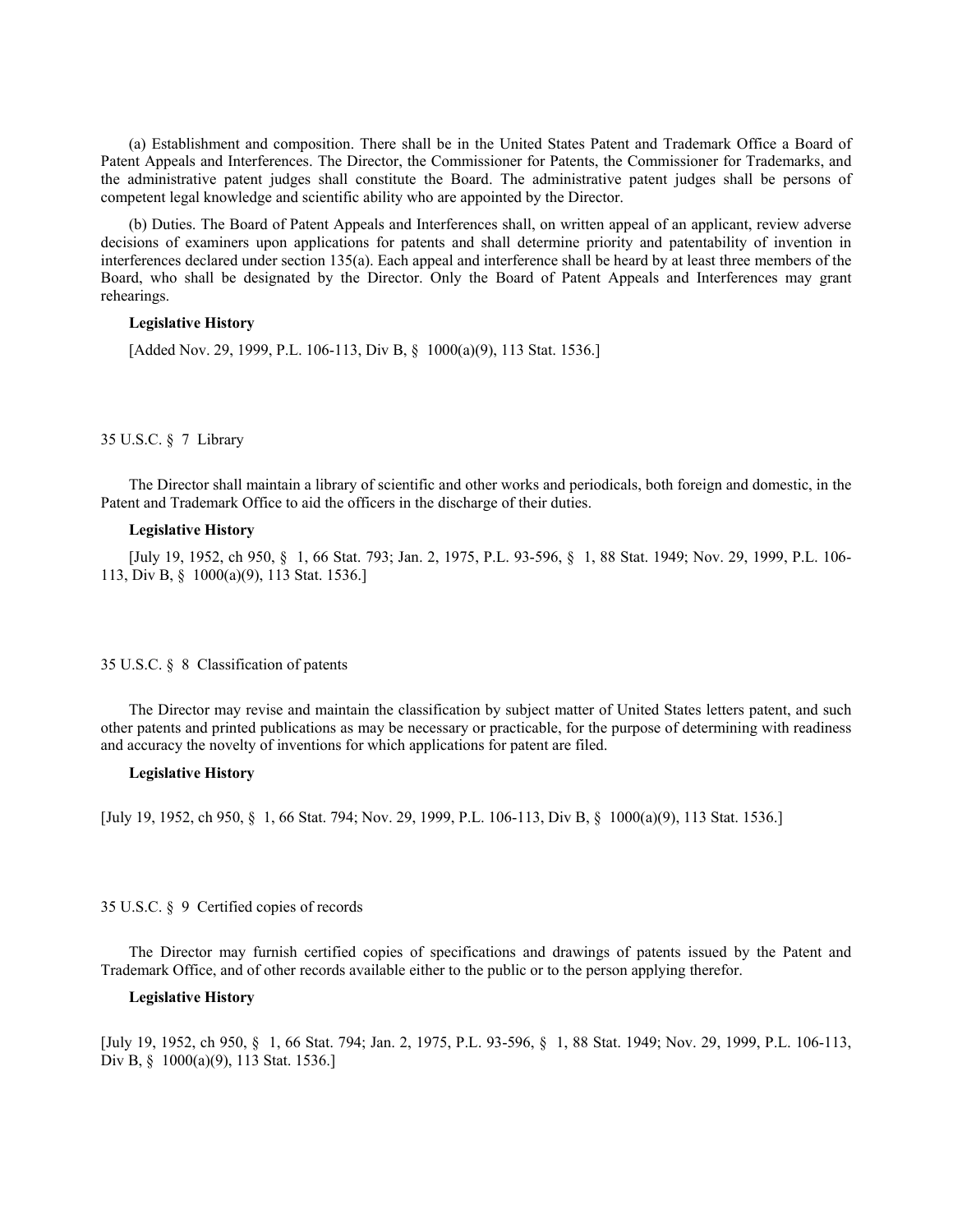# 35 U.S.C. § 10 Publications

(a) The Director may publish in printed, typewritten, or electronic form, the following:

1. Patents and published applications for patents, including specifications and drawings, together with copies of the same. The Patent and Trademark Office may print the headings of the drawings for patents for the purpose of photolithography.

2. Certificates of trademark registrations, including statements and drawings, together with copies of the same.

- 3. The Official Gazette of the United States Patent and Trademark Office.
- 4. Annual indexes of patents and patentees, and of trademarks and registrants.
- 5. Annual volumes of decisions in patent and trademark cases.

6. Pamphlet copies of the patent laws and rules of practice, laws and rules relating to trademarks, and circulars or other publications relating to the business of the Office.

(b) The Director may exchange any of the publications specified in items 3, 4, 5, and 6 of subsection (a) of this section for publications desirable for the use of the Patent and Trademark Office.

# **Legislative History**

[July 19, 1952, ch 950, § 1, 66 Stat. 794; Jan. 2, 1975, P.L. 93-596, § 1, 88 Stat. 1949; Nov. 29, 1999, P.L. 106-113, Div B, § 1000(a)(9), 113 Stat. 1536.]

# 35 U.S.C. § 11 Exchange of copies of patents with foreign countries

The Director may exchange copies of specifications and drawings of United States patents for those of foreign countries. The Director shall not enter into an agreement to provide such copies of specifications and drawings of United States patents and applications to a foreign country, other than a NAFTA country or a WTO member country, without the express authorization of the Secretary of Commerce. For purposes of this section, the terms ''NAFTA country'' and ''WTO member country'' have the meanings given those terms in section 104(b).

# **Legislative History**

[July 19, 1952, ch 950, § 1, 66 Stat. 794; Nov. 29, 1999, P.L. 106-113, Div B, § 1000(a)(9), 113 Stat. 1536.]

### 35 U.S.C. § 12 Copies of patents for public libraries

The Director may supply copies of specifications and drawings of patents in printed or electronic form to public libraries in the United States which shall maintain such copies for the use of the public, at the rate for each year's issue established for this purpose in section 41(d) of this title.

# **Legislative History**

[July 19, 1952, ch 950, § 1, 66 Stat. 794; Aug. 27, 1982, P.L. 97-247, § 15, 96 Stat. 321; Nov. 29, 1999, P.L. 106- 113, Div B, § 1000(a)(9), 113 Stat. 1536.]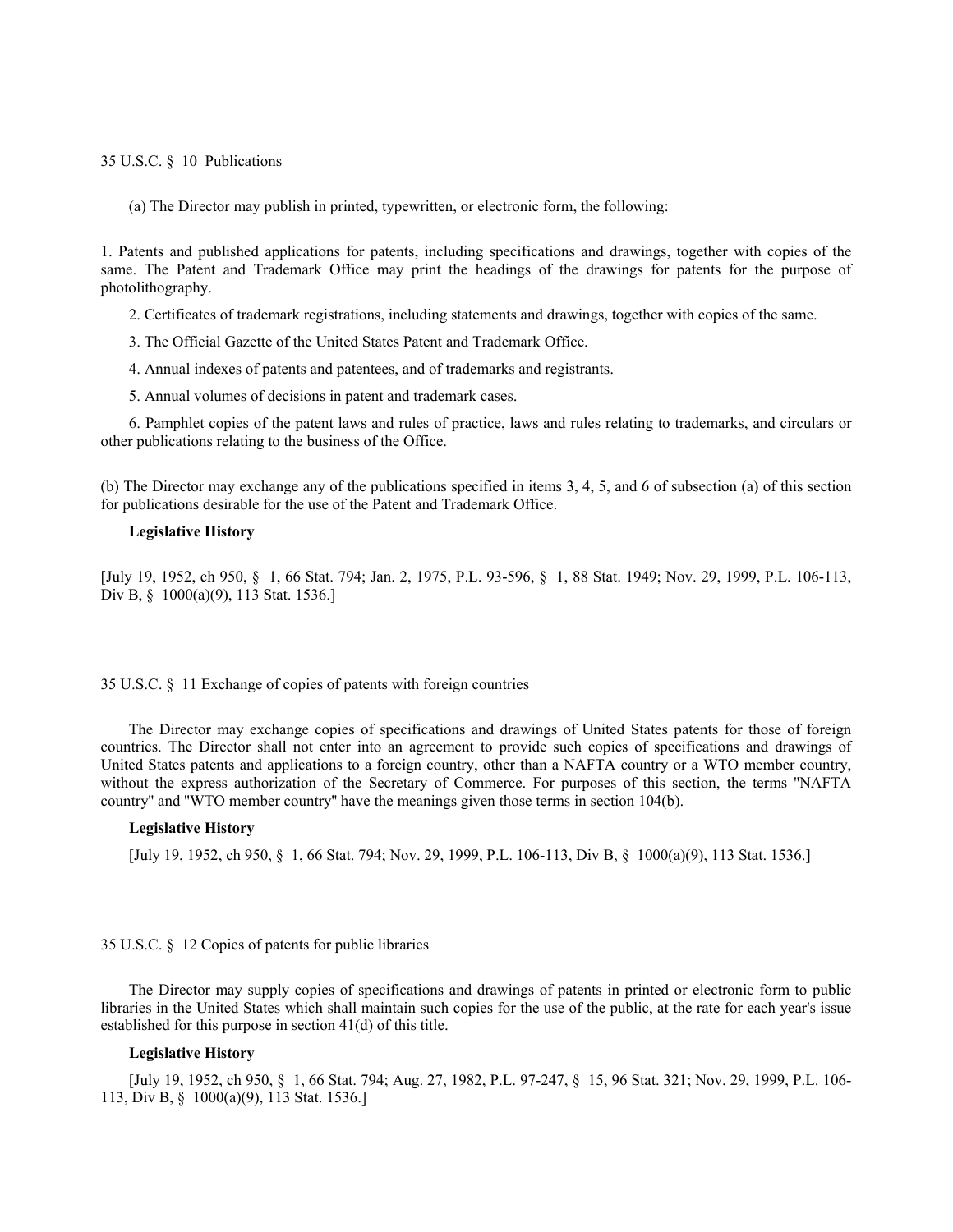#### 35 U.S.C. § 13 Annual report to Congress

The Director shall report to the Congress, not later than 180 days after the end of each fiscal year, the moneys received and expended by the Office, the purposes for which the moneys were spent, the quality and quantity of the work of the Office, the nature of training provided to examiners, the evaluation of the Commissioner of Patents and the Commissioner of Trademarks by the Secretary of Commerce, the compensation of the Commissioners, and other information relating to the Office.

# **Legislative History**

[July 19, 1952, ch 950, § 1, 66 Stat. 794; Nov. 29, 1999, P.L. 106-113, Div B, § 1000(a)(9), 113 Stat. 1536.]

#### Chapter 2 --PROCEEDINGS IN THE PATENT AND TRADEMARK OFFICE

35 U.S.C. § 21 Filing date and day for taking action

(a) The Director may by rule prescribe that any paper or fee required to be filed in the Patent and Trademark Office will be considered filed in the Office on the date on which it was deposited with the United States Postal Service or would have been deposited with the United States Postal Service but for postal service interruptions or emergencies designated by the Director.

(b) When the day, or the last day, for taking any action or paying any fee in the United States Patent and Trademark Office falls on Saturday, Sunday, or a federal holiday within the District of Columbia, the action may be taken, or the fee paid, on the next succeeding secular or business day.

# **Legislative History**

[July 19, 1952, ch 950, § 1, 66 Stat. 794; Jan. 2, 1975, P.L. 93-596, § 1, 88 Stat. 1949. as amended Aug. 27, 1982, P.L. 97-247, § 12, 96 Stat. 321; Nov. 29, 1999, P.L. 106-113, Div B, § 1000(a)(9), 113 Stat. 1536.]

## 35 U.S.C. § 22 Printing of papers filed

The Director may require papers filed in the Patent and Trademark Office to be printed, typewritten, or on an electronic medium.

### **Legislative History**

[July 19, 1952, ch 950, § 1, 66 Stat. 795; Jan. 2, 1975, P.L. 93-596, § 1, 88 Stat. 1949 as amended Nov. 29, 1999, P.L. 106-113, Div B, § 1000(a)(9), 113 Stat. 1536.]

35 U.S.C. § 23 Testimony in Patent and Trademark Office cases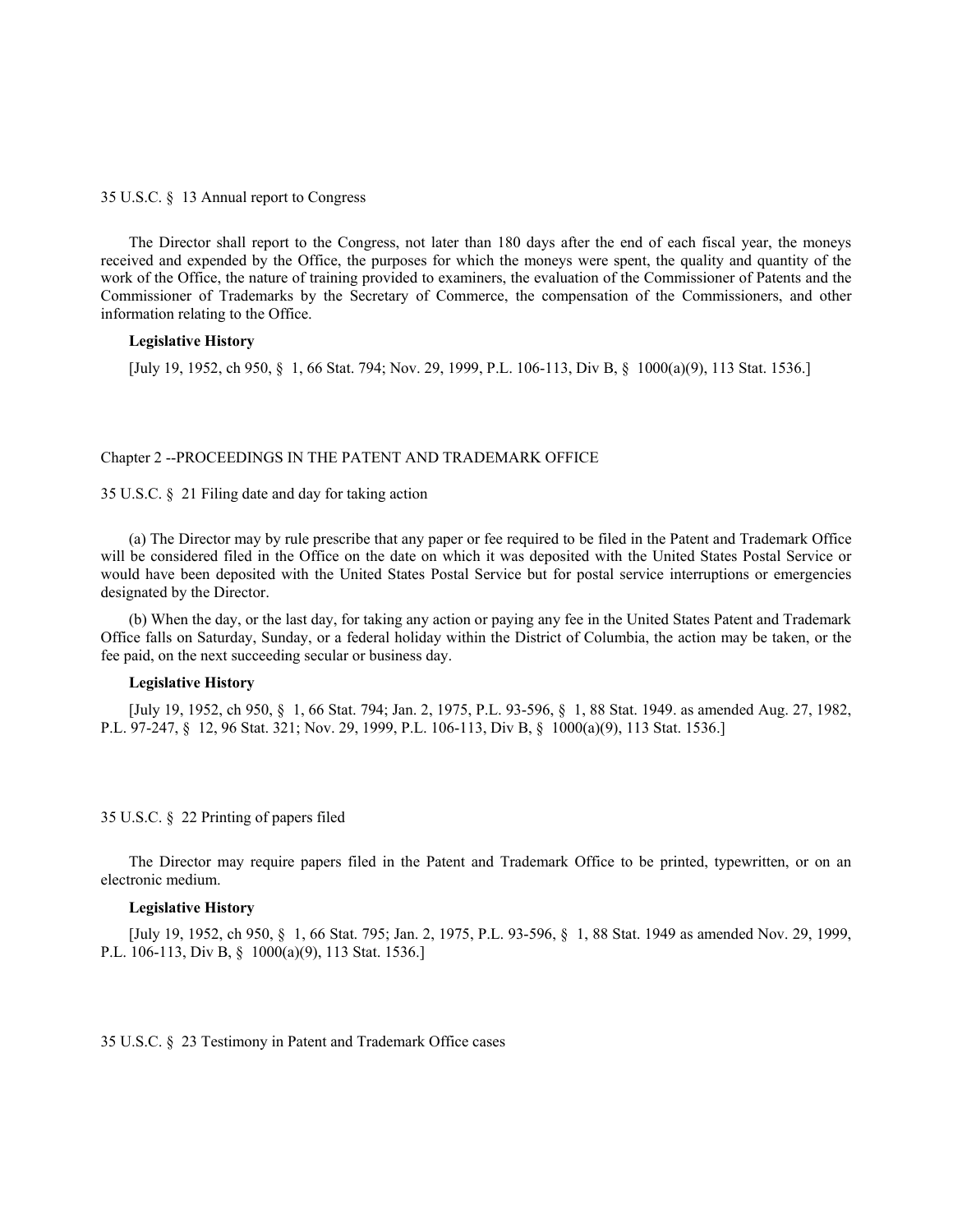The Director may establish rules for taking affidavits and depositions required in cases in the Patent and Trademark Office. Any officer authorized by law to take depositions to be used in the courts of the United States, or of the State where he resides, may take such affidavits and depositions.

# **Legislative History**

[July 19, 1952, ch 950, § 1, 66 Stat. 795; Jan. 2, 1975, P.L. 93-596, § 1, 88 Stat. 1949 as amended Nov. 29, 1999, P.L. 106-113, Div B, § 1000(a)(9), 113 Stat. 1536.]

#### 35 U.S.C. § 24 Subpoenas, witnesses

The clerk of any United States court for the district wherein testimony is to be taken for use in any contested case in the Patent and Trademark Office, shall, upon the application of any party thereto, issue a subpoena for any witness residing or being within such district, commanding him to appear and testify before an officer in such district authorized to take depositions and affidavits, at the time and place stated in the subpoena. The provisions of the Federal Rules of Civil Procedure relating to the attendance of witnesses and to the production of documents and things shall apply to contested cases in the Patent and Trademark Office.

Every witness subpoenaed and in attendance shall be allowed the fees and traveling expenses allowed to witnesses attending the United States district courts.

A judge of a court whose clerk issued a subpoena may enforce obedience to the process or punish disobedience as in other like cases, on proof that a witness, served with such subpoena, neglected or refused to appear or to testify. No witness shall be deemed guilty of contempt for disobeying such subpoena unless his fees and traveling expenses in going to, and returning from, and one day's attendance at the place of examination, are paid or tendered him at the time of the service of the subpoena; nor for refusing to disclose any secret matter except upon appropriate order of the court which issued the subpoena.

# **Legislative History**

[As amended Jan. 2, 1975, Pub. L. 93-596, sec. 1, 88 Stat. 1949.]

## 35 U.S.C. § 25 Declaration in lieu of oath

(a) The Director may by rule prescribe that any document to be filed in the Patent and Trademark Office and which is required by any law, rule, or other regulation to be under oath may be subscribed to by a written declaration in such form as the Director may prescribe, such declaration to be in lieu of the oath otherwise required.

(b) Whenever such written declaration is used, the document must warn the declarant that willful false statements and the like are punishable by fine or imprisonment, or both  $(18 \text{ U.S.C. } § 1001)$ .

## **Legislative History**

[Added Mar. 26, 1964, Pub. L. 88-292, sec. 1, 78 Stat. 171; amended Jan. 2, 1975, Pub. L. 93-596, sec. 1, 88 Stat. 1949. As amended Nov. 29, 1999, P. L. 106-113, Div B, § 1000(a)(9), 113 Stat. 1536.]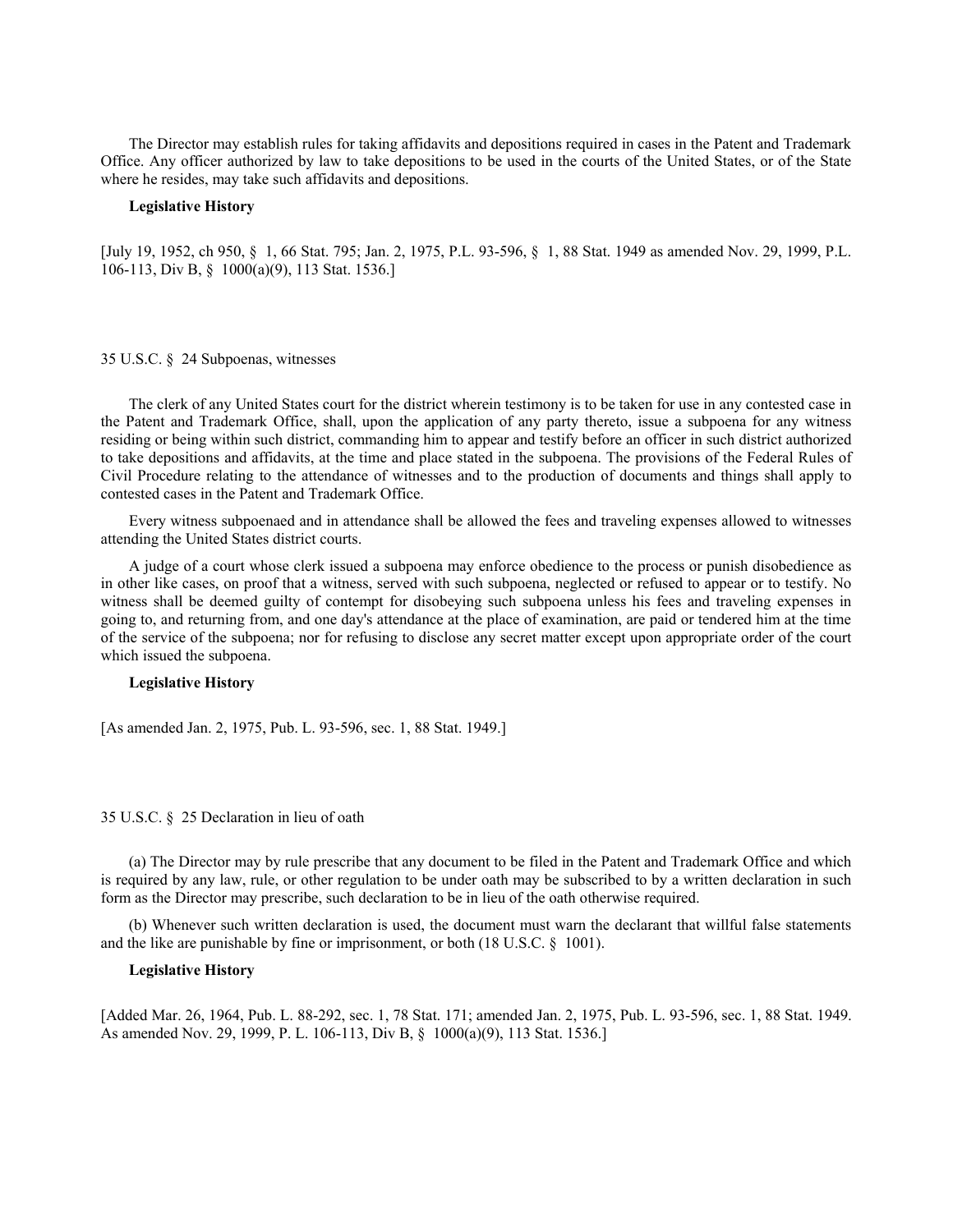### 35 U.S.C. § 26 Effect of defective execution

Any document to be filed in the Patent and Trademark Office and which is required by any law, rule, or other regulation to be executed in a specified manner may be provisionally accepted by the Director despite a defective execution, provided a properly executed document is submitted within such time as may be prescribed.

### **Legislative History**

[Added Mar. 26, 1964, P.L. 88-292, 1, 78 Stat. 171; Jan. 2, 1975, P.L. 93-596, 1, 88 Stat. 1949 as amended Nov. 29, 1999, P.L. 106-113, Div B, § 1000(a)(9), 113 Stat. 1536.]

#### Chapter 3 --PRACTICE BEFORE PATENT AND TRADEMARK OFFICE

35 U.S.C. § 31 [Repealed]

[Repealed]

## 35 U.S.C. § 32 Suspension or exclusion from practice

The Director may, after notice and opportunity for a hearing, suspend or exclude, either generally or in any particular case, from further practice before the Patent and Trademark Office, any person, agent, or attorney shown to be incompetent or disreputable, or guilty of gross misconduct, or who does not comply with the regulations established under section 31 of this title, or who shall, by word, circular, letter, or advertising, with intent to defraud in any manner, deceive, mislead, or threaten any applicant or prospective applicant, or other person having immediate or prospective business before the Office. The reasons for any such suspension or exclusion shall be duly recorded. The Director shall have the discretion to designate any attorney who is an officer or employee of the United States Patent and Trademark Office to conduct the hearing required by this section. The United States District Court for the District of Columbia, under such conditions and upon such proceedings as it by its rule determines, may review the action of the Commissioner upon the petition of the person so refused recognition or so suspended or excluded.

#### **Legislative History**

[July 19, 1952, ch 950, § 1, 66 Stat. 795; Jan. 2, 1975, P.L. 93-596, § 1, 88 Stat. 1949 as amended Nov. 29, 1999, P.L. 106-113, Div B, § 1000(a)(9), 113 Stat. 1536.]

### 35 U.S.C. § 33 Unauthorized representation as practitioner

Whoever, not being recognized to practice before the Patent and Trademark Office, holds himself out or permits himself to be held out as so recognized, or as being qualified to prepare or prosecute applications for patent, shall be fined not more than \$ 1,000 for each offense.

#### **Legislative History**

[As amended Jan. 2, 1975, Pub. L. 93-596, sec. 1, 88 Stat. 1949.]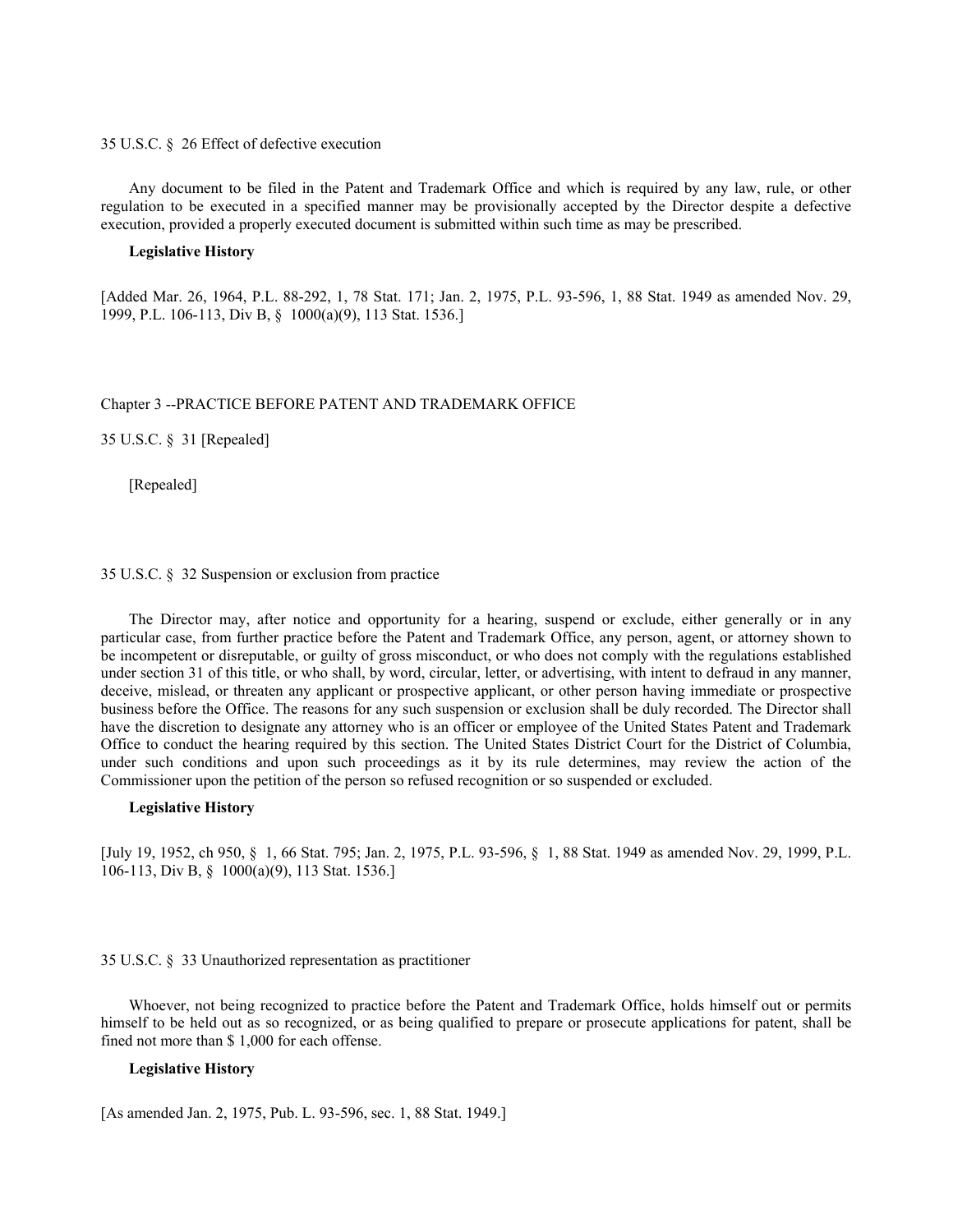# Chapter 4 --PATENT FEES; FUNDING; SEARCH SYSTEMS 35 U.S.C. § 41 Patent fees; patent and trademark search systems

- (a) The Director shall charge the following fees:
- (1) (A) On filing each application for an original patent, except in design or plant cases, \$ 690.

(B) In addition, on filing or on presentation at any other time, \$ 78 for each claim in independent form which is in excess of 3, \$ 18 for each claim (whether independent or dependent) which is in excess of 20, and \$ 260 for each application containing a multiple dependent claim.

(C) On filing each provisional application for an original patent, \$ 150.

(2) For issuing each original or reissue patent, except in design or plant cases, \$ 1,210.

- (3) In design and plant cases--
- (A) on filing each design application, \$ 310;
	- (B) on filing each plant application, \$ 480;
	- (C) on issuing each design patent, \$ 430; and
	- (D) on issuing each plant patent, \$ 580.

(4) (A) On filing each application for the reissue of a patent, \$ 690.

(B) In addition, on filing or on presentation at any other time, \$ 78 for each claim in independent form which is in excess of the number of independent claims of the original patent, and \$ 18 for each claim (whether independent or dependent) which is in excess of 20 and also in excess of the number of claims of the original patent.

(5) On filing each disclaimer, \$ 110.

(6) (A) On filing an appeal from the examiner to the Board of Patent Appeals and Interferences, \$ 300.

(B) In addition, on filing a brief in support of the appeal, \$ 300, and on requesting an oral hearing in the appeal before the Board of Patent Appeals and Interferences, \$ 260.

(7) On filing each petition for the revival of an unintentionally abandoned application for a patent or for the unintentionally delayed payment of the fee for issuing each patent, \$ 1,210, unless the petition is filed under section 133 or 151 of this title, in which case the fee shall be \$ 110.

(8) For petitions for 1-month extensions of time to take actions required by the Director in an application--

(A) on filing a first petition, \$ 110;

- (B) on filing a second petition, \$ 270; and
- (C) on filing a third petition or subsequent petition, \$ 490.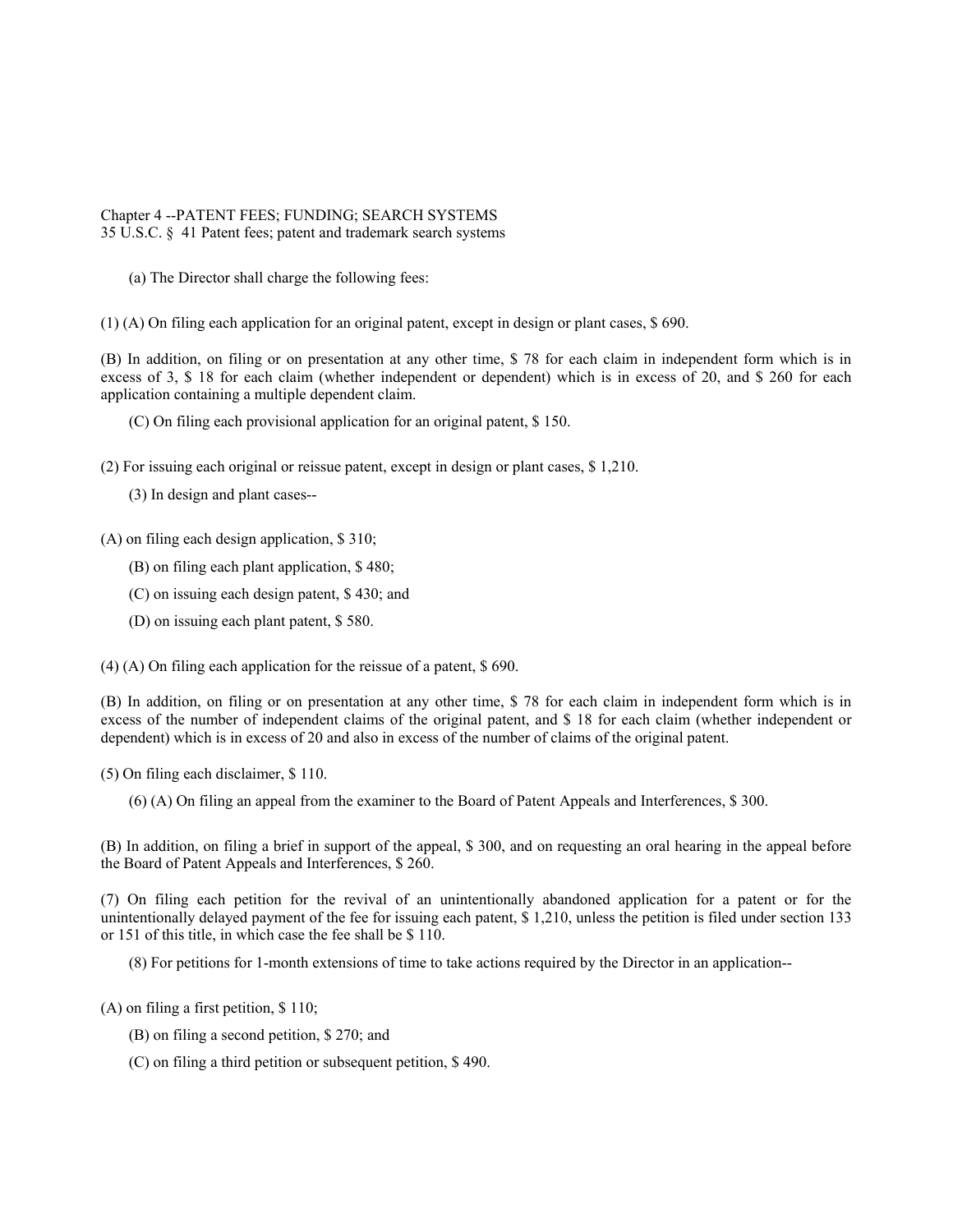(9) Basic national fee for an international application where the Patent and Trademark Office was the International Preliminary Examining Authority and the International Searching Authority, \$ 670.

(10) Basic national fee for an international application where the Patent and Trademark Office was the International Searching Authority but not the International Preliminary Examining Authority, \$ 690.

(11) Basic national fee for an international application where the Patent and Trademark Office was neither the International Searching Authority nor the International Preliminary Examining Authority, \$ 970.

(12) Basic national fee for an international application where the international preliminary examination fee has been paid to the Patent and Trademark Office, and the international preliminary examination report states that the provisions of Article 33(2), (3), and (4) of the Patent Cooperation Treaty have been satisfied for all claims in the application entering the national stage, \$ 96.

(13) For filing or later presentation of each independent claim in the national stage of an international application in excess of 3, \$ 78.

(14) For filing or later presentation of each claim (whether independent or dependent) in a national stage of an international application in excess of 20, \$ 18.

(15) For each national stage of an international application containing a multiple dependent claim, \$ 260. For the purpose of computing fees, a multiple dependent claim referred to in section 112 of this title or any claim depending therefrom shall be considered as separate dependent claims in accordance with the number of claims to which reference is made. Errors in payment of the additional fees may be rectified in accordance with regulations of the Commissioner.

(b) The Director shall charge the following fees for maintaining in force all patents based on applications filed on or after December 12, 1980:

(1) 3 years and 6 months after grant, \$ 830.

- (2) 7 years and 6 months after grant, \$ 1,900.
- (3) 11 years and 6 months after grant, \$ 2,910.

Unless payment of the applicable maintenance fee is received in the Patent and Trademark Office on or before the date the fee is due or within a grace period of 6 months thereafter, the patent will expire as of the end of such grace period. The Director may require the payment of a surcharge as a condition of accepting within such 6-month grace period the payment of an applicable maintenance fee. No fee may be established for maintaining a design or plant patent in force.

(c) (1) The Director may accept the payment of any maintenance fee required by subsection (b) of this section which is made within twenty-four months after the six-month grace period if the delay is shown to the satisfaction of the Director to have been unintentional, or at any time after the six-month grace period if the delay is shown to the satisfaction of the Director to have been unavoidable. The Director may require the payment of a surcharge as a condition of accepting payment of any maintenance fee after the six-month grace period. If the Director accepts payment of a maintenance fee after the six-month grace period, the patent shall be considered as not having expired at the end of the grace period.

(2) A patent, the term of which has been maintained as a result of the acceptance of a payment of a maintenance fee under this subsection, shall not abridge or affect the right of any person or that person's successors in business who made, purchased, offered to sell, or used anything protected by the patent within the United States, or imported anything protected by the patent into the United States after the 6-month grace period but prior to the acceptance of a maintenance fee under this subsection, to continue the use of, to offer for sale, or to sell to others to be used, offered for sale, or sold, the specific thing so made, purchased, offered for sale, used, or imported. The court before which such matter is in question may provide for the continued manufacture, use, offer for sale, or sale of the thing made, purchased, offered for sale, or used within the United States, or imported into the United States, as specified, or for the manufacture, use, offer for sale, or sale in the United States of which substantial preparation was made after the 6 month grace period but before the acceptance of a maintenance fee under this subsection, and the court may also provide for the continued practice of any process that is practiced, or for the practice of which substantial preparation was made, after the 6-month grace period but before the acceptance of a maintenance fee under this subsection, to the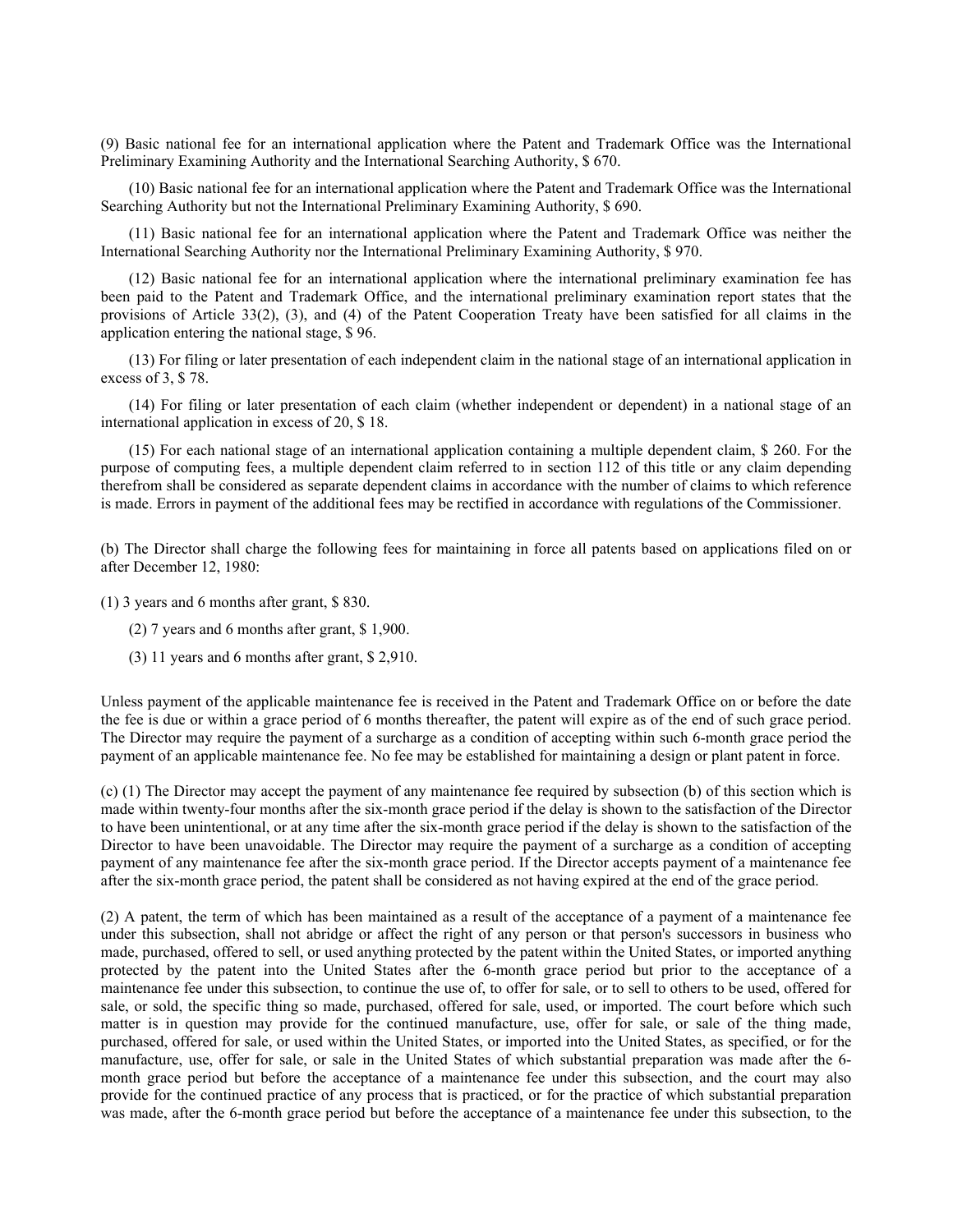extent and under such terms as the court deems equitable for the protection of investments made or business commenced after the 6-month grace period but before the acceptance of a maintenance fee under this subsection.

(d) The Director shall establish fees for all other processing, services, or materials relating to patents not specified in this section to recover the estimated average cost to the Office of such processing, services, or materials, except that the Director shall charge the following fees for the following services:

(1) For recording a document affecting title, \$ 40 per property.

- (2) For each photocopy, \$ .25 per page.
- (3) For each black and white copy of a patent, \$ 3.

The yearly fee for providing a library specified in section 13 of this title with uncertified printed copies of the specifications and drawings for all patents in that year shall be \$ 50.

(e) The Director may waive the payment of any fee for any service or material related to patents in connection with an occasional or incidental request made by a department or agency of the Government, or any officer thereof. The Director may provide any applicant issued a notice under section 132 of this title with a copy of the specifications and drawings for all patents referred to in that notice without charge.

(f) The fees established in subsections (a) and (b) of this section may be adjusted by the Director on October 1, 1992, and every year thereafter, to reflect any fluctuations occurring during the previous 12 months in the Consumer Price Index, as determined by the Secretary of Labor. Changes of less than 1 per centum may be ignored.

(g) No fee established by the Director under this section shall take effect until at least 30 days after notice of the fee has been published in the Federal Register and in the Official Gazette of the Patent and Trademark Office.

(h) (1) Fees charged under subsection (a) or (b) shall be reduced by 50 percent with respect to their application to any small business concern as defined under section 3 of the Small Business Act, and to any independent inventor or nonprofit organization as defined in regulations issued by the Director.

(2) With respect to its application to any entity described in paragraph (1), any surcharge or fee charged under subsection (c) or (d) shall not be higher than the surcharge or fee required of any other entity under the same or substantially similar circumstances.

(i) (1) The Director shall maintain, for use by the public, paper, microform, or electronic collections of United States patents, foreign patent documents, and United States trademark registrations arranged to permit search for and retrieval of information. The Director may not impose fees directly for the use of such collections, or for the use of the public patent or trademark search rooms or libraries.

(2) The Director shall provide for the full deployment of the automated search systems of the Patent and Trademark Office so that such systems are available for use by the public, and shall assure full access by the public to, and dissemination of, patent and trademark information, using a variety of automated methods, including electronic bulletin boards and remote access by users to mass storage and retrieval systems.

(3) The Director may establish reasonable fees for access by the public to the automated search systems of the Patent and Trademark Office. If such fees are established, a limited amount of free access shall be made available to users of the systems for purposes of education and training. The Director may waive the payment by an individual of fees authorized by this subsection upon a showing of need or hardship, and if such a waiver is in the public interest.

(4) The Director shall submit to the Congress an annual report on the automated search systems of the Patent and Trademark Office and the access by the public to such systems. The Director shall also publish such report in the Federal Register. The Director shall provide an opportunity for the submission of comments by interested persons on each such report.

# **Legislative History**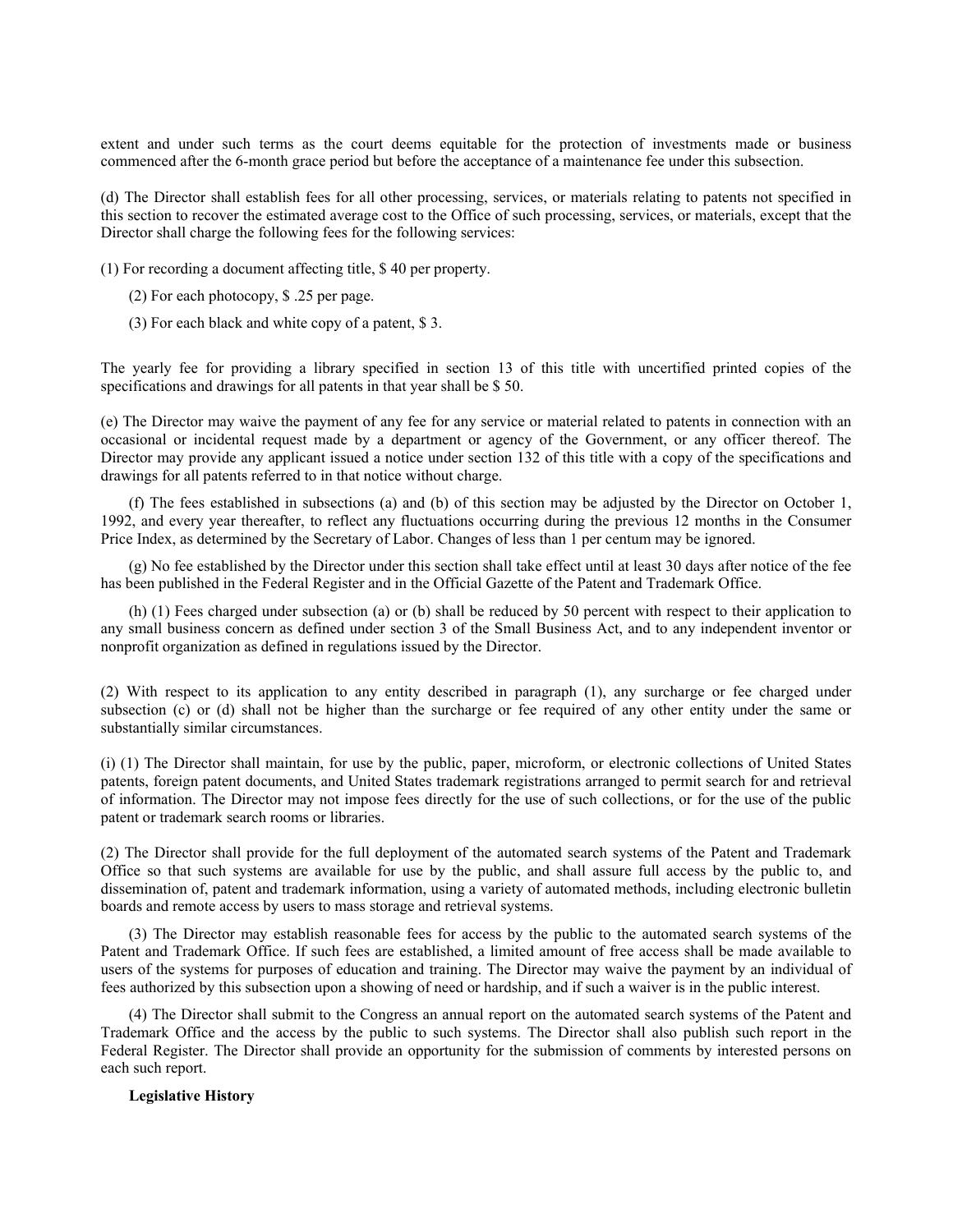[July 19, 1952, ch 950, § 1, 66 Stat. 796; July 24, 1965, P.L. 89-83, § § 1, 2, 79 Stat. 259; Jan. 2, 1975, P.L. 93- 596, § 1, 88 Stat. 1949; Nov. 14, 1975, P.L. 94-131, § 3, 89 Stat. 690; Dec. 12, 1980, P.L. 96-517, § 2, 94 Stat. 3017. As amended Aug. 27, 1982, P.L. 97-247, § 3(a)-(e), 96 Stat. 317; Sept. 8, 1982, P.L. 97-256, Title I, § 101(1)-(4), 96 Stat. 816; Nov. 8, 1984, P.L. 98-622, Title II, § 204(a), 98 Stat. 3388; Nov. 6, 1986, P.L. 99-607, § 1(b)(2), 100 Stat. 3470; Dec. 10, 1991, P.L. 102-204, § 5(a)-(c)(1), (d)(1), (2)(A), 105 Stat. 1637--1639; Oct. 23, 1992, P.L. 102-444, § 1, 106 Stat. 2245; Dec. 8, 1994, P.L. 103-465, Title V, Subtitle C, § § 532(b)(2), 533(b)(1), 108 Stat. 4986, 4988; Nov. 10, 1998, P.L. 105-358, § 3, 112 Stat. 3272; Nov. 29, 1999, P.L. 106-113, Div B, § 1000(a)(9), 113 Stat. 1536.]

35 U.S.C. § 42 Patent and Trademark Office funding

(a) All fees for services performed by or materials furnished by the Patent and Trademark Office will be payable to the Director.

(b) All fees paid to the Director and all appropriations for defraying the costs of the activities of the Patent and Trademark Office will be credited to the Patent and Trademark Office Appropriation Account in the Treasury of the United States.

(c) To the extent and in the amounts provided in advance in appropriations Acts, fees authorized in this title or any other Act to be charged or established by the Director shall be collected by and shall be available to the Director to carry out the activities of the Patent and Trademark Office. All fees available to the Director under section 31 of the Trademark Act of 1946 [15 USCS 1113] shall be used only for the processing of trademark registrations and for other activities, services, and materials relating to trademarks and to cover a proportionate share of the administrative costs of the Patent and Trademark Office.

(d) The Director may refund any fee paid by mistake or any amount paid in excess of that required.

(e) The Secretary of Commerce shall, on the day each year on which the President submits the annual budget to the Congress, provide to the Committees on the Judiciary of the Senate and the House of Representatives--

(1) a list of patent and trademark fee collections by the Patent and Trademark Office during the preceding fiscal year;

(2) a list of activities of the Patent and Trademark Office during the preceding fiscal year which were supported by patent fee expenditures, trademark fee expenditures, and appropriations;

(3) budget plans for significant programs, projects, and activities of the Office, including out-year funding estimates;

(4) any proposed disposition of surplus fees by the Office; and

(5) such other information as the committees consider necessary.

# **Legislative History**

 [July 19, 1952, ch 950, 1, 66 Stat. 796; Nov. 14, 1975, P.L. 94-131, 4, 89 Stat. 690.) (As amended Dec. 12, 1980, P.L. 96-517, § 3, 94 Stat. 3018; Aug. 27, 1982, P.L. 97-247, 3(g), 96 Stat. 319; Sept. 13, 1982, P.L. 97-258, § 3(i), 96 Stat. 1065; Dec. 10, 1991, P.L. 102-204, § § 4, 5(e), 105 Stat. 1637, 1640; Nov. 10, 1998, P.L. 105-358, § 4, 112 Stat. 3274; Nov. 29, 1999, P.L. 106-113, Div B, § 1000(a)(9), 113 Stat. 1536.]

# PART II --PATENTABILITY OF INVENTIONS AND GRANT OF PATENTS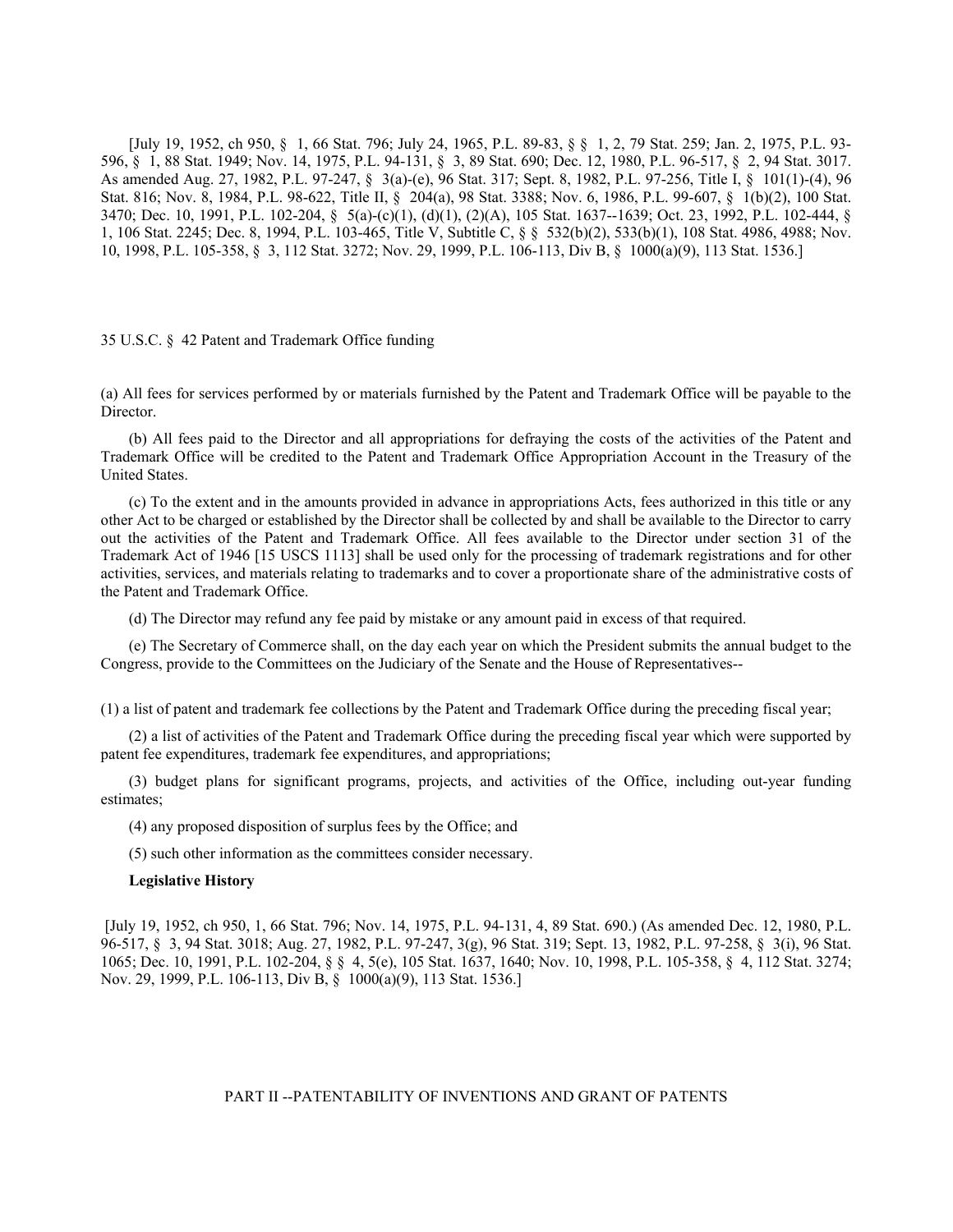#### Chapter 10 --PATENTABILITY OF INVENTIONS

35 U.S.C. § 100 Definitions

When used in this title [35 USCS  $\S$  § 1 et seq.] unless the context otherwise indicates--

(a) The term ''invention'' means invention or discovery.

(b) The term ''process'' means process, art or method, and includes a new use of a known process, machine, manufacture, composition of matter, or material.

(c) The terms ''United States'' and ''this country'' mean the United States of America, its territories and possessions.

(d) The word ''patentee'' includes not only the patentee to whom the patent was issued but also the successors in title to the patentee.

(e) The term ''third-party requester'' means a person requesting ex parte reexamination under section 302 or inter partes reexamination under section 311 who is not the patent owner.

# **Legislative History**

[July 19, 1952, ch 950, § 1, 66 Stat. 797 as amended Nov. 29, 1999, P.L. 106-113, Div B, § 1000(a)(9), 113 Stat. 1536.]

#### 35 U.S.C. § 101 Inventions patentable

Whoever invents or discovers any new and useful process, machine, manufacture, or composition of matter, or any new and useful improvement thereof, may obtain a patent therefor, subject to the conditions and requirements of this title.

## **Legislative History**

[Jul. 19, 1952, ch. 950, 66 Stat. 797.]

35 U.S.C. § 102 Conditions for patentability; novelty and loss of right to patent

A person shall be entitled to a patent unless--

(a) the invention was known or used by others in this country, or patented or described in a printed publication in this or a foreign country, before the invention thereof by the applicant for patent, or

(b) the invention was patented or described in a printed publication in this or a foreign country or in public use or on sale in this country, more than one year prior to the date of the application for patent in the United States, or

(c) he has abandoned the invention, or

(d) the invention was first patented or caused to be patented, or was the subject of an inventor's certificate, by the applicant or his legal representatives or assigns in a foreign country prior to the date of the application for patent in this country on an application for patent or inventor's certificate filed more than twelve months before the filing of the application in the United States, or

(e) The invention was described in--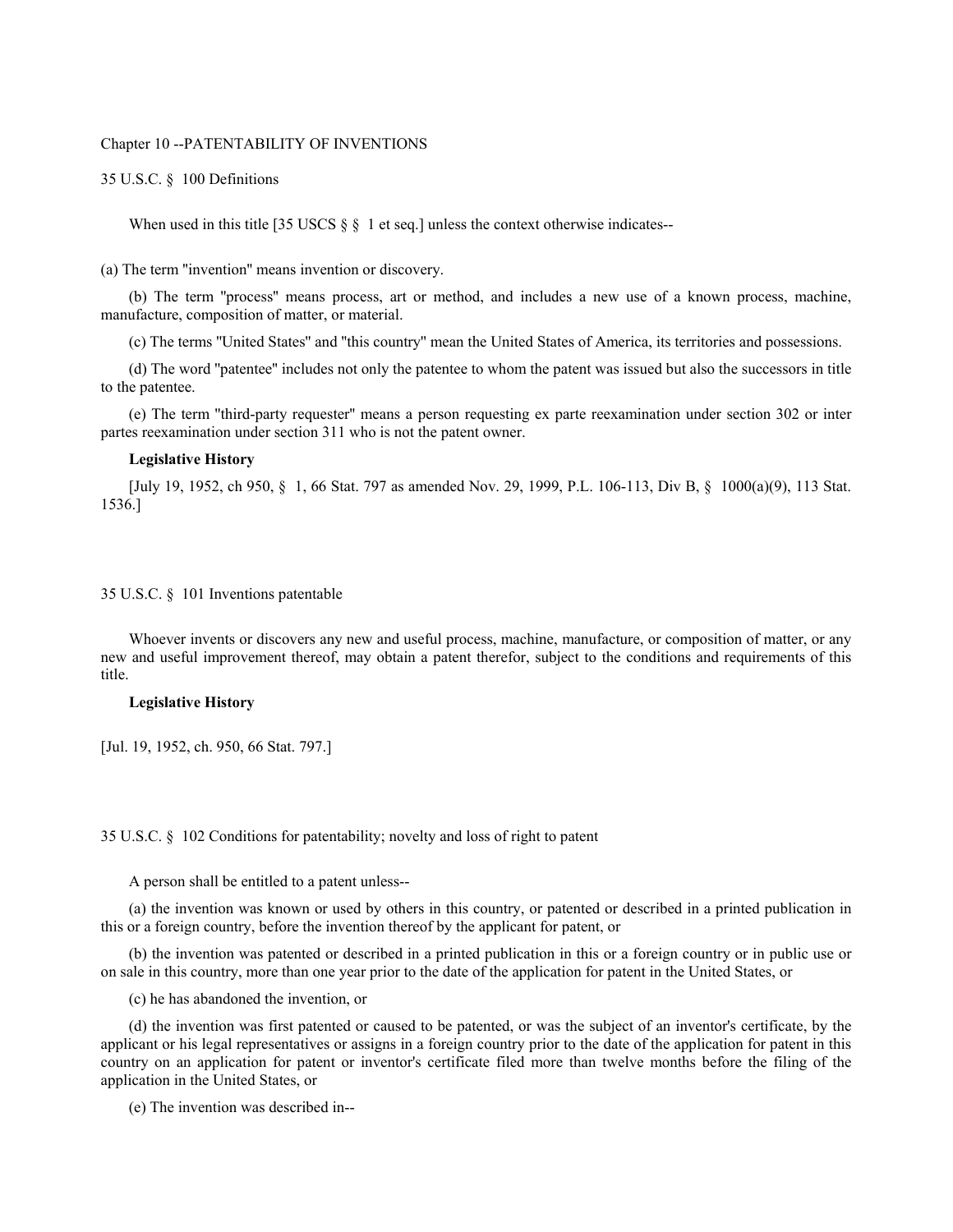(1) an application for patent, published under section 122(b), by another filed in the United States before the invention by the applicant for patent, except that an international application filed under the treaty defined in section 351(a) shall have the effect under this subsection of a national application published under section 122(b) only if the international application designating the United States was published under Article 21(2)(a) of such treaty in the English language; or

(2) a patent granted on an application for patent by another filed in the United States before the invention by the applicant for patent, except that a patent shall not be deemed filed in the United States for the purposes of this subsection based on the filing of an international application filed under the treaty defined in section 351(a); or

(f) he did not himself invent the subject matter sought to be patented, or

(g) (1) during the course of an interference conducted under section 135 or section 291, another inventor involved therein establishes, to the extent permitted in section 104, that before such person's invention thereof the invention was made by such other inventor and not abandoned, suppressed, or concealed, or (2) before such person's invention thereof, the invention was made in this country by another inventor who had not abandoned, suppressed, or concealed it. In determining priority of invention under this subsection, there shall be considered not only the respective dates of conception and reduction to practice of the invention, but also the reasonable diligence of one who was first to conceive and last to reduce to practice, from a time prior to conception by the other.

# **Legislative History**

[July 19, 1952, ch 950, § 1, 66 Stat. 797; July 28, 1972, P.L. 92-358, § 2, 86 Stat. 502; Nov. 14, 1975, P.L. 94- 131, § 5, 89 Stat. 691 as amended Nov. 29, 1999, P.L. 106-113, Div B, § 1000(a)(9), 113 Stat. 1536.]

35 U.S.C. § 103 Conditions for patentability; non-obvious subject matter

(a) A patent may not be obtained though the invention is not identically disclosed or described as set forth in section 102 of this title, if the differences between the subject matter sought to be patented and the prior art are such that the subject matter as a whole would have been obvious at the time the invention was made to a person having ordinary skill in the art to which said subject matter pertains. Patentability shall not be negatived by the manner in which the invention was made.

(b)(1) Notwithstanding subsection (a), and upon timely election by the applicant for patent to proceed under this subsection, a biotechnological process using or resulting in a composition of matter that is novel under section 102 and nonobvious under subsection (a) of this section shall be considered nonobvious if--

(A) claims to the process and the composition of matter are contained in either the same application for patent or in separate applications having the same effective filing date; and

(B) the composition of matter, and the process at the time it was invented, were owned by the same person or subject to an obligation of assignment to the same person.

(2) A patent issued on a process under paragraph (1)--

(A) shall also contain the claims to the composition of matter used in or made by that process, or

(B) shall, if such composition of matter is claimed in another patent, be set to expire on the same date as such other patent, notwithstanding section 154.

(3) For purposes of paragraph (1), the term ''biotechnological process'' means--

(A) a process of genetically altering or otherwise inducing a single- or multi-celled organism to--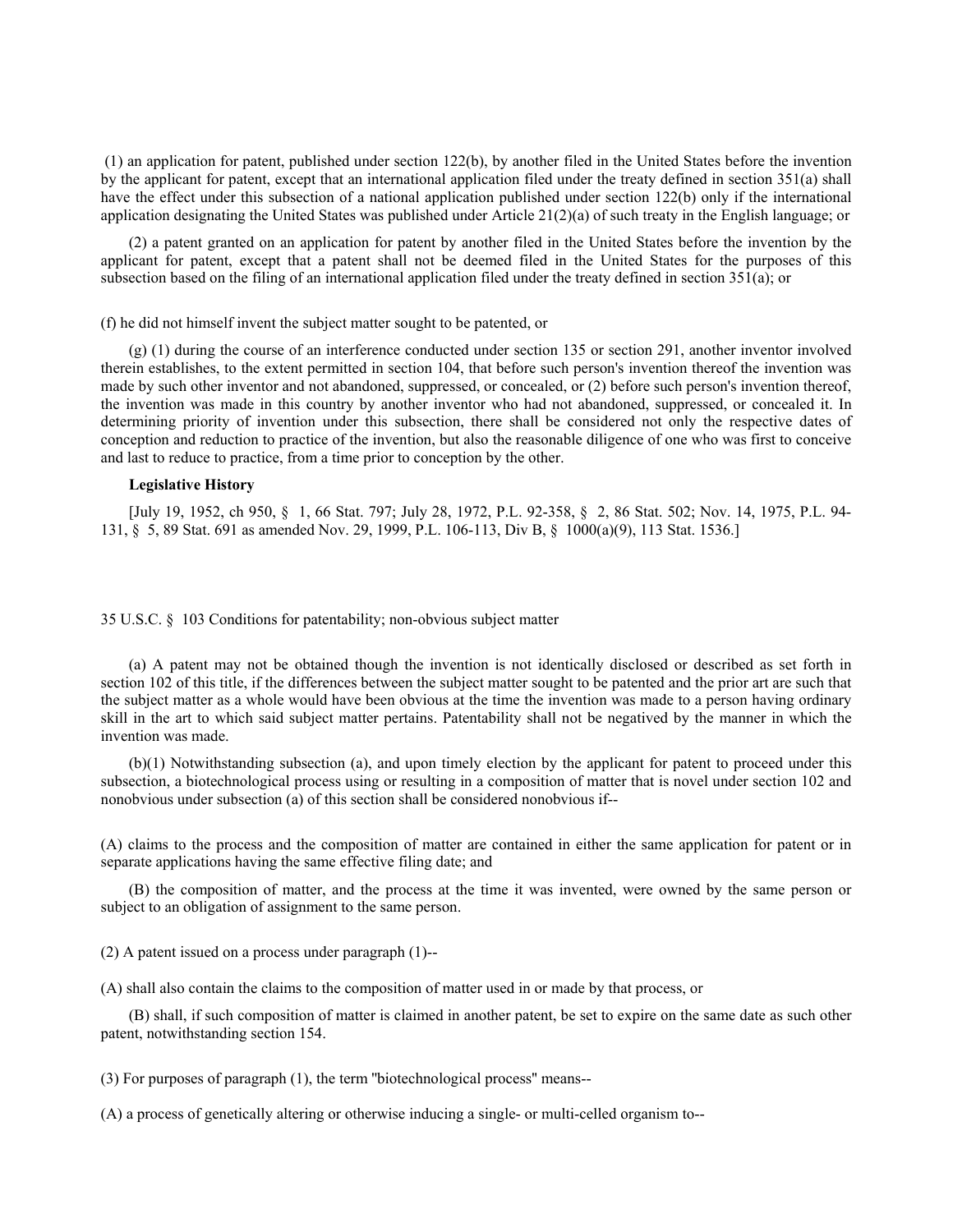(i) express an exogenous nucleotide sequence,

- (ii) inhibit, eliminate, augment, or alter expression of an endogenous nucleotide sequence, or
- (iii) express a specific physiological characteristic not naturally associated with said organism;

(B) cell fusion procedures yielding a cell line that expresses a specific protein, such as a monoclonal antibody; and

(C) a method of using a product produced by a process defined by subparagraph (A) or (B), or a combination of subparagraphs (A) and (B).

(c) Subject matter developed by another person, which qualifies as prior art only under subsections (e), (f), and (g) of section 102 of this title, shall not preclude patentability under this section where the subject matter and the claimed invention were, at the time the invention was made, owned by the same person or subject to an obligation of assignment to the same person.

# **Legislative History**

[July 19, 1952, ch 950, 1, 66 Stat. 798 as amended Nov. 8, 1984, P.L. 98-622, Title I, 103, 98 Stat. 3384; Nov. 1, 1995, P.L. 104-41, 1, 109 Stat. 351; Nov. 29, 1999, P.L. 106-113, Div B, § 1000(a)(9), 113 Stat. 1536.]

#### 35 U.S.C. § 104 Invention made abroad

# **(a) In general.--**

**(1) Proceedings.--**In proceedings in the Patent and Trademark Office, in the courts, and before any other competent authority, an applicant for a patent, or a patentee, may not establish a date of invention by reference to knowledge or use thereof, or other activity with respect thereto, in a foreign country other than a NAFTA country or a WTO member country, except as provided in sections 119 and 365 of this title.

**(2) Rights.--**If an invention was made by a person, civil or military--

(A) while domiciled in the United States, and serving in any other country in connection with operations by or on behalf of the United States,

(B) while domiciled in a NAFTA country and serving in another country in connection with operations by or on behalf of that NAFTA country, or

(C) while domiciled in a WTO member country and serving in another country in connection with operations by or on behalf of that WTO member country,

that person shall be entitled to the same rights of priority in the United States with respect to such invention as if such invention had been made in the United States, that NAFTA country, or that WTO member country, as the case may be.

**(3) Use of information.--**To the extent that any information in a NAFTA country or a WTO member country concerning knowledge, use, or other activity relevant to proving or disproving a date of invention has not been made available for use in a proceeding in the Patent and Trademark Office, a court, or any other competent authority to the same extent as such information could be made available in the United States, the Director, court, or such other authority shall draw appropriate inferences, or take other action permitted by statute, rule, or regulation, in favor of the party that requested the information in the proceeding.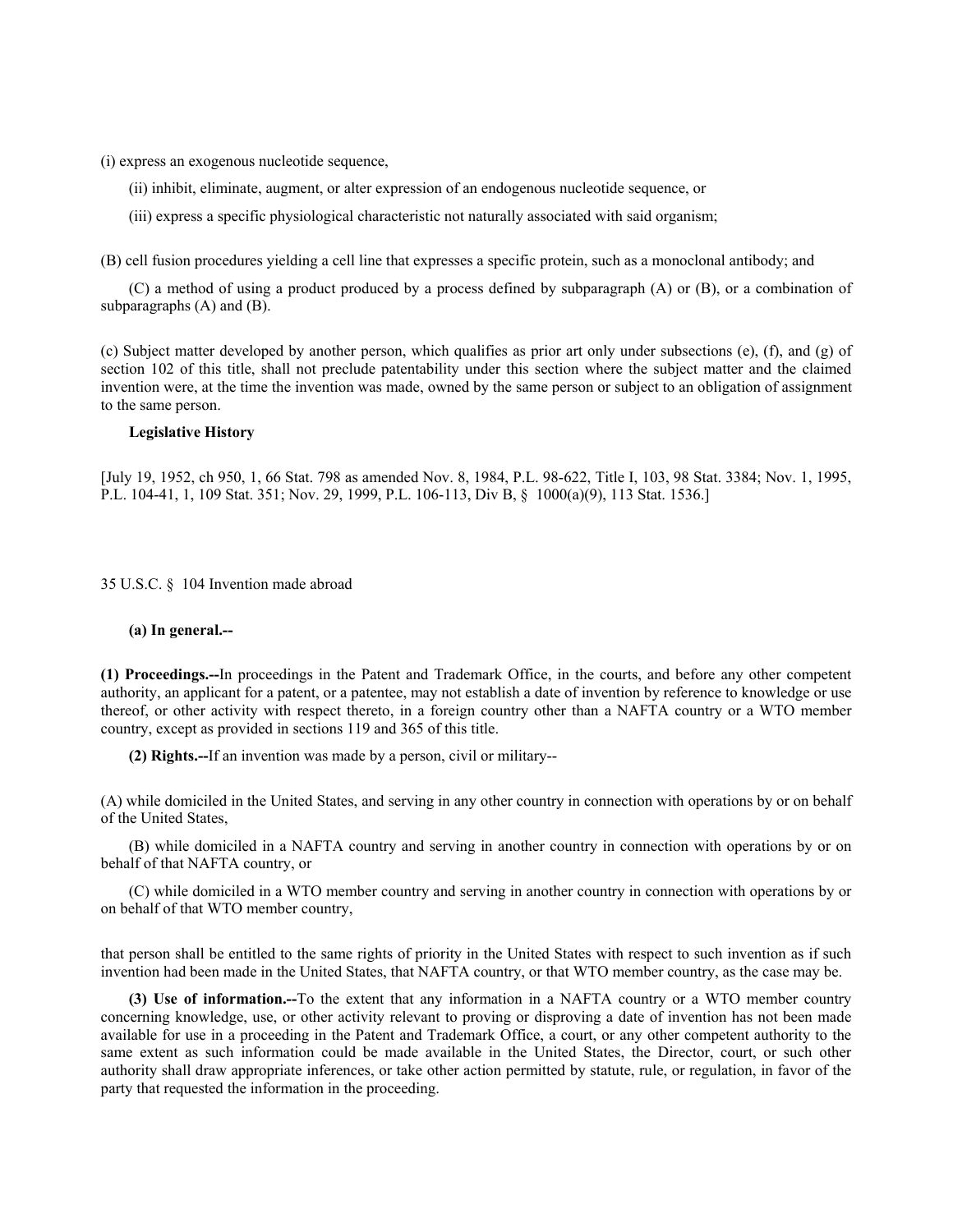#### **(b) Definitions.--**As used in this section--

(1) the term ''NAFTA country'' has the meaning given that term in section 2(4) of the North American Free Trade Agreement Implementation Act; and

(2) the term ''WTO member country'' has the meaning given that term in section 2(10) of the Uruguay Round Agreements Act.

## **Legislative History**

[July 19 1952, ch 950, 1, 66 Stat. 798; Jan. 2, 1975, P.L. 93-596, 1, 88 Stat. 1949; Nov. 14, 1975, P.L. 94-131, 6, 89 Stat. 691.) (As amended Nov. 8, 1984, P.L. 98-622, Title IV, 403(a), 98 Stat. 3392; Dec. 8, 1993, P.L. 103-182, Title III, Subtitle C, 331, 107 Stat. 2113; Dec. 8, 1994, P.L. 103-465, Title V, Subtitle C, 531(a), 108 Stat. 4982; Nov. 29, 1999, P.L. 106-113, Div B, 1000(a)(9), 113 Stat. 1536.]

## 35 U.S.C. § 105 Inventions in outer space

(a) Any invention made, used or sold in outer space on a space object or component thereof under the jurisdiction or control of the United States shall be considered to be made, used or sold within the United States for the purposes of this title, except with respect to any space object or component thereof that is specifically identified and otherwise provided for by an international agreement to which the United States is a party, or with respect to any space object or component thereof that is carried on the registry of a foreign state in accordance with the Convention on Registration of Objects Launched into Outer Space.

(b) Any invention made, used or sold in outer space on a space object or component thereof that is carried on the registry of a foreign state in accordance with the Convention on Registration of Objects Launched into Outer Space, shall be considered to be made, used or sold within the United States for the purposes of this title if specifically so agreed in an international agreement the United States and the state of registry.

#### **Legislative History**

[Added Nov. 15, 1990, Pub. L. 101-580, sec. 1(a), 104 Stat. 2863.]

#### Chapter 11 --APPLICATION FOR PATENT

35 U.S.C. § 111 Application

(a) In general.

(1) Written application. An application for patent shall be made, or authorized to be made, by the inventor, except as otherwise provided in this title, in writing to the Director.

(2) Contents. Such application shall include--

(A) a specification as prescribed by section 112 of this title;

(B) a drawing as prescribed by section 113 of this title; and

(C) an oath by the applicant as prescribed by section 115 of this title.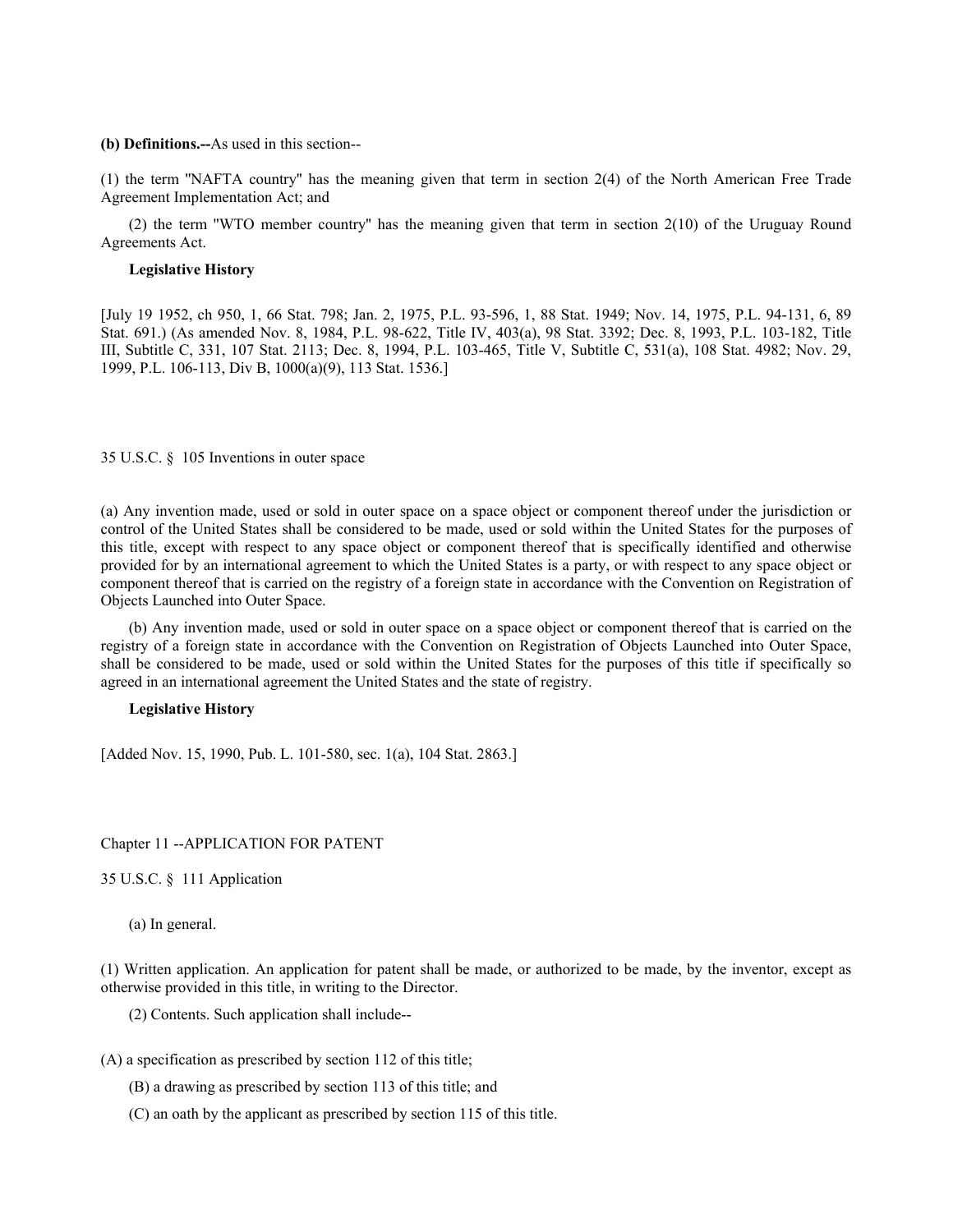(3) Fee and oath. The application must be accompanied by the fee required by law. The fee and oath may be submitted after the specification and any required drawing are submitted, within such period and under such conditions, including the payment of a surcharge, as may be prescribed by the Director.

(4) Failure to submit. Upon failure to submit the fee and oath within such prescribed period, the application shall be regarded as abandoned, unless it is shown to the satisfaction of the Director that the delay in submitting the fee and oath was unavoidable or unintentional. The filing date of an application shall be the date on which the specification and any required drawing are received in the Patent and Trademark Office.

(b) Provisional application.

(1) Authorization. A provisional application for patent shall be made or authorized to be made by the inventor, except as otherwise provided in this title, in writing to the Director. Such application shall include--

(A) a specification as prescribed by the first paragraph of section 112 of this title; and

(B) a drawing as prescribed by section 113 of this title.

(2) Claim. A claim, as required by the second through fifth paragraphs of section 112, shall not be required in a provisional application.

(3) Fee.

(A) The application must be accompanied by the fee required by law.

(B) The fee may be submitted after the specification and any required drawing are submitted, within such period and under such conditions, including the payment of a surcharge, as may be prescribed by the Director.

(C) Upon failure to submit the fee within such prescribed period, the application shall be regarded as abandoned, unless it is shown to the satisfaction of the Director that the delay in submitting the fee was unavoidable or unintentional.

(4) Filing date. The filing date of a provisional application shall be the date on which the specification and any required drawing are received in the Patent and Trademark Office.

(5) Abandonment. Notwithstanding the absence of a claim, upon timely request and as prescribed by the Director, a provisional application may be treated as an application filed under subsection (a). Subject to section  $119(e)(3)$  of this title, if no such request is made, the provisional application shall be regarded as abandoned 12 months after the filing date of such application and shall not be subject to revival after such 12-month period.

(6) Other basis for provisional application. Subject to all the conditions in this subsection and section  $119(e)$  of this title, and as prescribed by the Director, an application for patent filed under subsection (a) may be treated as a provisional application for patent.

(7) No right of priority or benefit of earliest filing date. A provisional application shall not be entitled to the right of priority of any other application under section 119 or 365(a) of this title or to the benefit of an earlier filing date in the United States under section 120, 121, or 365(c) of this title.

(8) Applicable provisions. The provisions of this title relating to applications for patent shall apply to provisional applications for patent, except as otherwise provided, and except that provisional applications for patent shall not be subject to sections 115, 131, 135, and 157 of this title.

## **Legislative History**

[July 19, 1952, ch 950, § 1, 66 Stat. 798 as amended Aug. 27, 1982, P.L. 97-247, § 5, 96 Stat. 319; Dec. 8, 1994, P.L. 103-465, Title V, Subtitle C, § 532(b)(3), 108 Stat. 4986; Nov. 29, 1999, P.L. 106-113, Div B, § 1000(a)(9), 113 Stat. 1536.]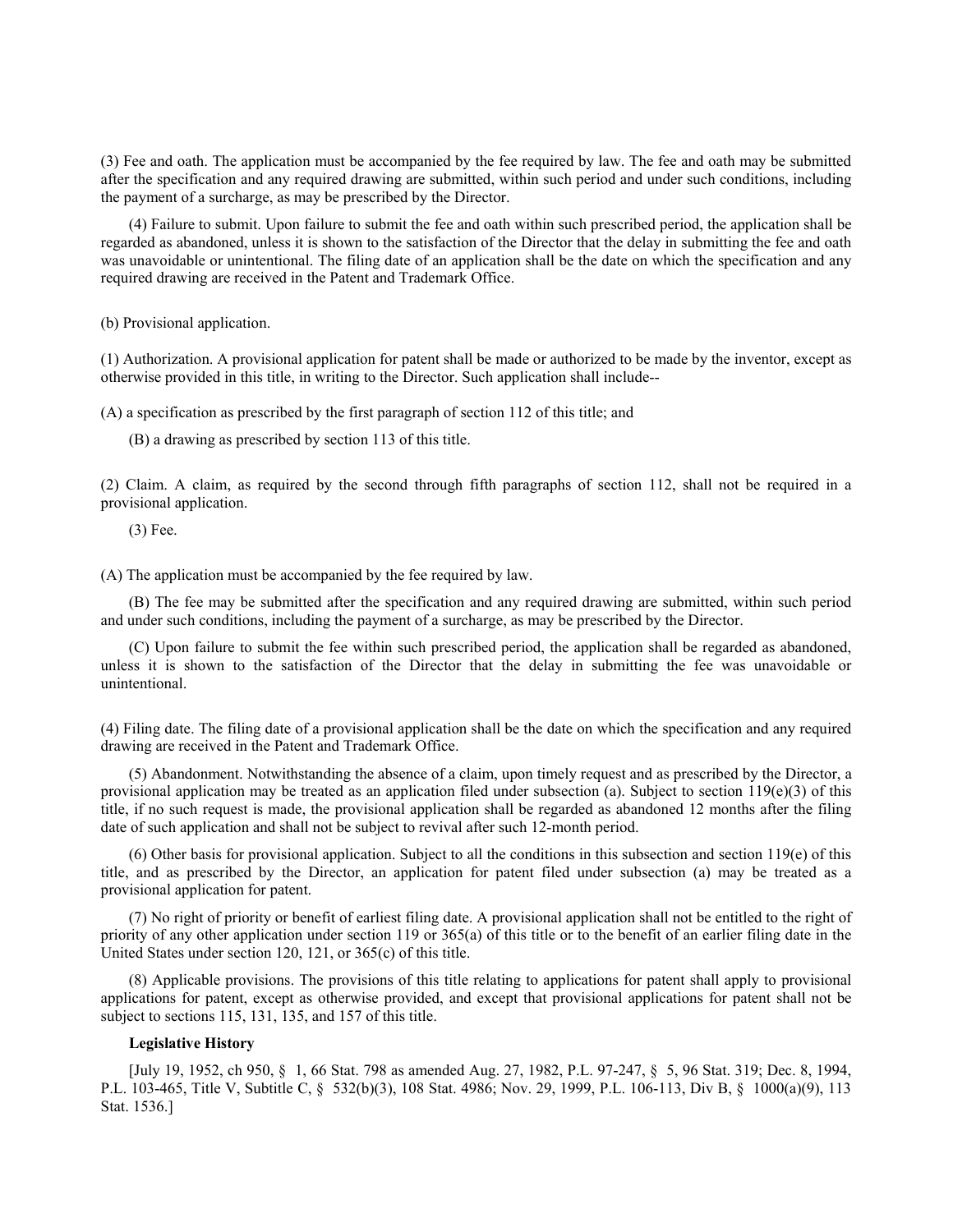## 35 U.S.C. § 112 Specification

The specification shall contain a written description of the invention, and of the manner and process of making and using it, in such full, clear, concise, and exact terms as to enable any person skilled in the art to which it pertains, or with which it is most nearly connected, to make and use the same, and shall set forth the best mode contemplated by the inventor of carrying out his invention.

The specification shall conclude with one or more claims particularly pointing out and distinctly claiming the subject matter which the applicant regards as his invention.

A claim may be written in independent or, if the nature of the case admits, in dependent or multiple dependent form.

Subject to the following paragraph, a claim in dependent form shall contain a reference to claim previously set forth and then specify a further limitation of the subject matter claimed. A claim in dependent form shall be construed to incorporate by reference all the limitations of the claim to which it refers.

A claim in multiple dependent form shall contain a reference, in the alternative only, to more than one claim previously set forth and then specify a further limitation of the subject matter claimed. A multiple dependent claim shall not serve as a basis for any other multiple dependent claim. A multiple dependent claim shall be construed to incorporate by reference all the limitations of the particular claim in relation to which it is being considered.

An element in a claim for a combination may be expressed as a means or step for performing a specified function without the recital of structure, material, or acts in support thereof, and such claim shall be construed to cover the corresponding structure, material, or acts described in the specification and equivalents thereof.

## **Legislative History**

[As amended Jul. 24, 1965, Pub. L. 89-83, sec. 9, 79 Stat. 261; Nov. 14, 1975, Pub. L. 94-131, sec. 7, 89 Stat. 691.]

### 35 U.S.C. § 113 Drawings

The applicant shall furnish a drawing where necessary for the understanding of the subject matter sought to be patented. When the nature of such subject matter admits of illustration by a drawing and the applicant has not furnished such a drawing, the Director may require its submission within a time period of not less than two months from the sending of a notice thereof. Drawings submitted after the filing date of the application may not be used (i) to overcome any insufficiency of the specification due to lack of an enabling disclosure or otherwise inadequate disclosure therein, or (ii) to supplement the original disclosure thereof for the purpose of interpretation of the scope of any claim.

#### **Legislative History**

[July 19, 1952, ch 950, § 1, 66 Stat. 799; Nov. 14, 1975, P.L. 94-131, § 8, 89 Stat. 691 as amended Nov. 29, 1999, P.L. 106-113, Div B, § 1000(a)(9), 113 Stat. 1536.]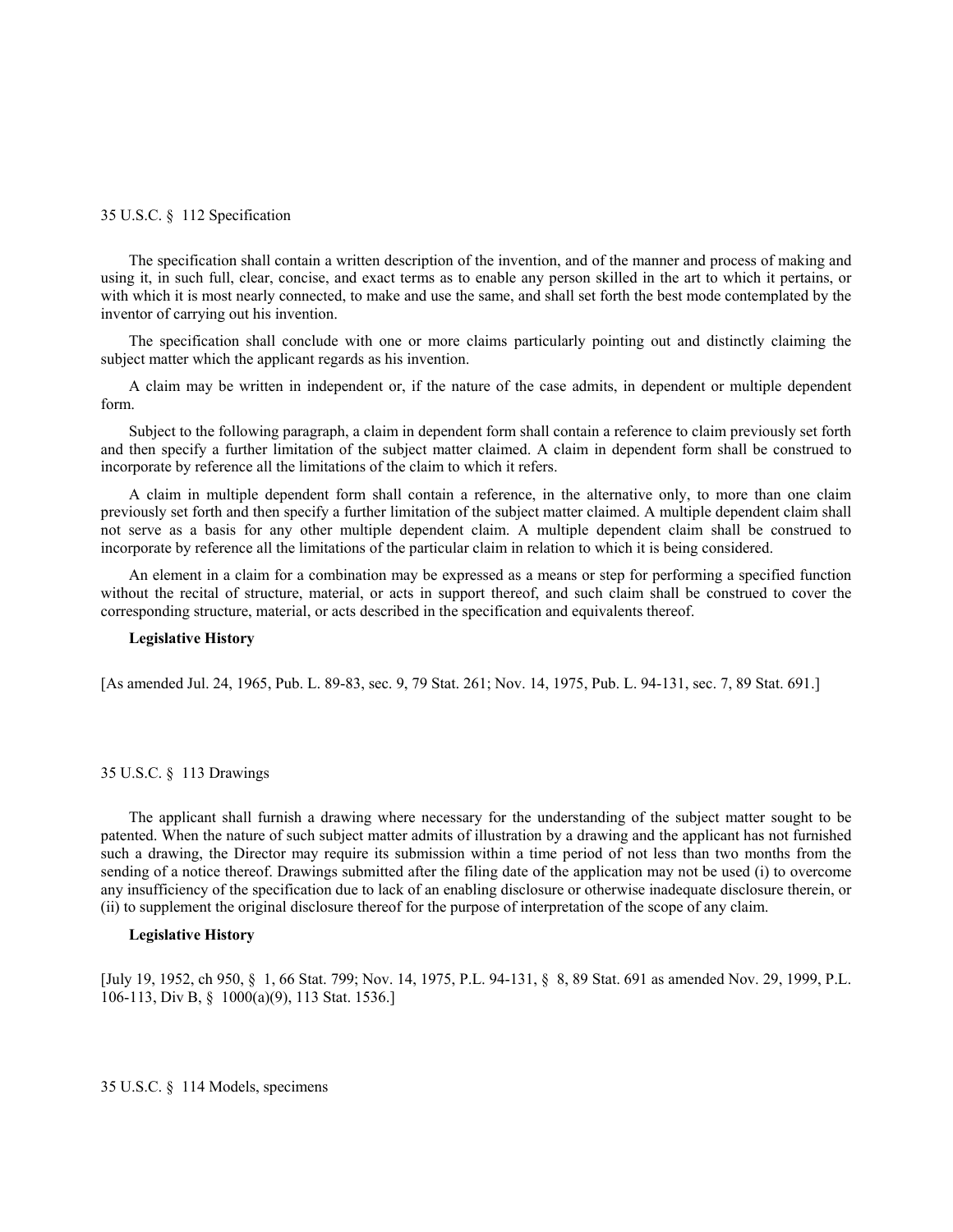The Director may require the applicant to furnish a model of convenient size to exhibit advantageously the several parts of his invention.

When the invention relates to a composition of matter, the Director may require the applicant to furnish specimens or ingredients for the purpose of inspection or experiment.

# **Legislative History**

[July 19, 1952, ch 950, § 1, 66 Stat. 799 as amended Nov. 29, 1999, P.L. 106-113, Div B, § 1000(a)(9), 113 Stat. 1536.]

#### 35 U.S.C. § 115 Oath of applicant

The applicant shall make oath that he believes himself to be the original and first inventor of the process, machine, manufacture, or composition of matter, or improvement thereof, for which he solicits a patent; and shall state of what country he is a citizen. Such oath may be made before any person within the United States authorized by law to administer oaths, or, when made in a foreign country, before any diplomatic or consular officer of the United States authorized to administer oaths, or before any officer having an official seal and authorized to administer oaths in the foreign country in which the applicant may be, whose authority shall be proved by certificate of a diplomatic or consular officer of the United States, or apostille of an official designated by a foreign country which, by treaty or convention, accords like effect to apostilles of designated officials in the United States, and such oath is valid if it complies with the laws of the state or country where made. When the application is made as provided in this title by a person other than the inventor, the oath may be so varied in form that it can be made by him. For purposes of this section, a consular officer shall include any United States citizen serving overseas, authorized to perform notarial functions pursuant to section 1750 of the Revised Statutes, as amended (22 U.S.C. 4221).

# **Legislative History**

[July 19, 1952, ch 950, § 1, 66 Stat. 799; Aug. 27, 1982, P.L. 97-247, § 14(a), 96 Stat. 321; Oct. 21, 1998, P.L. 105- 277, Div. G, Title XXII, ch 2, § 2222(d), 112 Stat. 2681.]

#### 35 U.S.C. § 116 Inventors

When an invention is made by two or more persons jointly, they shall apply for patent jointly and each make the required oath, except as otherwise provided in this title. Inventors may apply for a patent jointly even though (1) they did not physically work together or at the same time, (2) each did not make the same type or amount of contribution, or (3) each did not make a contribution to the subject matter of every claim of the patent.

If a joint inventor refuses to join in an application for patent or cannot be found or reached after diligent effort, the application may be made by the other inventor on behalf of himself and the omitted inventor. The Director, on proof of the pertinent facts and after such notice to the omitted inventor as he prescribes, may grant a patent to the inventor making the application, subject to the same rights which the omitted inventor would have had if he had been joined. The omitted inventor may subsequently join in the application.

Whenever through error a person is named in an application for patent as the inventor, or through error an inventor is not named in an application, and such error arose without any deceptive intention on his part, the Director may permit the application to be amended accordingly, under such terms as he prescribes.

# **Legislative History**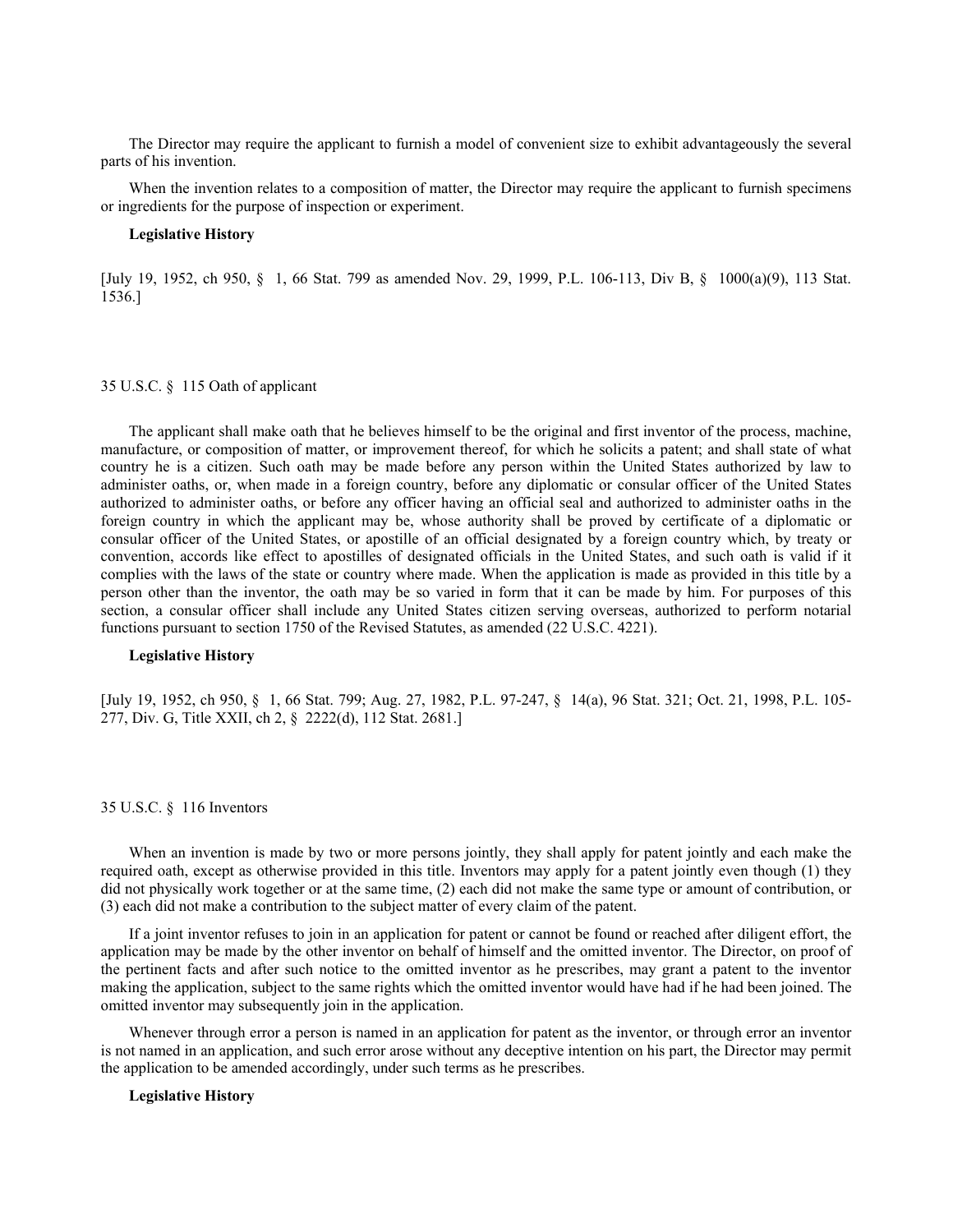[July 19, 1952, ch 950, 1, 66 Stat. 799 as amended Aug. 27, 1982, P.L. 97-247, § 6(a), 96 Stat. 320; Nov. 8, 1984, P.L. 98-622, Title I, § 104(a), 98 Stat. 3384; Nov. 29, 1999, P.L. 106-113, Div B, § 1000(a)(9), 113 Stat. 1536.]

35 U.S.C. § 117 Death or incapacity of inventor

Legal representatives of deceased inventors and of those under legal incapacity may make application for patent upon compliance with the requirements and on the same terms and conditions applicable to the inventor.

# **Legislative History**

[Jul. 19, 1952, ch. 950, 66 Stat. 799.]

# 35 U.S.C. § 118 Filing by other than inventor

Whenever an inventor refuses to execute an application for patent, or cannot be found or reached after diligent effort, a person to whom the inventor has assigned or agreed in writing to assign the invention or who otherwise shows sufficient proprietary interest in the matter justifying such action, may make application for patent on behalf of and as agent for the inventor on proof of the pertinent facts and showing that such action is necessary to preserve the rights of the parties or to prevent irreparable damage; and the Director may grant a patent to such inventor upon such notice to him as the Director deems sufficient, and on compliance with such regulations as he prescribes.

# **Legislative History**

[July 19, 1952, ch 950, § 1, 66 Stat. 799 as amended Nov. 29, 1999, P.L. 106-113, Div B, § 1000(a)(9), 113 Stat. 1536.]

35 U.S.C. § 119 Benefit of earlier filing date; right of priority

(a) An application for patent for an invention filed in this country by any person who has, or whose legal representatives or assigns have, previously regularly filed an application for a patent for the same invention in a foreign country which affords similar privileges in the case of applications filed in the United States or to citizens of the United States, or in a WTO member country, shall have the same effect as the same application would have if filed in this country on the date on which the application for patent for the same invention was first filed in such foreign country, if the application in this country is filed within twelve months from the earliest date on which such foreign application was filed; but no patent shall be granted on any application for patent for an invention which had been patented or described in a printed publication in any country more than one year before the date of the actual filing of the application in this country, or which had been in public use or on sale in this country more than one year prior to such filing.

(b) No application for patent shall be entitled to this right of priority unless a claim therefor and a certified copy of the original foreign application, specification and drawings upon which it is based are filed in the Patent and Trademark Office before the patent is granted, or at such time during the pendency of the application as required by the Commissioner not earlier than six months after the filing of the application in this country. Such certification shall be made by the patent office of the foreign country in which filed and show the date of the application and of the filing of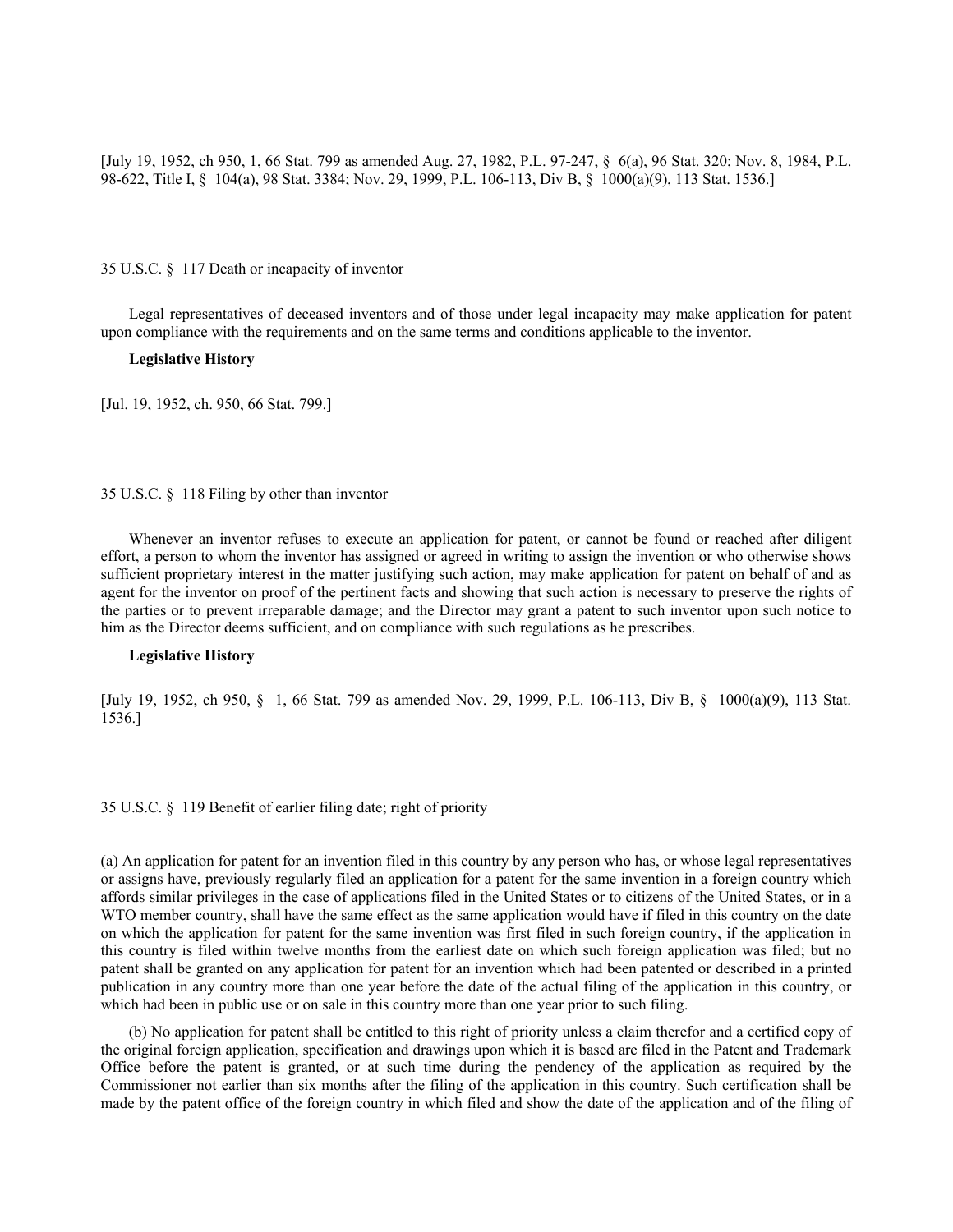the specification and other papers. The Commissioner may require a translation of the papers filed if not in the English language and such other information as he deems necessary.

(c) In like manner and subject to the same conditions and requirements, the right provided in this section may be based upon a subsequent regularly filed application in the same foreign country instead of the first filed foreign application, provided that any foreign application filed prior to such subsequent application has been withdrawn, abandoned, or otherwise disposed of, without having been laid open to public inspection and without leaving any rights outstanding, and has not served, nor thereafter shall serve, as a basis for claiming a right of priority.

(d) Applications for inventors' certificates filed in a foreign country in which applicants have a right to apply, at their discretion, either for a patent or for an inventor's certificate shall be treated in this country in the same manner and have the same effect for purpose of the right of priority under this section as applications for patents, subject to the same conditions and requirements of this section as apply to applications for patents, provided such applicants are entitled to the benefits of the Stockholm Revision of the Paris Convention at the time of such filing.

(e) (1) An application for patent filed under section  $111(a)$  or section 363 of this title for an invention disclosed in the manner provided by the first paragraph of section 112 of this title in a provisional application filed under section 111(b) of this title, by an inventor or inventors named in the provisional application, shall have the same effect, as to such invention, as though filed on the date of the provisional application filed under section 111(b) of this title, if the application for patent filed under section 111(a) or section 363 of this title is filed not later than 12 months after the date on which the provisional application was filed and if it contains or is amended to contain a specific reference to the provisional application.

(2) A provisional application filed under section 111(b) of this title may not be relied upon in any proceeding in the Patent and Trademark Office unless the fee set forth in subparagraph  $(A)$  or  $(C)$  of section  $41(a)(1)$  of this title has been paid.

(3) If the day that is 12 months after the filing date of a provisional application falls on a Saturday, Sunday, or Federal holiday within the District of Columbia, the period of pendency of the provisional application shall be extended to the next succeeding secular or business day.

(f) Applications for plant breeder's rights filed in a WTO member country (or in a foreign UPOV Contracting Party) shall have the same effect for the purpose of the right of priority under subsections (a) through (c) of this section as applications for patents, subject to the same conditions and requirements of this section as apply to applications for patents.

(g) As used in this section--

(1) the term ''WTO member country'' has the same meaning as the term is defined in section 104(b)(2) of this title; and

(2) the term ''UPOV Contracting Party'' means a member of the International Convention for the Protection of New Varieties of Plants.

# **Legislative History**

[July 19, 1952, ch 950, § 1, 66 Stat. 800; Oct. 3, 1961, P.L. 87-333, § 1, 75 Stat. 748; July 28, 1972, P.L. 92-358, § 1, 86 Stat. 501; Jan. 2, 1975, P.L. 93-596, § 1, 88 Stat. 1949 as amended Dec. 8, 1994, P.L. 103-465, Title V, Subtitle C, § 532(b)(1), 108 Stat. 4985; Nov. 29, 1999, P.L. 106-113, Div B, § 1000(a)(9), 113 Stat. 1536.]

35 U.S.C. § 120 Benefit of earlier filing date in the United States

An application for patent for an invention disclosed in the manner provided by the first paragraph of section 112 of this title [35 USCS § 112] in an application previously filed in the United States, or as provided by section 363 of this title [35 USCS § 363], which is filed by an inventor or inventors named in the previously filed application shall have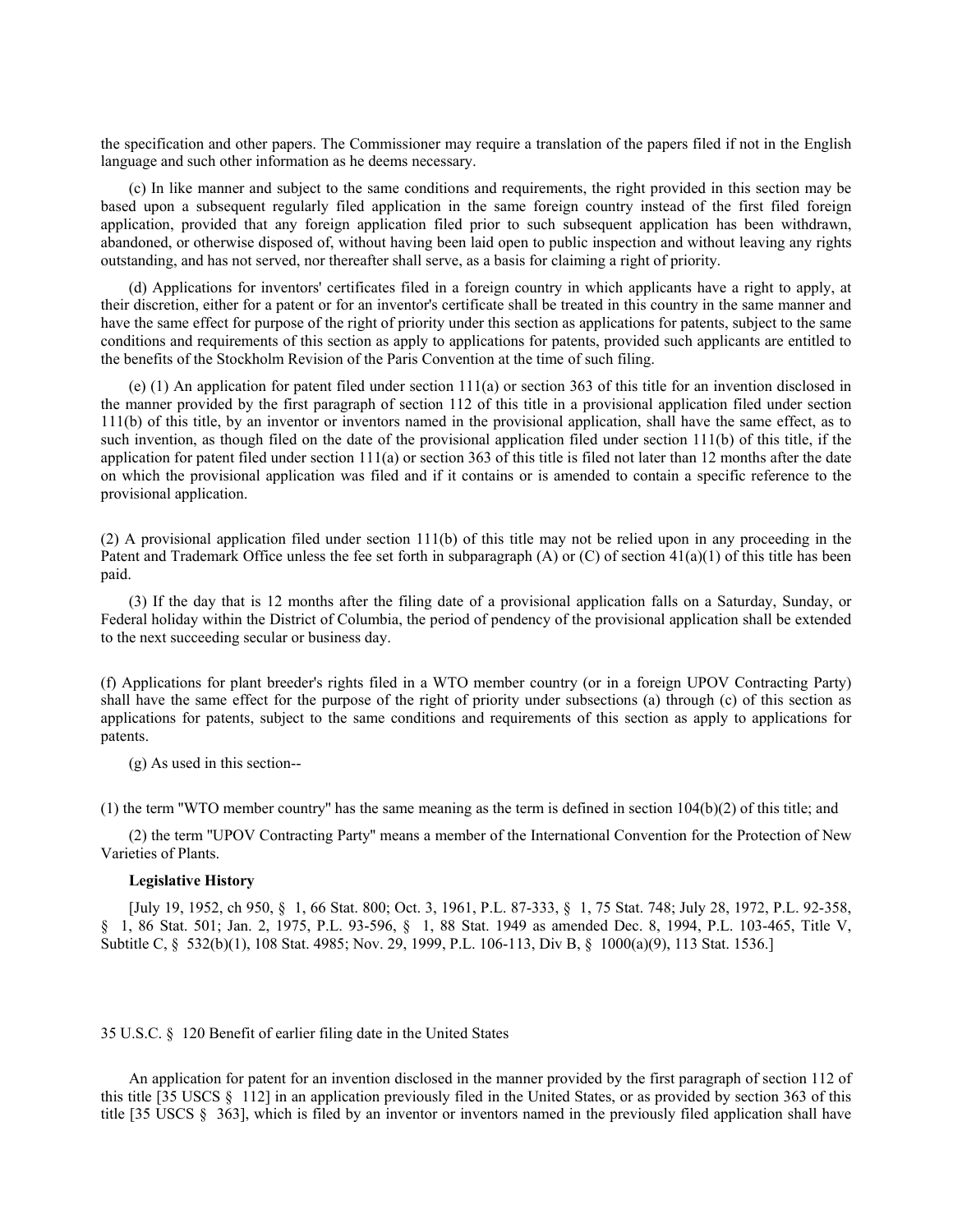the same effect, as to such invention, as though filed on the date of the prior application, if filed before the patenting or abandonment of or termination of proceedings on the first application or on an application similarly entitled to the benefit of the filing date of the first application and if it contains or is amended to contain a specific reference to the earlier filed application. No application shall be entitled to the benefit of an earlier filed application under this section unless an amendment containing the specific reference to the earlier filed application is submitted at such time during the pendency of the application as required by the Director. The Director may consider the failure to submit such an amendment within that time period as a waiver of any benefit under this section. The Director may establish procedures, including the payment of a surcharge, to accept an unintentionally delayed submission of an amendment under this section.

# **Legislative History**

[July 19, 1952, ch 950, § 1, 66 Stat. 800; Nov. 14, 1975, P.L. 94-131, § 9, 89 Stat. 691 as amended Nov. 8, 1984, P.L. 98-622, Title I, § 104(b), 98 Stat. 3385; Nov. 29, 1999, P.L. 106-113, Div B, § 1000(a)(9), 113 Stat. 1536.]

#### 35 U.S.C. § 121 Divisional applications

If two or more independent and distinct inventions are claimed in one application, the Director may require the application to be restricted to one of the inventions. If the other invention is made the subject of a divisional application which complies with the requirements of section 120 of this title it shall be entitled to the benefit of the filing date of the original application. A patent issuing on an application with respect to which a requirement for restriction under this section has been made, or on an application filed as a result of such a requirement, shall not be used as a reference either in the Patent and Trademark Office or in the courts against a divisional application or against the original application or any patent issued on either of them, if the divisional application is filed before the issuance of the patent on the other application. If a divisional application is directed solely to subject matter described and claimed in the original application as filed, the Director may dispense with signing and execution by the inventor. The validity of a patent shall not be questioned for failure of the Director to require the application to be restricted to one invention.

## **Legislative History**

[July 19, 1952, ch 950, 1, 66 Stat. 800; Jan. 2, 1975, P.L. 93-596, § 1, 88 Stat. 1949 as amended Nov. 29, 1999, P.L. 106-113, Div B, § 1000(a)(9), 113 Stat. 1536.]

#### 35 U.S.C. § 122 Confidential status of applications

Applications for patents shall be kept in confidence by the Patent and Trademark Office and no information concerning the same given without authority of the applicant or owner unless necessary to carry out the provisions of any Act of Congress or in such special circumstances as may be determined by the Commissioner.

# **Legislative History**

[July 19, 1952, ch 950, § 1, 66 Stat. 801; Jan. 2, 1975, P.L. 93-596, § , 88 Stat. 1949. As amended Nov. 29, 1999, P.L. 106-113, Div B, § 1000(a)(9), 113 Stat. 1536.]

35 U.S.C. § 122 Confidential status of applications; publication of patent applications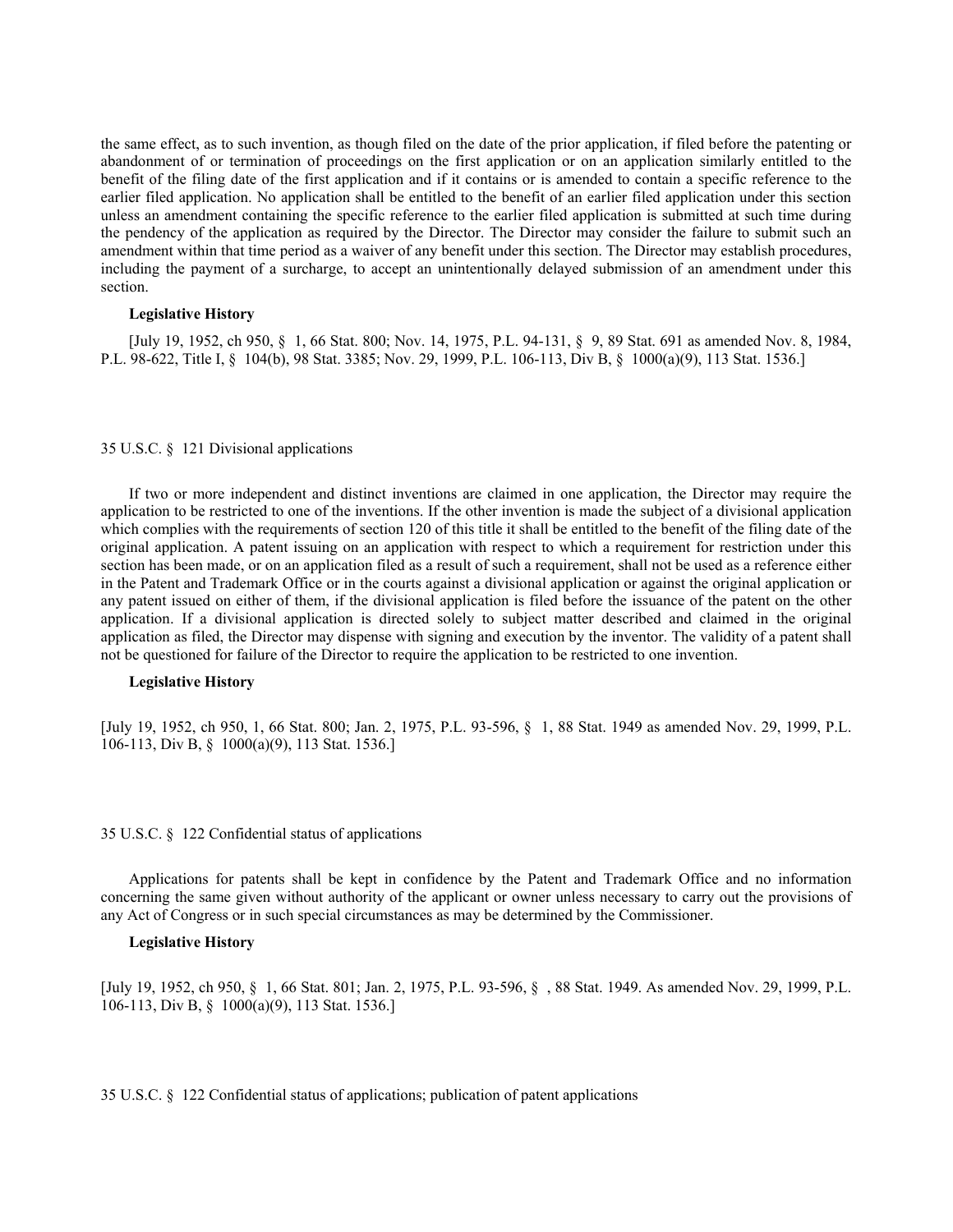(a) Confidentiality. Except as provided in subsection (b), applications for patents shall be kept in confidence by the Patent and Trademark Office and no information concerning the same given without authority of the applicant or owner unless necessary to carry out the provisions of an Act of Congress or in such special circumstances as may be determined by the Director.

(b) Publication.

(1) In general.

(A) Subject to paragraph (2), each application for a patent shall be published, in accordance with procedures determined by the Director, promptly after the expiration of a period of 18 months from the earliest filing date for which a benefit is sought under this title. At the request of the applicant, an application may be published earlier than the end of such 18 month period.

(B) No information concerning published patent applications shall be made available to the public except as the Director determines.

(C) Notwithstanding any other provision of law, a determination by the Director to release or not to release information concerning a published patent application shall be final and nonreviewable.

# (2) Exceptions.

(A) An application shall not be published if that application is--

(i) no longer pending;

(ii) subject to a secrecy order under section 181 of this title;

(iii) a provisional application filed under section 111(b) of this title; or

(iv) an application for a design patent filed under chapter 16 of this title [35 USCS 171 et seq.].

# (B)

(i) If an applicant makes a request upon filing, certifying that the invention disclosed in the application has not and will not be the subject of an application filed in another country, or under a multilateral international agreement, that requires publication of applications 18 months after filing, the application shall not be published as provided in paragraph (1).

(ii) An applicant may rescind a request made under clause (i) at any time.

(iii) An applicant who has made a request under clause (i) but who subsequently files, in a foreign country or under a multilateral international agreement specified in clause (i), an application directed to the invention disclosed in the application filed in the Patent and Trademark Office, shall notify the Director of such filing not later than 45 days after the date of the filing of such foreign or international application. A failure of the applicant to provide such notice within the prescribed period shall result in the application being regarded as abandoned, unless it is shown to the satisfaction of the Director that the delay in submitting the notice was unintentional.

(iv) If an applicant rescinds a request made under clause (i) or notifies the Director that an application was filed in a foreign country or under a multilateral international agreement specified in clause (i), the application shall be published in accordance with the provisions of paragraph (1) on or as soon as is practical after the date that is specified in clause (i).

(v) If an applicant has filed applications in one or more foreign countries, directly or through a multilateral international agreement, and such foreign filed applications corresponding to an application filed in the Patent and Trademark Office or the description of the invention in such foreign filed applications is less extensive than the application or description of the invention in the application filed in the Patent and Trademark Office, the applicant may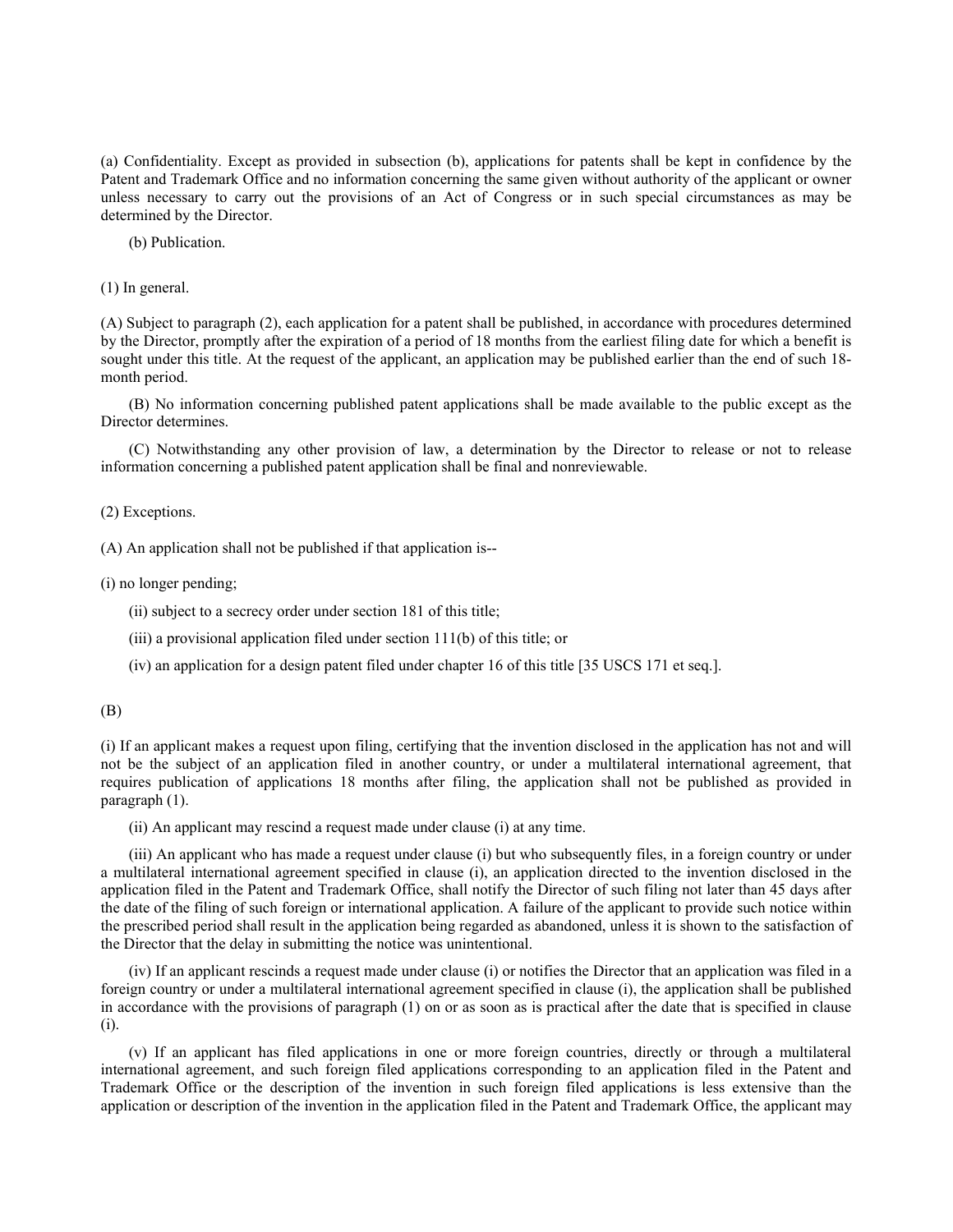submit a redacted copy of the application filed in the Patent and Trademark Office eliminating any part or description of the invention in such application that is not also contained in any of the corresponding applications filed in a foreign country. The Director may only publish the redacted copy of the application unless the redacted copy of the application is not received within 16 months after the earliest effective filing date for which a benefit is sought under this title. The provisions of section 154(d) shall not apply to a claim if the description of the invention published in the redacted application filed under this clause with respect to the claim does not enable a person skilled in the art to make and use the subject matter of the claim.

(c) Protest and pre-issuance opposition. The Director shall establish appropriate procedures to ensure that no protest or other form of pre-issuance opposition to the grant of a patent on an application may be initiated after publication of the application without the express written consent of the applicant.

(d) National security. No application for patent shall be published under subsection (b)(1) if the publication or disclosure of such invention would be detrimental to the national security. The Director shall establish appropriate procedures to ensure that such applications are promptly identified and the secrecy of such inventions is maintained in accordance with chapter 17 of this title [35 USCS 181 et seq.].

## **Legislative History**

[July 19, 1952, ch 950, § 1, 66 Stat. 801; Jan. 2, 1975, P.L. 93-596, § 1, 88 Stat. 1949. As amended Nov. 29, 1999, P.L. 106-113, Div B, § 1000(a)(9), 113 Stat. 1536.]

#### Chapter 12 --EXAMINATION OF APPLICATION

#### 35 U.S.C. § 131 Examination of application

The Director shall cause an examination to be made of the application and the alleged new invention; and if on such examination it appears that the applicant is entitled to a patent under the law, the Director shall issue a patent therefor.

# **Legislative History**

[July 19, 1952, ch 950, 1, 66 Stat. 801.) (As amended Nov. 29, 1999, P.L. 106-113, Div B, 1000(a)(9), 113 Stat. 1536.]

#### 35 U.S.C. § 132 Notice of rejection; reexamination 3

(a) Whenever, on examination, any claim for a patent is rejected, or any objection or requirement made, the Director shall notify the applicant thereof, stating the reasons for such rejection, or objection or requirement, together with such information and references as may be useful in judging of the propriety of continuing the prosecution of his application; and if after receiving such notice, the applicant persists in his claim for a patent, with or without amendment, the application shall be reexamined. No amendment shall introduce new matter into the disclosure of the invention.

(b) The Director shall prescribe regulations to provide for the continued examination of applications for patent at the request of the applicant. The Director may establish appropriate fees for such continued examination and shall provide a 50 percent reduction in such fees for small entities that qualify for reduced fees under section  $41(h)(1)$  of this title.

# **Legislative History**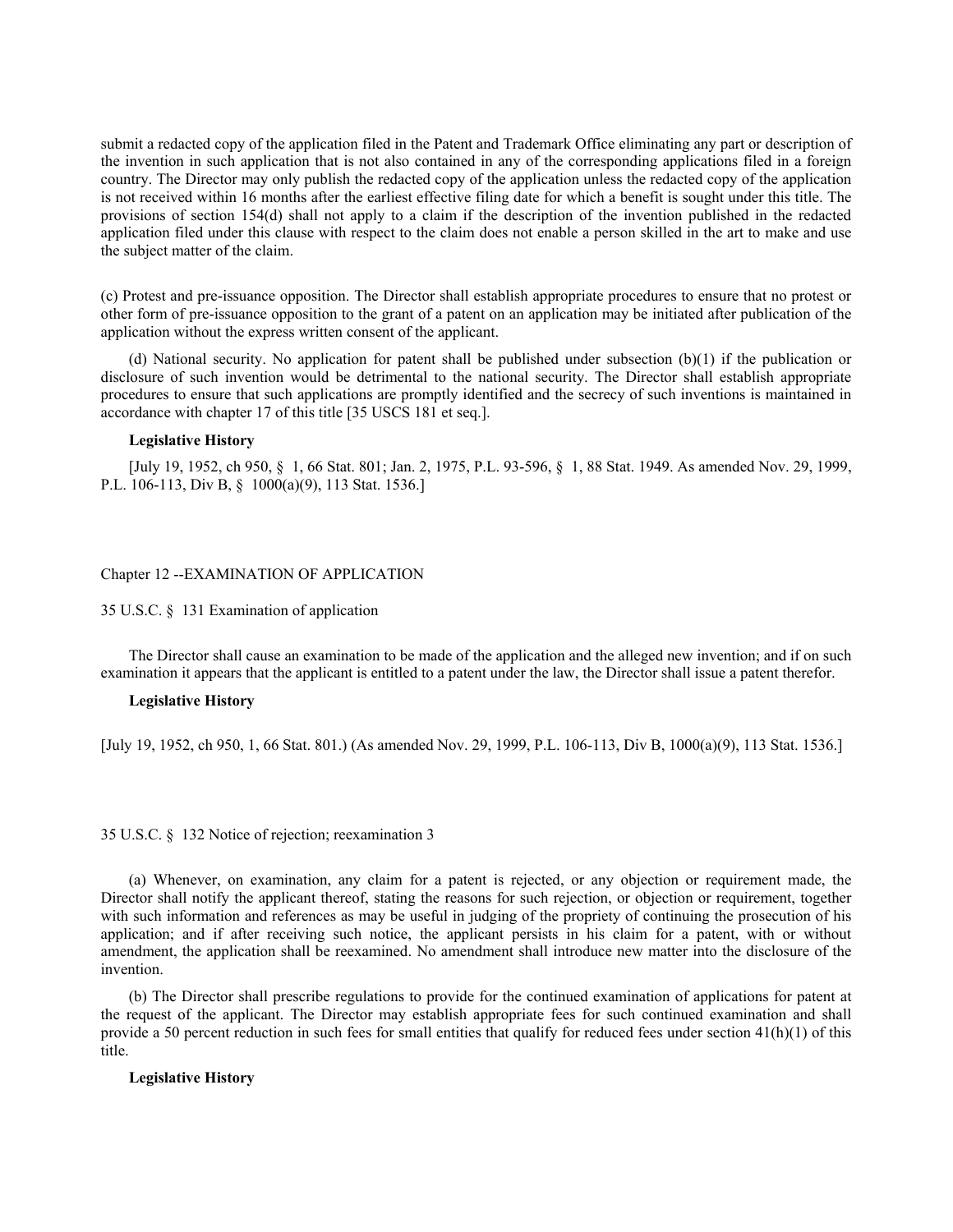[July 19, 1952, ch 950, § 1, 66 Stat. 801. As amended Nov. 29, 1999, P.L. 106-113, Div B, § 1000(a)(9), 113 Stat. 1536.]

3. Removed.

35 U.S.C. § 133 Time for prosecuting application

Upon failure of the applicant to prosecute the application within six months after any action therein, of which notice has been given or mailed to the applicant, or within such shorter time, not less than thirty days, as fixed by the Director in such action, the application shall be regarded as abandoned by the parties thereto, unless it be shown to the satisfaction of the Director that such delay was unavoidable.

## **Legislative History**

[July 19, 1952, ch 950, 1, 66 Stat. 801 as amended No v. 29, 1999, P.L. 106-113, Div B, § 1000(a)(9), 113 Stat. 1536.]

35 U.S.C. § 134 Appeal to the Board of Patent Appeals and Interferences

(a) Patent Applicant. An applicant for a patent, any of whose claim has been twice rejected, may appeal from the decision of the administrative patent judge to the Board of Patent Appeals and Interferences having once paid the fee for such appeal.

(b) Patent Owner. A patent owner in any reexamination proceeding may appeal from the final rejection of any claim by the administrative patent judge to the Board of Patent Appeals and Interferences, having once paid the fee for such appeal.

(c) Third-Party. A third-party requester in an inter-partes proceeding may appeal to the Board of Patent Appeals and Interferences from the final decision of the administrative patent judge favorable to the patentability of any original or proposed amended or new claim of a patent, having once paid the fee for such appeal. The third-party requester may not appeal the decision of the Board of Patent Appeals and Interferences.

# **Legislative History**

[July 19, 1952, ch 950, 1, 66 Stat. 801 as amended Nov. 8, 1984, P.L. 98-622, Title II, 204(b)(1), 98 Stat. 3388; Nov. 29, 1999, P.L. 106-113, Div B, § 1000(a)(9), 113 Stat. 1536.]

# 35 U.S.C. § 135 Interferences

(a) Whenever an application is made for a patent which, in the opinion of the Director, would interfere with any pending application, or with any unexpired patent, an interference may be declared and the Director shall give notice of such declaration to the applicants, or applicant and patentee, as the case may be. The Board of Patent Appeals and Interferences shall determine questions of priority of the inventions and may determine questions of patentability. Any final decision, if adverse to the claim of an applicant, shall constitute the final refusal by the Patent and Trademark Office of the claims involved, and the Director may issue a patent to the applicant who is adjudged the prior inventor. A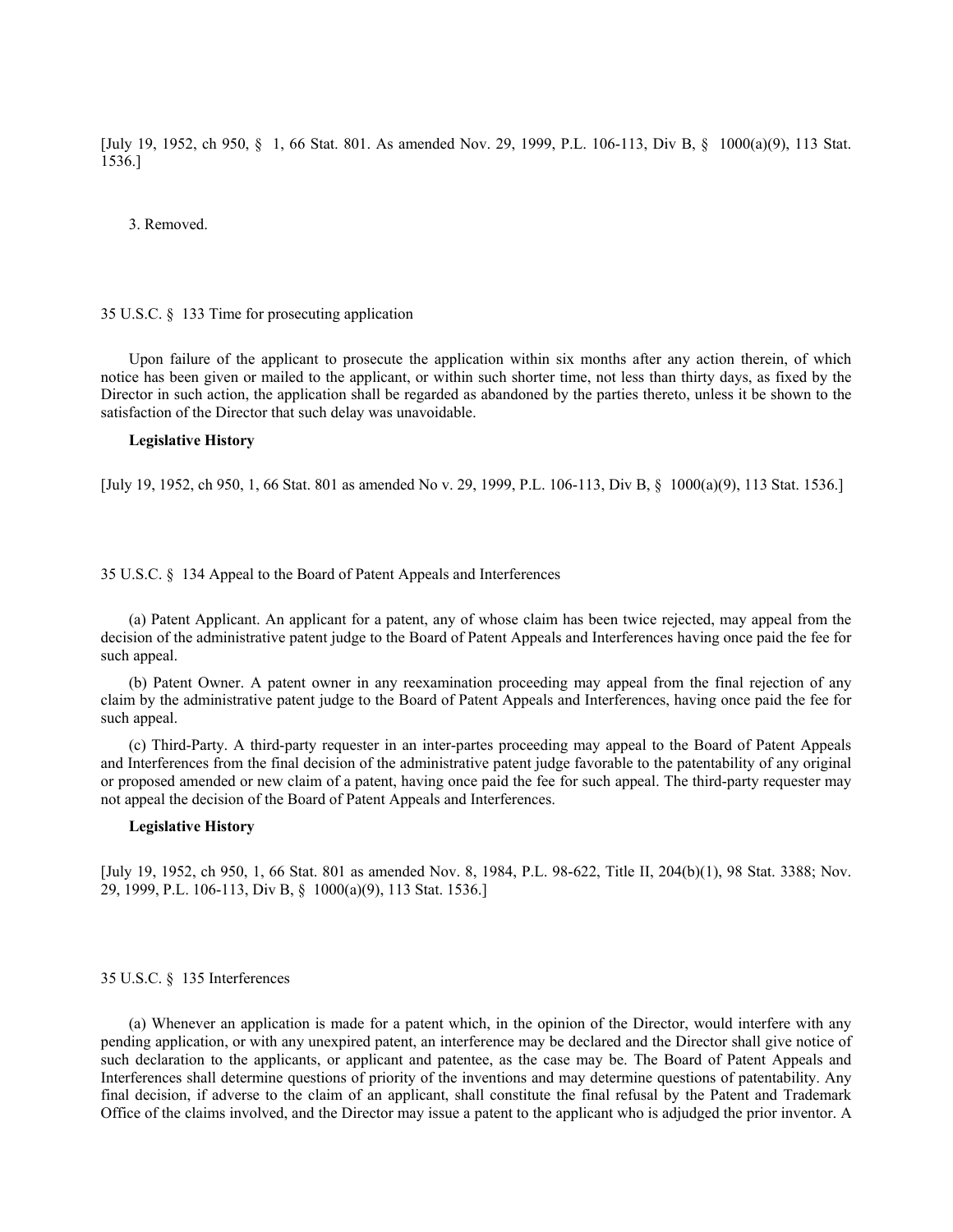final judgment adverse to a patentee from which no appeal or other review has been or can be taken or had shall constitute cancellation of the claims involved in the patent, and notice of such cancellation shall be endorsed on copies of the patent distributed after such cancellation by the Patent and Trademark Office.

(b)

(1) A claim which is the same as, or for the same or substantially the same subject matter as, a claim of an issued patent may not be made in any application unless such a claim is made prior to one year from the date on which the patent was granted.

(2) A claim which is the same as, or for the same or substantially the same subject matter as, a claim of an application published under section 122(b) of this title may be made in an application filed after the application is published only if the claim is made before 1 year after the date on which the application is published.

(c) Any agreement or understanding between parties to an interference, including any collateral agreements referred to therein, made in connection with or in contemplation of the termination of the interference, shall be in writing and a true copy thereof filed in the Patent and Trademark Office before the termination of the interference as between the said parties to the agreement or understanding. If any party filing the same so requests, the copy shall be kept separate from the file of the interference, and made available only to Government agencies on written request, or to any person on a showing of good cause. Failure to file the copy of such agreement or understanding shall render permanently unenforceable such agreement or understanding and any patent of such parties involved in the interference or any patent subsequently issued on any application of such parties so involved. The Director may, however, on a showing of good cause for failure to file within the time prescribed, permit the filing of the agreement or understanding during the sixmonth period subsequent to the termination of the interference as between the parties to the agreement or understanding.

The Director shall give notice to the parties or their attorneys of record, a reasonable time prior to said termination, of the filing requirement of this section. If the Director gives such notice at a later time, irrespective of the right to file such agreement or understanding within the six-month period on a showing of good cause, the parties may file such agreement or understanding within sixty days of the receipt of such notice.

Any discretionary action of the Director under this subsection shall be reviewable under section 10 of the Administrative Procedure Act.

(d) Parties to a patent interference, within such time as may be specified by the Director by regulation, may determine such contest or any aspect thereof by arbitration. Such arbitration shall be governed by the provisions of title 9 [9 USCS § § 1 et seq.] to the extent such title is not inconsistent with this section. The parties shall give notice of any arbitration award to the Director, and such award shall, as between the parties to the arbitration, be dispositive of the issues to which it relates. The arbitration award shall be unenforceable until such notice is given. Nothing in this subsection shall preclude the Director from determining patentability of the invention involved in the interference.

# **Legislative History**

[July 19, 1952, ch 950, § 1, 66 Stat. 801; Oct. 15, 1962, P.L. 87-831, 76 Stat. 958; Jan. 2, 1975, P.L. 93-596, § 1, 88 Stat. 1949 as amended Nov. 8, 1984, P.L. 98-622, Title I, § 105, Title II, § 202, 98 Stat. 3385, 3386; Nov. 29, 1999, P.L. 106-113, Div B, § 1000(a)(9), 113 Stat. 1536.]

#### Chapter 13 --REVIEW OF PATENT AND TRADEMARK OFFICE DECISION

#### 35 U.S.C. § 141 Appeal to Court of Appeals for the Federal Circuit

An applicant dissatisfied with the decision in an appeal to the Board of Patent Appeals and Interferences under section 134 of this title may appeal the decision to the United States Court Appeals for the Federal Circuit. By filing such an appeal the applicant waives his or her right to proceed under section 145 of this title. A patent owner in any reexamination proceeding dissatisfied with the final decision in an appeal to the Board of Patent Appeals and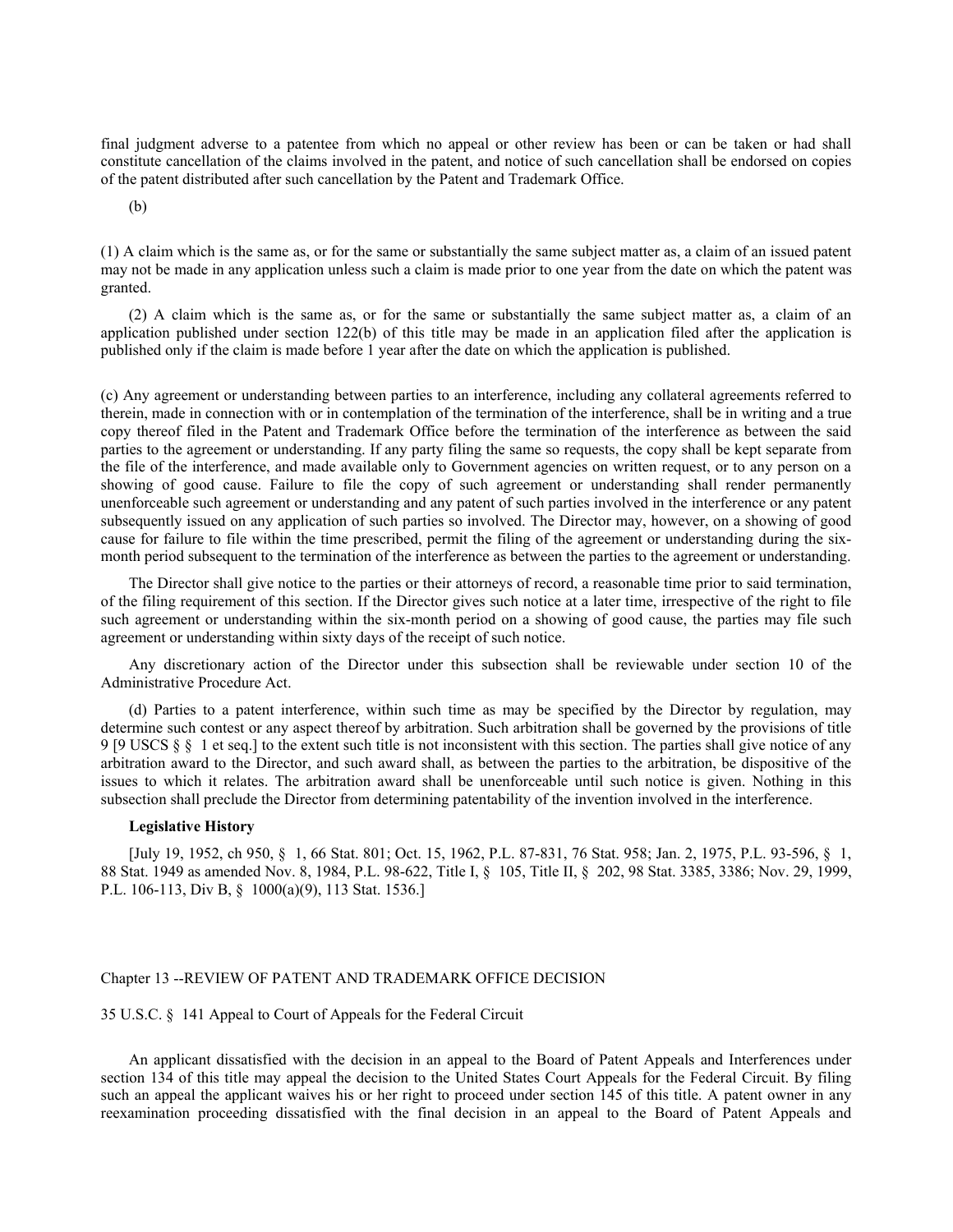Interferences under section 134 may appeal the decision only to the United States Court of Appeals for the Federal Circuit. A party to an interference dissatisfied with the decision of the Board of Patent Appeals and Interferences on the interference may appeal the decision to the United States Court of Appeals for the Federal Circuit, but such appeal shall be dismissed if any adverse party to such interference, within twenty days after the appellant has filed notice of appeal in accordance with section 142 of this title, files notice with the Director that the party elects to have all further proceedings conducted as provided in section 146 of this title. If the appellant does not, within thirty days after the filing of such notice by the adverse party, file a civil action under section 146, the decision appealed from shall govern the further proceedings in the case.

### **Legislative History**

[July 19, 1952, ch 950, § 1, 66 Stat. 802 as amended Apr. 2, 1982, P.L. 97-164, Title I, Part B, § 163(a)(7) in part, (b)(2), 96 Stat. 49, 50; Nov. 8, 1984, P.L. 98-622, Title II, § 203(a), 98 Stat. 3387; Nov. 29, 1999, P.L. 106-113, Div B, § 1000(a)(9), 113 Stat. 1536.]

#### 35 U.S.C. § 142 Notice of appeal

When an appeal is taken to the United States Court of Appeals for the Federal Circuit, the appellant shall file in the Patent and Trademark Office a written notice of appeal directed to the Director, within such time after the date of the decision from which the appeal is taken as the Director prescribes, but in no case less than 60 days after that date.

## **Legislative History**

[July 19, 1952, ch 950, § 1, 66 Stat. 802.) (As amended Apr. 2, 1982, P.L. 97-164, Title I, Part B, 163(a)(7) in part, (b)(2), 96 Stat. 49, 50; Nov. 8, 1984, P.L. 98-622, Title II, § 203(a), 98 Stat. 3387; Nov. 29, 1999, P.L. 106-113, Div B, § 1000(a)(9), 113 Stat. 1536.]

#### 35 U.S.C. § 143 Proceedings on appeal

With respect to an appeal described in section 142 of this title, the Director shall transmit to the United States Court of Appeals for the Federal Circuit a certified list of the documents comprising the record in the Patent and Trademark Office. The court may request that the Director forward the original or certified copies of such documents during pendency of the appeal. In reexamination, the Director shall submit to the court in writing the grounds for the decision of the Patent and Trademark Office, addressing all the issues involved in the appeal. The court shall, before hearing an appeal, give notice of the time and place of the hearing to the Director and the parties in the appeal.

# **Legislative History**

[July 19, 1952, ch 950, § 1, 66 Stat. 802; Jan. 2, 1975, P.L. 93-596, § 1, 88 Stat. 1949.) (As amended April 2, 1982, P.L. 97-164, Title I, Part B, § 163(a)(7), 96 Stat. 49; Nov. 8, 1984, P.L. 98-620, Title IV, Subtitle C, § 414(a), 98 Stat. 3363; Nov. 29, 1999, P.L. 106-113, Div B, § 1000(a)(9), 113 Stat. 1536.]

# 35 U.S.C. § 144 Decision on appeal

The United States Court of Appeals for the Federal Circuit shall review the decision from which an appeal is taken on the record before the Patent and Trademark Office. Upon its determination the court shall issue to the Director its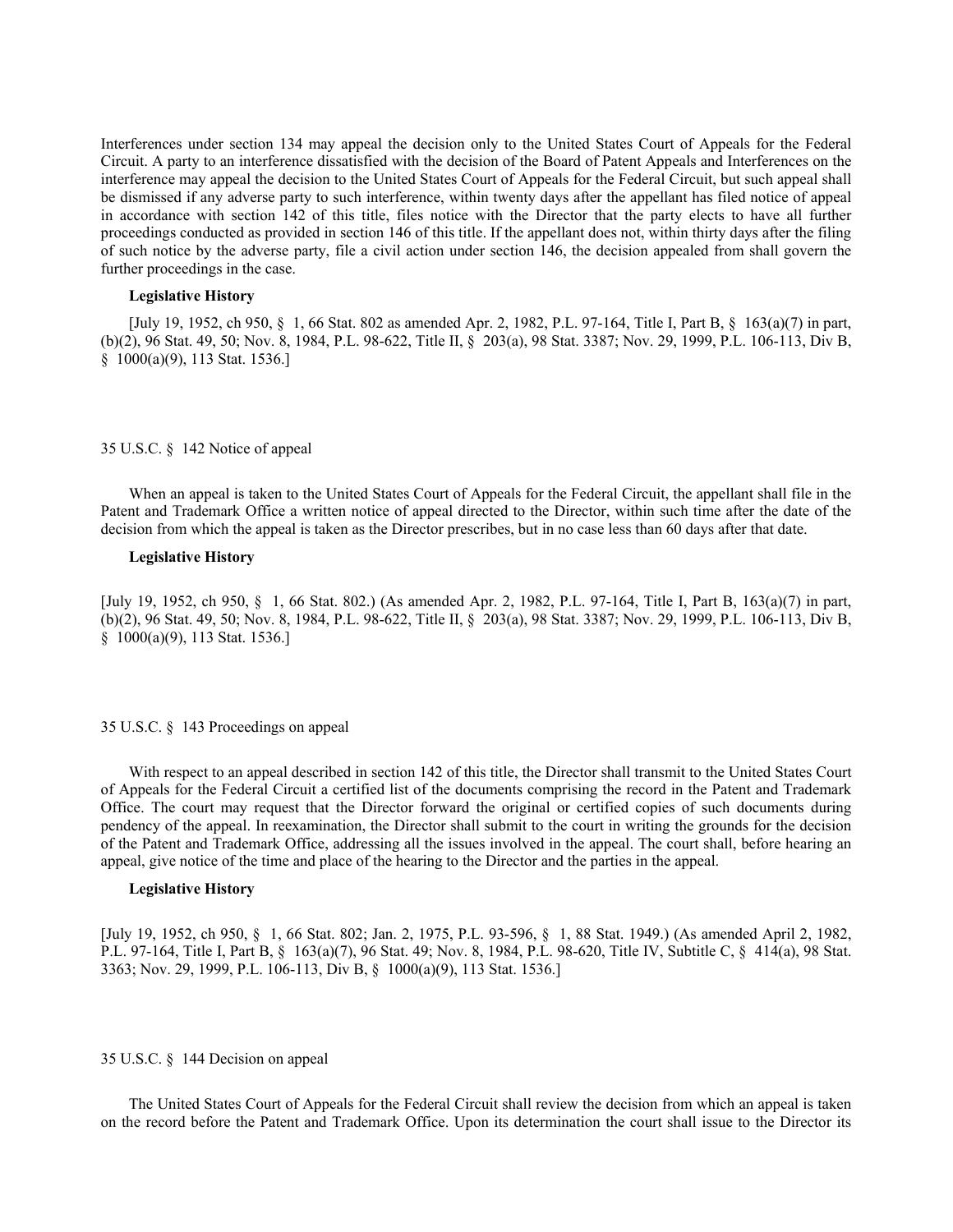mandate and opinion, which shall be entered of record in the Patent and Trademark Office and shall govern the further proceedings in the case.

# **Legislative History**

[July 19, 1952, ch 950, § 1, 66 Stat. 802; Jan. 2, 1975, P.L. 93-596, § 1, 88 Stat. 1949.) (As amended Apr. 2, 1982, P.L. 97-164, Title I, Part B, 163(a)(7) in part, 96 Stat. 49; Nov. 8, 1984, P.L. 98-620, Title IV, Subtitle C, § 414(a), 98 Stat. 3363; Nov. 29, 1999, P.L. 106-113, Div B, § 1000(a)(9), 113 Stat. 1536.]

### 35 U.S.C. § 145 Civil action to obtain patent

An applicant dissatisfied with the decision of the Board of Patent Appeals and Interferences in an appeal under section 134(a) of this title may, unless appeal has been taken to the United States Court of Appeals for the Federal Circuit, have remedy by the civil action against the Director in the United States District Court for the District of Columbia if commenced within such time after such decision, not less than sixty days, as the Director appoints. The court may adjudge that such applicant is entitled to receive a patent for his invention, as specified in any of his claims involved in the decision of the Board of Patent Appeals and Interferences, as the facts in the case may appear and such adjudication shall authorize the Director to issue such patent on compliance with the requirements of law. All the expenses of the proceedings shall be paid by the applicant.

## **Legislative History**

[July 19, 1952, ch 950, § 1, 66 Stat. 803.) (As amended Apr. 2, 1982, P.L. 97-164, Title I, Part B, 163(a)(7) in part, 96 Stat. 49; Nov. 8, 1984, P.L. 98-622, Title II § 203(b), 98 Stat. 3387; Nov. 29, 1999, P.L. 106-113, Div B, § 1000(a)(9), 113 Stat. 1536.]

#### 35 U.S.C. § 146 Civil action in case of interference

Any party to an interference dissatisfied with the decision of the Board of Patent Appeals and Interferences on the interference, may have remedy by civil action, if commenced within such time after such decision, not less than sixty days, as the Director appoints or as provided in section 141 of this title, unless he has appealed to the United States Court of Appeals for the Federal Circuit, and such appeal is pending or has been decided. In such suits the record in the Patent and Trademark Office shall be admitted on motion of either party upon the terms and conditions as to costs, expenses, and the further cross-examination of the witnesses as the court imposes, without prejudice to the right of the parties to take further testimony. The testimony and exhibits of the record in the Patent and Trademark Office when admitted shall have the same effect as if originally taken and produced in the suit.

Such suit may be instituted against the party in interest as shown by the records of the Patent and Trademark Office at the time of the decision complained of, but any party in interest may become a party to the action. If there be adverse parties residing in a plurality of districts not embraced within the same state, or an adverse party residing in a foreign country, the United States District Court for the District of Columbia shall have jurisdiction and may issue summons against the adverse parties directed to the marshal of any district in which any adverse party resides. Summons against adverse parties residing in foreign countries may be served by publication or otherwise as the court directs. The Director shall not be a necessary party but he shall be notified of the filing of the suit by the clerk of the court in which it is filed and shall have the right to intervene. Judgment of the court in favor of the right of an application to a patent shall authorize the Director to issue such patent on the filing in the Patent and Trademark Office of a certified copy of the judgment and on compliance with the requirements of law.

# **Legislative History**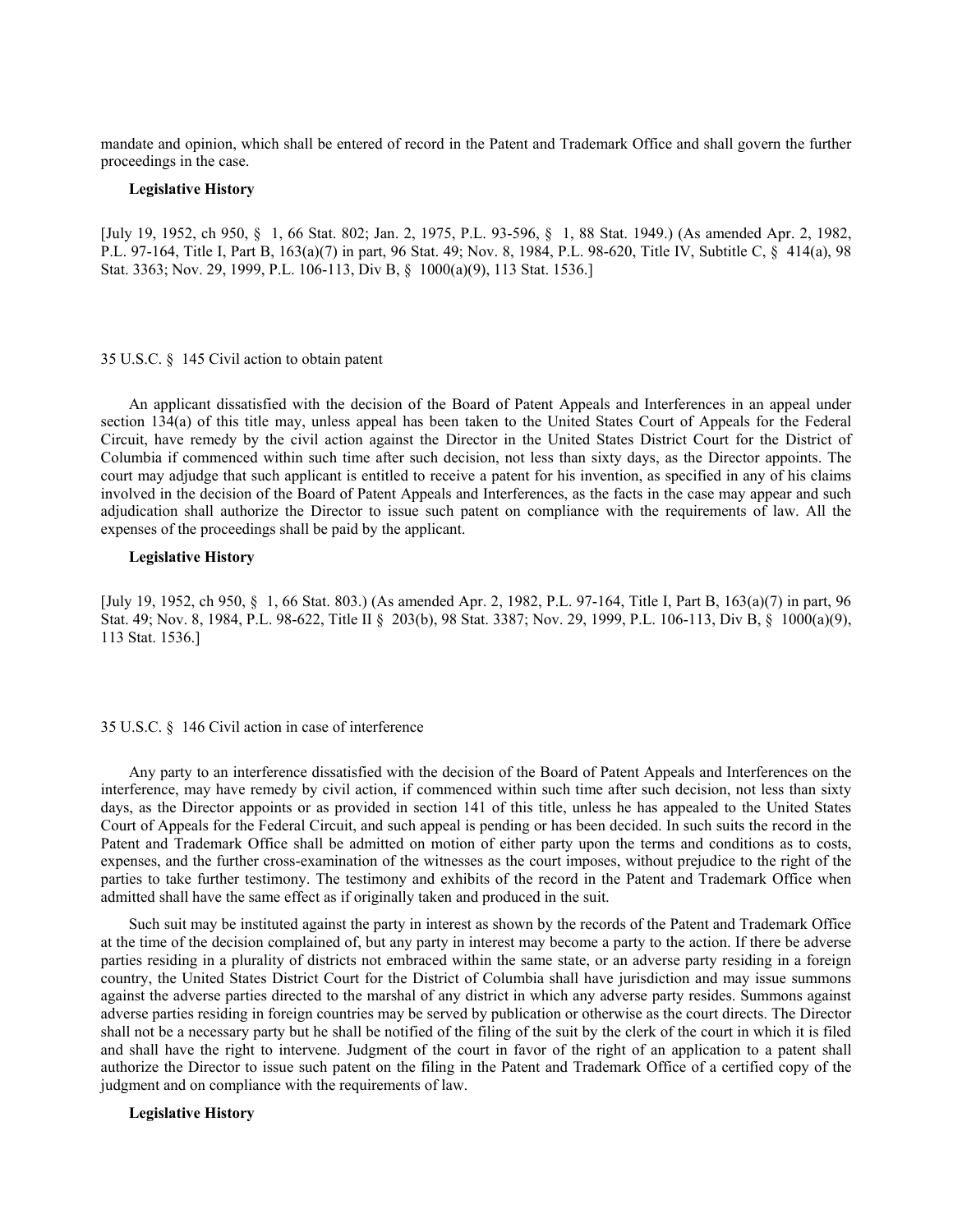[July 19, 1952, ch 950, § 1, 66 Stat. 803; Jan. 2, 1975, P.L. 93-596, § 1, 88 Stat. 1949. As amended Apr. 2, 1982, P.L. 97-164, Title I, Part B, § 163(a)(7) in part, 96 Stat. 49; Nov. 8, 1984, P.L. 98-622, Title II, § 203(c), 98 Stat. 3387; Nov. 29, 1999, P.L. 106-113, Div B, § 1000(a)(9), 113 Stat. 1536.]

#### Chapter 14 --ISSUE OF PATENT

#### 35 U.S.C. § 151 Issue of patent

If it appears that applicant is entitled to a patent under the law, a written notice of allowance of the application shall be given or mailed to the applicant. The notice shall specify a sum, constituting the issue fee or a portion thereof, which shall be paid within three months thereafter.

Upon payment of this sum the patent shall issue, but if payment is not timely made, the application shall be regarded as abandoned.

Any remaining balance of the issue fee shall be paid within three months from the sending of a notice thereof and, if not paid, the patent shall lapse at the termination of this three-month period. In calculating the amount of a remaining balance, charges for a page or less may be disregarded.

If any payment required by this section is not timely made, but is submitted with the fee for delayed payment and the delay in payment is shown to have been unavoidable, it may be accepted by the Director as though no abandonment or lapse had ever occurred.

#### **Legislative History**

[July 19, 1952, ch 950, § 1, 66 Stat. 803; July 24, 1965, P.L. 89-83, § 4, 79 Stat. 260; Jan. 2, 1975, P.L. 93-601, § 3, 88 Stat. 1956. As amended Nov. 29, 1999, P.L. 106-113, Div B, § 1000(a)(9), 113 Stat. 1536.]

# 35 U.S.C. § 152 Issue of patent to assignee

Patents may be granted to the assignee of the inventor of record in the Patent and Trademark Office, upon the application made and the specification sworn to by the inventor, except as otherwise provided in this title.

### **Legislative History**

[As amended Jan. 2, 1975, Pub. L. 93-596, sec. 1, 88 Stat. 1949.]

#### 35 U.S.C. § 153 How issued

Patents shall be issued in the name of the United States of America, under the seal of the Patent and Trademark Office, and shall be signed by the Director or have his signature placed thereon and attested by an Officer of the Patent and Trademark Office designated by the Director, and shall be recorded in the Patent and Trademark Office.

#### **Legislative History**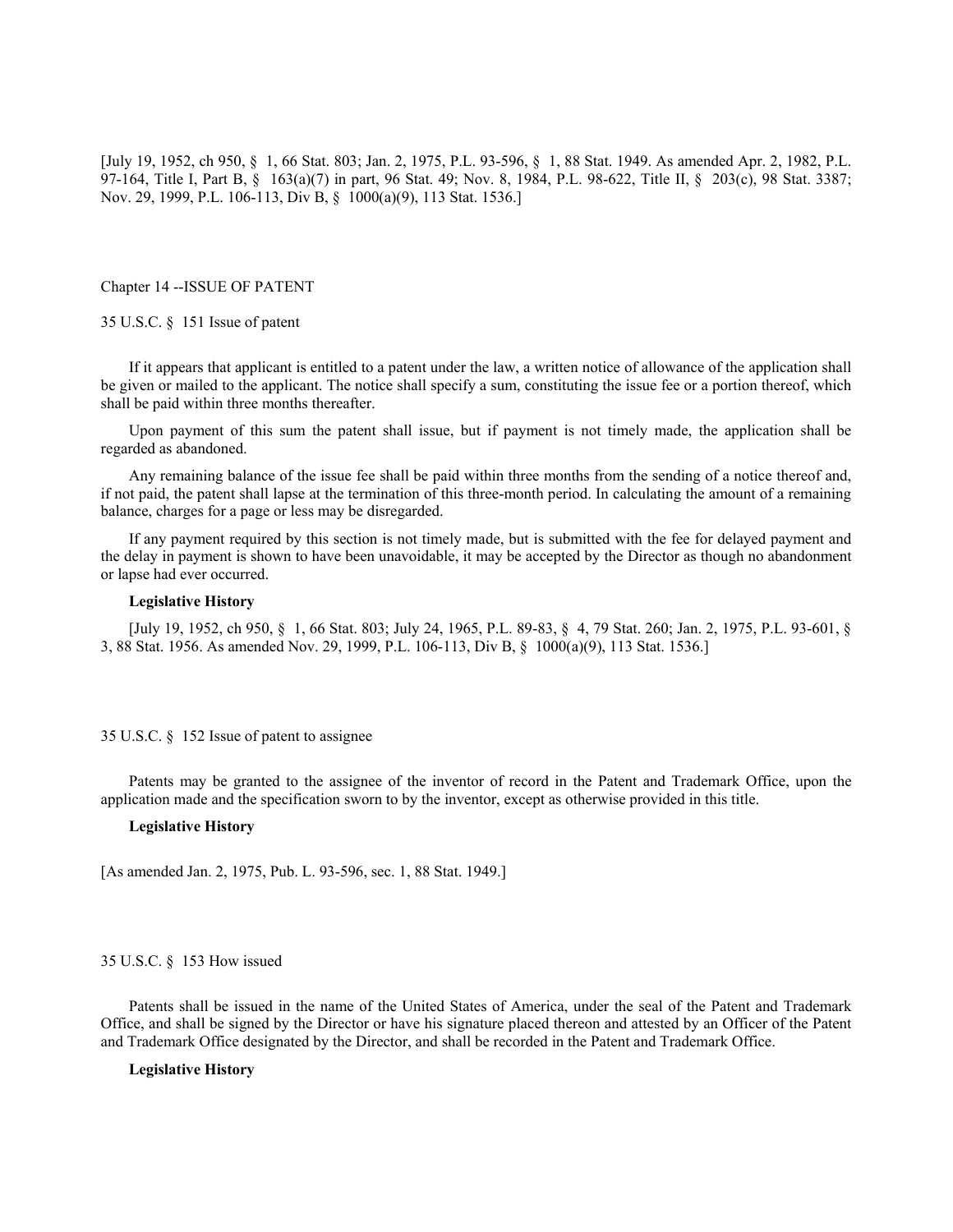[July 19, 1952, ch 950, § 1, 66 Stat. 804; Jan. 2, 1975, P.L. 93-596, § 1, 88 Stat. 1949 as amended Nov. 29, 1999, P.L. 106-113, Div B, § 1000(a)(9), 113 Stat. 1536.]

35 U.S.C. § 154 Contents and term of patent

# **(a) In General.--**

**(1) Contents.--**Every patent shall contain a short title of the invention and a grant to the patentee, his heirs or assigns, of the right to exclude others from making, using, offering for sale, or selling the invention throughout the United States or importing the invention into the United States, and, if the invention is a process, of the right to exclude others from using, offering for sale or selling throughout the United States, or importing into the United States, products made by that process, referring to the specification for the particulars thereof.

**(2) Term.--**Subject to the payment of fees under this title, such grant shall be for a term beginning on the date on which the patent issues and ending 20 years from the date on which the application for the patent was filed in the United States or, if the application contains a specific reference to an earlier filed application or applications under section 120, 121, or 365(c) of this title, from the date on which the earliest such application was filed.

**(3) Priority.--**Priority under section 119, 365(a), or 365(b) of this title shall not be taken into account in determining the term of a patent.

**(4) Specification and drawing.--**A copy of the specification and drawing shall be annexed to the patent and be a part of such patent.

#### **(b) Adjustment of patent term --**n5

#### **(1) Patent term guarantees.**

(A) Guarantee of prompt Patent and Trademark Office responses. Subject to the limitations under paragraph (2), if the issue of an original patent is delayed due to the failure of the Patent and Trademark Office to

(i) provide at least one of the notifications under section 132 of this title or a notice of allowance under section 151 of this title not later than 14 months after--

(I) the date on which an application was filed under section  $111(a)$  of this title; or

(II) the date on which an international application fulfilled the requirements of section 371 of this title;

(ii) respond to a reply under section 132, or to an appeal taken under section 134, within 4 months after the date on which the reply was filed or the appeal was taken;

(iii) act on an application within 4 months after the date of a decision by the Board of Patent Appeals and Interferences under section 134 or 135 or a decision by a Federal court under section 141, 145, or 146 in a case in which allowable claims remain in the application; or

(iv) issue a patent within 4 months after the date on which the issue fee was paid under section 151 and all outstanding requirements were satisfied, the term of the patent shall be extended 1 day for each day after the end of the period specified in clause (i), (ii), (iii), or (iv), as the case may be, until the action described in such clause is taken.

(B) Guarantee of no more than 3-year application pendency. Subject to the limitations under paragraph (2), if the issue of an original patent is delayed due to the failure of the United States Patent and Trademark Office to issue a patent within 3 years after the actual filing date of the application in the United States, not including--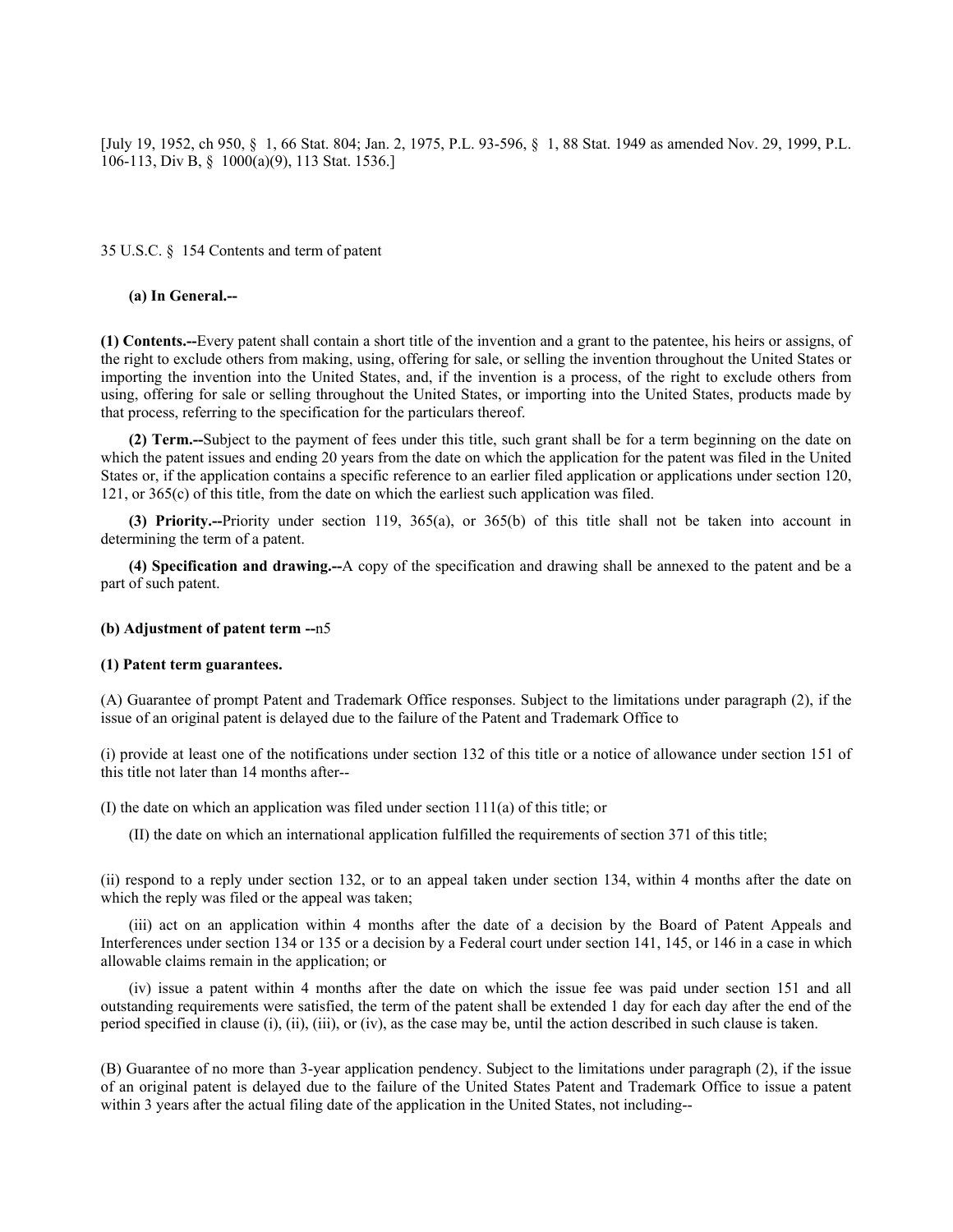(i) any time consumed by continued examination of the application requested by the applicant under section 132(b);

(ii) any time consumed by a proceeding under section 135(a), any time consumed by the imposition of an order under section 181, or any time consumed by appellate review by the Board of Patent Appeals and Interferences or by a Federal court; or

(iii) any delay in the processing of the application by the United States Patent and Trademark Office requested by the applicant except as permitted by paragraph (3)(C), the term of the patent shall be extended 1 day for each day after the end of that 3-year period until the patent is issued.

(C) Guarantee or adjustments for delays due to interferences, secrecy orders, and appeals. Subject to the limitations under paragraph (2), if the issue of an original patent is delayed due to--

 $(i)$  a proceeding under section 135 $(a)$ ;

(ii) the imposition of an order under section 181; or

(iii) appellate review by the Board of Patent Appeals and Interferences or by a Federal court in a case in which the patent was issued under a decision in the review reversing an adverse determination of patentability, the term of the patent shall be extended 1 day for each day of the pendency of the proceeding, order, or review, as the case may be.

(2) Limitations.

(A) In general. To the extent that periods of delay attributable to grounds specified in paragraph (1) overlap, the period of any adjustment granted under this subsection shall not exceed the actual number of days the issuance of the patent was delayed.

(B) Disclaimed term. No patent the term of which has been disclaimed beyond a specified date may be adjusted under this section beyond the expiration date specified in the disclaimer.

(C) Reduction of period of adjustment.

(i) The period of adjustment of the term of a patent under paragraph (1) shall be reduced by a period equal to the period of time during which the applicant failed to engage in reasonable efforts to conclude prosecution of the application.

(ii) With respect to adjustments to patent term made under the authority of paragraph (1)(B), an applicant shall be deemed to have failed to engage in reasonable efforts to conclude processing or examination of an application for the cumulative total of any periods of time in excess of 3 months that are taken to respond to a notice from the Office making any rejection, objection, argument, or other request, measuring such 3-month period from the date the notice was given or mailed to the applicant.

(iii) The Director shall prescribe regulations establishing the circumstances that constitute a failure of an applicant to engage in reasonable efforts to conclude processing or examination of an application.

(3) Procedures for patent term adjustment determination.

(A) The Director shall prescribe regulations establishing procedures for the application for and determination of patent term adjustments under this subsection.

(B) Under the procedures established under subparagraph (A), the Director shall--

(i) make a determination of the period of any patent term adjustment under this subsection, and shall transmit a notice of that determination with the written notice of allowance of the application under section 151; and

(ii) provide the applicant one opportunity to request reconsideration of any patent term adjustment determination made by the Director.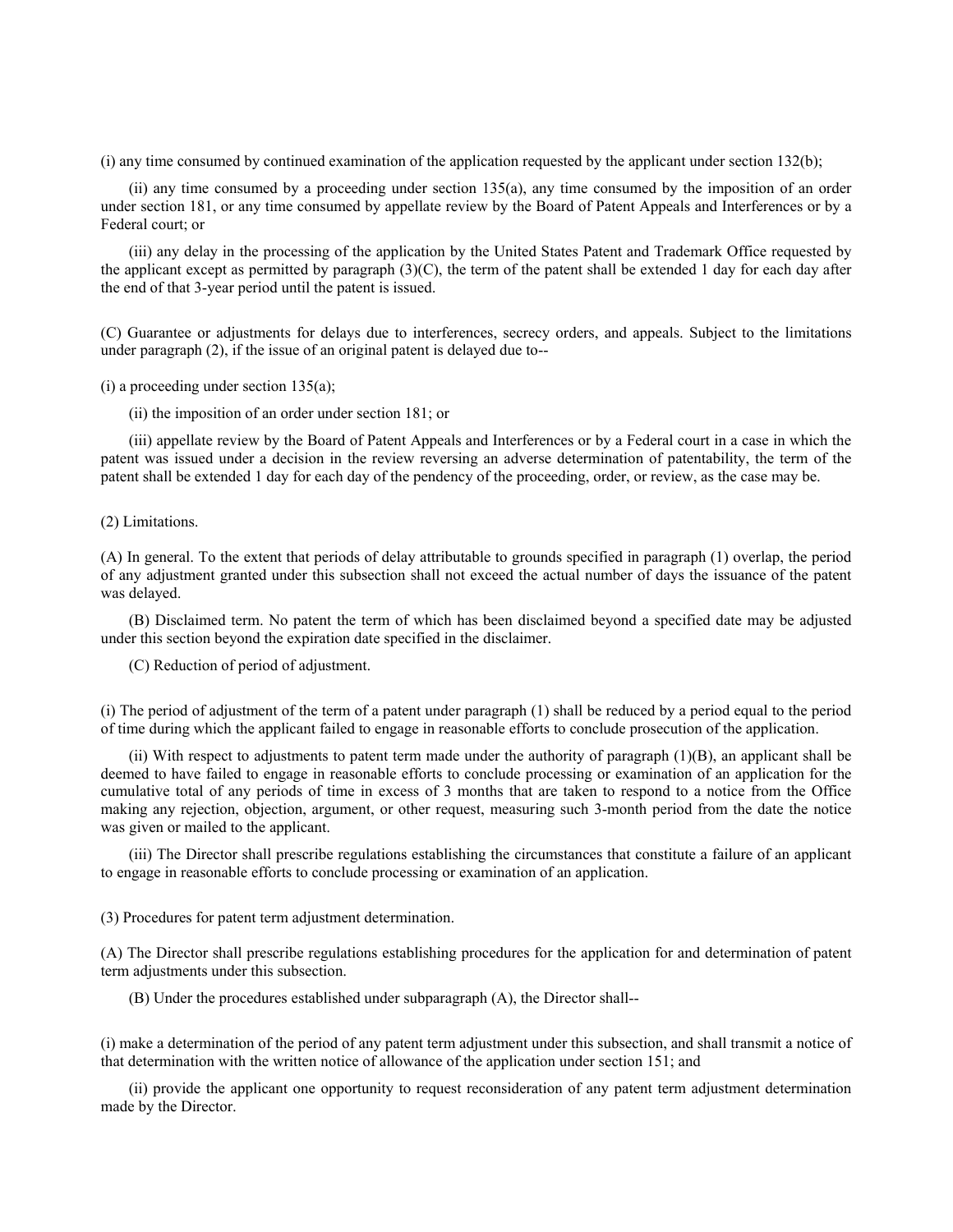(C) The Director shall reinstate all or part of the cumulative period of time of an adjustment under paragraph (2)(C) if the applicant, prior to the issuance of the patent, makes a showing that, in spite of all due care, the applicant was unable to respond within the 3-month period, but in no case shall more than three additional months for each such response beyond the original 3-month period be reinstated.

(D) The Director shall proceed to grant the patent after completion of the Director's determination of a patent term adjustment under the procedures established under this subsection, notwithstanding any appeal taken by the applicant of such determination.

(4) Appeal of patent term adjustment determination.

(A) An applicant dissatisfied with a determination made by the Director under paragraph (3) shall have remedy by a civil action against the Director filed in the United States District Court for the District of Columbia within 180 days after the grant of the patent. Chapter 7 of title 5, United States Code [5 USCS 701 et seq.], shall apply to such action. Any final judgment resulting in a change to the period of adjustment of the patent term shall be served on the Director, and the Director shall thereafter alter the term of the patent to reflect such change.

(B) The determination of a patent term adjustment under this subsection shall not be subject to appeal or challenge by a third party prior to the grant of the patent.". Amendment of section heading and addition of subsec. (d), effective Nov. 29, 2000. Act Nov. 29, 1999, P.L. 106-113, Div B, 1000(a)(9), 113 Stat. 1536 (enacting into law 4504 of Subtitle E of Title IV of S. 1948 (113 Stat. 1501A-564), as introduced on Nov. 17, 1999 (effective 1 year after enactment, as provided by 4508 of S. 1948, which appears as 35 USCS 11 note), provides that this section is amended--

(1) in the section caption by inserting ''; provisional rights'' after ''patent''; and

- (2) by adding at the end the following new subsection:
- (d) Provisional rights.

(1) In general. In addition to other rights provided by this section, a patent shall include the right to obtain a reasonable royalty from any person who, during the period beginning on the date of publication of the application for such patent under section  $122(b)$ , or in the case of an international application filed under the treaty defined in section  $351(a)$ designating the United States under Article 21(2)(a) of such treaty, the date of publication of the application, and ending on the date the patent is issued--

# (A)

(i) makes, uses, offers for sale, or sells in the United States the invention as claimed in the published patent application or imports such an invention into the United States; or

(ii) if the invention as claimed in the published patent application is a process, uses, offers for sale, or sells in the United States or imports into the United States products made by that process as claimed in the published patent application; and

(B) had actual notice of the published patent application and, in a case in which the right arising under this paragraph is based upon an international application designating the United States that is published in a language other than English, had a translation of the international application into the English language.

(2) Right based on substantially identical inventions. The right under paragraph (1) to obtain a reasonable royalty shall not be available under this subsection unless the invention as claimed in the patent is substantially identical to the invention as claimed in the published patent application.

(3) Time limitation on obtaining a reasonable royalty. The right under paragraph (1) to obtain a reasonable royalty shall be available only in an action brought not later than 6 years after the patent is issued. The right under paragraph (1) to obtain a reasonable royalty shall not be affected by the duration of the period described in paragraph (1).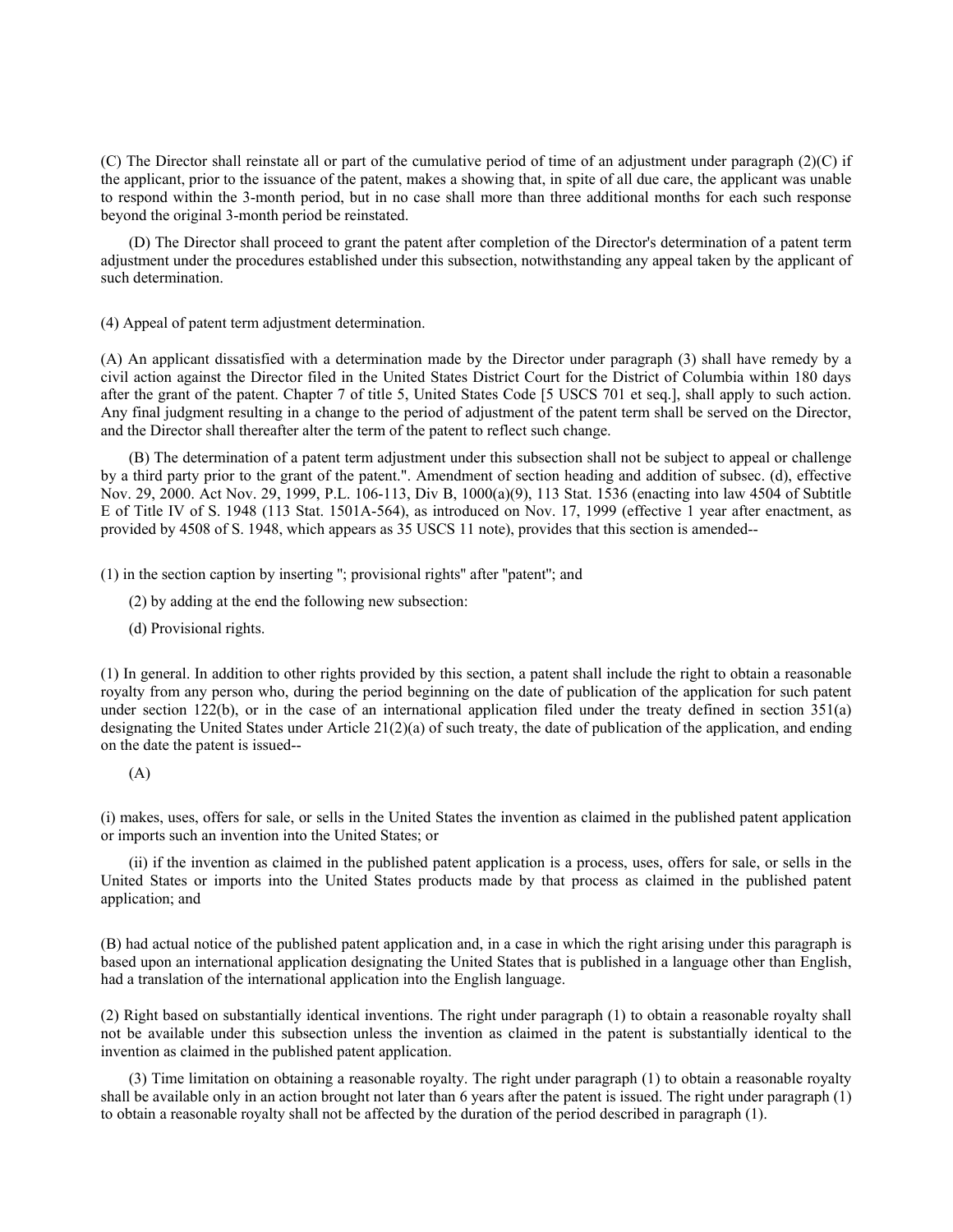(4) Requirements for international applications.

(A) Effective date. The right under paragraph (1) to obtain a reasonable royalty based upon the publication under the treaty defined in section 351(a) of an international application designating the United States shall commence on the date on which the Patent and Trademark Office receives a copy of the publication under the treaty of the international application, or, if the publication under the treaty of the international application is in a language other than English, on the date on which the Patent and Trademark Office receives a translation of the international application in the English language.

(B) Copies. The Director may require the applicant to provide a copy of the international application and a translation thereof."

(c) Continuation.--

(1) Determination.--The term of a patent that is in force on or that results from an application filed before the date that is 6 months after the date of the enactment of the Uruguay Round Agreements Act shall be the greater of the 20-year term as provided in subsection (a), or 17 years from grant, subject to any terminal disclaimers.

(2) Remedies.--The remedies of sections 283, 284, and 285 of this title shall not apply to Acts which--

(A) were commenced or for which substantial investment was made before the date that is 6 months after the date of the enactment of the Uruguay Round Agreements Act; and

(B) became infringing by reason of paragraph (1).

(3) Remuneration.--The acts referred to in paragraph (2) may be continued only upon the payment of an equitable remuneration to the patentee that is determined in an action brought under chapter 28 and chapter 29 (other than those provisions excluded by paragraph (2)) of this title.

# **Legislative History**

[(July 19, 1952, ch 950, § 1, 66 Stat. 804; July 24, 1965, P.L. 89-83, § 5, 79 Stat. 261; Dec. 12, 1980, P.L. 96-517, § 4, 94 Stat. 3018 as amended Aug. 23, 1988, P.L. 100-418, Title IX, Subtitle A, § 9002, 102 Stat. 1563; Dec. 8, 1994, P.L. 103-465, Title V, Subtitle C, § 532(a)(1), 108 Stat. 4983; Oct. 11, 1996, P.L. 104-295, § 20(e)(1), 110 Stat. 3529; Nov. 29, 1999, P.L. 106-113, Div B, § 1000(a)(9), 113 Stat. 1536.]

FOOTNOTES: [n1] Footnote 5. Removed.

### 35 U.S.C. § 155 Patent term extension

Notwithstanding the provisions of section 154 the term of a patent which encompasses within its scope a composition of matter or a process for using such composition shall be extended if such composition or process has been subjected to a regulatory review by the Federal Food and Drug Administration pursuant to the Federal Food, Drug, and Cosmetic Act leading to the publication of regulation permitting the interstate distribution and sale of such composition or process and for which there has thereafter been a stay of regulation of approval imposed pursuant to section 409 of the Federal Food, Drug, and Cosmetic Act which stay was in effect on January 1, 1981, by a length of time to be measured from the date such stay of regulation of approval was imposed until such proceedings are finally resolved and commercial marketing permitted. The patentee, his heirs, successors or assigns shall notify the Director within ninety days of the date of enactment of this section or the date the stay of regulation of approval has been removed, whichever is later, of the number of the patent to be extended and the date the stay was imposed and the date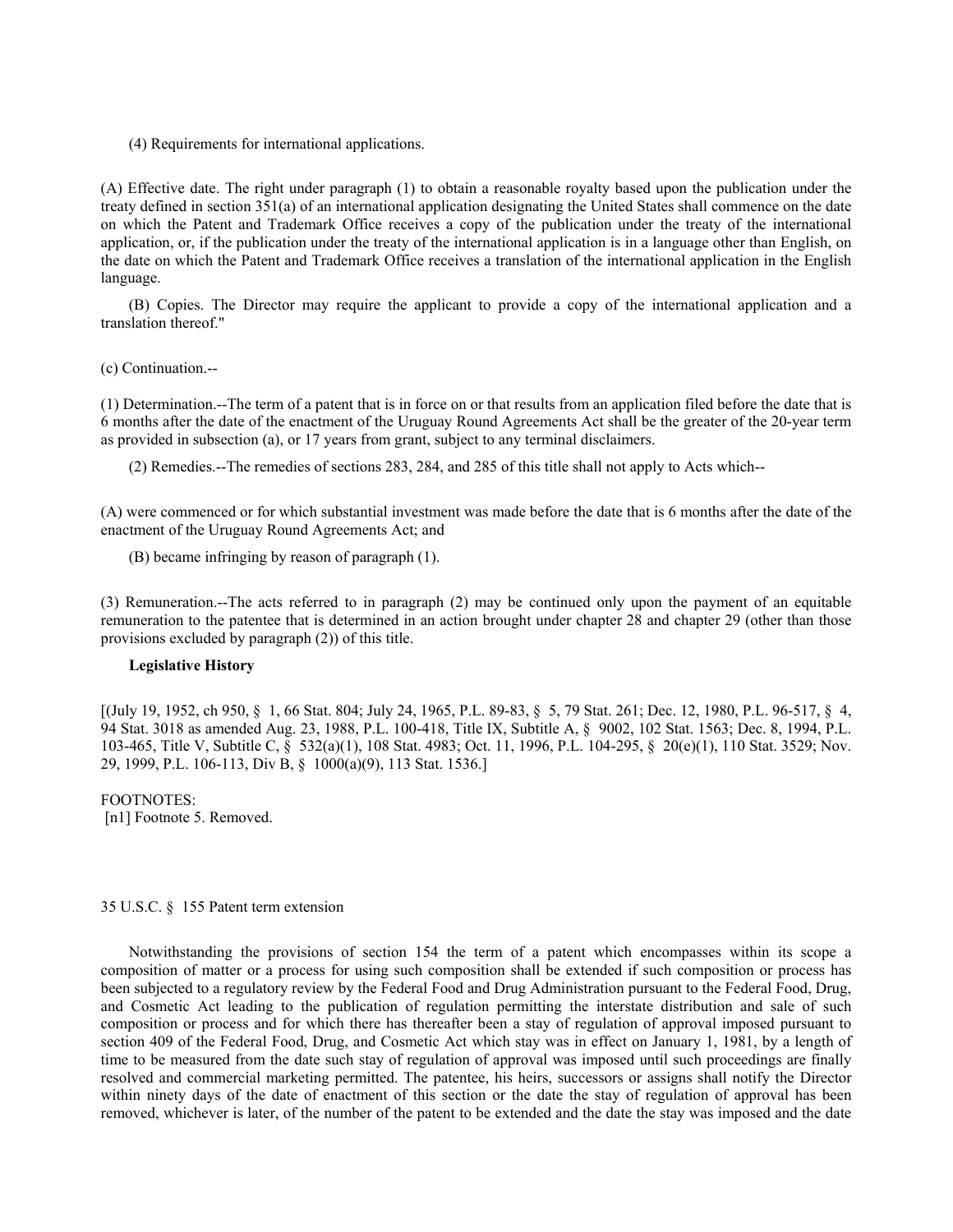commercial marketing was permitted. On receipt of such notice, the Director shall promptly issue to the owner of record of the patent a certificate of extension, under seal, stating the fact and length of the extension and identifying the composition of matter or process for using such composition to which such extension is applicable. Such certificate shall be recorded in the official file of each patent extended and such certificate shall be considered as part of the original patent, and an appropriate notice shall be published in the Official Gazette of the Patent and Trademark Office.

### **Legislative History**

[Added Jan. 4, 1983, P.L. 97-414, 11(a), 96 Stat. 2065; Nov. 29, 1999, P.L. 106-113, Div B, § 1000(a)(9), 113 Stat. 1536.]

### 35 U.S.C. § 155A Patent term restoration

(a) Notwithstanding section 154 of this title, the term of each of the following patents shall be extended in accordance with this section:

(1) Any patent which encompasses within its scope a composition of matter which is a new drug product, if during the regulatory review of the product by the Federal Food and Drug Administration--

(A) the Federal Food and Drug Administration notified the patentee, by letter dated February 20, 1976, that such product's new drug application was not approvable under section 505(b)(1) of the Federal Food, Drug and Cosmetic Act;

(B) in 1977 the patentee submitted to the Federal Food and Drug Administration the results of a health effects test to evaluate the carcinogenic potential of such product;

(C) the Federal Food and Drug Administration approved, by letter dated December 18, 1979, the new drug application for such product; and

(D) the Federal Food and Drug Administration approved, by letter dated May 26, 1981, a supplementary application covering the facility for the production of such product.

(2) Any patent which encompasses within its scope a process for using the composition of matter described in paragraph (1).

(b) The term of any patent described in subsection (a) shall be extended for a period equal to the period beginning February 20, 1976, and ending May 26, 1981, and such patent shall have the effect as if originally issued with such extended term.

(c) The patentee of any patent described in subsection (a) of this section shall, within ninety days after the date of enactment of this section, notify the Director of the number of any patent so extended. On receipt of such notice, the Director shall conform such extension by placing a notice thereof in the official file of such patent and publishing and appropriate notice of such extension in the Official Gazette of the Patent and Trademark Office.

# **Legislative History**

[Added Oct. 13, 1983, P.L. 98-127, § 4(a), 97 Stat. 832. As amended Nov. 29, 1999, P.L. 106-113, Div B, § 1000(a)(9), 113 Stat. 1536.]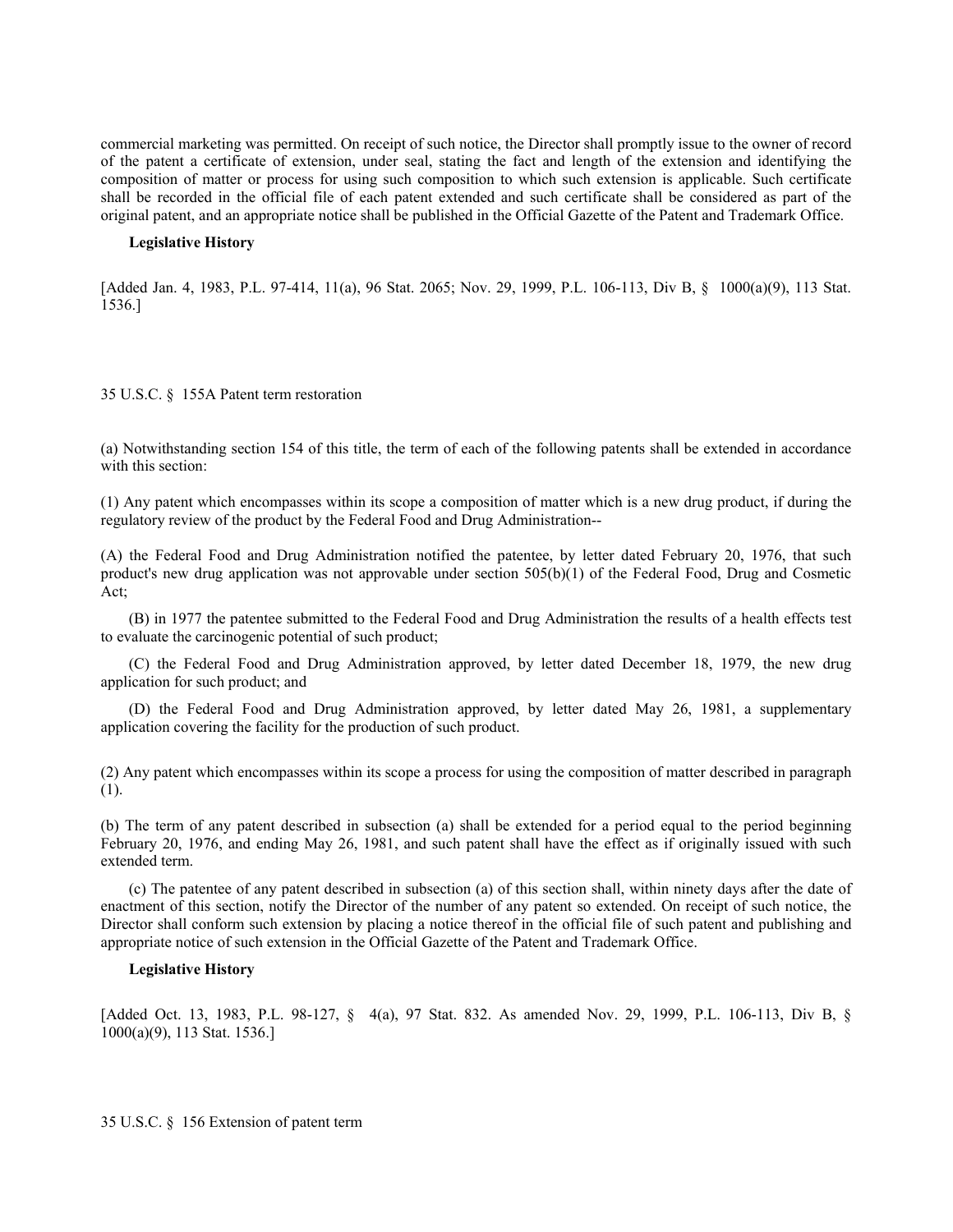(a) The term of a patent which claims a product, a method of using a product, or a method of manufacturing a product shall be extended in accordance with this section from the original expiration date of the patent which shall include any patent term adjustment granted under section 154(b) if--

(1) the term of the patent has not expired before an application is submitted under subsection (d)(1) for its extension;

(2) the term of the patent has never been extended under subsection (e)(1) of this section;

(3) an application for extension is submitted by the owner of record of the patent or its agent and in accordance with the requirements of paragraphs  $(1)$  through  $(4)$  of subsection  $(d)$ ;

(4) the product has been subject to a regulatory review period before its commercial marketing or use;

(5)(A) except as provided in subparagraph (B) or (C), the permission for the commercial marketing or use of the product after such regulatory review period is the first permitted commercial marketing or use of the product under which such regulatory review period occurred;

(B) in the case of a patent which claims a method of manufacturing the product which primarily uses recombinant DNA technology in the manufacture of the product, the permission for the commercial marketing or use of the product after such regulatory review period is the first permitted commercial marketing or use of a product manufactured under the process claimed in the patent; or

(C) for purposes of subparagraph (A), in the case of a patent which--

(i) claims a new animal drug or a veterinary biological product which

(I) is not covered by the claims in any other patent which has been extended, and

(II) has received permission for the commercial marketing or use in non-food producing animals and in foodproducing animals, and

(ii) was not extended on the basis of the regulatory review period for use in non-food-producing animals,

the permission for the commercial marketing or use of the drug or product after the regulatory review period for use in food-producing animals is the first permitted commercial marketing or use of the drug or product for administration to a food-producing animal.

The product referred to in paragraphs (4) and (5) is hereinafter in this section referred to as the ''approved product.''

(b) Except as provided in subsection  $(d)(5)(F)$ , the rights derived from any patent the term of which is extended under this section shall during the period during which the term of the patent is extended--

(1) in the case of a patent which claims a product, be limited to any use approved for the product--

(A) before the expiration of the term of the patent--

(i) under the provision of law under which the applicable regulatory review occurred, or

(ii) under the provision of law under which any regulatory review described in paragraph (1), (4), or (5) of subsection (g) occurred, and

(B) on or after the expiration of the regulatory review period upon which the extension of the patent was based;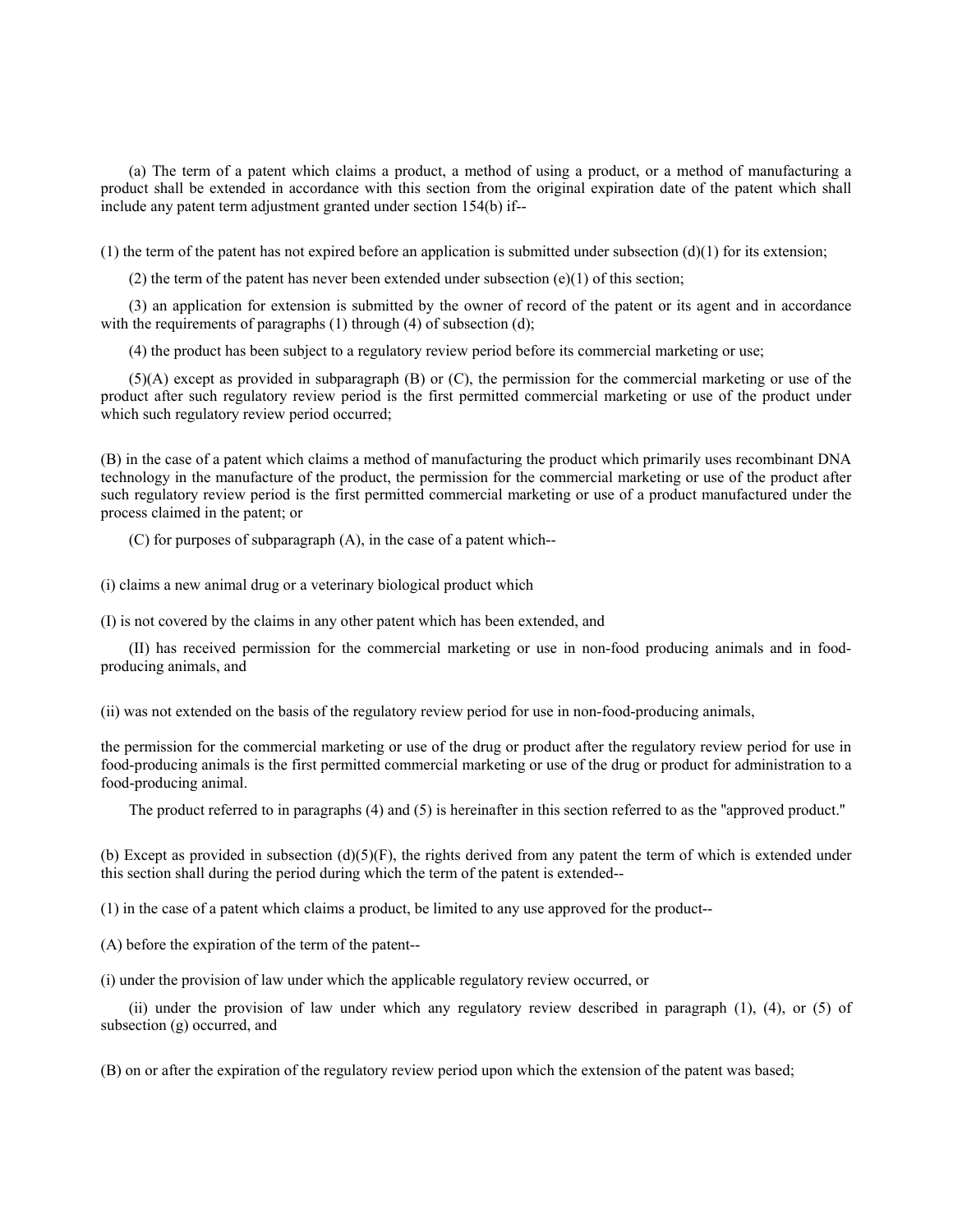(2) in the case of a patent which claims a method of using a product, be limited to any use claimed by the patent and approved for the product--

(A) before the expiration of the term of the patent--

(i) under any provision of law under which an applicable regulatory review occurred, and

(ii) under the provision of law under which any regulatory review described in paragraph (1), (4), or (5) or subsection (g) occurred, and

(B) on or after the expiration of the regulatory review period upon which the extension of the patent was based; and

(3) in the case of a patent which claims a method of manufacturing a product, be limited to the method of manufacturing as used to make--

(A) the approved product, or

(B) the product if it has been subject to a regulatory review period described in paragraphs (1), (4), or (5) of subsection (g).

As used in this subsection, the term ''product'' includes an approved product.

(c) The term of a patent eligible for extension under subsection (a) shall be extended by the time equal to the regulatory review period for the approved product which period occurs after the date the patent is issued, except that--

(1) each period of the regulatory review period shall be reduced by any period determined under subsection  $(d)(2)(B)$ during which the applicant for the patent extension did not act with due diligence during such period of the regulatory review period;

(2) after any reduction required by paragraph (1), the period of extension shall include only one-half of the time remaining in the periods described in paragraphs  $(1)(B)(i)$ ,  $(2)(B)(i)$ ,  $(3)(B)(i)$ ,  $(4)(B)(i)$ , and  $(5)(B)(i)$  of subsection (g);

(3) if the period remaining in the term of a patent after the date of the approval of the approved product under the provision of law under which such regulatory review occurred when added to the regulatory review period as revised under paragraphs (1) and (2) exceeds fourteen years, the period of extension shall be reduced so that the total of both such periods does not exceed fourteen years; and

(4) in no event shall more than one patent be extended under subsection (e)(1) for the same regulatory period for any product.

(d)(1) To obtain an extension of the term of a patent under this section, the owner of record of the patent or its agent shall submit an application to the Director. Except as provided in paragraph (5), such an application may only be submitted within the sixty day period beginning on the date the product received permission under the provision of law under which the applicable regulatory review period occurred for commercial marketing or use. The application shall contain--

(A) the identity of the approved product and the Federal statute under which regulatory review occurred;

(B) the identity of the patent for which an extension is being sought and the identity of each claim of such patent which claims the approved product or a method of using or manufacturing the approved product;

(C) information to enable the Director to determine under subsections (a) and (b) the eligibility of a patent for extension and the rights that will be derived from the extension and information to enable the Director and the Secretary of Health and Human Services or the Secretary of Agriculture to determine the period of the extension under subsection (g);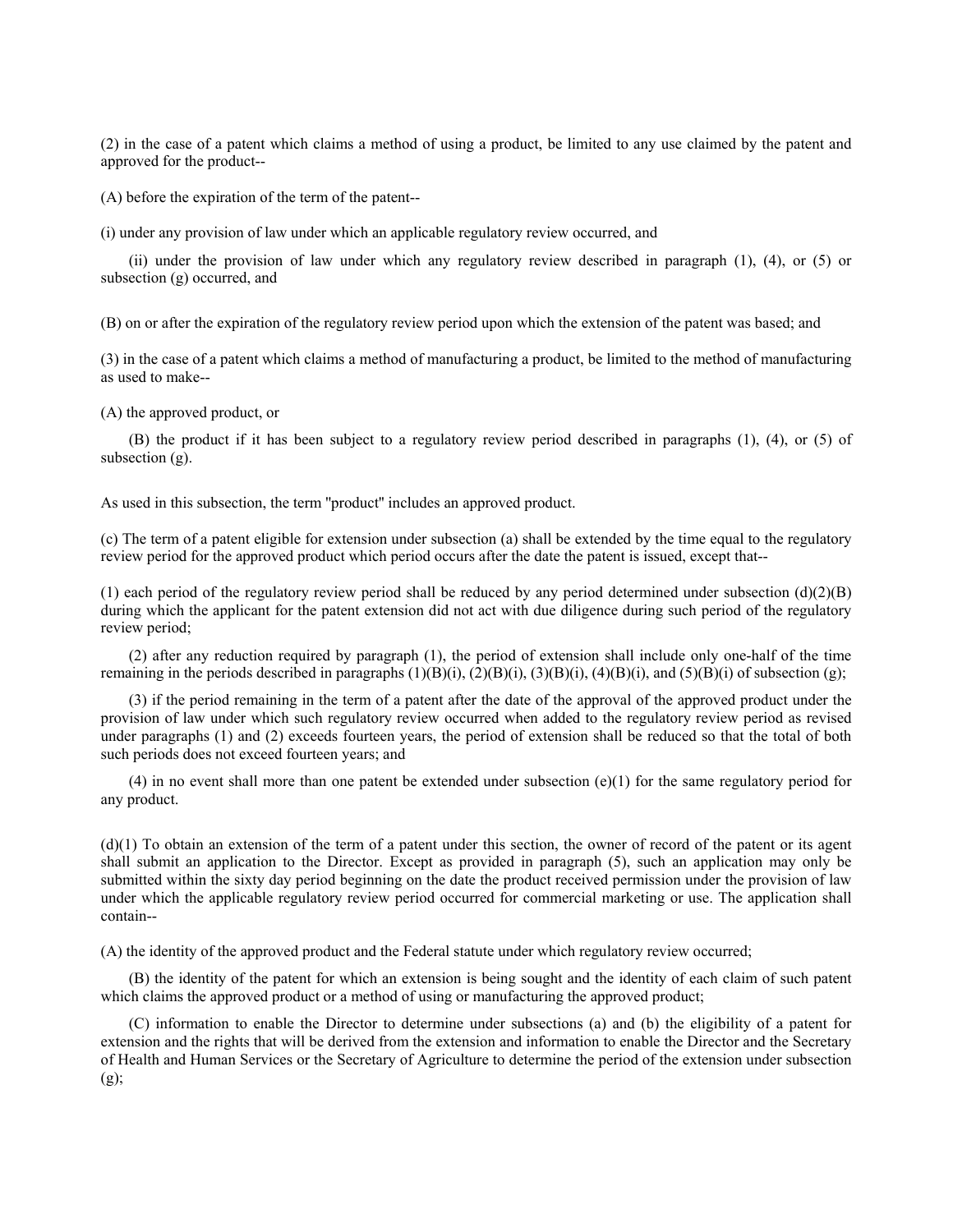(D) a brief description of the activities undertaken by the applicant during the applicable regulatory review period with respect to the approved product and the significant dates applicable to such activities; and

(E) such patent or other information as the Director may require.

 $(2)$ (A) Within 60 days of the submittal of an application for extension of the term of a patent under paragraph (1), the Director shall notify--

(i) the Secretary of Agriculture if the patent claims a drug product or a method of using or manufacturing a drug product and the drug product is subject to the Virus-Serum-Toxin Act, and

(ii) the Secretary of Health and Human Services if the patent claims any other drug product, a medical device or a food additive or color additive or a method of using or manufacturing such a product, device, or additive and if the product, device, and additive are subject to the Federal Food, Drug and Cosmetic Act,

of the extension application and shall submit to the Secretary who is so notified a copy of the application. Not later than 30 days after the receipt of an application from the Director, the Secretary receiving the application shall review the dates contained in the application pursuant to paragraph  $(1)(C)$  and determine the applicable regulatory review period, shall notify the Director of the determination, and shall publish in the *Federal Register* a notice of such determination.

(B)(i) If a petition is submitted to the Secretary making the determination under subparagraph (A), not later than 180 days after the publication of the determination under subparagraph (A), upon which it may reasonably be determined that the applicant did not act with due diligence during the applicable regulatory review period, the Secretary making the determination shall, in accordance with regulations promulgated by such Secretary, determine if the applicant acted with due diligence during the applicable regulatory review period. The Secretary making the determination shall make such determination not later then 90 days after the receipt of such a petition. For a drug product, device, or additive subject to the Federal Food, Drug and Cosmetic Act or the Public Health Service Act, the Secretary may not delegate the authority to make the determination prescribed by this clause to an office below the Office of the Commissioner of Food and Drugs. For a product subject to the Virus-Serum-Toxin Act, the Secretary of Agriculture may not delegate the authority to make the determination prescribed by this clause to an office below the office of the Assistant Secretary for Marketing and Inspection Services.

(ii) The Secretary making a determination under clause (i) shall notify the Director of the determination and shall publish in the *Federal Register* a notice of such determination together with the factual and legal basis for such determination. Any interested person may request, within the 60-day period beginning on the publication of a determination, the Secretary making the determination to hold an informal hearing on the determination. If such a request is made within such period, such Secretary shall hold such hearing not later than 30 days after the date of the request, or at the request of the person making the request, not later than 60 days after such date. The Secretary who is holding the hearing shall provide notice of the hearing to the owner of the patent involved and to any interested person and provide the owner an opportunity to participate in the hearing. Within 30 days after the completion of the hearing, such Secretary shall affirm or revise the determination which was the subject of the hearing and shall notify the Director of any revision of the determination and shall publish any such revision in the *Federal Register*.

(3) For the purposes of paragraph (2)(B), the term ''due diligence'' means that degree of attention, continuous directed effort, and timeliness as may reasonably be expected from, and are ordinarily exercised by, a person during a regulatory review period.

(4) An application for the extension of the term of a patent is subject to the disclosure requirements prescribed by the Director.

(5)(A) If the owner of record of the patent or its agent reasonably expects that the applicable regulatory review period described in paragraph  $(1)(B)(ii)$ ,  $(2)(B)(ii)$ ,  $(3)(B)(ii)$ ,  $(4)(B)(ii)$ , or  $(5)(B)(ii)$  of subsection (g) that began for a product that is the subject of such patent may extend beyond the expiration of the patent term in effect, the owner or its agent may submit an application to the Director for an interim extension during the period beginning 6 months, and ending 15 days, before such term is due to expire. The application shall contain--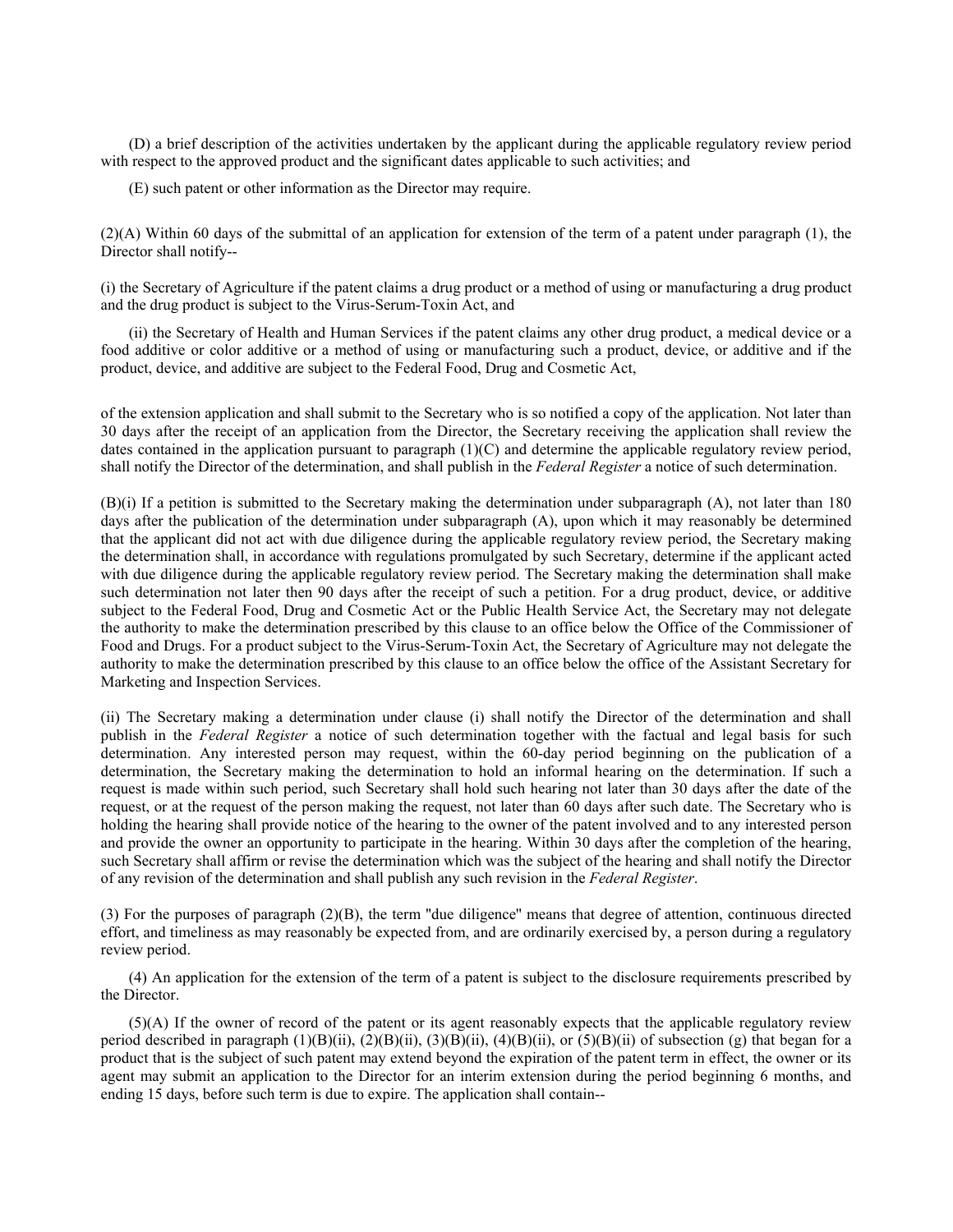(i) the identity of the product subject to regulatory review and the Federal statute under which such review is occurring;

(ii) the identity of the patent for which interim extension is being sought and the identity of each claim of such patent which claims the product under regulatory review or a method of using or manufacturing the product;

(iii) information to enable the Director to determine under subsection (a)(1), (2), and (3) the eligibility of a patent for extension;

(iv) a brief description of the activities undertaken by the applicant during the applicable regulatory review period to date with respect to the product under review and the significant dates applicable to such activities; and

(v) such patent or other information as the Director may require.

(B) If the Director determines that, except for permission to market or use the product commercially, the patent would be eligible for an extension of the patent term under this section, the Director shall publish in the *Federal Register* a notice of such determination, including the identity of the product under regulatory review, and shall issue to the applicant a certificate of interim extension for a period of not more than 1 year.

(C) The owner of record of a patent, or its agent, for which an interim extension has been granted under subparagraph (B), may apply for not more than 4 subsequent interim extensions under this paragraph, except that, in the case of a patent subject to subsection  $(g)(6)(C)$ , the owner of record of the patent, or its agent, may apply for only 1 subsequent interim extension under this paragraph. Each such subsequent application shall be made during the period beginning 60 days before, and ending 30 days before, the expiration of the preceding interim extension.

(D) Each certificate of interim extension under this paragraph shall be recorded in the official file of the patent and shall be considered part of the original patent.

(E) Any interim extension granted under this paragraph shall terminate at the end of the 60-day period beginning on the date on which the product involved receives permission for commercial marketing or use, except that, if within that 60-day period the applicant notifies the Director of such permission and submits any additional information under paragraph (1) of this subsection not previously contained in the application for interim extension, the patent shall be further extended, in accordance with the provisions of this section.

(i) for not to exceed 5 years from the date of expiration of the original patent term; or

(ii) if the patent is subject to subsection  $(g)(6)(C)$ , from the date on which the product involved receives approval for commercial marketing or use.

(F) The rights derived from any patent the term of which is extended under this paragraph shall, during the period of interim extension--

(i) in the case of a patent which claims a product, be limited to any use then under regulatory review;

(ii) in the case of a patent which claims a method of using a product, be limited to any use claimed by the patent then under regulatory review; and

(iii) in the case of a patent which claims a method of manufacturing a product, be limited to the method of manufacturing as used to make the product then under regulatory review.

(e)(1) A determination that a patent is eligible for extension may be made by the Director solely on the basis of the representations contained in the application for the extension. If the Director determines that a patent is eligible for extension under subsection (a) and that the requirements of paragraphs (1) through (4) of subsection (d) have been complied with, the Director shall issue to the applicant for the extension of the term of the patent a certificate of extension, under seal, for the period prescribed by subsection (c). Such certificate shall be recorded in the official file of the patent and shall be considered as part of the original patent.

(2) If the term of a patent for which an application has been submitted under subsection  $(d)(1)$  would expire before a certificate of extension is issued or denied under paragraph (1) respecting the application, the Director shall extend, until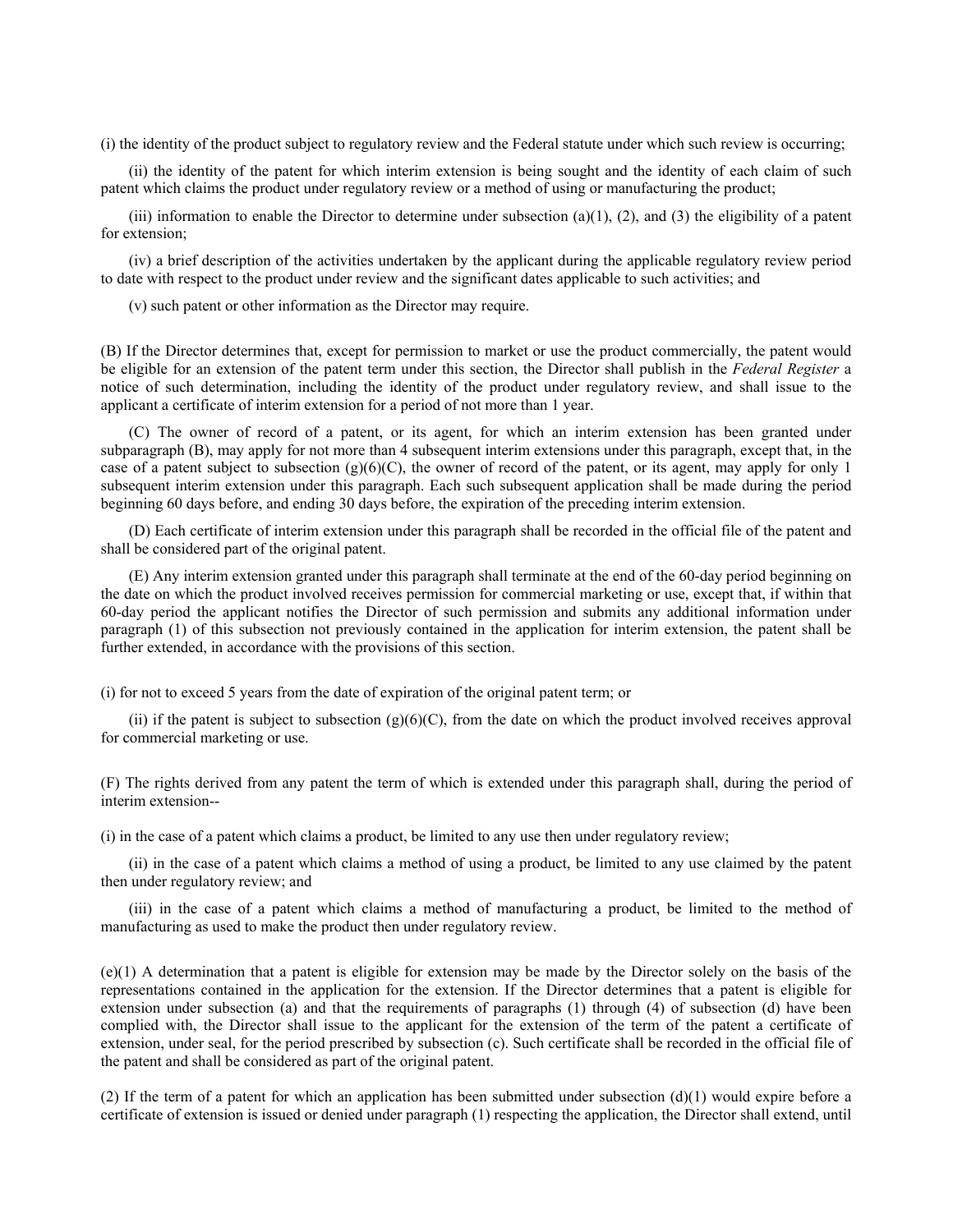such determination is made, the term of the patent for periods of up to one year if he determines that the patent is eligible for extension.

(f) For purposes of this section:

(1) The term ''product'' means:

(A) A drug product.

(B) Any medical device, food additive, or color additive subject to regulation under the Federal Food, Drug, and Cosmetic Act.

(2) The term ''drug product'' means the active ingredient of:

(A) a new drug, antibiotic drug, or human biological product (as those terms are used in the Federal Food, Drug, and Cosmetic Act and the Public Health Service Act), or

(B) a new animal drug or veterinary biological product (as those terms are used in the Federal Food, Drug, and Cosmetic Act and the Virus-Serum-Toxin Act) which is not primarily manufactured using recombinant DNA, recombinant RNA, hybridoma technology, or other processes involving site specific genetic manipulation techniques.

including any salt or ester of the active ingredient, as a single entity or in combination with another active ingredient.

(3) The term ''major health or environmental effects test'' means a test which is reasonably related to the evaluation of the health or environmental effects of a product, which requires at least six months to conduct, and the data from which is submitted to receive permission for commercial marketing or use. Periods of analysis or evaluation of test results are not to be included in determining if the conduct of a test required at least six months.

(4)(A) Any reference to section 351 is a reference to section 351 of the Public Health Service Act.

(B) Any reference to section 503, 505, 507, 512, or 515 is a reference to section 503, 505, 507, 512, or 515 of the Federal Food, Drug, and Cosmetic Act.

(C) Any reference to the Virus-Serum-Toxin Act is a reference to the Act of March 4, 1913 (21 U.S.C. § § 151- 158).

(5) The term "informal hearing" has the meaning prescribed for such term by section  $201(y)$  of the Federal Food, Drug, and Cosmetic Act.

(6) The term ''patent'' means a patent issued by the United States Patent and Trademark Office.

(7) The term ''date of enactment'' as used in this section means September 24, 1984, for a human drug product, a medical device, food additive, or color additive.

(8) The term ''date of enactment'' as used in this section means the date of enactment of the Generic Animal Drug and Patent Term Restoration Act for an animal drug or a veterinary biological product.

(g) For purposes of this section, the term ''regulatory review period'' has the following meanings:

(1)(A) In the case of a product which is a new drug, antibiotic drug, or human biological product, the term means the period described in subparagraph (B) to which the limitation described in paragraph (6) applies.

(B) The regulatory review period for a new drug, antibiotic drug, or human biological product is the sum of--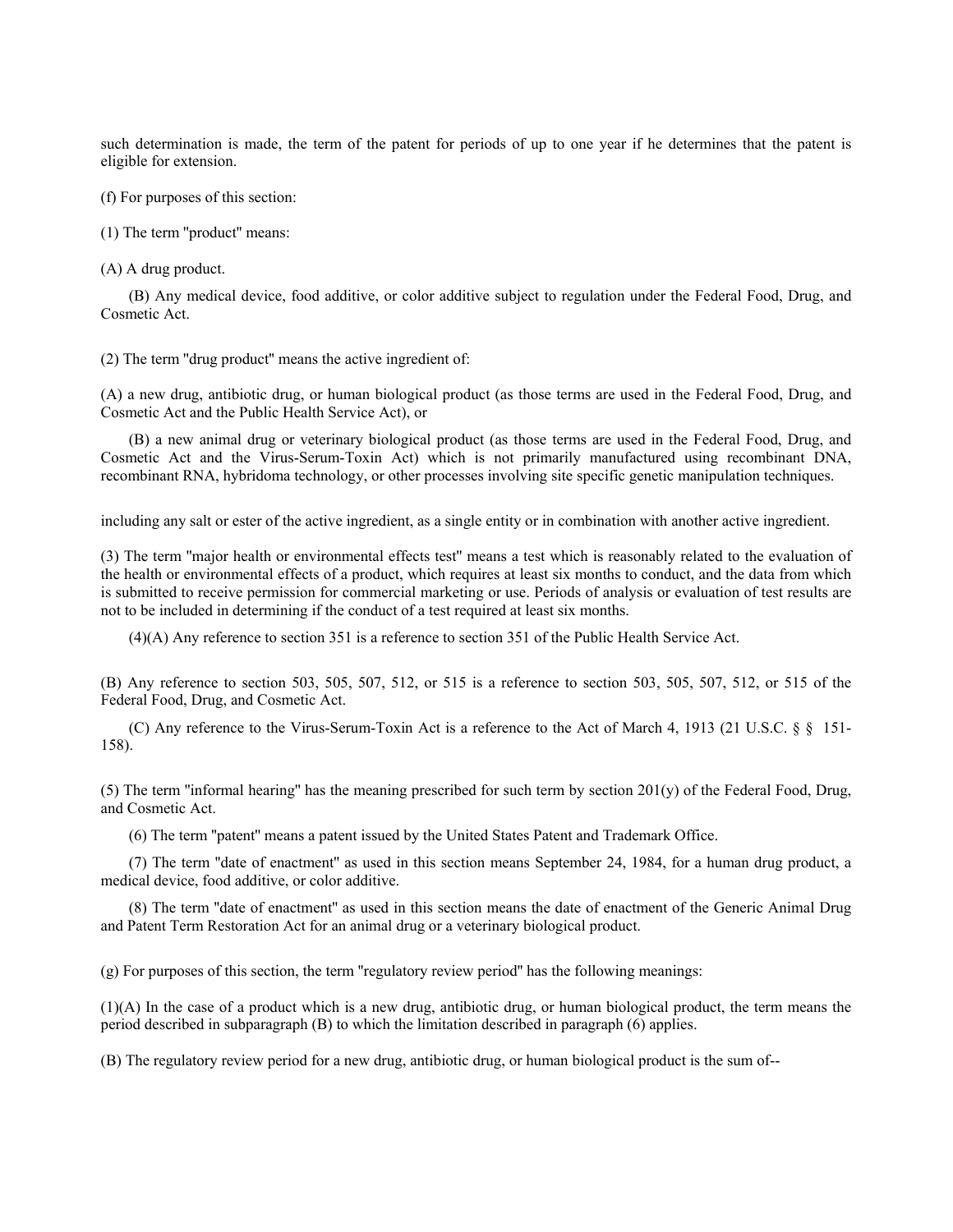(i) the period beginning on the date an exemption under subsection (i) of section 505 or subsection (d) of section 507 became effective for the approved product and ending on the date an application was initially submitted for such drug product under section 351, 505, or 507, and

(ii) the period beginning on the date the application was initially submitted for the approved product under section 351, subsection (b) of section 505, or section 507 and ending on the date such application was approved under such section.

(2)(A) In the case of a product which is a food additive or color additive, the term means the period described in subparagraph (B) to which the limitation described in paragraph (6) applies.

(B) The regulatory review period for a food or color additive is the sum of--

(i) the period beginning on the date a major health or environmental effects test on the additive was initiated and ending on the date a petition was initially submitted with respect to the product under the Federal Food, Drug, and Cosmetic Act requesting the issuance of a regulation for use of the product, and

(ii) the period beginning on the date a petition was initially submitted with respect to the product under the Federal Food, Drug, and Cosmetic Act requesting the issuance of a regulation for use of the product, and ending on the date such regulation became effective or, if objections were filed to such regulation, ending on the date such objections were resolved and commercial marketing was permitted or, if commercial marketing was permitted and later revoked pending further proceedings as a result of such objections, ending on the date such proceedings were finally resolved and commercial marketing was permitted.

(3)(A) In the case of a product which is a medical device, the term means the period described in subparagraph (B) to which the limitation described in paragraph  $(6)$  applies.

(B) The regulatory review period for a medical device is the sum of--

(i) the period beginning on the date a clinical investigation on humans involving the device was begun and ending on the date an application was initially submitted with respect to the device under section 515, and

(ii) the period beginning on the date an application was initially submitted with respect to the device under section 515 and ending on the date such application was approved under such Act or the period beginning on the date a notice of completion of a product development protocol was initially submitted under section  $515(f)(5)$  and ending on the date the protocol was declared completed under section  $515(f)(6)$ .

(4)(A) In the case of a product which is a new animal drug, the term means the period described in subparagraph (B) to which the limitation described in paragraph  $(6)$  applies.

(B) The regulatory review period for a new animal drug product is the sum of--

(i) the period beginning on the earlier of the date a major health or environmental effects test on the drug was initiated or the date an exemption under subsection (j) of section 512 became effective for the approved new animal drug product and ending on the date an application was initially submitted for such animal drug product under section 512, and

(ii) the period beginning on the date the application was initially submitted for the approved animal drug product under subsection (b) of section 512 and ending on the date such application was approved under such section.

(5)(A) In the case of a product which is a veterinary biological product, the term means the period described in subparagraph (B) to which the limitation described in paragraph (6) applies.

(B) The regulatory period for a veterinary biological product is the sum of--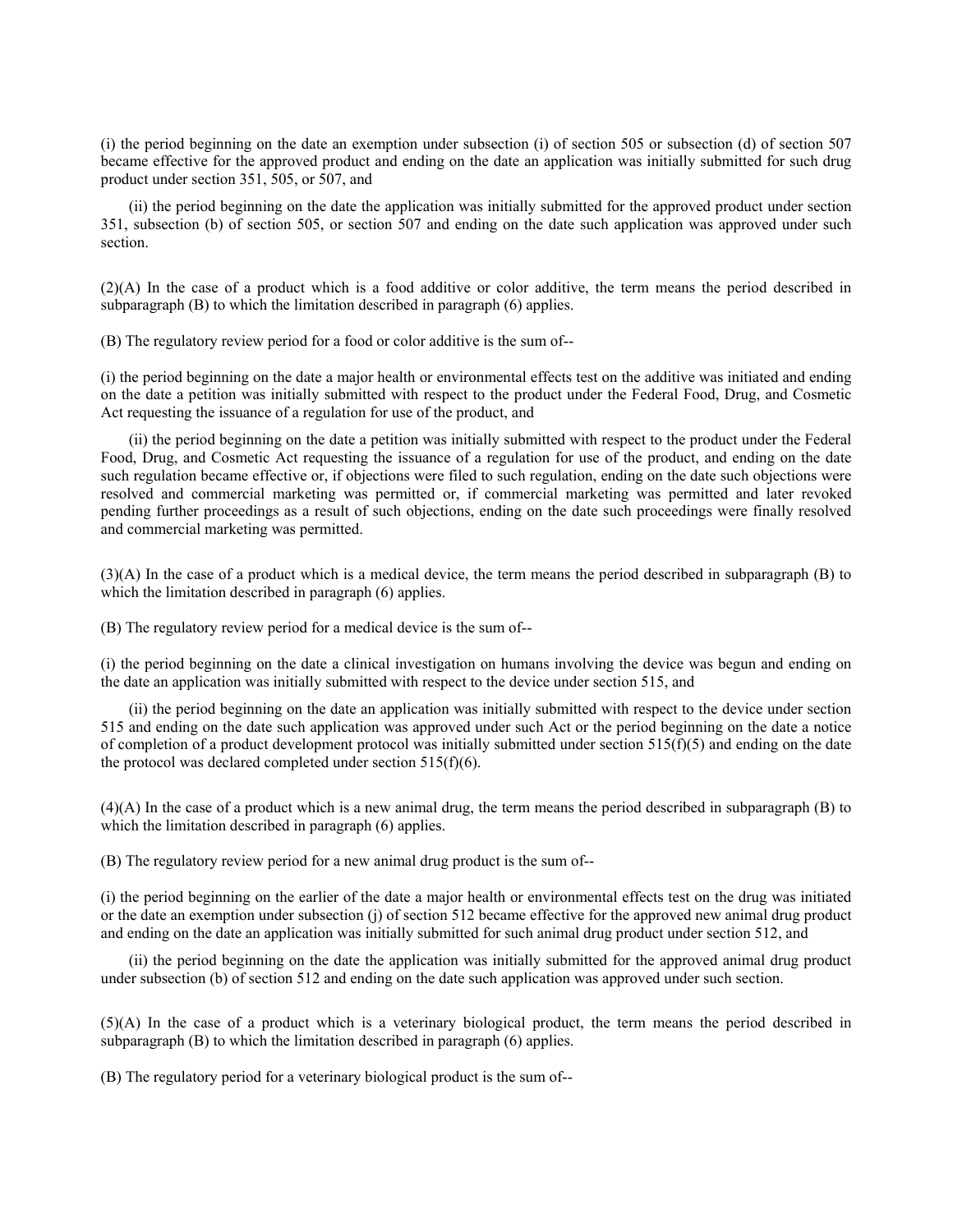(i) the period beginning on the date the authority to prepare an experimental biological product under the Virus-Serum-Toxin Act became effective and ending on the date an application for a license was submitted under the Virus-Serum-Toxin Act, and

(ii) the period beginning on the date an application for a license was initially submitted for approval under the Virus-Serum-Toxin Act and ending on the date such license was issued.

(6) A period determined under any of the preceding paragraphs is subject to the following limitations:

(A) If the patent involved was issued after the date of the enactment of this section, the period of extension determined on the basis of the regulatory review period determined under any such paragraph may not exceed five years.

(B) If the patent involved was issued before the date of the enactment of this section and--

(i) no request for an exemption described in paragraph  $(1)(B)$  or  $(4)(B)$  was submitted and no request for the authority described in paragraph (5)(B) was submitted,

(ii) no major health or environmental effects test described in paragraph (2)(B) or (4)(B) was initiated and no petition for a regulation or application for registration described in such paragraph was submitted, or

(iii) no clinical investigation described in paragraph (3) was begun or product development, protocol described in such paragraph was submitted,

before such date for the approved product the period of extension determined on the basis of the regulatory review period determined under any such paragraph may not exceed five years.

(C) If the patent involved was issued before the date of the enactment of this section and if an action described in subparagraph (B) was taken before the date of the enactment of this section with respect to the approved product and the commercial marketing or use of the product has not been approved before such date, the period of extension determined on the basis of the regulatory review period determined under such paragraph may not exceed two years or in the case of an approved product which is a new animal drug or veterinary biological product (as those terms are used in the Federal Food, Drug, and Cosmetic Act or the Virus-Serum-Toxin Act), three years.

(h) The Director may establish such fees as the Commissioner determines appropriate to cover the costs to the Office of receiving and acting upon applications under this section.

## **Legislative History**

[Added Sept. 24, 1984, P.L. 98-417, Title II, § 201(a), 98 Stat. 1598; Nov. 16, 1988, P.L. 100-670, Title II, § 201(a)-(h), 102 Stat. 3984; Dec. 3, 1993, P.L. 103-179, § § 5, 6, 107 Stat. 2040; Dec. 8, 1994, P.L. 103-465, Title V, Subtitle C, § 532(c)(1), 108 Stat. 4987; Nov. 21, 1997, P.L. 105-115, Title I, Subtitle B, 125(b)(2)(P), 111 Stat. 2326; Nov. 29, 1999, P.L. 106-113, Div B, § 1000(a)(9), 113 Stat. 1536.]

#### 35 U.S.C. § 157 Statutory invention registration

(a) Notwithstanding any other provision of this title, the Director is authorized to publish a statutory invention registration containing the specification and drawings of a regularly filed application for a patent without examination if the applicant--

(1) meets the requirements of section 112 of this title;

(2) has complied with the requirements for printing, as set forth in regulations of the Director;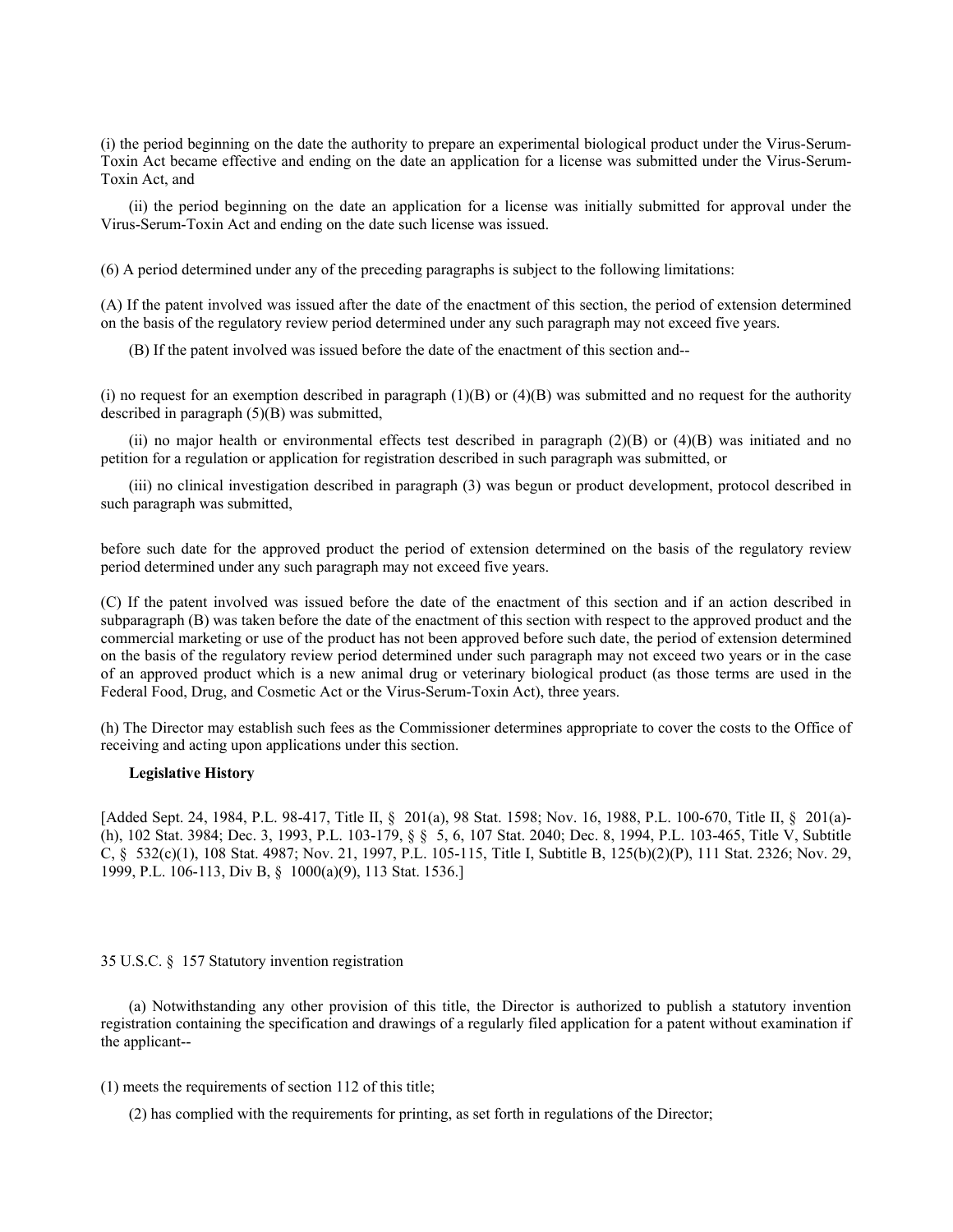(3) waives the right to receive a patent on the invention within such period as may be prescribed by the Director; and

(4) pays application, publication, and other processing fees established by the Director.

If an interference is declared with respect to such an application, a statutory invention registration may not be published unless the issue of priority of invention is finally determined in favor of the applicant.

(b) The waiver under subsection (a)(3) of this section by an applicant shall take effect upon publication of the statutory invention registration.

(c) A statutory invention registration published pursuant to this section shall have all of the attributes specified for patents in this title except those specified in section 183 and sections 271 through 289 of this title. A statutory invention registration shall not have any of the attributes specified for patents in any other provision of law other than this title. A statutory invention registration published pursuant to this section shall give appropriate notice to the public, pursuant to regulations which the Director shall issue, of the preceding provisions of this subsection. The invention with respect to which a statutory invention certificate is published is not a patented invention for purposes of section 292 of this title.

(d) The Director shall report to the Congress annually on the use of statutory invention registrations. Such report shall include an assessment of the degree to which agencies of the federal government are making use of the statutory invention registration system, the degree to which it aids the management of federally developed technology, and an assessment of the cost savings to the Federal Government of the use of such procedures.

## **Legislative History**

[Added Nov. 8, 1984, P.L. 98-622, Title I, § 102(a), 98 Stat. 3383; Nov. 29, 1999, P.L. 106-113, Div B, § 1000(a)(9), 113 Stat. 1536.]

### Chapter 15 --PLANT PATENTS

35 U.S.C. § 161 Patents for plants

Whoever invents or discovers and asexually reproduces any distinct and new variety of plant, including cultivated sports, mutants, hybrids, and newly found seedlings, other than a tuber propagated plant or a plant found in an uncultivated state, may obtain a patent therefor, subject to the conditions and requirements of this title.

The provisions of this title relating to patents for inventions shall apply to patents for plants, except as otherwise provided.

# **Legislative History**

[As amended Sept. 3, 1954, 68 Stat. 1190.]

#### 35 U.S.C. § 162 Description, claim

No plant patent shall be declared invalid for noncompliance with section 112 of this title if the description is as complete as is reasonably possible.

The claim in the specification shall be in formal terms to the plant shown and described.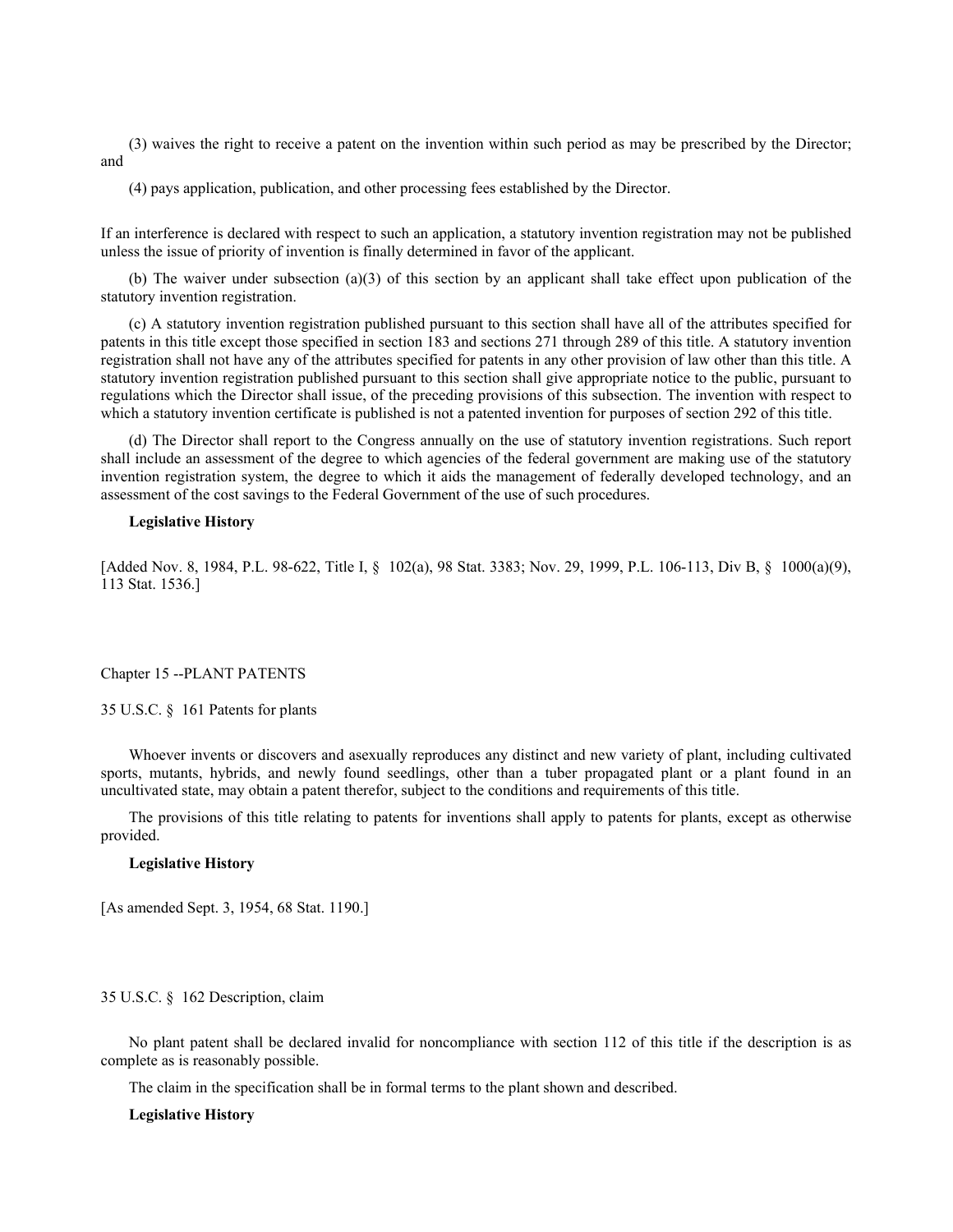[Jul. 19, 1952, ch. 950, 66 Stat. 804.]

35 U.S.C. § 163 Grant

In the case of a plant patent, the grant shall include the right to exclude others from asexually reproducing the plant, and from using, offering for sale, or selling the plant so reproduced, or any of its parts, throughout the United States, or from importing the plant so reproduced, or any parts thereof, into the United States.

# **Legislative History**

[July 19, 1952, ch 950, § 1, 66 Stat. 804; Oct. 27, 1998, § 3(a), 112 Stat. 2781.]

### 35 U.S.C. § 164 Assistance of Department of Agriculture

The President may by Executive order direct the Secretary of Agriculture, in accordance with the requests of the Director, for the purpose of carrying into effect the provisions of this title with respect to plants (1) to furnish available information of the Department of Agriculture, (2) to conduct through the appropriate bureau or division of the Department research upon special problems, or (3) to detail to the Director officers and employees of the Department.

## **Legislative History**

[July 19, 1952, ch 950, § 1, 66 Stat. 804 as amended Nov. 29, 1999, P.L. 106-113, Div B, § 1000(a)(9), 113 Stat. 1536.]

### Chapter 16 --DESIGNS

### 35 U.S.C. § 171 Patents for designs

Whoever invents any new, original and ornamental design for an article of manufacture may obtain a patent therefor, subject to the conditions and requirements of this title.

The provisions of this title relating to patents for inventions shall apply to patents for designs, except as otherwise provided.

# **Legislative History**

[Jul. 19, 1952, ch. 950, 66 Stat. 805.]

35 U.S.C. § 172 Right of Priority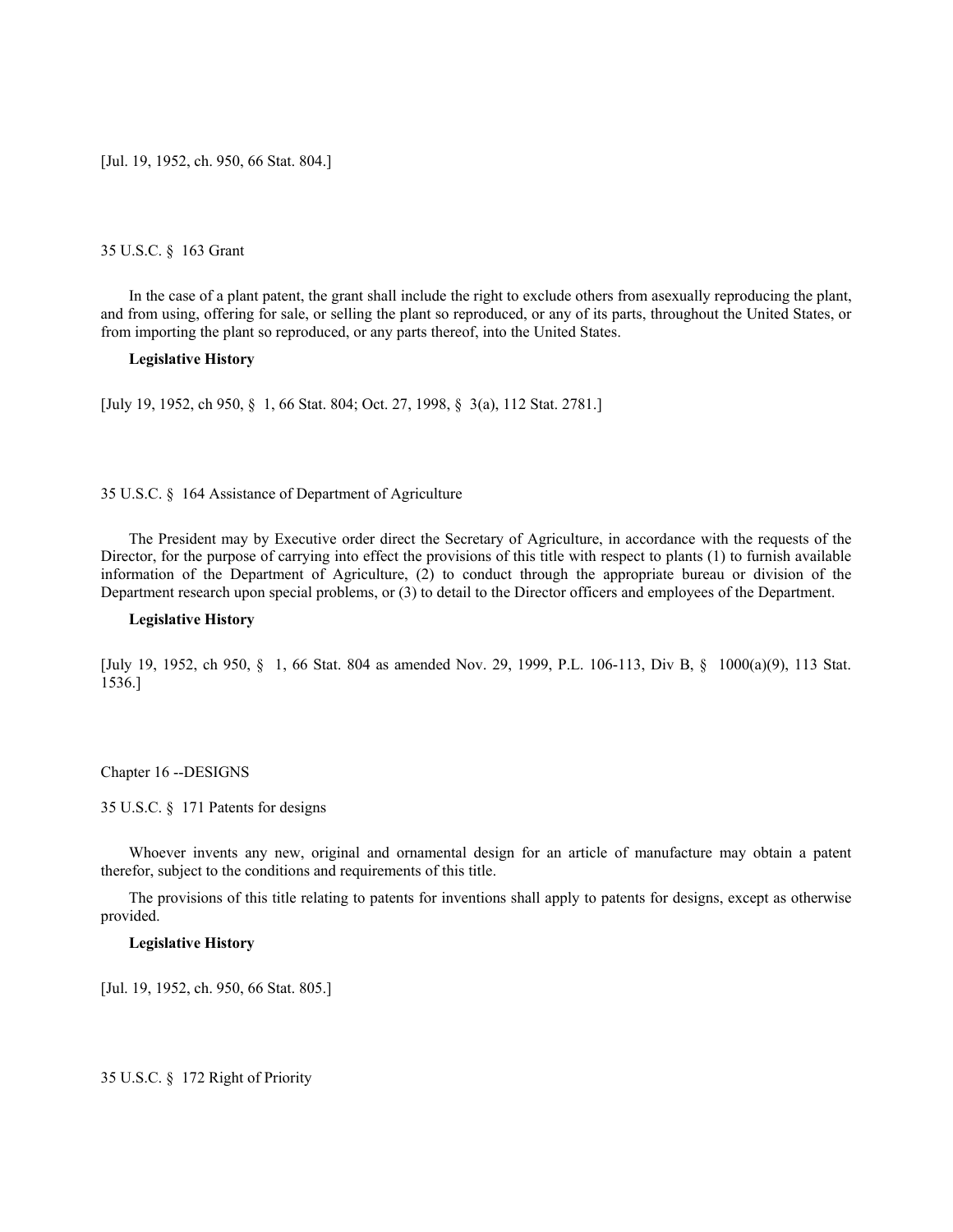The right of priority provided for by subsections (a) through (d) of section 119 of this title and the time specified in section  $102(d)$  shall be six months in the case of designs. The right of priority provided for by section  $119(e)$  of this title shall not apply to designs.

## **Legislative History**

[Jul. 19, 1952, ch. 950, 66 Stat. 801; Dec. 8, 1994. Pub. L. 103-465, HR 5110, S 2467, 108 Stat. 4809, effective Jun. 8, 1995.]

# 35 U.S.C. § 173 Term of design patent

Patents for designs shall be granted for the term of fourteen years from the date of grant.

## **Legislative History**

[Jul. 19, 1952, ch. 950, 66 Stat. 801; amended Pub. L. 97-247, sec. 16, Aug. 27, 1982, 96 Stat.321; Dec. 8, 1994. Pub. L. 103-465, HR 5110, S 2467, 108 Stat. 4809, effective Jun. 8, 1995.]

Chapter 17 --SECRECY OF CERTAIN INVENTIONS AND FILING APPLICATIONS IN FOREIGN COUNTRIES 35 U.S.C. § 181 Secrecy of certain inventions and withholding of patent

Whenever publication or disclosure by the publication of an application or by the grant of a patent on an invention in which the Government has a property interest might, in the opinion of the head of the interested Government agency, be detrimental to the national security, the Commissioner upon being so notified shall order that the invention be kept secret and shall withhold the publication of the application or the grant of a patent therefor under the conditions set forth hereinafter.

Whenever the publication or disclosure of an invention by the publication of an application or by the granting of a patent, in which the Government does not have a property interest, might, in the opinion of the Commissioner, be detrimental to the national security, he shall make the application for patent in which such invention is disclosed available for inspection to the Atomic Energy Commission, the Secretary of Defense, and the chief officer of any other department or agency of the Government designated by the President as a defense agency of the United States.

Each individual to whom the application is disclosed shall sign a dated acknowledgment thereof, which acknowledgment shall be entered in the file of the application. If, in the opinion of the Atomic Energy Commission, the Secretary of a Defense Department, or the chief officer of another department or agency so designated, the publication or disclosure of the invention by the publication of the application or by the granting of a patent therefor would be detrimental to the national security, the Atomic Energy Commission, the Secretary of a Defense Department, or such other chief officer shall notify the Commissioner of Patents and the Commissioner of Patents shall order that the invention be kept secret and shall withhold the publication of the application or the grant of a patent for such period as the national interest requires, and notify the applicant thereof. Upon proper showing by the head of the department or agency who caused the secrecy order to be issued that the examination of the application might jeopardize the national interest, the Commissioner of Patents shall thereupon maintain the application in a sealed condition and notify the applicant thereof. The owner of an application which has been placed under a secrecy order shall have a right to appeal from the order to the Secretary of Commerce under rules prescribed by him.

An invention shall not be ordered kept secret and the publication of an application or the grant of a patent withheld for a period of more than one year. The Commissioner of Patents shall renew the order at the end thereof, or at the end of any renewal period, for additional periods of one year upon notification by the head of the department or the chief officer of the agency who caused the order to be issued that an affirmative determination has been made that the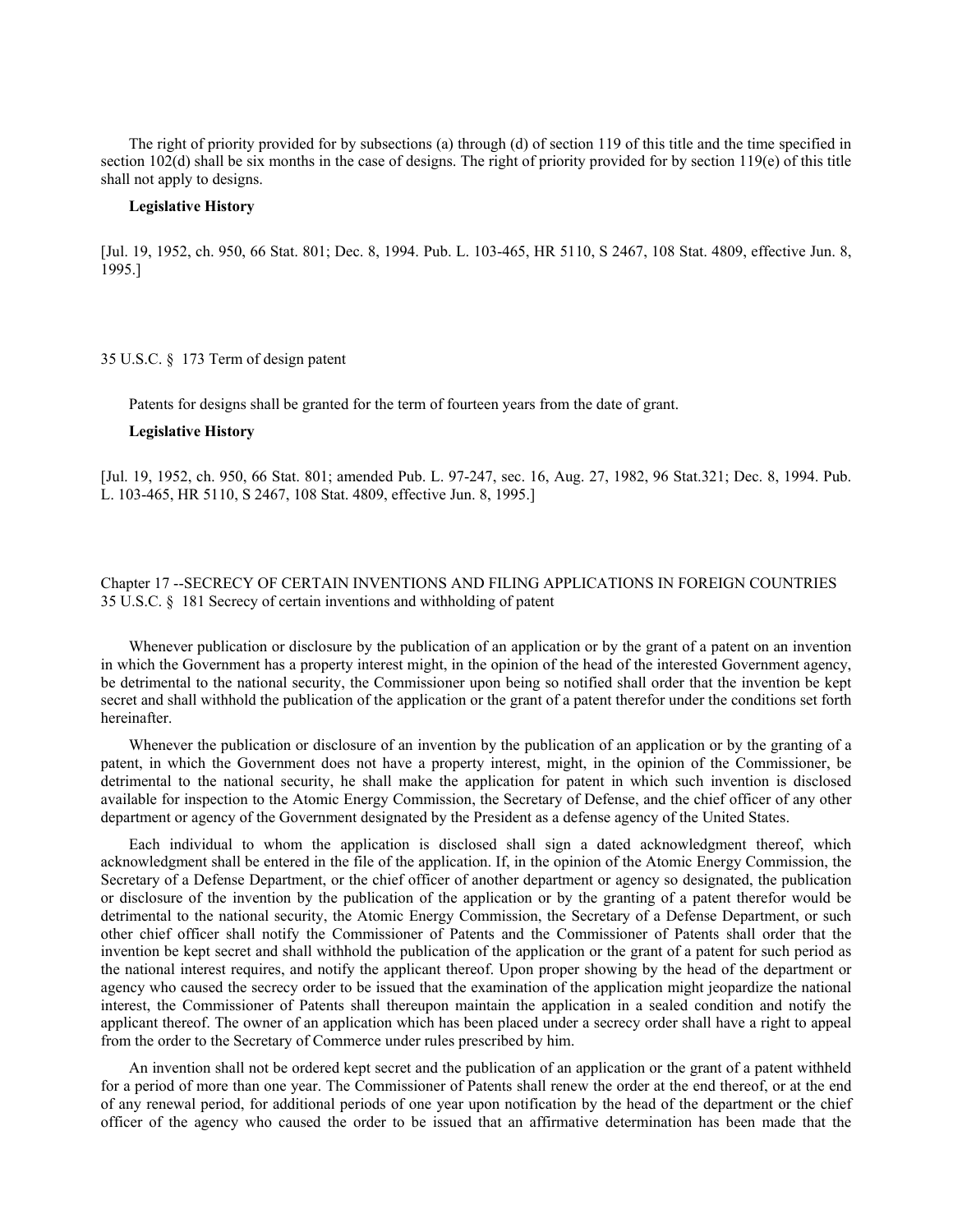national interest continues so to require. An order in effect, or issued, during a time when the United States is at war, shall remain in effect for the duration of hostilities and one year following cessation of hostilities. An order in effect, or issued, during a national emergency declared by the President shall remain in effect for the duration of the national emergency and six months thereafter. The Commissioner of Patents may rescind any order upon notification by the heads of the departments and the chief officers of the agencies who caused the order to be issued that the publication or disclosure of the invention is no longer deemed detrimental to the national security.

# **Legislative History**

[July 19, 1952, ch 950, § 1, 66 Stat. 805 as amended Nov. 29, 1999, P.L. 106-113, Div B, § 1000(a)(9), 113 Stat. 1536]

### 35 U.S.C. § 182 Abandonment of invention for unauthorized disclosure

The invention disclosed in an application for patent subject to an order made pursuant to section 181 of this title may be held abandoned upon its being established by the Commissioner of Patents that in violation of said order the invention has been published or disclosed or that an application for a patent therefor has been filed in a foreign country by the inventor, his successors, assigns, or legal representatives, or anyone in privity with him or them, without the consent of the Commissioner of Patents. The abandonment shall be held to have occurred as of the time of violation. The consent of the Commissioner of Patents shall not be given without the concurrence of the heads of the departments and the chief officers of the agencies who caused the order to be issued. A holding of abandonment shall constitute forfeiture by the applicant, his successors, assigns, or legal representatives, or anyone in privity with him or them, of all claims against the United States based upon such invention.

#### **Legislative History**

[July 19, 1952, ch 950, § 1, 66 Stat. 806 as amended Nov. 29, 1999, P.L. 106-113, Div B, § 1000(a)(9), 113 Stat. 1536.]

#### 35 U.S.C. § 183 Right to compensation

An applicant, his successors, assigns, or legal representatives, whose patent is withheld as herein provided, shall have the right, beginning at the date the applicant is notified that, except for such order, his application is otherwise in condition for allowance, or February 1, 1952, whichever is later, and ending six years after a patent is issued thereon, to apply to the head of any department or agency who caused the order to be issued for compensation for the damage caused by the order of secrecy and/or for the use of the invention by the Government, resulting from his disclosure. The right to compensation for use shall begin on the date of the first use of the invention by the Government. The head of the department or agency is authorized, upon the presentation of a claim, to enter into an agreement with the applicant, his successors, assigns, or legal representatives, in full settlement for the damage and/or use. This settlement agreement shall be conclusive for all purposes notwithstanding any other provision of law to the contrary. If full settlement of the claim cannot be effected, the head of the department or agency may award and pay to such applicant, his successors, assigns, or legal representatives, a sum not exceeding 75 per centum of the sum which the head of the department or agency considers just compensation for the damage and/or use. A claimant may bring suit against the United States in the United States Court of Federal Claims or in the District Court of the United States for the district in which such claimant is a resident for an amount which when added to the award shall constitute just compensation for the damage and/or use of the invention by the Government. The owner of any patent issued upon an application that was subject to a secrecy order issued pursuant to section 181 of this title, who did not apply for compensation as above provided, shall have the right, after the date of issuance of such patent, to bring suit in the United States Court of Federal Claims for just compensation for the damage caused by reason of the order of secrecy and/or use by the Government of the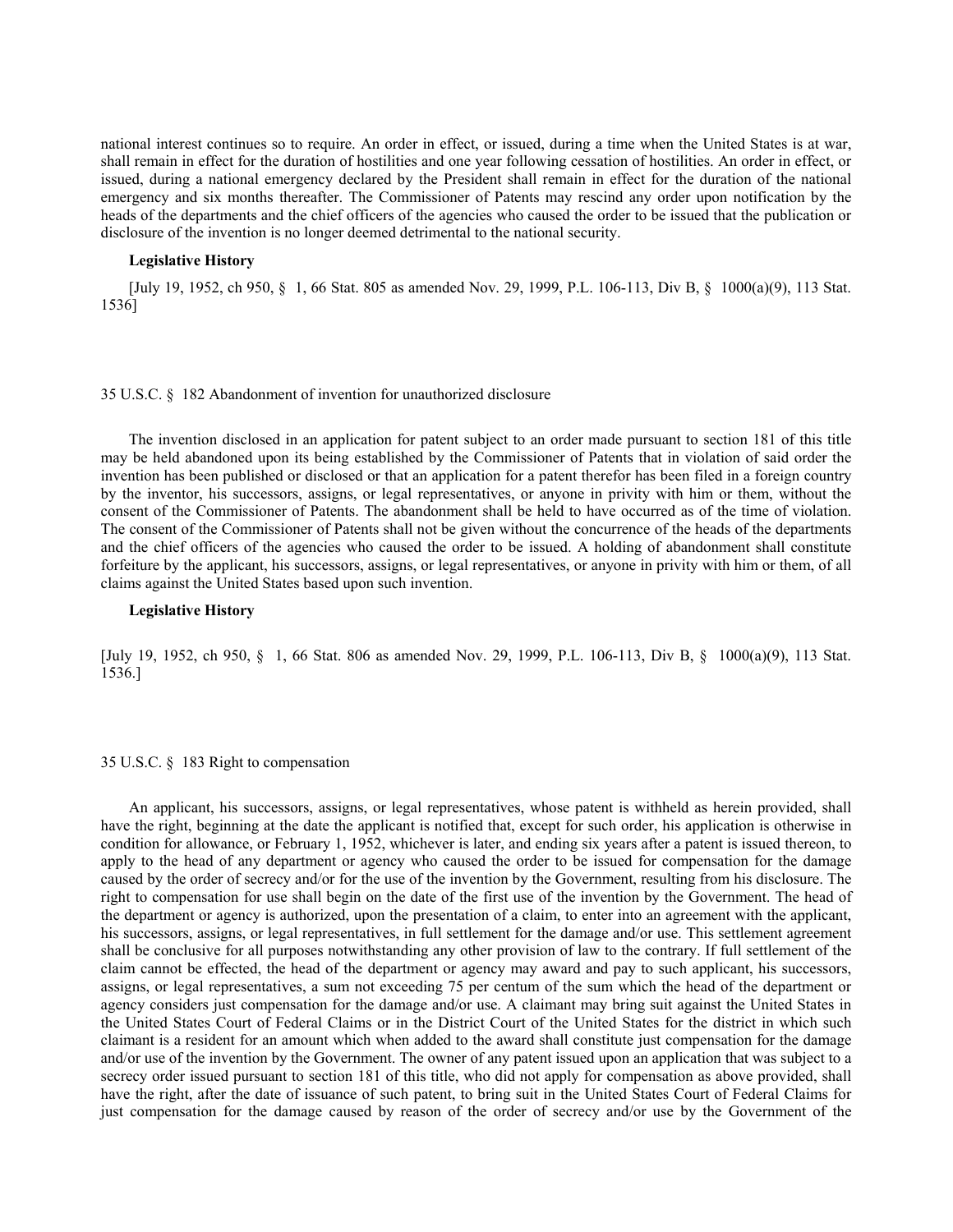invention resulting from his disclosure. The right to compensation for use shall begin on the date of the first use of the invention by the Government. In a suit under the provisions of this section the United States may avail itself of all defenses it may plead in an action under section 1498 of title 28. This section shall not confer a right of action on anyone or his successors, assigns, or legal representatives who, while in the full-time employment or service of the United States, discovered, invented, or developed the invention on which the claim is based.

### **Legislative History**

[Jul. 19, 1952, ch. 950, 66 Stat. 806; Apr. 2, 1982, Pub. L. 97-164, tit. I, sec. 160(a)(12), 96 Stat. 48; Oct. 29, 1992, Pub. L. 102-572, tit. IX, sec. 902(b)(1), 106 Stat. 4516.]

#### 35 U.S.C. § 184 Filing of application in foreign country

Except when authorized by a license obtained from the Commissioner of Patents a person shall not file or cause or authorize to be filed in any foreign country prior to six months after filing in the United States an application for patent or for the registration of a utility model, industrial design, or model in respect of an invention made in this country. A license shall not be granted with respect to an invention subject to an order issued by the Commissioner of Patents pursuant to section 181 of this title without the concurrence of the head of the departments and the chief officers of the agencies who caused the order to be issued. The license may be granted retroactively where an application has been filed abroad through error and without deceptive intent and the application does not disclose an invention within the scope of section 181 of this title.

The term ''application'' when used in this chapter includes applications and any modifications, amendments, or supplements thereto, or divisions thereof.

The scope of a license shall permit subsequent modifications, amendments, and supplements containing additional subject matter if the application upon which the request for the license is based is not, or was not, required to be made available for inspection under section 181 of this title and if such modifications, amendments, and supplements do not change the general nature of the invention in a manner which would require such application to be made available for inspection under such section 181. In any case in which a license is not, or was not, required in order to file an application in any foreign country, such subsequent modifications, amendments, and supplements may be made, without a license, to the application filed in the foreign country if the United States application was not required to be made available for inspection under section 181 and if such modifications, amendments, and supplements do not, or did not, change the general nature of the invention in a manner which would require the United States application to have been made available for inspection under such section 181.

### **Legislative History**

[July 19, 1952, ch 950, 1, 66 Stat. 807. as amended Aug. 23, 1988, P.L. 100-418, Title IX, Subtitle B, 9101(b)(1), 102 Stat. 1567; Nov. 29, 1999, P.L. 106-113, Div B, § 1000(a)(9), 113 Stat. 1536.]

# 35 U.S.C. § 185 Patent barred for filing without license

Notwithstanding any other provisions of law any person, and his successors, assigns, or legal representatives, shall not receive a United States patent for an invention if that person, or his successors, assigns, or legal representatives shall, without procuring the license prescribed in section 184 of this title, have made, or consented to or assisted another's making, application in a foreign country for a patent or for the registration of a utility model, industrial design, or model in respect of the invention. A United States patent issued to such person, his successors, assigns, or legal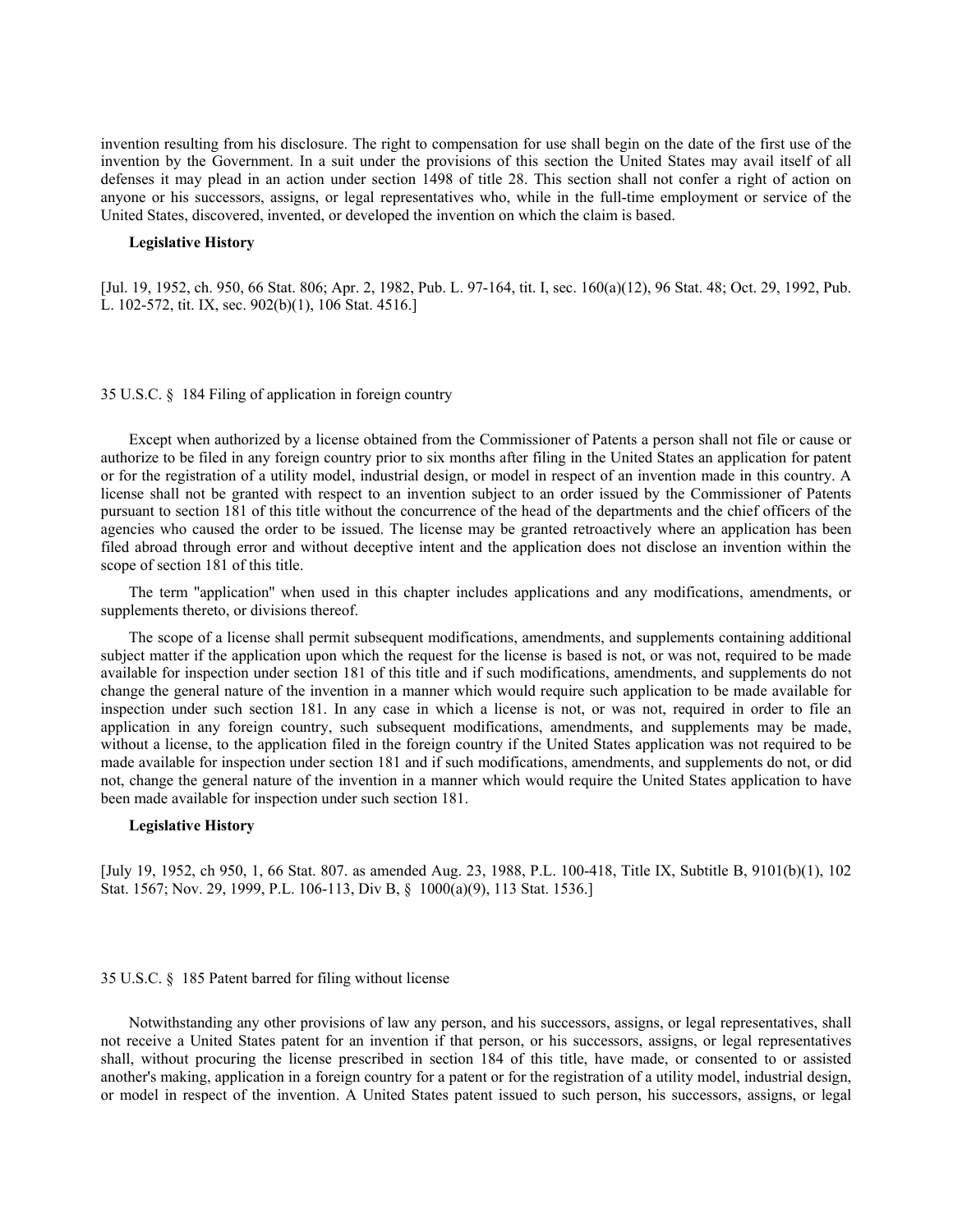representatives shall be invalid, unless the failure to procure such license was through error and without deceptive intent, and the patent does not disclose subject matter within the scope of section 181 of this title.

## **Legislative History**

[As amended Pub. L. 100-418, sec. 9101(b), Aug. 23, 1988, 102 Stat. 1568.]

#### 35 U.S.C. § 186 Penalty

Whoever, during the period or periods of time an invention has been ordered to be kept secret and the grant of patent thereon withheld pursuant to section 181 of this title, shall, with knowledge of such order and without due authorization, willfully publish or disclose or authorize or cause to be published or disclosed the invention, or material information with respect thereto, or whoever willfully, in violation of the provisions of section 184 of this title, shall file or cause or authorize to be filed in any foreign country an application for patent or for the registration of a utility model, industrial design, or model in respect of any invention made in the United States, shall, upon conviction, be fined not more than \$ 10,000 or imprisoned for not more than two years, or both.

### **Legislative History**

[As amended Pub. L. 100-418, sec. 9101(b), Aug. 23, 1988, 102 Stat. 1568.]

### 35 U.S.C. § 187 Nonapplicability to certain persons

The prohibitions and penalties of this chapter shall not apply to any officer or agent of the United States acting within the scope of his authority, nor to any person acting upon his written instructions or permission.

# **Legislative History**

[Jul. 19, 1952, ch. 950, 66 Stat. 808.]

#### 35 U.S.C. § 188 Rules and regulations, delegation of power

The Atomic Energy Commission, the Secretary of a defense department, the chief officer of any other department or agency of the Government designated by the President as a defense agency of the United States, and the Secretary of Commerce, may separately issue rules and regulations to enable the respective department or agency to carry out the provisions of this chapter, and may delegate any power conferred by this chapter.

#### **Legislative History**

[Jul. 19, 1952, ch. 950, 66 Stat. 808.]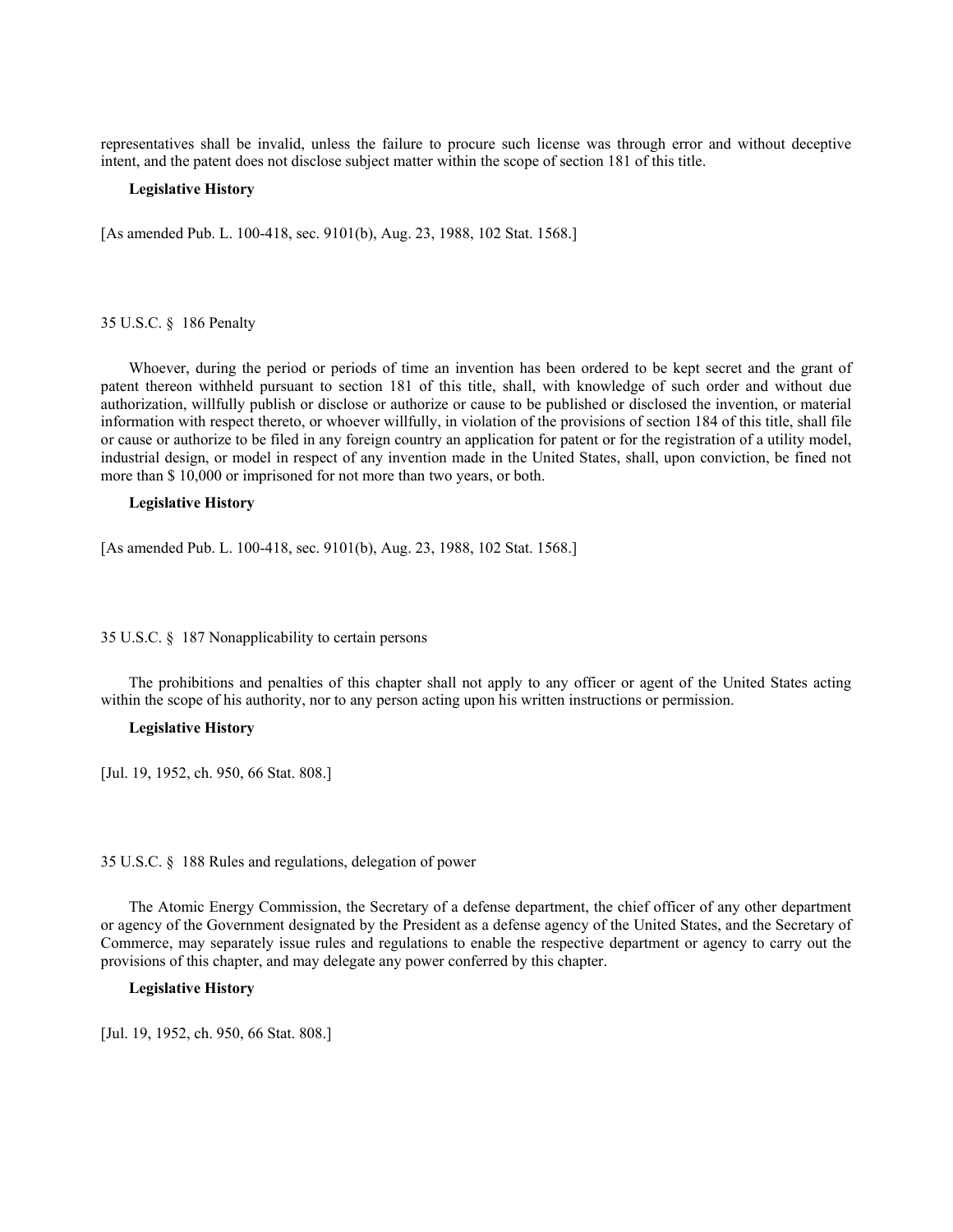#### Chapter [18] 38 --PATENT RIGHTS IN INVENTIONS MADE WITH FEDERAL ASSISTANCE

## **Legislative History**

[Editor's Note: Chapter 18 was originally enacted as Chapter 38 to Title 35 by Pub. L. 96-517 (Dec. 12, 1980). It was properly redesignated by Congress to be Chapter 18 by Public Law 97-256, tit. I, sec. 101(5), 96 Stat. 816 (Sept. 8, 1982)]

## 35 U.S.C. § 200 Policy and objective

It is the policy and objective of the Congress to use the patent system to promote the utilization of inventions arising from federally supported research or development; to encourage maximum participation of small business firms in federally supported research and development efforts; to promote collaboration between commercial concerns and nonprofit organizations, including universities; to ensure that inventions made by nonprofit organizations and small business firms are used in a manner to promote free competition and enterprise; to promote the commercialization and public availability of inventions made in the United States by United States industry and labor; to ensure that the Government obtains sufficient rights in federally supported inventions to meet the needs of the Government and protect the public against non-use or unreasonable use of inventions; and to minimize the costs of administering policies in this area.

## **Legislative History**

[Added Pub. L. 96-517, sec. 6(a), Dec. 12, 1980, 94 Stat. 3019.]

# 35 U.S.C. § 201 Definitions

As used in this chapter--

(a) The term ''Federal agency'' means any executive agency as defined in Section 105 of title 5, United States Code, and the military departments as defined by Section 102 of title 5, United States Code.

(b) The term ''funding agreement'' means any contract, grant, or cooperative agreement entered into between any Federal agency, other than the Tennessee Valley Authority, and any contractor for the performance of experimental, developmental, or research work funded in whole or in part by the Federal Government. Such term includes any assignment, substitution of parties, or subcontract of any type entered into for the performance of experimental, developmental, or research work under a funding agreement as herein defined.

(c) The term ''contractor'' means any person, small business firm, or nonprofit organization that is a party to a funding agreement.

(d) The term ''invention'' means any invention or discovery which is or may be patentable or otherwise protectable under this title or any novel variety of plant which is or may be protectable under the Plant Variety Protection Act (7 U.S.C. § § 2321 *et seq.*).

(e) The term ''subject invention'' means any invention of the contractor conceived or first actually reduced to practice in the performance of work under a funding agreement. *Provided,* That in the case of a variety of plant, the date of determination (as defined in section 41(d) of the Plant Variety Protection Act (7 U.S.C. § 2401(d)) must also occur during the period of contract performance.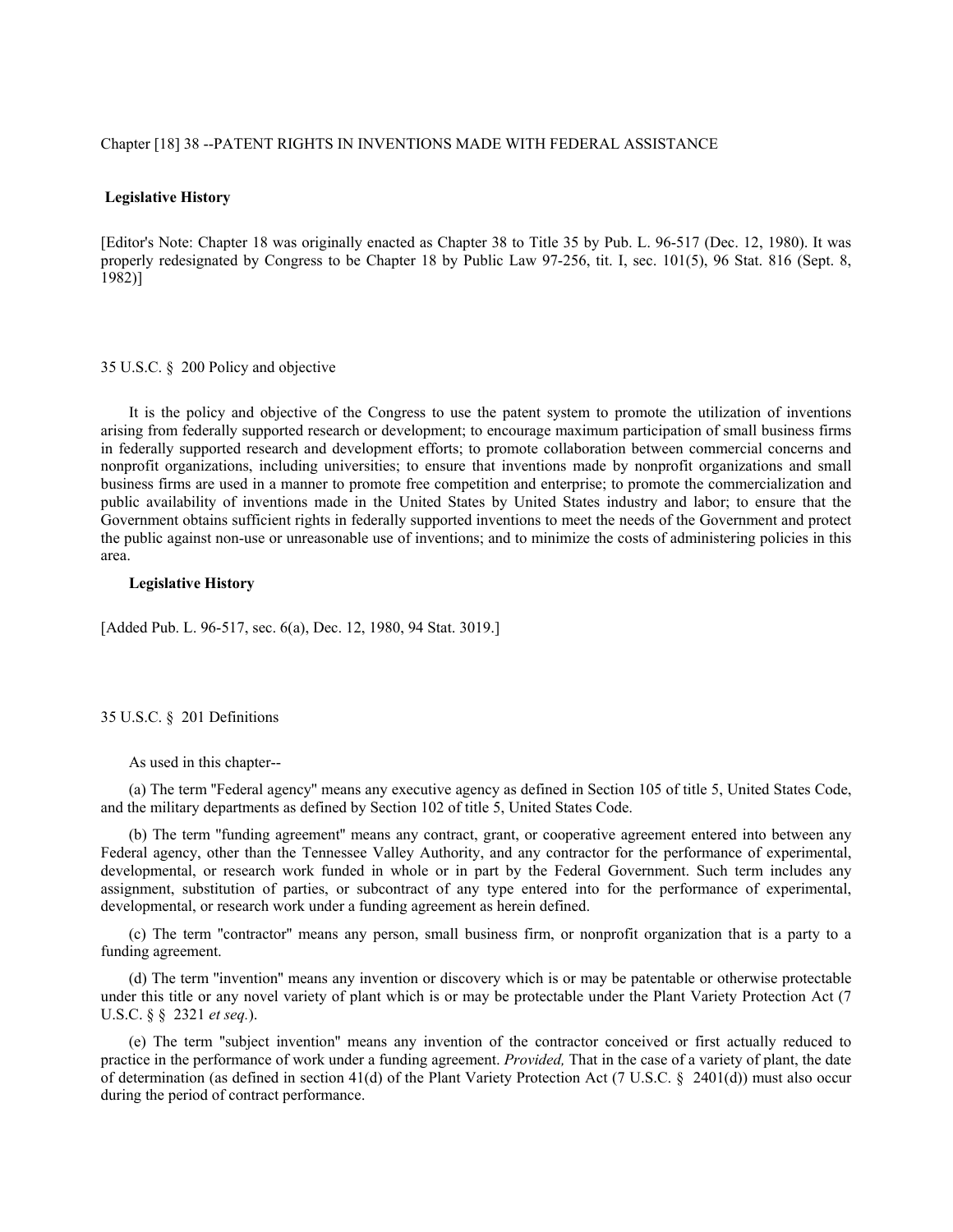(f) The term ''practical application'' means to manufacture in the case of a composition or product, to practice in the case of a process or method, or to operate in the case of a machine or system; and, in each case, under such conditions as to establish that the invention is being utilized and that its benefits are to the extent permitted by law or Government regulations available to the public on reasonable terms.

(g) The term ''made'' when used in relation to any invention means the conception or first actual reduction to practice of such invention.

(h) The term ''small business firm'' means a small business concern as defined at Section 2 of Pub. L. 85-536 (15 U.S.C. § 632) and implementing regulations of the Administrator of the Small Business Administration.

(i) The term ''nonprofit organization'' means universities and other institutions of higher education or an organization of the type described in Section 501(c)(3) of the Internal Revenue Code of 1954 (26 U.S.C. § 501(c)) and exempt from taxation under section 501(a) of the Internal Revenue Code (26 U.S.C. § 501(a)) or any nonprofit scientific or educational organization qualified under a State nonprofit organization statute.

# **Legislative History**

[Added Dec. 12, 1980, Pub. L. 96-517, sec. 6(a), 94 Stat. 3019, amended Nov. 8, 1984, Pub. L. 98-620, sec. 501(1), (2), 98 Stat. 3364; Oct. 22, 1986, Pub. L. 99-514, sec. 2, 100 Stat. 2095.]

# 35 U.S.C. § 202 Disposition of rights

(a) Each nonprofit organization or small business firm may, within a reasonable time after disclosure as required by paragraph (c)(1) of this section, elect to retain title to any subject invention: *Provided however,* that a funding agreement may provide otherwise (i) when the contractor is not located in the United States or does not have a place of business located in the United States or is subject to the control of a foreign government (ii) in exceptional circumstances when it is determined by the agency that restriction or elimination of the right to retain title to any subject invention will better promote the policy and objectives of this chapter or (iii) when it is determined by a Government authority which is authorized by statute or Executive order to conduct foreign intelligence or counter-intelligence activities that the restriction or elimination of the right to retain title to any subject invention is necessary to protect the security of such activities or (iv) when the funding agreement includes the operation of a Government-owned, contractor-operated facility of the Department of Energy primarily dedicated to that Department's naval nuclear propulsion or weapons related programs and all funding agreement limitations under this subparagraph on the contractor's right to elect title to a subject invention are limited to inventions occurring under the above two programs of the Department of Energy. The rights of the nonprofit organization or small business firm shall be subject to the provisions of paragraph (c) of this section and the other provisions of this chapter.

(b)(1) The rights of the Government under subsection (a) shall not be exercised by a Federal agency unless it first determines that at least one of the conditions identified in clauses (i) through (iv) of subsection (a) exists. Except in the case of subsection (a)(iii), the agency shall file with the Secretary of Commerce, within thirty days after the award of the applicable funding agreement, a copy of such determination. In the case of a determination under subsection (a)(ii), the statement shall include an analysis justifying the determination. In the case of determinations applicable to funding agreements with small business firms, copies shall also be sent to the Chief Counsel for Advocacy of the Small Business Administration. If the Secretary of Commerce believes that any individual determination or pattern of determination is contrary to the policies and objectives of this chapter or otherwise not in conformance with this chapter, the Secretary shall so advise the head of the agency concerned and the Administrator of the Office of Federal Procurement Policy, and recommend corrective actions.

(2) Whenever the Administrator of the Office of Federal Procurement Policy has determined that one or more Federal agencies are utilizing the authority of clause (i) or (ii) of subsection (a) of this section in a manner that is contrary to the policies and objectives of this chapter, the Administrator is authorized to issue regulations describing classes of situations in which agencies may not exercise the authorities of those clauses.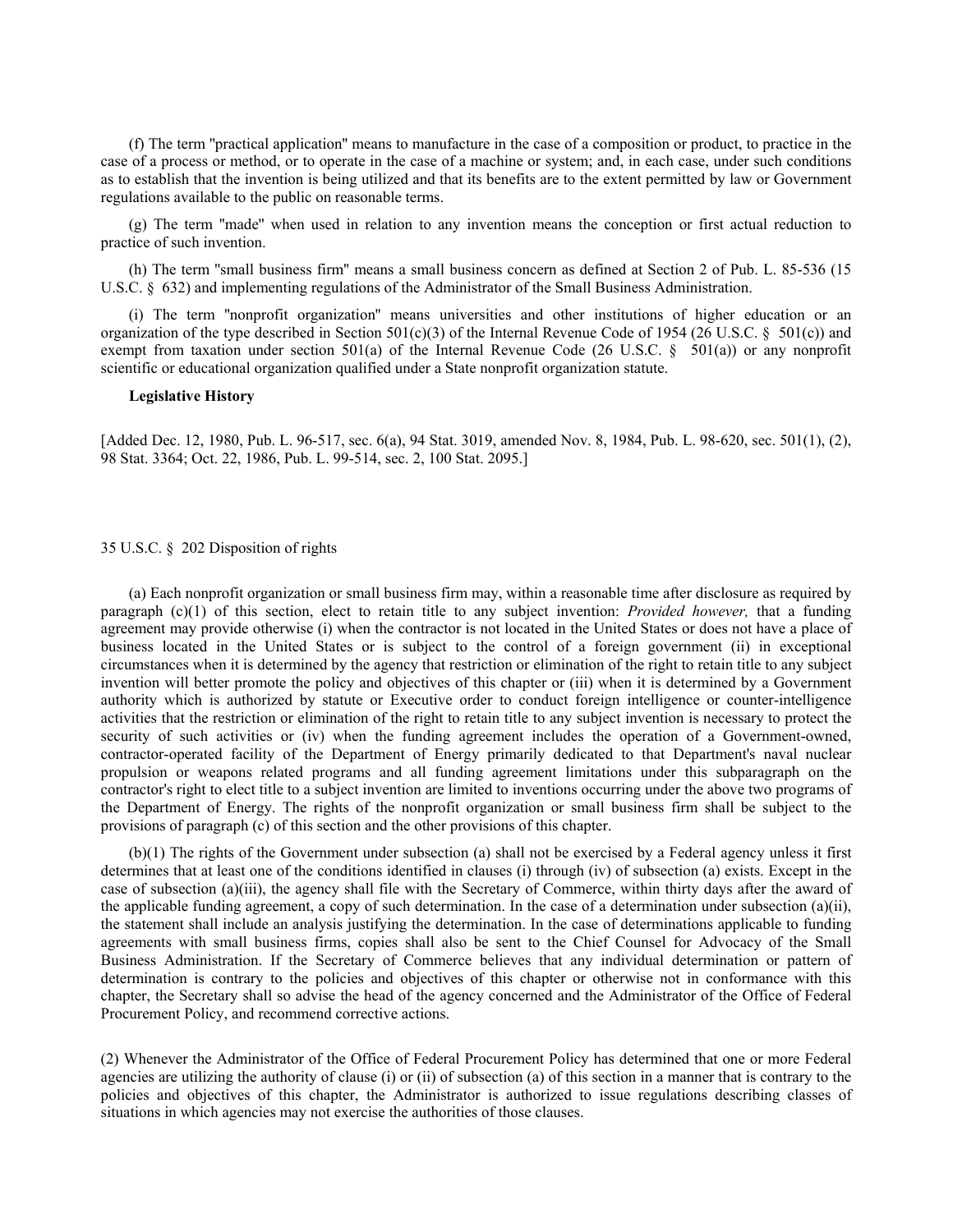(3) At least once every 5 years, the Comptroller General shall transmit a report to the Committee on the Judiciary of the Senate and House of Representatives on the manner in which this chapter is being implemented by the agencies and on such other aspects of Government patent policies and practices with respect to federally funded inventions as the Comptroller General believes appropriate.

(4) If the contractor believes that a determination is contrary to the policies and objectives of this chapter or constitutes an abuse of discretion by the agency, the determination shall be subject to the last paragraph of section 203(2).

(c) Each funding agreement with a small business firm or nonprofit organization shall contain appropriate provisions to effectuate the following:

(1) That the contractor disclose each subject invention to the Federal agency within a reasonable time after it becomes known to contractor personnel responsible for the administration of patent matters, and that the Federal Government may receive title to any subject invention not disclosed to it within such time.

(2) That the contractor make a written election within two years after disclosure to the Federal agency (or such additional time as may be approved by the Federal agency) whether the contractor will retain title to a subject invention. *Provided,* That in any case where publication, or sale, or public use, has initiated the one year statutory period in which valid patent protection can still be obtained in the United States, the period for election may be shortened by the Federal agency to a date that is not more than sixty days prior to the end of the statutory period: and *provided further,* That the Federal Government may receive title to any subject invention in which the contractor does not elect to retain rights or fails to elect rights within such times.

(3) That a contractor electing rights in a subject invention agrees to file a patent application prior to any statutory bar date that may occur under this title due to publication, on sale, or public use, and shall thereafter file corresponding patent applications in other countries in which it wishes to retain title within reasonable times, and that the Federal Government may receive title to any subject inventions in the United States or other countries in which the contractor has not filed patent applications on the subject invention within such times.

(4) With respect to any invention in which the contractor elects rights, the Federal agency shall have a nonexclusive, nontransferable, irrevocable, paid-up license to practice or have practiced for or on behalf of the United States any subject invention throughout the world: *Provided,* That the funding agreement may provide for such additional rights, including the right to assign or have assigned foreign patent rights in the subject invention, as are determined by the agency as necessary for meeting the obligations of the United States under any treaty, international agreement arrangement of cooperation, memorandum of understanding, or similar arrangement, including military agreements relating to weapons development and production.

(5) The right of the Federal agency to require periodic reporting on the utilization or efforts at obtaining utilization that are being made by the contractor or his licensees or assignees: *Provided,* that any such information, as well as any information on utilization or efforts at obtaining utilization obtained as part of a proceeding under section 203 of this chapter shall be treated by the Federal agency as commercial and financial information obtained from a person and privileged and confidential and not subject to disclosure under Section 552 of title 5 of the United States Code.

(6) An obligation on the part of the contractor, in the event a United States patent application is filed by or on its behalf or by any assignee of the contractor, to include within the specification of such application and any patent issuing thereon, a statement specifying that the invention was made with Government support and that the Government has certain rights in the invention.

(7) In the case of a nonprofit organization, (A) a prohibition upon the assignment of rights to a subject invention in the United States without the approval of the Federal agency, except where such assignment is made to an organization which has as one of its primary functions the management of inventions (provided that such assignee shall be subject to the same provisions as the contractor); (B) a requirement that the contractor share royalties with the inventor; (C) except with respect to a funding agreement for the operation of a Government-owned-contractor-operated facility, a requirement that the balance of any royalties or income earned by the contractor with respect to subject inventions, after payment of expenses; (including payments to inventors) incidental to the administration of subject inventions, be utilized for the support of scientific research; or education; (D) a requirement that except where it proves infeasible after a reasonable inquiry, in the licensing of subject inventions shall be given to small business firms; and (E) with respect to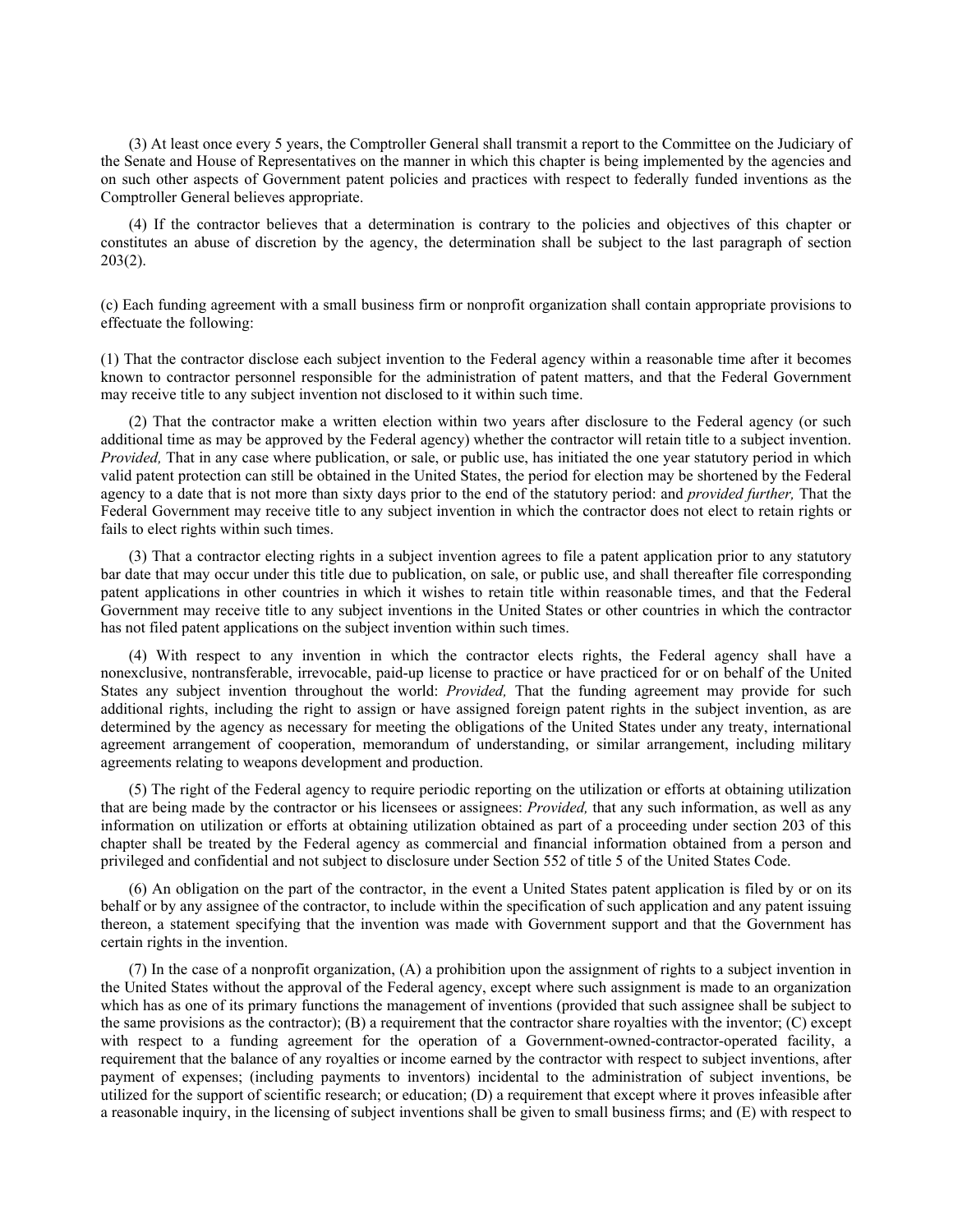a funding agreement for the operation of a Government-owned-contractor-operated facility, requirements (i) that after payment of patenting costs, licensing costs, payments to inventors, and other expenses incidental to the administration of subject inventions, 100 percent of the balance of any royalties or income earned and retained by the contractor during any fiscal year, up to an amount equal to five percent of the annual budget of the facility, shall be used by the contractor for scientific research, development, and education consistent with the research and development mission and objectives of the facility, including activities that increase the licensing potential of other inventions of the facility provided that if said balance exceeds five percent of the annual budget of the facility, that 75 percent of such excess shall be paid to the Treasury of the United States and the remaining 25 percent shall be used for the same purposes as described above in this clause (D), and (ii) that, to the extent it provides the most effective technology transfer, the licensing of subject inventions shall be administered by contractor employees on location at the facility.

(8) The requirements of Sections 203 and 204 of this chapter.

(d) If a contractor does not elect to retain title to a subject invention in cases subject to this section, the Federal agency may consider and after consultation with the contractor grant requests for retention of rights by the inventor subject to the provisions of this Act and regulations promulgated hereunder.

(e) In any case when a Federal employee is a coinventor of any invention made under a funding agreement with a nonprofit organization or small business firm, the Federal agency employing such coinventor is authorized to transfer or assign whatever rights it may acquire in the subject invention from its employee to the contractor subject to the condition set forth in this chapter.

 $(f)(1)$  No funding agreement with a small business firm or nonprofit organization shall contain a provision allowing a Federal agency to require the licensing to third parties of inventions owned by the contractor that are not subject inventions unless such provision has been approved by the head of the agency and a written justification has been signed by the head of the agency. Any such provision shall clearly state whether the licensing may be required in connection with the practice of a subject invention, a specifically identified work object, or both. The head of the agency may not delegate the authority to approve provisions or sign justifications required by this paragraph.

(2) A Federal agency shall not require the licensing of third parties under any such provision unless the head of the agency determines that the use of the invention by others is necessary for the practice of a subject invention or for the use of a work object of the funding agreement and that such action is necessary to achieve the practical application of the subject invention or work object. Any such determination shall be on the record after an opportunity for an agency hearing. Any action commenced for judicial review of such determination shall be brought within sixty days after notification of such determination.

## **Legislative History**

[Added Dec. 12, 1980, P.L. 96-517, § 6(a), 94 Stat. 3020; Nov. 8, 1984, P.L. 98-620, Title V, § 501(3)-(8), 98 Stat. 3364; Dec. 10, 1991, P.L. 102-204, § 10, 105 Stat. 1641; Nov. 29, 1999, P.L. 106-113, Div B, § 1000(a)(9), 113 Stat. 1536.]

35 U.S.C. § 203 March-in rights

(1) With respect to any subject invention in which a small business firm or nonprofit organization has acquired title under this chapter, the Federal agency under whose funding agreement the subject invention was made shall have the right, in accordance with such procedures as are provided in regulations promulgated hereunder to require the contractor, an assignee or exclusive licensee of a subject invention to grant a nonexclusive, partially exclusive, or exclusive license in any field of use to a responsible applicant or applicants, upon terms that are reasonable under the circumstances, and if the contractor, assignee, or exclusive licensee refuses such request, to grant such a license itself, if the Federal agency determines that such--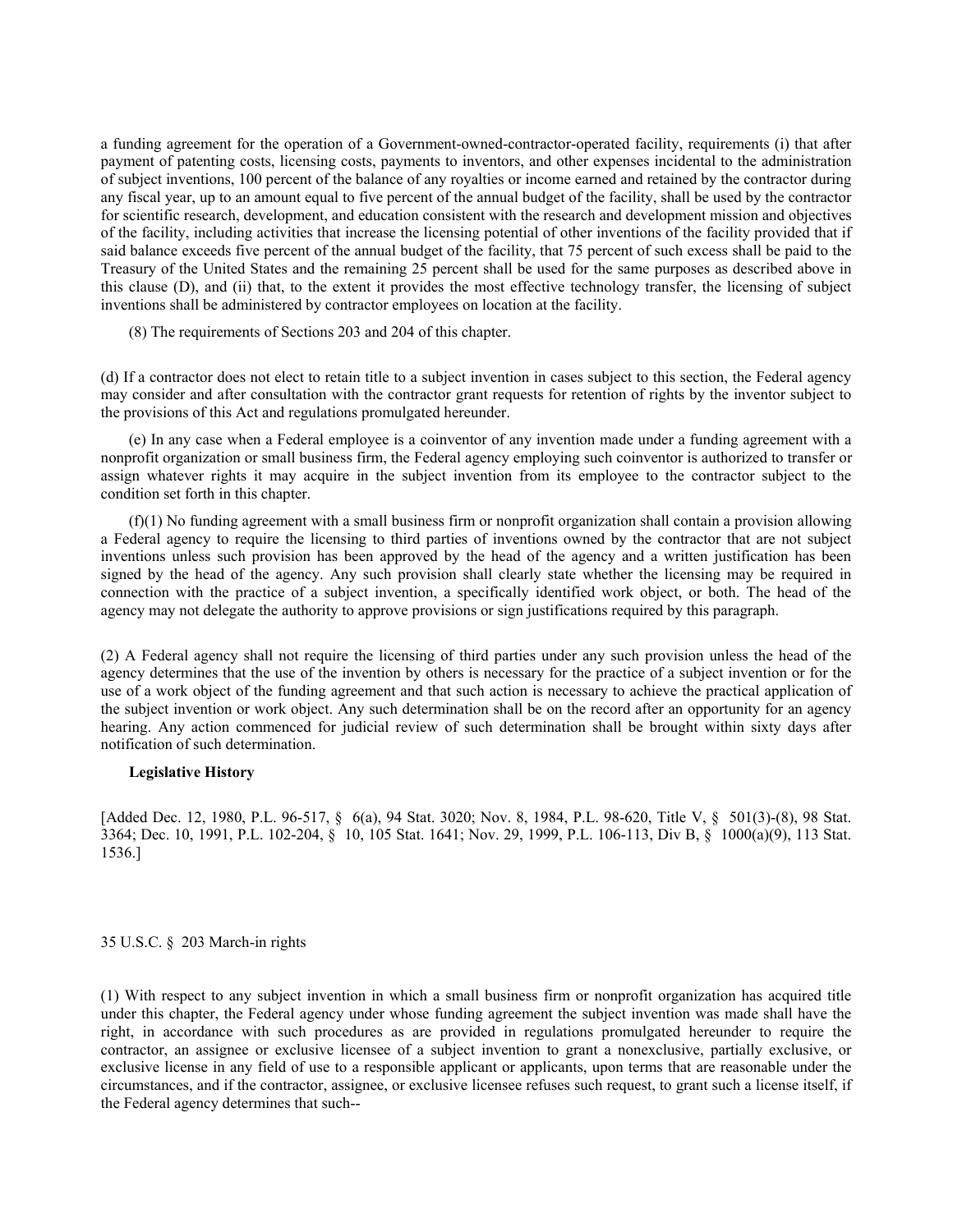(a) action is necessary because the contractor or assignee has not taken, or is not expected to take within a reasonable time, effective steps to achieve practical application of the subject invention in such field of use;

(b) action is necessary to alleviate health or safety needs which are not reasonably satisfied by the contractor, assignee, or their licensees;

(c) action is necessary to meet requirements for public use specified by Federal regulations and such requirements for not reasonably satisfied by the contractor, assignee, or licensees; or

(d) action is necessary because the agreement required by section 204 has not been obtained or waived or because a licensee of the exclusive right to use or sell any subject invention in the United States is in breach of its agreement obtained pursuant to section 204.

 $(2)$  A determination pursuant to this section or section  $202(b)(4)$  shall not be subject to the Contract Disputes Act  $(41)$ U.S.C. § § 601 *et seq.*). An administrative appeals procedure shall be established by regulations promulgated in accordance with section 206. Additionally, any contractor, inventor, assignee, or exclusive licensee adversely affected by a determination under this section may, at any time within sixty days after the determination is issued, file a petition in the United States Court of Federal Claims, which shall have jurisdiction to determine the ''appeal on the record and to affirm, reverse, remand or modify,'' as appropriate, the determination of the Federal agency. In cases described in paragraphs (a) and (c), the agency's determination shall be held in abeyance pending the exhaustion of appeals or petitions filled under the preceding sentence.

## **Legislative History**

[Added Dec. 12, 1980, Pub. L. 96-517, sec. 6(a), 94 Stat. 3022, and amended Nov. 8, 1984, Pub. L. 98-620, tit. V, sec. 501(9), 98 Stat. 3367; Oct. 29, 1992, Pub. L. 102-572, tit. IX, sec. 902(b)(1), 106 Stat. 4516.]

35 U.S.C. § 204 Preference for United States industry

Notwithstanding any other provision of this chapter, no small business firm or nonprofit organization which receives title to any subject invention and no assignee of any such small business firm or nonprofit organization shall grant to any person the exclusive right to use or sell any subject invention in the United States unless such person agrees that any products embodying the subject invention or produced through the use of the subject invention will be manufactured substantially in the United States. However, in individual cases, the requirement for such an agreement may be waived by the Federal agency under whose funding agreement the invention was made upon a showing by the small business firm, nonprofit organization, or assignee that reasonable but unsuccessful efforts have been made to grant licenses on similar terms to potential licensees that would be likely to manufacture substantially in the United States or that under the circumstances domestic manufacture is not commercially feasible.

### **Legislative History**

[Added Dec. 12, 1980, Pub. L. 96-517, sec. 6(a), 94 Stat. 3023.]

### 35 U.S.C. § 205 Confidentiality

Federal agencies are authorized to withhold from disclosure to the public information disclosing any invention in which the Federal Government owns or may own a right, title, or interest (including a nonexclusive license) for a reasonable time in order for a patent application to be filed. Furthermore, Federal agencies shall not be required to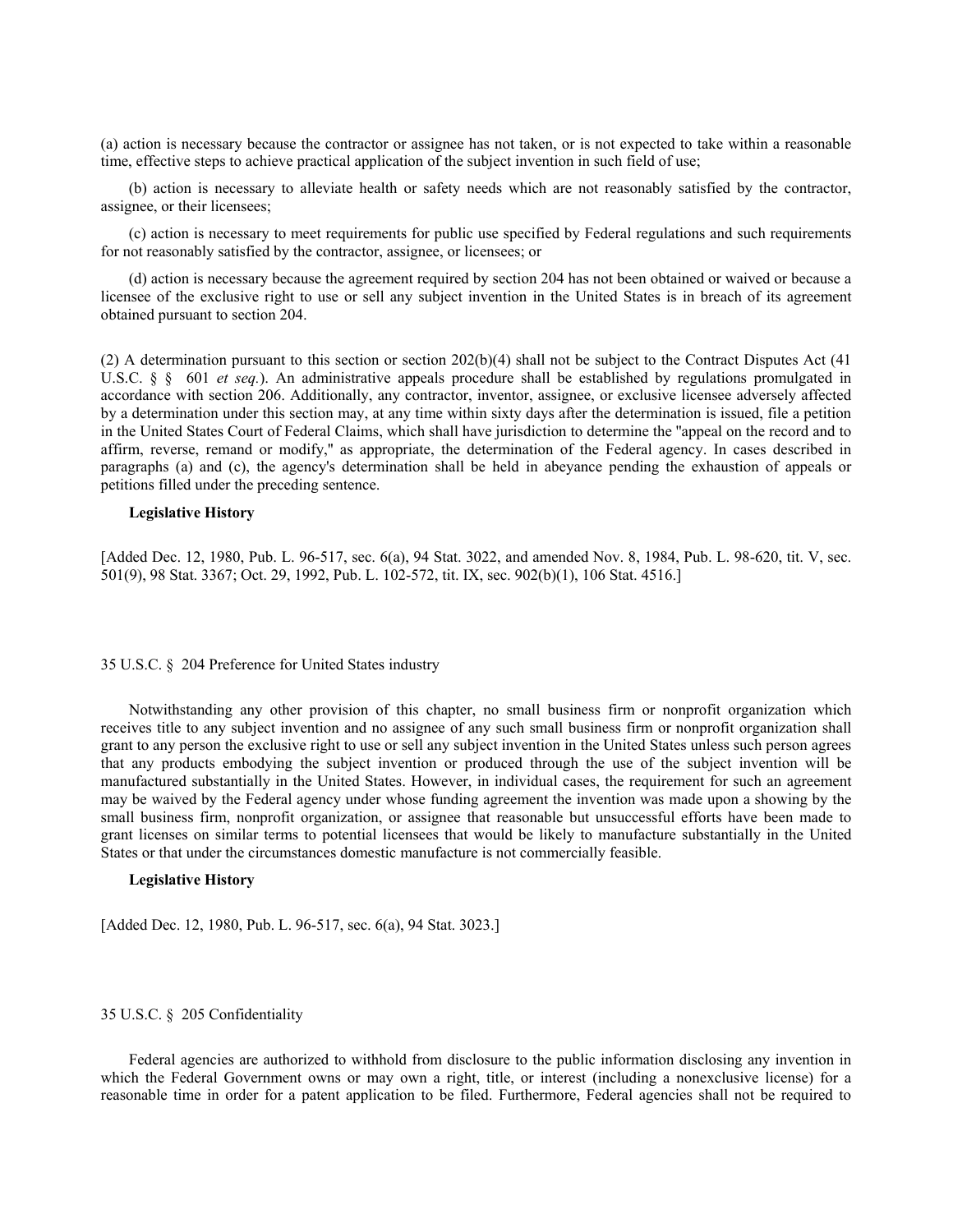release copies of any document which is part of an application for patent filed with the United States Patent and Trademark Office or with any foreign patent office.

## **Legislative History**

[Added Dec. 12, 1980, Pub. L. 96-517, sec. 6(a), 94 Stat. 3023.]

#### 35 U.S.C. § 206 Uniform clauses and regulations

The Secretary of Commerce may issue regulations which may be made applicable to Federal agencies implementing the provisions of sections 202 through 204 of this chapter and shall establish standard funding agreement provisions required under this chapter. The regulations and the standard funding agreement shall be subject to public comment before their issuance.

### **Legislative History**

[Added Dec. 12, 1980, Pub. L. 96-517, sec. 6(a), 94 Stat. 3023; amended Nov. 11, 1984, Pub. L. 98-620, sec. 501, 98 Stat. 3367-3368.]

35 U.S.C. § 207 Domestic and foreign protection of federally owned inventions

(a) Each Federal agency is authorized to--

(1) apply for, obtain, and maintain patents or other forms of protection in the United States and in foreign countries on inventions in which the Federal Government owns a right, title, or interest;

(2) grant nonexclusive, exclusive, or partially exclusive licenses under federally owned patent applications, patents, or other forms of protection obtained, royalty-free or for royalties or other consideration, and on such terms and conditions, including the grant to the licensee of the right of enforcement pursuant to the provisions of chapter 29 of this title as determined appropriate in the public interest;

(3) undertake all other suitable and necessary steps to protect and administer rights to federally owned inventions on behalf of the Federal Government either directly or through contract; and

(4) transfer custody and administration, in whole or in part, to another Federal agency, of the right, title or interest in any federally owned invention.

(b) For the purpose of assuring the effective management of Government-owned inventions, the Secretary of Commerce is authorized to--

(1) assist Federal agency efforts to promote the licensing and utilization of Government-owned inventions;

(2) assist Federal agencies in seeking protection and maintaining inventions in foreign countries, including the payment of fees and costs connected therewith; and

(3) consult with and advise Federal agencies as to areas of science and technology research and development with potential for commercial utilization.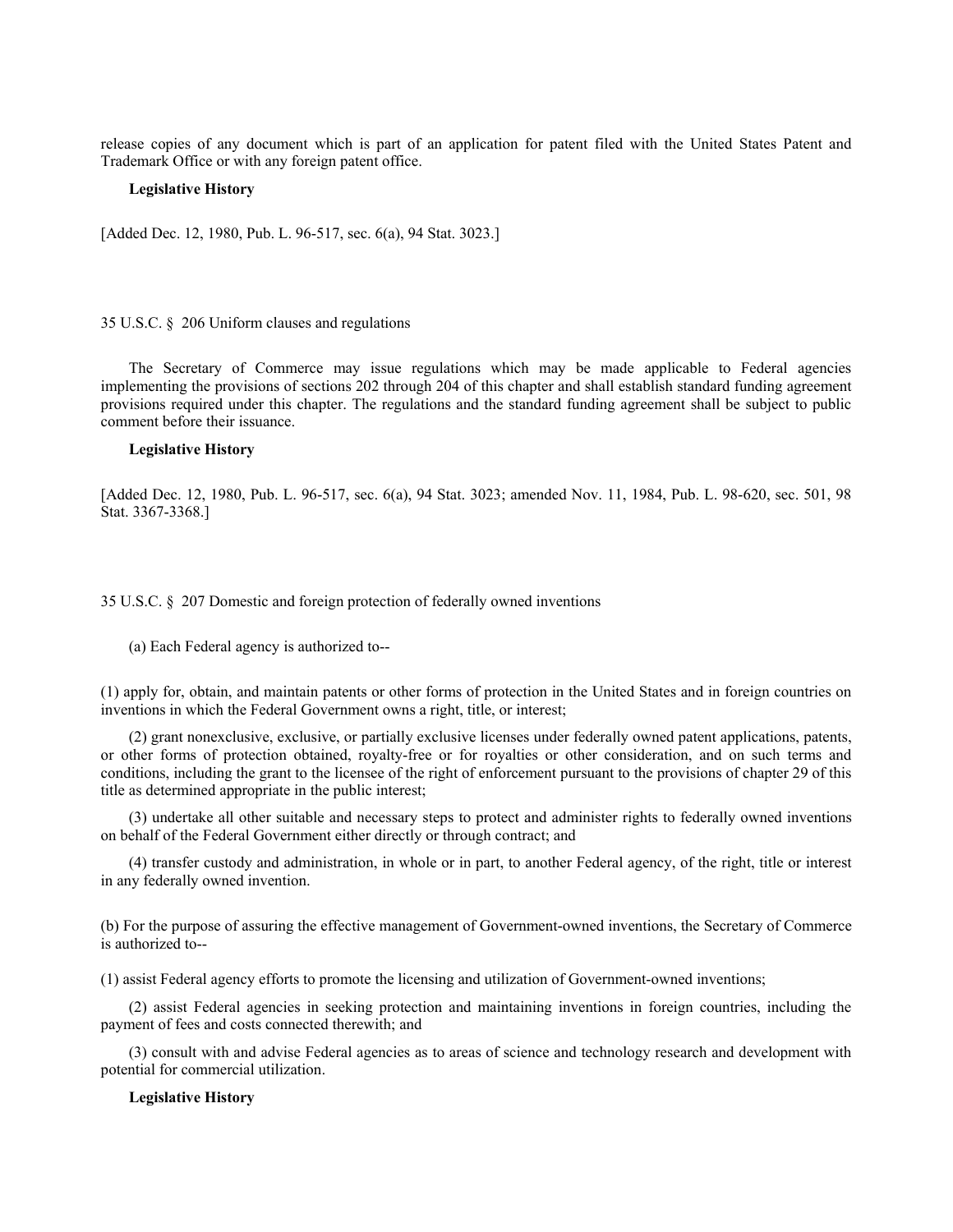[Added Dec. 12, 1980, Pub. L. 96-517, sec. 6(a), 94 Stat. 3023; amended Nov. 8, 1984, Pub. L. 98-620, sec. 501, 98 Stat. 3367.]

### 35 U.S.C. § 208 Regulations governing Federal licensing

The Secretary of Commerce is authorized to promulgate regulations specifying the terms and conditions upon which any federally owned invention, other than inventions owned by the Tennessee Valley Authority, may be licensed on a nonexclusive, partially exclusive, or exclusive basis.

### **Legislative History**

[Added Dec. 12, 1980, Pub. L. 96-517, sec. 6(a), 94 Stat, 3023; amended Nov. 8, 1984, Pub. L. 98-620, sec. 501, 98 Stat. 3367.]

35 U.S.C. § 209 Restrictions on licensing of federally owned inventions

(a) No Federal agency shall grant any license under a patent or patent application on a federally owned invention unless the person requesting the license has supplied the agency with a plan for development and/or marketing of the invention, except that any such plan may be treated by the Federal agency as commercial and financial information obtained from a person and privileged and confidential and not subject to disclosure under Section 552 of title 5 of the United States Code.

(b) A Federal agency shall normally grant the right to use or sell any federally owned invention in the United States only to a licensee that agrees that any products embodying the invention or produced through the use of the invention will be manufactured substantially in the United States.

(c)(1) Each Federal agency may grant exclusive or partially exclusive licenses in any invention covered by a federally owned domestic patent or patent application only if, after public notice and opportunity for filing written objections, it is determined that--

(A) the interests of the Federal Government and the public will best be served by the proposed license, in view of the applicant's intentions, plans, and ability to bring the invention to practical application or otherwise promote the invention's utilization by the public;

(B) the desired practical application has not been achieved, or is not likely expeditiously to be achieved, under any nonexclusive license which has been granted, or which may be granted, on the invention;

(C) exclusive or partially exclusive licensing is a reasonable and necessary incentive to call forth the investment of risk capital expenditures to bring the invention to practical application or otherwise promote the invention's utilization by the public; and

(D) the proposed terms and scope of exclusivity are not greater than reasonably necessary to provide the incentive for bringing the invention to practical application or otherwise promote the invention's utilization by the public.

(2) Federal agency shall not grant such exclusive or partially exclusive license under paragraph (1) of this subsection if it determines that the grant of such license will tend substantially to lessen competition or result in undue concentration in any section of the country in any line of commerce to which the technology to be licensed relates, or to create or maintain other situations inconsistent with the antitrust laws.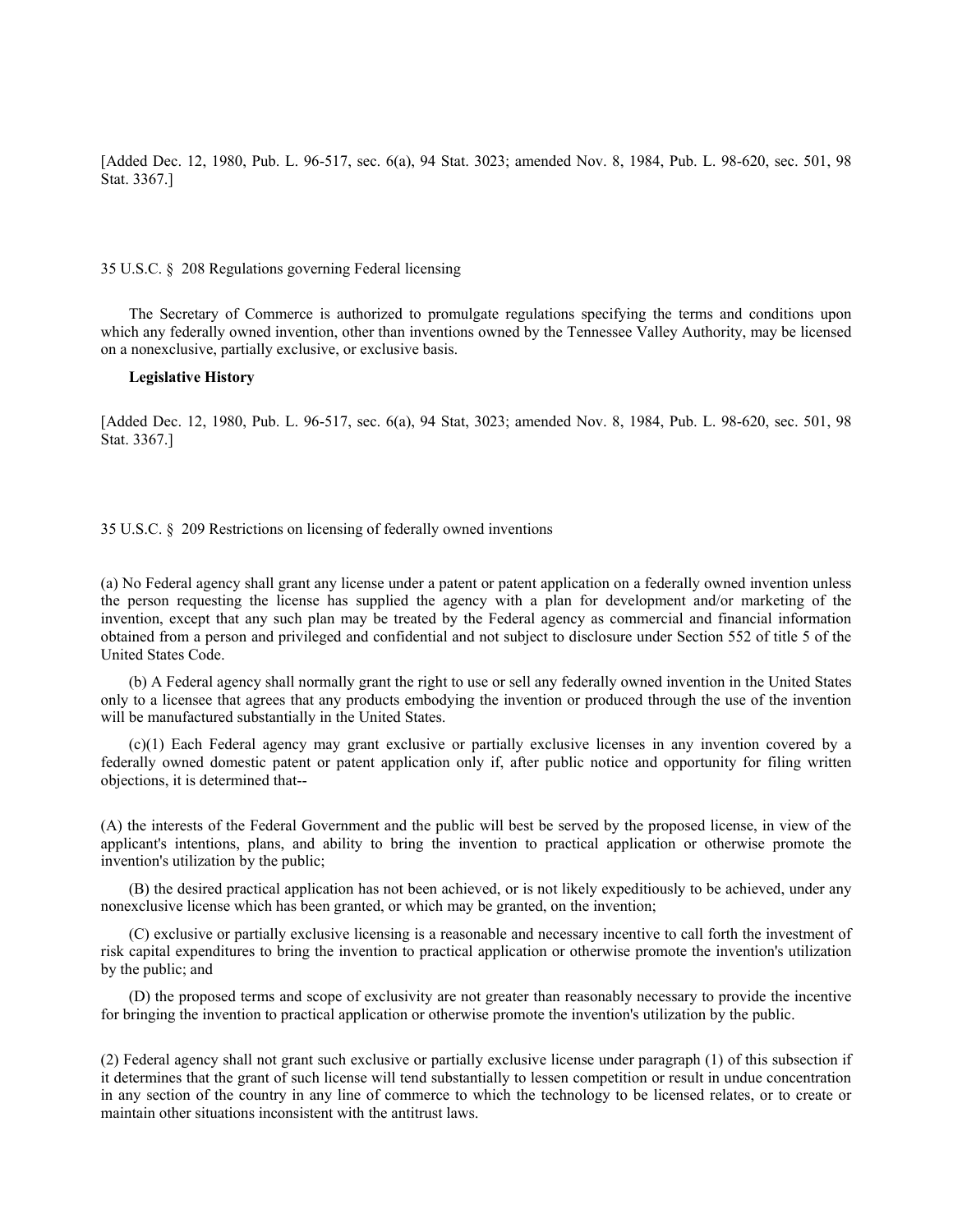(3) First preference in the exclusive or partially exclusive licensing of federally owned inventions shall go to small business firms submitting plans that are determined by the agency to be within the capabilities of the firms and equally likely, if executed, to bring the invention to practical application as any plans submitted by applicants that are not small business firms.

(d) After consideration of whether the interests of the Federal Government or United States industry in foreign commerce will be enhanced, any Federal agency may grant exclusive or partially exclusive licenses in any invention covered by a foreign patent application or patent, after public notice and opportunity for filing written objections, except that a Federal agency shall not grant such exclusive or partially exclusive license if it determines that the grant of such license will tend substantially to lessen competition or result in undue concentration in any section of the United States in any line of commerce to which the technology to be licensed relates, or to create or maintain other situations inconsistent with antitrust laws.

(e) The Federal agency shall maintain a record of determinations to grant exclusive or partially exclusive licenses.

(f) Any grant of a license shall contain such terms and conditions as the Federal agency determines appropriate for the protection of the interests of the Federal Government and the public, including provisions for the following:

(1) periodic reporting on the utilization or efforts at obtaining utilization that are being made by the licensee with particular reference to the plan submitted: *Provided,* that any such information may be treated by the Federal agency as commercial and financial information obtained from a person and privileged and confidential and not subject to disclosure under Section 552 of title 5 of the United States Code;

(2) the right of the Federal agency to terminate such license in whole or in part if it determines that the licensee is not executing the plan submitted with its request for a license and the licensee cannot otherwise demonstrate to the satisfaction of the Federal agency that it has taken or can be expected to take within a reasonable time, effective steps to achieve practical application of the invention;

(3) the right of the Federal agency to terminate such license in whole or in part if the licensee is in breach of an agreement obtained pursuant to paragraph (b) of this section; and

(4) the right of the Federal agency to terminate the license in whole or in part if the agency determines that such action is necessary to meet requirements for public use specified by Federal regulations issued after the date of the license and such requirements are not reasonably satisfied by the licensee.

# **Legislative History**

[Added Pub. L. 96-517, sec. 6(a), Dec. 12, 1980, 94 Stat. 3024.]

# 35 U.S.C. § 210 Precedence of chapter

(a) This chapter [35 USCS  $\S$   $\S$  200 et seq.] shall take precedence over any other Act which would require a disposition of rights in subject inventions of small business firms or nonprofit organizations contractors in a manner that is inconsistent with this chapter  $[35 \text{ USCS} \& 200 \text{ et seq.}]$ , including but not necessarily limited to the following:

(1) section 10(a) of the Act of June 29, 1935, as added by title I of the Act of August 14, 1946 (7 U.S.C. 427i(a); 60 Stat. 1085) [7 USCS § 427i(a)];

(2) section 205(a) of the Act of August 14, 1946 (7 U.S.C. 1624(a); 60 Stat. 1090) [7 USCS § 1624(a)];

(3) section 501(c) of the Federal Mine Safety and Health Act of 1977 (30 U.S.C. 951(c); 83 Stat. 742) [30 USCS  $\S$  $951(c)$ ;

(4) section 30168(e) of title 49;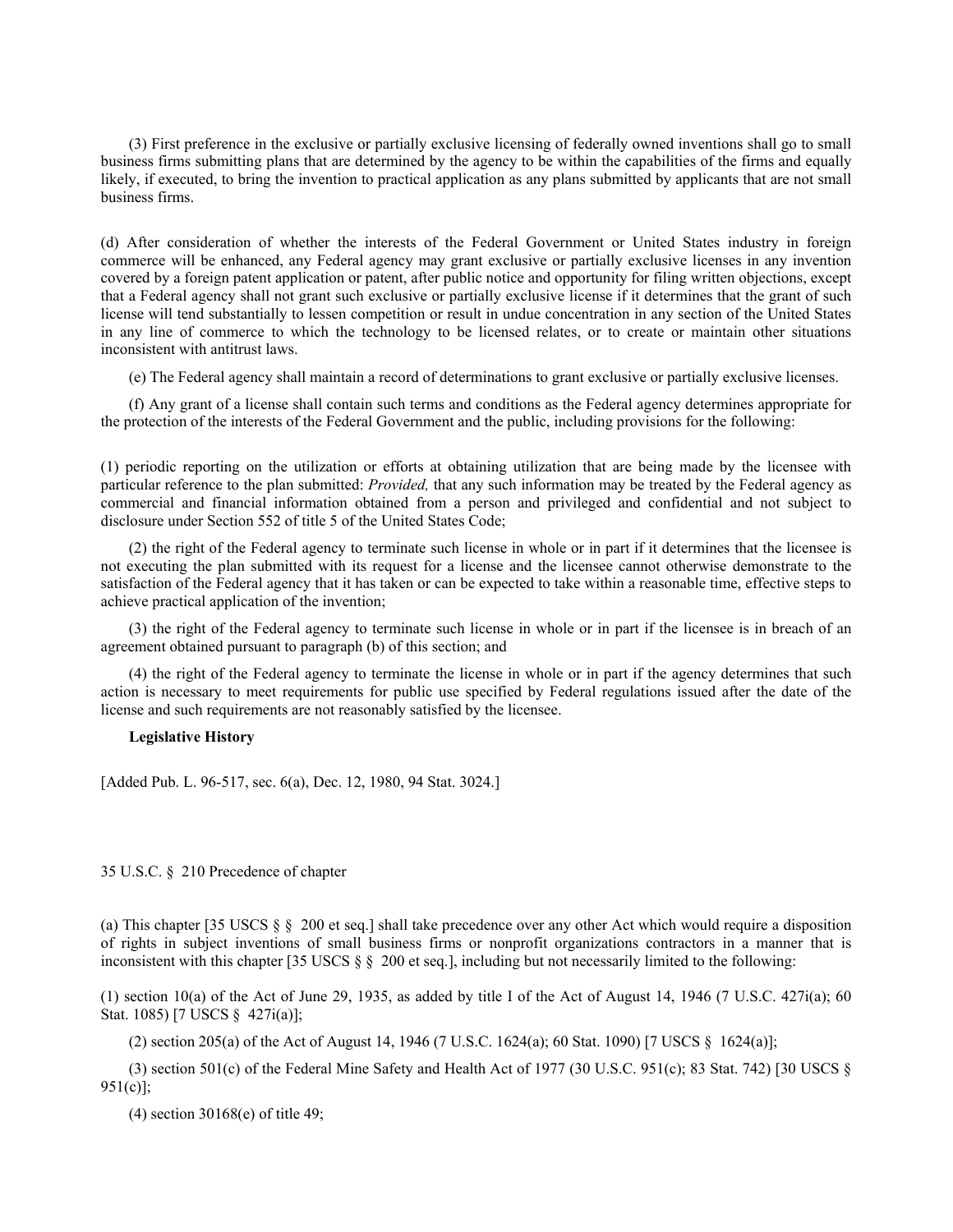(5) section 12 of the National Science Foundation Act of 1950 (42 U.S.C. 1871(a); 82 Stat. 360) [42 USCS § 1871];

(6) section 152 of the Atomic Energy Act of 1954 (42 U.S.C. 2182; 68 Stat. 943) [42 USCS § 2182];

(7) section 305 of the National Aeronautics and Space Act of 1958 (42 U.S.C. 2457);

(8) section 6 of the Coal Research Development Act of 1960 (30 U.S.C. 666; 74 Stat. 337);

(9) section 4 of the Helium Act Amendments of 1960 (50 U.S.C. 167b; 74 Stat. 920);

(10) section 32 of the Arms Control and Disarmament Act of 1961 (22 U.S.C. 2572; 75 Stat. 634);

(11) section 9 of the Federal Nonnuclear Energy Research and Development Act of 1974 (42 U.S.C. 5901 [42 USCS § 5908]; 88 Stat. 1878);

(12) section 5(d) of the Consumer Product Safety Act (15 U.S.C. 2054(d); 86 Stat. 1211) [15 USCS § 2054(d)];

(13) section 3 of the Act of April 5, 1944 (30 U.S.C. 323; 58 Stat. 191);

 $(14)$  section 8001 $(c)(3)$  of the Solid Waste Disposal Act  $(42 \text{ U.S.C. } 6981(c); 90 \text{ Stat. } 2829)$ ;

(15) section 219 of the Foreign Assistance Act of 1961 (22 U.S.C. 2179; 83 Stat. 806);

(16) section 427(b) of the Federal Mine Health and Safety Act of 1977 (30 U.S.C. 937(b); 86 Stat. 155) [30 USCS  $§$  937(b)];

(17) section 306(d) of the Surface Mining and Reclamation Act of 1977 (30 U.S.C. 1226(d); 91 Stat. 455);

(18) section 21(d) of the Federal Fire Prevention and Control Act of 1974 (15 U.S.C. 2218(d); 88 Stat. 1548);

(19) section 6(b) of the Solar Photovoltaic Energy Research Development and Demonstration Act of 1978 (42 U.S.C. 5585(b); 92 Stat. 2516);

(20) section 12 of the Native Latex Commercialization and Economic Development Act of 1978 (7 U.S.C. 178(j) [7 USCS § 178j]; 92 Stat. 2533); and

(21) section 408 of the Water Resources and Development Act of 1978 (42 U.S.C. 7879; 92 Stat. 1360).

(22) [Redesignated]

 The Act creating this chapter shall be construed to take precedence over any future Act unless that Act specifically cites this Act and provides that it shall take precedence over this Act.

(b) Nothing in this chapter [35 USCS  $\S$   $\S$  200 et seq.] is intended to alter the effect of the laws cited in paragraph (a) of this section or any other laws with respect to the disposition of rights in inventions made in the performance of funding agreements with persons other than nonprofit organizations or small business firms.

(c) Nothing in this chapter [35 USCS  $\S$   $\S$  200 et seq.] is intended to limit the authority of agencies to agree to the disposition of rights in inventions made in the performance of work under funding agreements with persons other than nonprofit organizations or small business firms in accordance with the Statement of Government Patent Policy issued on February 18, 1983, agency regulations, or other applicable regulations or to otherwise limit the authority of agencies to allow such persons to retain ownership of inventions. Any disposition of rights in inventions made in accordance with the Statement or implementing regulations, including any disposition occurring before enactment of this section, are hereby authorized except that all funding agreements, including those with other than small business firms and nonprofit organizations, shall include the requirements established in paragraph  $202(c)(4)$  and section 203 of this title. [.]

(d) Nothing in this chapter [35 USCS  $\S$   $\S$  200 et seq.] shall be construed to require the disclosure of intelligence sources or methods or to otherwise affect the authority granted to the Director of Central Intelligence by statute or Executive order for the protection of intelligence sources or methods.

(e) The provisions of the Stevenson-Wydler Technology Innovation Act of 1980 [15 USCS § § 3701 et seq.] shall take precedence over the provisions of this chapter [35 USCS  $\S$   $\S$  200 et seq.] to the extent that they permit or require a disposition of rights in subject inventions which is inconsistent with this chapter [35 USCS § § 200 et seq.].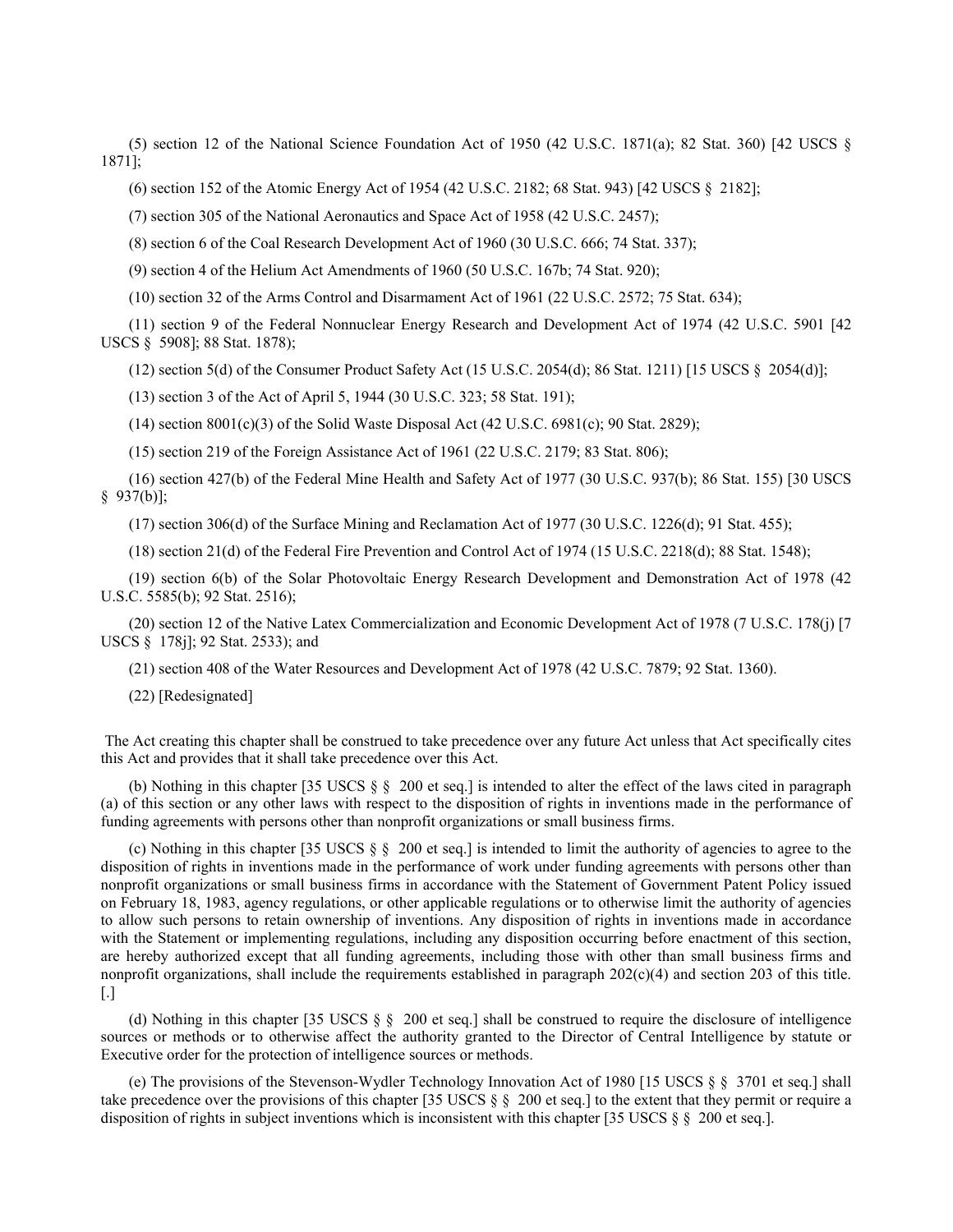### **Legislative History**

[Dec. 12, 1980, P.L. 96-517, § 6(a), 94 Stat. 3026; Nov. 8, 1984, P.L. 98-620, Title V, § 501(13), 98 Stat. 3367; Oct. 20, 1986, P.L. 99-502, § 9(c), 100 Stat. 1796; July 5, 1994, P.L. 103-272, § 5(j), 108 Stat. 1375; March 7, 1996, P.L. 104-113, § 7, 110 Stat. 779; Nov. 13, 1998, P.L. 105-393, Title II, § 220(c)(2), 112 Stat. 3625.]

#### 35 U.S.C. § 211 Relationship to antitrust laws

Nothing in this chapter shall be deemed to convey to any person immunity from civil or criminal liability, or to create any defenses to actions, under any antitrust law.

## **Legislative History**

[Added Pub. L. 96-517, sec. 6(a), Dec. 12, 1980, 94 Stat. 3027.]

## 35 U.S.C. § 212 Disposition of rights in educational awards

No scholarship, fellowship, training grant, or other funding agreement made by a Federal agency primarily to an awardee for educational purposes will contain any provision giving the Federal agency any rights to inventions made by the awardee.

### **Legislative History**

[Added Nov. 11, 1984, Pub. L. 98-620, sec. 501(14), 98 Stat. 3368.]

### PART III --PATENTS AND PROTECTION OF PATENT RIGHTS

#### Chapter 25 --AMENDMENT AND CORRECTION OF PATENTS

35 U.S.C. § 251 Reissue of defective patents

Whenever any patent is, through error without any deceptive intention, deemed wholly or partly inoperative or invalid, by reason of a defective specification or drawing, or by reason of the patentee claiming more or less than he had a right to claim in the patent, the Director shall, on the surrender of such patent and the payment of the fee required by law, reissue the patent for the invention disclosed in the original patent, and in accordance with a new and amended application, for the unexpired part of the term of the original patent. No new matter shall be introduced into the application for reissue.

The Director may issue several reissued patents for distinct and separate parts of the thing patented, upon demand of the applicant, and upon payment of the required fee for a reissue for each of such reissued patents.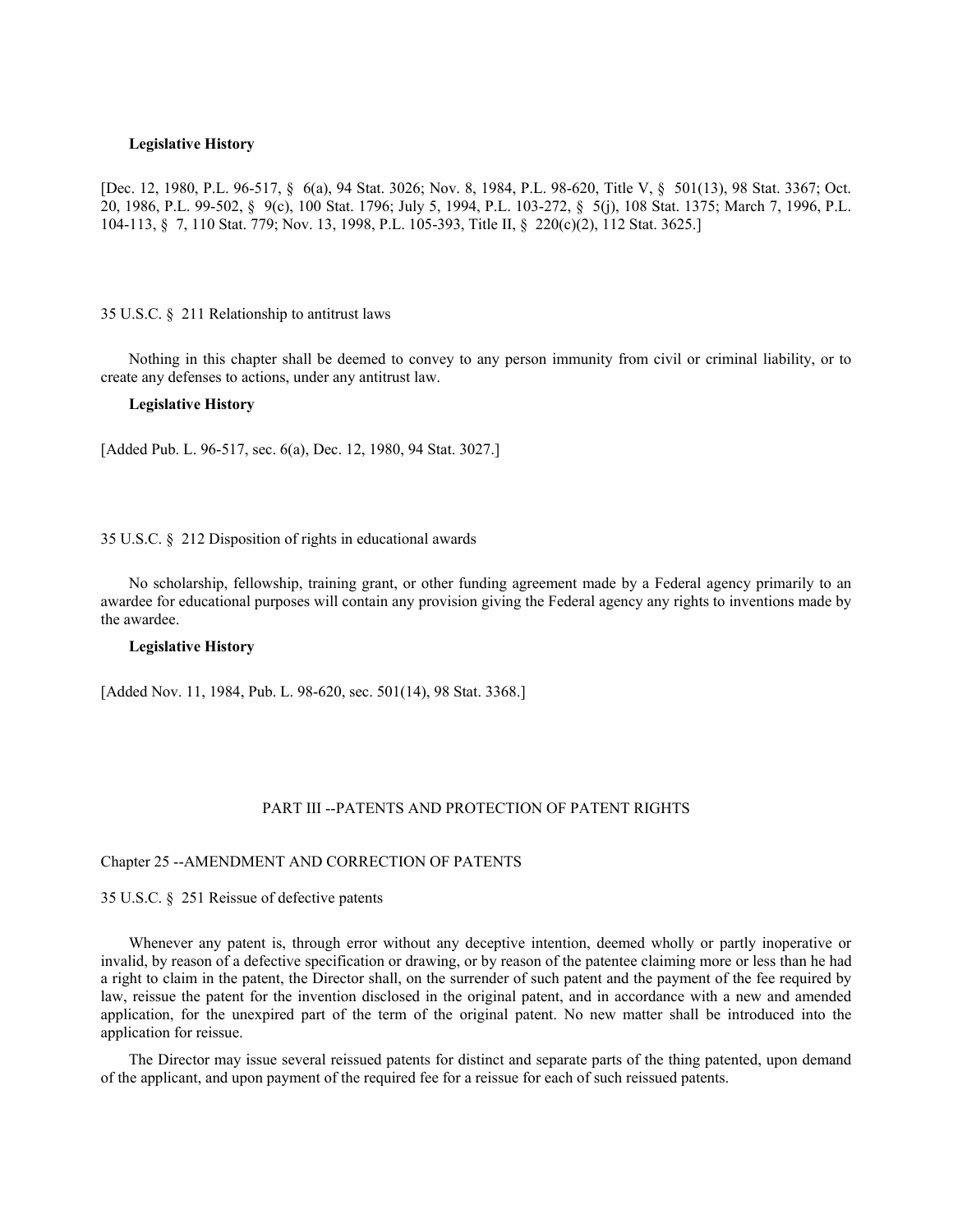The provisions of this title relating to applications for patent shall be applicable to applications for reissue of a patent, except that application for reissue may be made and sworn to by the assignee of the entire interest if the application does not seek to enlarge the scope of the claims of the original patent.

No reissued patent shall be granted enlarging the scope of the claims of the original patent unless applied for within two years from the grant of the original patent.

#### **Legislative History**

[July 19, 1952, ch 950, § 1, 66 Stat. 808.as amended Nov. 29, 1999, P.L. 106-113, Div B, § 1000(a)(9) 113 Stat. 1536.]

#### 35 U.S.C. § 252 Effect of reissue

The surrender of the original patent shall take effect upon the issue of the reissued patent, and every reissued patent shall have the same effect and operation in law, on the trial of actions for causes thereafter arising, as if the same had been originally granted in such amended form, but in so far as the claims or the original and reissued patents are substantially identical, such surrender shall not affect any action then pending nor abate any cause of action then existing, and the reissued patent, to the extent that its claims are substantially identical with the original patent, shall constitute a continuation thereof and have effect continuously from the date of the original patent.

A reissued patent shall not abridge or affect the right of any person or that person's successors in business who, prior to the grant of a reissue, made, purchased, offered to sell, or used within the United States, or imported into the United States, anything patented by the reissued patent, to continue the use of, to offer to sell, or to sell to others to be used, offered for sale, or sold, the specific thing so made, purchased, offered for sale, used, or imported unless the making, using, offering for sale, or selling of such thing infringes a valid claim of the reissued patent which was in the original patent. The court before which such matter is in question may provide for the continued manufacture, use, offer for sale, or sale of the thing made, purchased, offered for sale, used, or imported as specified, or for the manufacture, use, offer for sale, or sale in the United States of which substantial preparation was made before the grant of the reissue, and the court may also provide for the continued practice of any process patented by the reissue that is practiced, or for the practice of which substantial preparation was made, before the grant of the reissue, to the extent and under such terms as the court deems equitable for the protection of investments made or business commenced before the grant of the reissue.

### **Legislative History**

[July 19, 1952, ch 950, 1, 66 Stat. 808 as amended Dec. 8, 1994, P.L. 103-465, Title V, Subtitle C, 533(b)(2), 108 Stat. 4989; Nov. 29, 1999, P.L. 106-113, Div B, 1000(a)(9), 113 Stat. 1536.]

### 35 U.S.C. § 253 Disclaimer

Whenever, without any deceptive intention, a claim of a patent is invalid the remaining claims shall not thereby be rendered invalid. A patentee, whether of the whole or any sectional interest therein, may, on payment of the fee required by law, make disclaimer of any complete claim, stating therein the extent of his interest in such patent. Such disclaimer shall be in writing and recorded in the Patent and Trademark Office; and it shall thereafter be considered as part of the original patent to the extent of the interest possessed by the disclaimant and by those claiming under him.

In like manner any patentee or applicant may disclaim or dedicate to the public the entire term, or any terminal part of the term, of the patent granted or to be granted.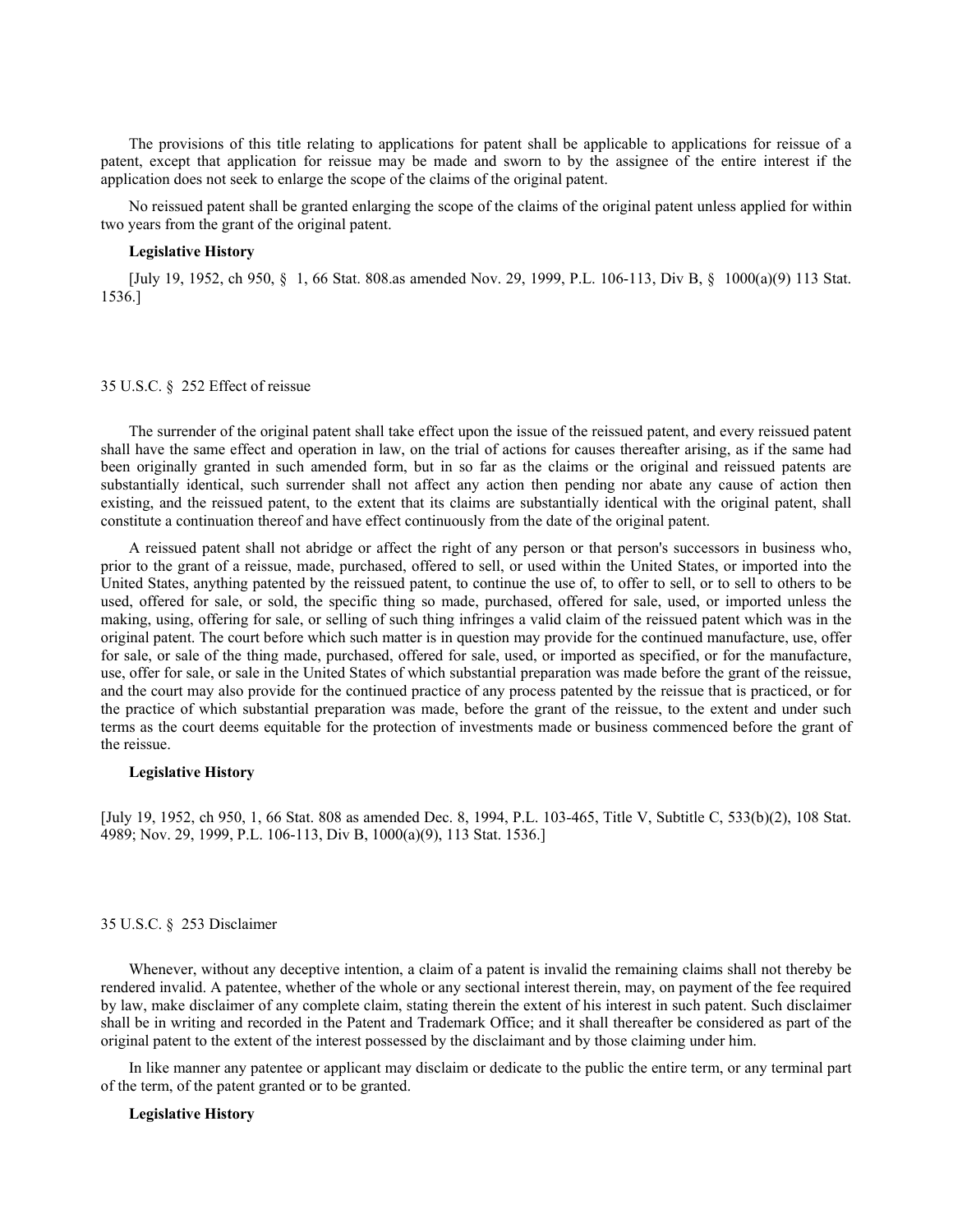[As amended Jan. 2, 1975, Pub. L. 93-596, sec. 1, 88 Stat. 1949.]

#### 35 U.S.C. § 254 Certificate of correction of Patent and Trademark Office mistake

Whenever a mistake in a patent, incurred through the fault of the Patent and Trademark Office, is clearly disclosed by the records of the Office, the Director may issue a certificate of correction stating the fact and nature of such mistake, under seal, without charge, to be recorded in the records of patents. A printed copy thereof shall be attached to each printed copy of the patent, and such certificate shall be considered as part of the original patent. Every such patent, together with such certificate, shall have the same effect and operation in law on the trial of actions for causes thereafter arising as if the same had been originally issued in such corrected form. The Director may issue a corrected patent without charge in lieu of and with like effect as a certificate of correction.

### **Legislative History**

[July 19, 1952, ch 950, 1, 66 Stat. 809; Jan. 2, 1975, P.L. 93-596, 1, 88 Stat. 1949 as amended Nov. 29, 1999, P.L. 106- 113, Div B, § 1000(a)(9), 113 Stat. 1536.]

#### 35 U.S.C. § 255 Certificate of correction of applicant's mistake

Whenever a mistake of a clerical or typographical nature, or of minor character, which was not the fault of the Patent and Trademark Office, appears in a patent and a showing has been made that such mistake occurred in good faith, the Director may, upon payment of the required fee, issue a certificate of correction, if the correction does not involve such changes in the patent as would constitute new matter or would require reexamination. Such patent, together with the certificate, shall have the same effect and operation in law on the trial of actions for causes thereafter arising as if the same had been originally issued in such corrected form.

### **Legislative History**

[July 19, 1952, ch 950, 1, 66 Stat. 809; Jan. 2, 1975, P.L. 93-596, 1, 88 Stat. 1949 as amended Nov. 29, 1999, P.L. 106- 113, Div B, § 1000(a)(9), 113 Stat. 1536.]

## 35 U.S.C. § 256 Correction of named inventor

Whenever through error a person is named in an issued patent as the inventor, or through error an inventor is not named in an issued patent and such error arose without any deceptive intention on his part, the Director may, on application of all the parties and assignees, with proof of the facts and such other requirements as may be imposed, issue a certificate correcting such error.

The error of omitting inventors or naming persons who are not inventors shall not invalidate the patent in which such error occurred if it can be corrected as provided in this section. The court before which such matter is called in question may order correction of the patent on notice and hearing of all parties concerned and the Director shall issue a certificate accordingly.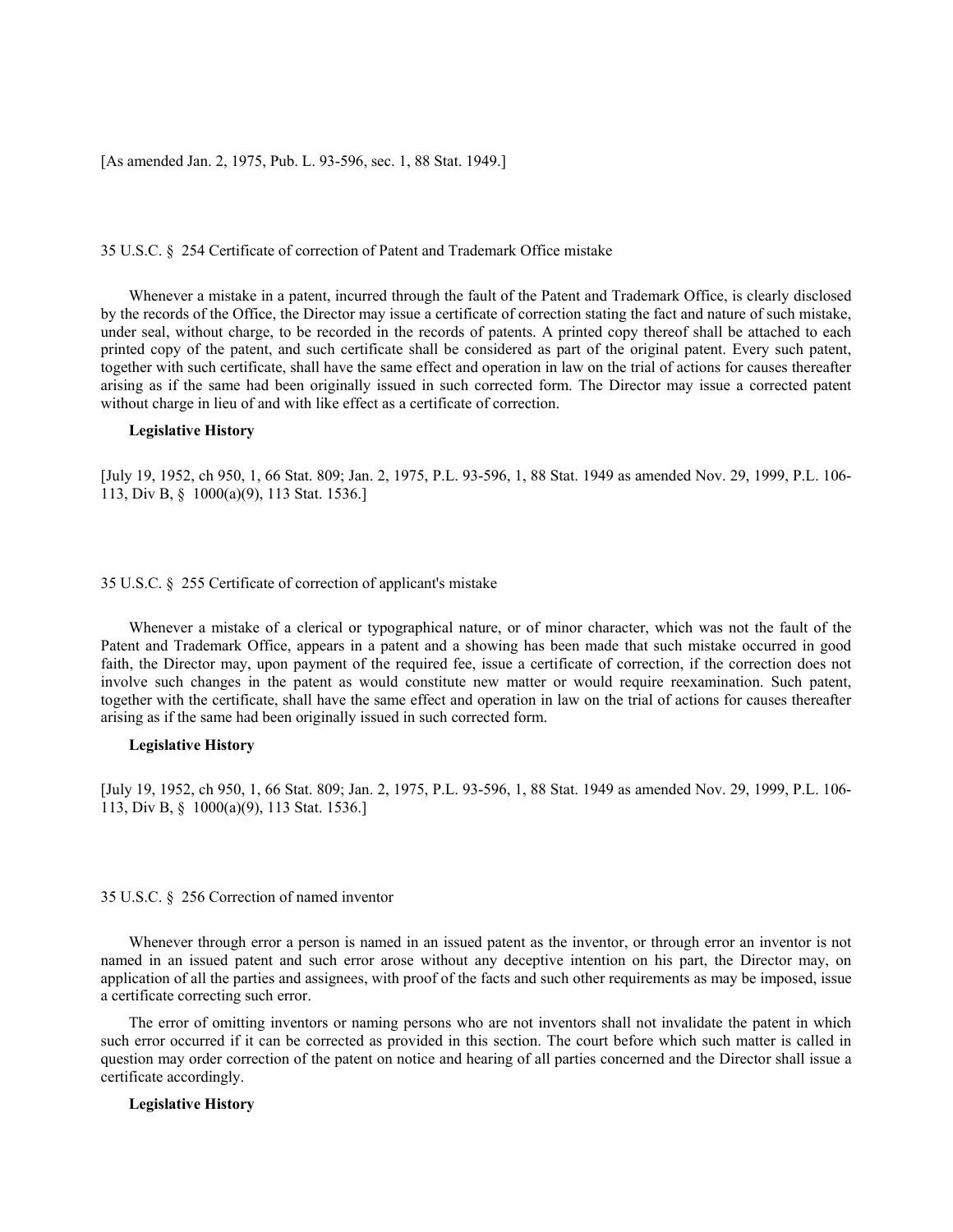[July 19, 1952, ch 950, 1, 66 Stat. 810. As amended Aug. 27, 1982, P.L. 97-247, 6(b), 96 Stat. 320; Nov. 29, 1999, P.L. 106-113, Div B, 1000(a)(9), 113 Stat. 1536.]

Chapter 26 --OWNERSHIP AND ASSIGNMENT

35 U.S.C. § 261 Ownership; assignment

Subject to the provisions of this title, patents shall have the attributes of personal property.

Applications for patent, patents, or any interest therein, shall be assignable in law by an instrument in writing. The applicant, patentee, or his assigns or legal representatives may in like manner grant and convey an exclusive right under his application for patent, or patents, to the whole or any specified part of the United States.

A certificate of acknowledgment under the hand and official seal of a person authorized to administer oaths within the United States, or, in a foreign country, of a diplomatic or consular officer of the United States or an officer authorized to administer oaths whose authority is proved by a certificate of a diplomatic or consular officer of the United States, or apostille of an official designated by a foreign country which, by treaty or convention, accords like effect to apostilles of designated officials in the United States shall be prima facie evidence of the execution of an assignment, grant or conveyance of a patent or application for patent.

An assignment, grant or conveyance shall be void as against any subsequent purchaser or mortgagee for a valuable consideration, without notice, unless it is recorded in the Patent and Trademark Office within three months from its date or prior to the date of such subsequent purchase or mortgage.

# **Legislative History**

[As amended Jan. 2, 1975, Pub. L. 93-596, sec. 1, 88 Stat. 1949; Pub. L. 97-247, sec. 14(b), Aug. 27, 1982, 96 Stat. 321.]

## 35 U.S.C. § 262 Joint owners

In the absence of any agreement to the contrary, each of the joint owners of a patent may make, use, offer to sell, or sell the patented invention within the United States, or import the patented invention into the United States, without the consent of and without accounting to the other owners.

# **Legislative History**

[As amended Dec. 8, 1994. Pub. L. 103-465, HR 5110, S 2467, 108 Stat. 4809, effective Jan. 1, 1996.]

#### Chapter 27 --GOVERNMENT INTERESTS IN PATENTS

35 U.S.C. § 266 Issue of patents without fees to Government employees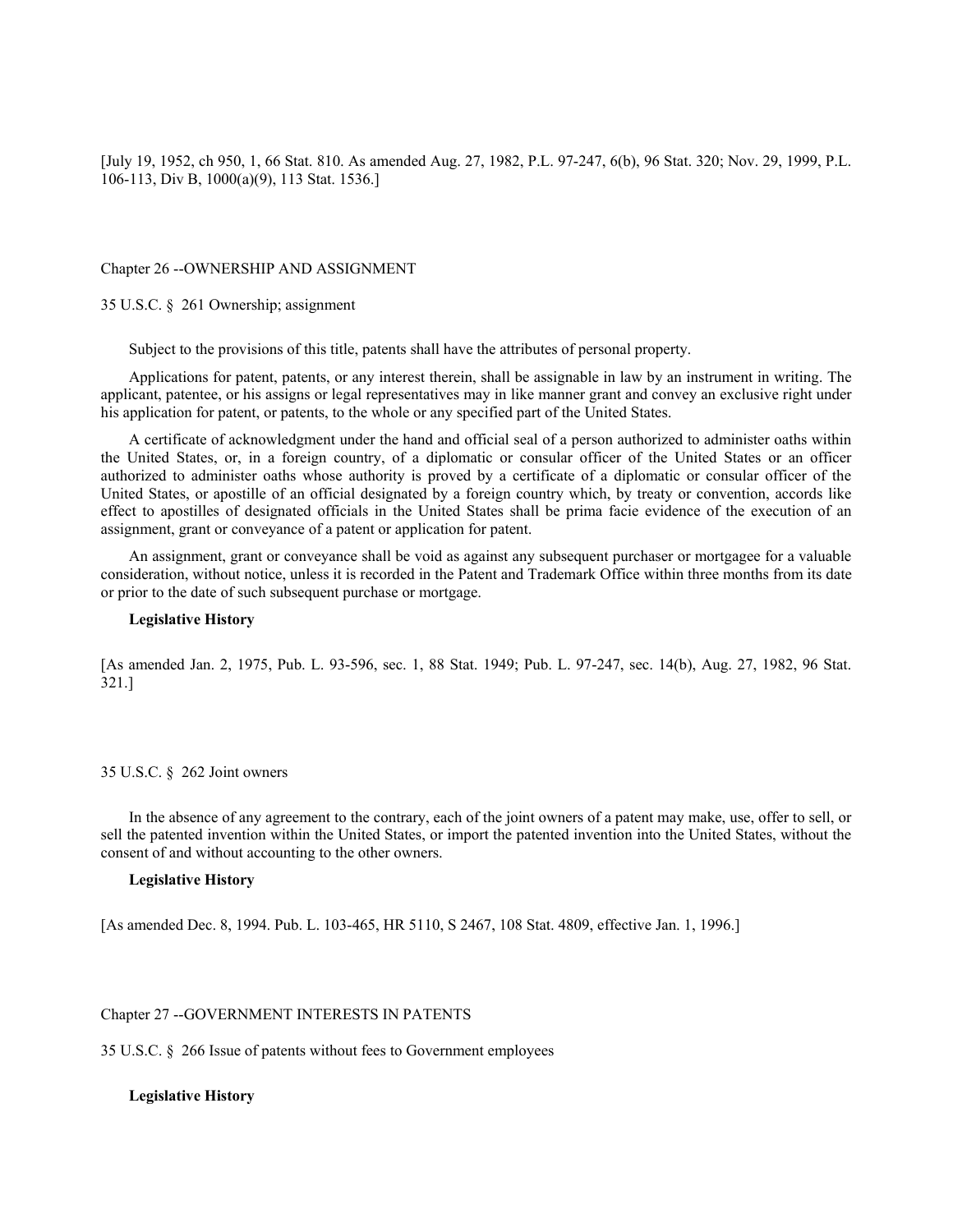[Repealed. Jul. 24, 1965, Pub. L. 89-83, sec. 8, 79 Stat. 261.]

35 U.S.C. § 267 Time for taking action in Government applications

Notwithstanding the provisions of sections 133 and 151 of this title, the Director may extend the time for taking any action to three years, when an application has become the property of the United States and the head of the appropriate department or agency of the Government has certified to the Director that the invention disclosed therein is important to the armament or defense of the United States.

## **Legislative History**

[July 19, 1952, ch 950, § 1, 66 Stat. 811 as amended Nov. 29, 1999, P.L. 106-113, Div B, § 1000(a)(9), 113 Stat. 1536.]

35 U.S.C. § § 268-270 [Reserved]

[Reserved]

Chapter 28 --INFRINGEMENT OF PATENTS

35 U.S.C. § 271 Infringement of patent

(a) Except as otherwise provided in this title, whoever, without authority makes, uses, offers to sell, or sells any patented invention, within the United States or imports into the United States any patented invention during the term of the patent therefor, infringes the patent.

(b) Whoever actively induced infringement of a patent shall be liable as an infringer.

(c) Whoever offers to sell or sells within the United States or imports into the United States a component of a patented machine, manufacture, combination or composition, or a material or apparatus for use in practicing a patented process, constituting a material part of the invention, knowing the same to be especially made or especially adapted for use in an infringement of such patent, and not a staple article or commodity of commerce suitable for substantial noninfringing use, shall be liable as a contributory infringer.

(d) No patent owner otherwise entitled to relief for infringement or contributory infringement of a patent shall be denied relief or deemed guilty of misuse or illegal extension of the patent right by reason of his having done one or more of the following:

(1) derived revenue from acts which if performed by another without his consent would constitute contributory infringement of the patent;

(2) licensed or authorized another to perform acts which if performed without his consent would constitute contributory infringement of the patent;

(3) sought to enforce his patent rights against infringement or contributory infringement;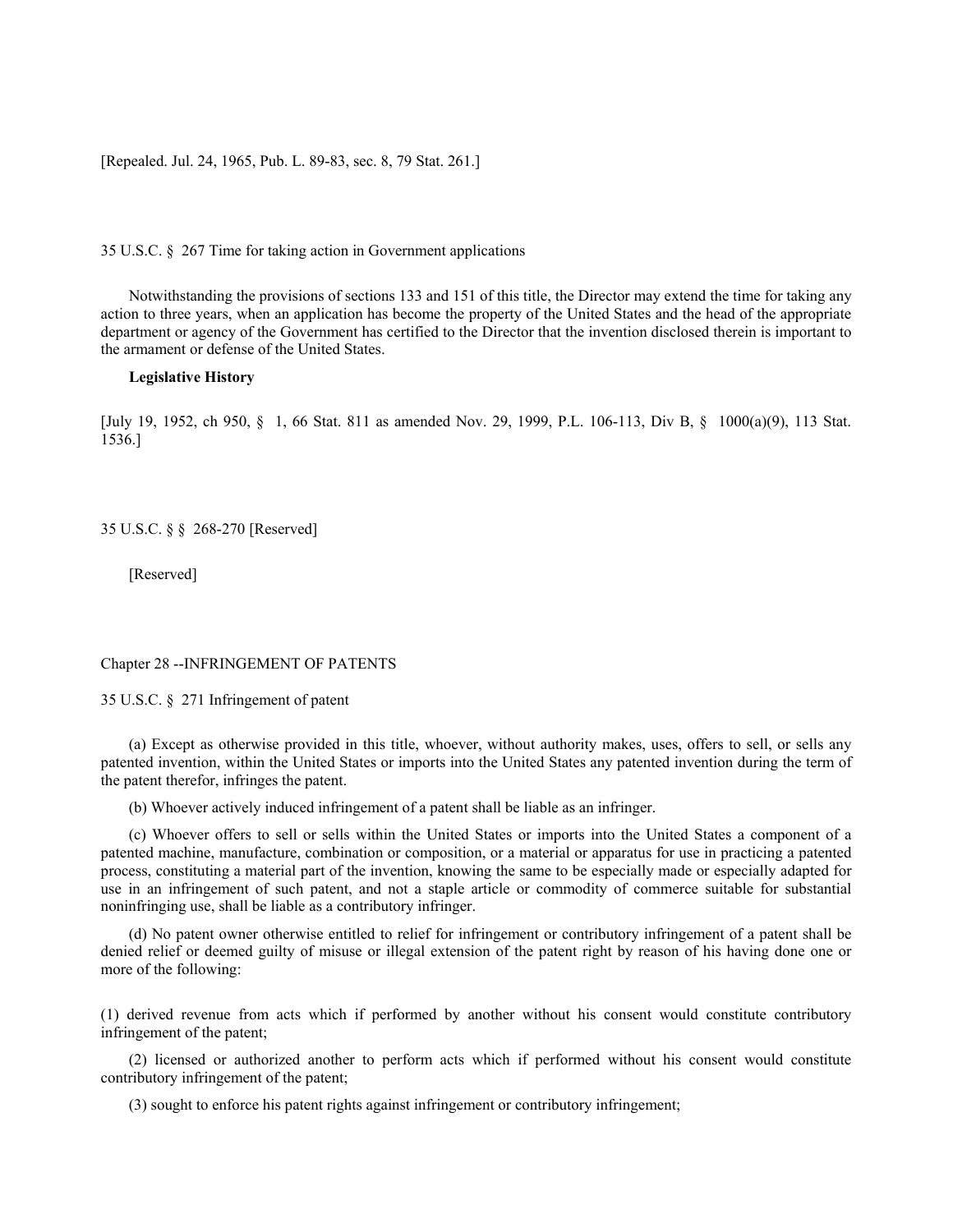(4) refused to license or use any rights to the patent; or

(5) conditioned the license of any rights to the patent or the sale of the patented product on the acquisition of a license to rights in another patent or purchase of a separate product, unless, in view of the circumstances, the patent owner has market power in the relevant market for the patent or patented product on which the license or sale is conditioned.

 $(e)(1)$  It shall not be an act of infringement to make, use, offer to sell, or sell within the United States or import into the United States, a patented invention (other than a new animal drug or veterinary biological product (as those terms are used in the Federal Food, Drug, and Cosmetic Act and the Act of March 4, 1913) which is primarily manufactured using recombinant DNA, recombinant RNA, hybridoma technology, or other processes involving site specific genetic manipulation techniques) solely for uses reasonably related to the development and submission of information under a Federal law which regulates the manufacture, use, or sale of drugs.

(2) It shall be an act of infringement to submit--

(A) an application under section 505(j) of the Federal Food, Drug, and Cosmetic Act or described in section 505(b)(2) of such Act for a drug claimed in a patent or the use of which is claimed in a patent, or

(B) an application under section 512 of such Act or under the Act of March 4, 1913 (21 U.S.C. § § 151-158) for a drug or veterinary biological product which is not primarily manufactured using recombinant DNA, recombinant RNA, hybridoma technology, or other processes involving site specific genetic manipulation techniques and which is claimed in a patent or the use of which is claimed in a patent.

If the purpose of such submission is to obtain approval under such Act to engage in the commercial manufacture, use, or sale of a drug or veterinary biological product claimed in a patent or the use of which is claimed in a patent before the expiration of such patent.

(3) In any action for patent infringement brought under this section, no injunctive or other relief may be granted which would prohibit the making, using, offering to sell, or selling within the United States or importing into the United States of a patented invention under paragraph (1).

(4) For an act of infringement described in paragraph (2)--

(A) the court shall order the effective date of any approval of the drug or veterinary biological product involved in the infringement to be a date which is not earlier than the date of the expiration of the patent which has been infringed,

(B) injunctive relief may be granted against an infringer to prevent the commercial manufacture, use, offer to sell, or sale within the United States or importation into the United States of an approved drug or veterinary biological product, and

(C) damages or other monetary relief may be awarded against an infringer only if there has been commercial manufacture, use, offer to sell, or sale within the United States or importation into the United States of an approved drug or veterinary biological product.

The remedies prescribed by subparagraphs (A), (B), and (C) are the only remedies which may be granted by a court for an act of infringement described in paragraph (2), except that a court may award attorney fees under section 285.

(f)(1) Whoever without authority supplies or causes to be supplied in or from the United States all or a substantial portion of the components of a patented invention, where such components are uncombined in whole or in part, in such manner as to actively induce the combination of such components outside of the United States in a manner that would infringe the patent if such combination occurred within the United States, shall be liable as an infringer.

(2) Whoever without authority supplies or causes to be supplied in or from the United States any component of a patented invention that is especially made or especially adapted for use in the invention and not a staple article or commodity of commerce suitable for substantial noninfringing use, where such component is uncombined in whole or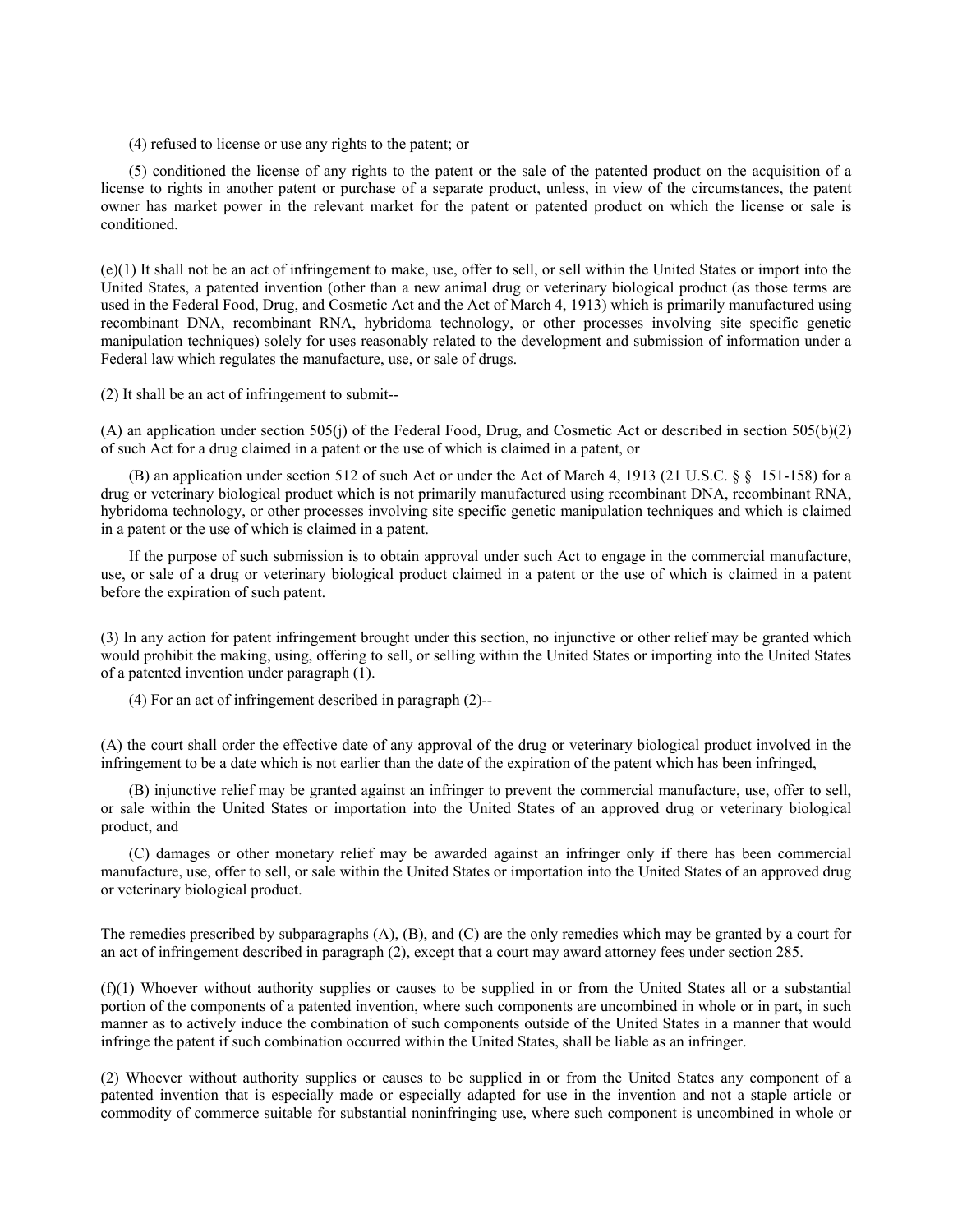in part knowing that such component is so made or adapted and intending that such component will be combined outside of the United States in a manner that would infringe the patent if such combination occurred within the United States, shall be liable as an infringer.

(g) Whoever without authority imports into the United States or offers to sell, sells, or uses within the United States a product which is made by a process patented in the United States shall be liable as an infringer, if the importation, offer to sell, sale, or use of the product occurs during the term) of such process patent. In an action for infringement of a process patent, no remedy may be granted for infringement on account of the noncommercial use or retail sale of a product unless there is no adequate remedy under this title for infringement on account of the importation or other use, offer to sell, or sale of that product. A product which is made by a patented process will, for purposes of this title, not be considered to be so made after--

(1) it is materially changed by subsequent processes; or

(2) it becomes a trivial and nonessential component of another product.

(h) As used in this section, the term ''whoever'' includes any State, any instrumentality of a State, and any officer or employee of a State or instrumentality of a State acting in his official capacity. Any State, and any such instrumentality, officer, or employee, shall be subject to the provisions of this title in the same manner and to the same extent as any nongovernmental entity.

(i) As used in this section, an ''offer for sale'' or an ''offer to sell'' by a person other than the patentee, or any designee of the patentee, is that in which the sale will occur before the expiration of the term of the patent.

## **Legislative History**

[As amended Sept. 24, 1984, Pub. L. 98-417, sec. 202, 98 Stat. 1603; Nov. 8, 1984, Pub. L. 98-622, sec. 101(a), 98 Stat. 3383); Aug. 23, 1988, Pub. L. 100-418, sec. 9003, 102 Stat. 1563-64; Nov. 16, 1988, Pub. L. 100-670, sec. 201(i), 102 Stat. 3988; Nov. 19, 1988, Pub. L. 100-703, sec. 201, 102 Stat. 4676; Oct. 28, 1992, Pub. L. 102-560, 106 Stat. 4230; Dec. 8, 1994, Pub. L. 103-465, HR 5110, S 2467, 108 Stat. 4809, effective Jan. 1, 1996.]

# 35 U.S.C. § 272 Temporary presence in the United States

The use of any invention in any vessel, aircraft or vehicle of any country which affords similar privileges to vessels, aircraft or vehicles of the United States, entering the United States temporarily or accidentally, shall not constitute infringement of any patent, if the invention is used exclusively for the needs of the vessel, aircraft or vehicle and is not offered for sale or sold in or used for the manufacture of anything to be sold in or exported from the United States.

# **Legislative History**

[As amended Dec. 8, 1994. Pub. L. 103-465, HR 5110, S 2467, 108 Stat. 4809, effective Jan. 1, 1996.]

35 U.S.C. § 273 Defense to infringement based on earlier inventor

(a) Definitions. For purposes of this section--

(1) the terms ''commercially used'' and ''commercial use'' mean use of a method in the United States, so long as such use is in connection with an internal commercial use or an actual arm's-length sale or other arm"s-length commercial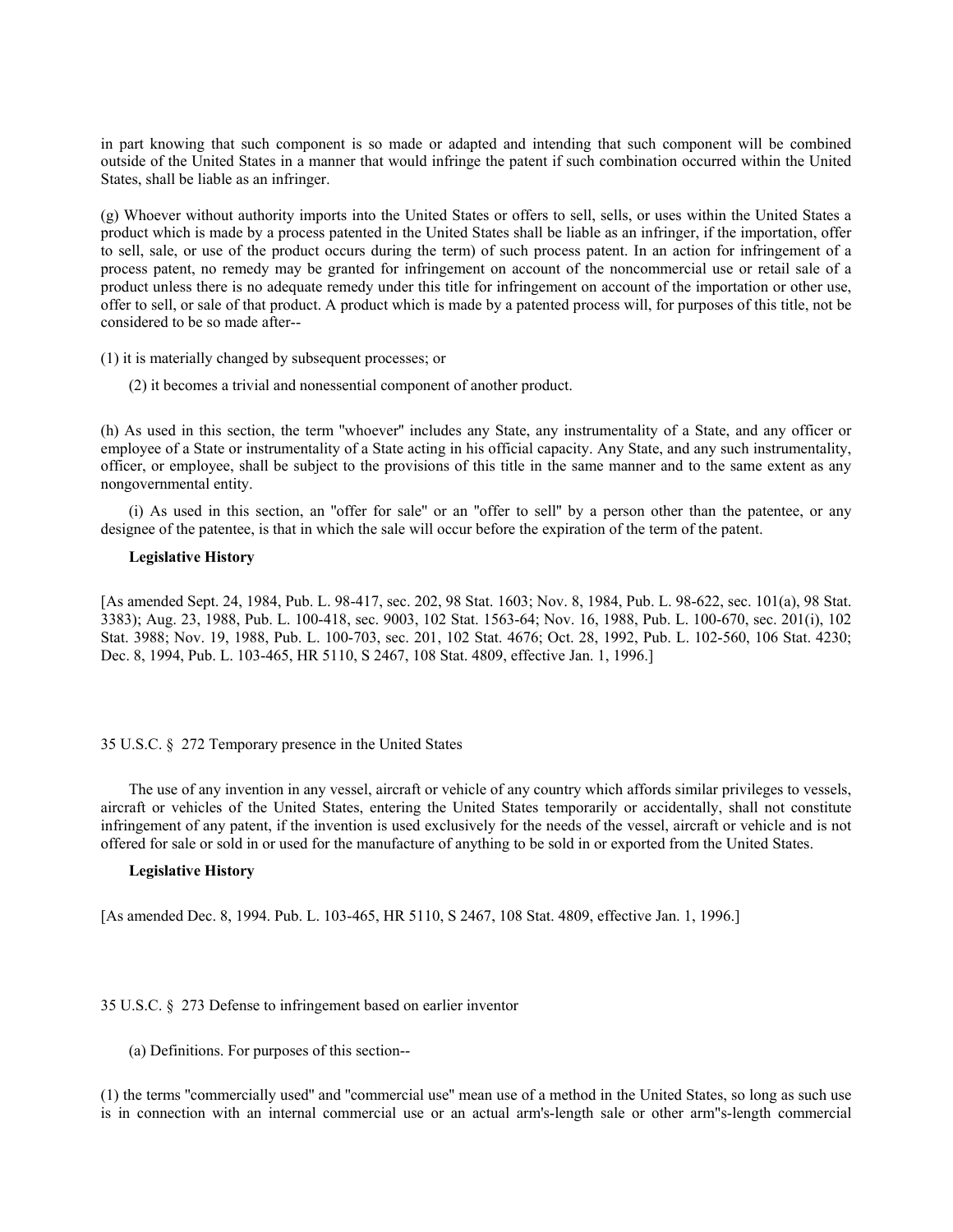transfer of a useful end result, whether or not the subject matter at issue is accessible to or otherwise known to the public, except that the subject matter for which commercial marketing or use is subject to a premarketing regulatory review period during which the safety or efficacy of the subject matter is established, including any period specified in section 156(g), shall be deemed "commercially used" and in "commercial use" during such regulatory review period;

(2) in the case of activities performed by a nonprofit research laboratory, or nonprofit entity such as a university, research center, or hospital, a use for which the public is the intended beneficiary shall be considered to be a use described in paragraph (1), except that the use--

(A) may be asserted as a defense under this section only for continued use by and in the laboratory or nonprofit entity; and

(B) may not be asserted as a defense with respect to any subsequent commercialization or use outside such laboratory or nonprofit entity;

(3) the term ''method'' means a method of doing or conducting business; and

(4) the ''effective filing date'' of a patent is the earlier of the actual filing date of the application for the patent or the filing date of any earlier United States, foreign, or international application to which the subject matter at issue is entitled under section 119, 120, or 365 of this title.

(b) Defense to infringement.

(1) In general. It shall be a defense to an action for infringement under section 271 of this title with respect to any subject matter that would otherwise infringe one or more claims for a method in the patent being asserted against a person, if such person had, acting in good faith, actually reduced the subject matter to practice at least 1 year before the effective filing date of such patent, and commercially used the subject matter before the effective filing date of such patent.

(2) Exhaustion of right. The sale or other disposition of a useful end product produced by a patented method, by a person entitled to assert a defense under this section with respect to that useful end result shall exhaust the patent owner's rights under the patent to the extent such rights would have been exhausted had such sale or other disposition been made by the patent owner.

(3) Limitations and qualifications of defense. The defense to infringement under this section is subject to the following:

(A) Patent. A person may not assert the defense under this section unless the invention for which the defense is asserted is for a method.

(B) Derivation. A person may not assert the defense under this section if the subject matter on which the defense is based was derived from the patentee or persons in privity with the patentee.

(C) Not a general license. The defense asserted by a person under this section is not a general license under all claims of the patent at issue, but extends only to the specific subject matter claimed in the patent with respect to which the person can assert a defense under this chapter, except that the defense shall also extend to variations in the quantity or volume of use of the claimed subject matter, and to improvements in the claimed subject matter that do not infringe additional specifically claimed subject matter of the patent.

(4) Burden of proof. A person asserting the defense under this section shall have the burden of establishing the defense by clear and convincing evidence.

(5) Abandonment of use. A person who has abandoned commercial use of subject matter may not rely on activities performed before the date of such abandonment in establishing a defense under this section with respect to actions taken after the date of such abandonment.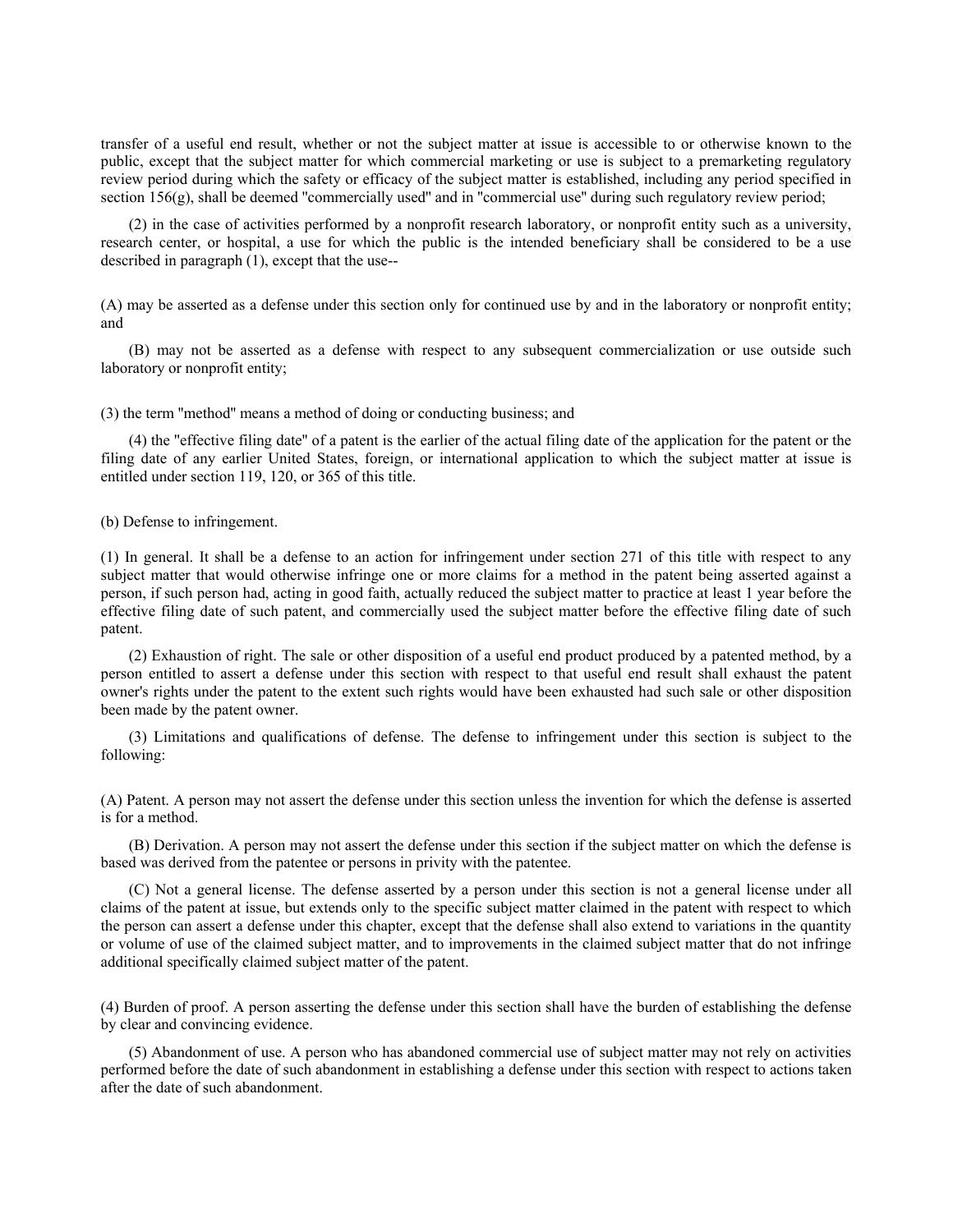(6) Personal defense. The defense under this section may be asserted only by the person who performed the acts necessary to establish the defense and, except for any transfer to the patent owner, the right to assert the defense shall not be licensed or assigned or transferred to another person except as an ancillary and subordinate part of a good faith assignment or transfer for other reasons of the entire enterprise or line of business to which the defense relates.

(7) Limitation on sites. A defense under this section, when acquired as part of a good faith assignment or transfer of an entire enterprise or line of business to which the defense relates, may only be asserted for uses at sites where the subject matter that would otherwise infringe one or more of the claims is in use before the later of the effective filing date of the patent or the date of the assignment or transfer of such enterprise or line of business.

(8) Unsuccessful assertion of defense. If the defense under this section is pleaded by a person who is found to infringe the patent and who subsequently fails to demonstrate a reasonable basis for asserting the defense, the court shall find the case exceptional for the purpose of awarding attorney fees under section 285 of this title.

(9) Invalidity. A patent shall not be deemed to be invalid under section 102 or 103 of this title solely because a defense is raised or established under this section.

## **Legislative History**

[Nov. 29, 1999, P.L. 106-113, Div B, § 1000(a)(9), 113 Stat. 1536.]

### Chapter 29 --REMEDIES FOR INFRINGEMENT OF PATENT, AND OTHER ACTIONS

# 35 U.S.C. § 281 Remedy for infringement of patent

A patentee shall have remedy by civil action for infringements of his patent.

# **Legislative History**

[Jul. 19, 1952, ch. 950, 66 Stat. 812.]

### 35 U.S.C. § 282 Presumption of validity; defenses

A patent shall be presumed valid. Each claim of a patent (whether in independent, dependent, or multiple dependent form) shall be presumed valid independently of the validity of other claims; dependent or multiple dependent claims shall be presumed valid even though dependent upon an invalid claim. Notwithstanding the preceding sentence, if a claim to a composition of matter is held invalid and that claim was the basis of a determination of nonobviousness under section  $103(b)(1)$ , the process shall no longer be considered nonobvious solely on the basis of section  $103(b)(1)$ . The burden of establishing invalidity of a patent or any claim thereof shall rest on the party asserting such invalidity.

The following shall be defenses in any action involving the validity or infringement of a patent and shall be pleaded:

(1) Noninfringement, absence of liability for infringement, or unenforceability,

(2) Invalidity of the patent or any claim in suit on any ground specified in part II of this title as a condition for patentability,

(3) Invalidity of the patent or any claim in suit for failure to comply with any requirement of section 112 or 251 of this title,

(4) Any other fact or act made a defense by this title.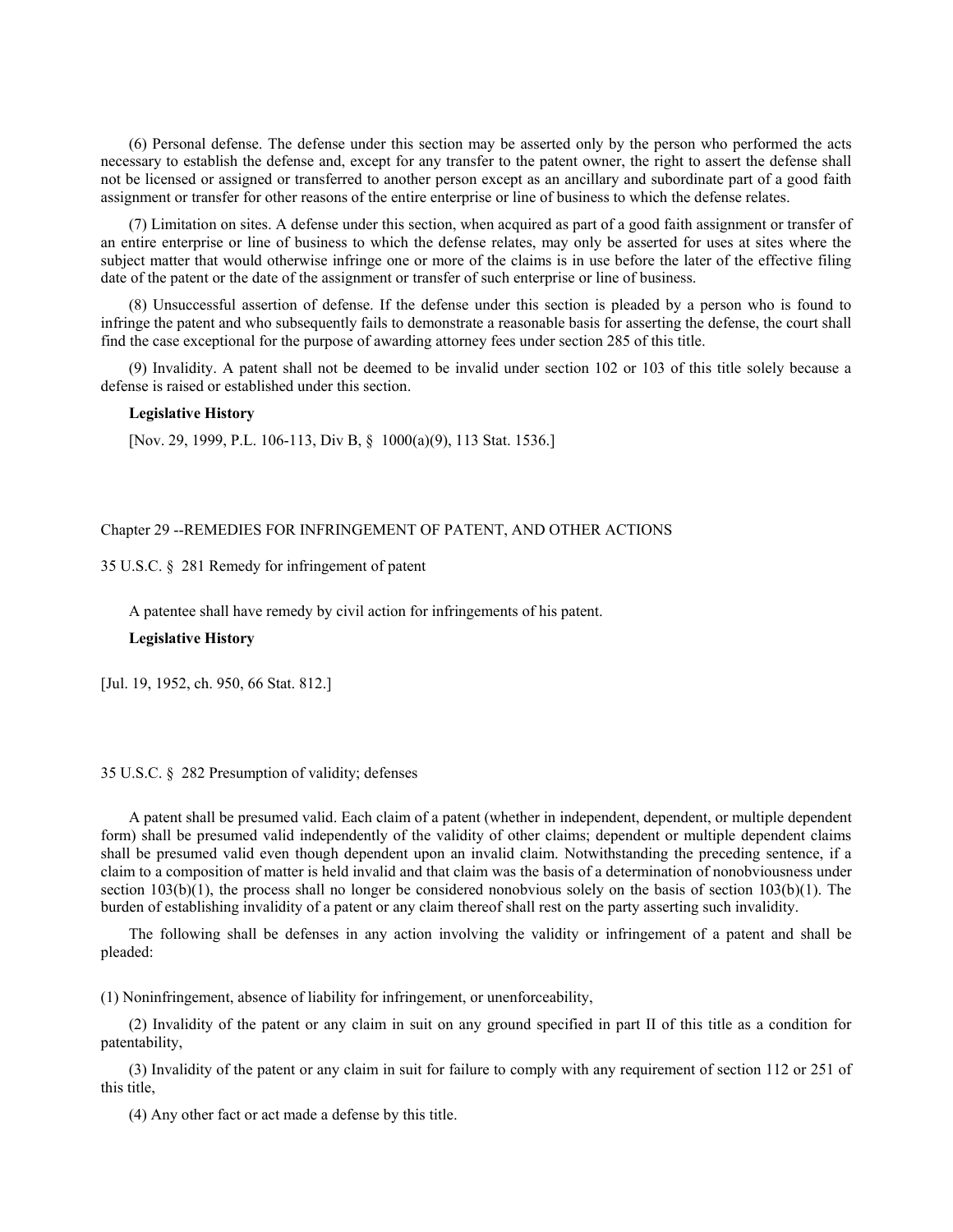In actions involving the validity or infringement of a patent the party asserting invalidity or noninfringement shall give notice in the pleadings or otherwise in writing to the adverse party at least thirty days before the trial, of the country, number, date, and name of the patentee of any patent, the title, date, and page number of any publication to be relied upon as anticipation of the patent in suit or, except in actions in the United States Court of Federal Claims, as showing the state of the art, and the name and address of any person who may be relied upon as the prior inventor or as having prior knowledge of or as having previously used or offered for sale the invention of the patent in suit. In the absence of such notice proof of the said matters may not be made at the trial except on such terms as the court requires.

Invalidity of the extension of a patent term or any portion thereof under section 156 of this title because of the material failure--

- (1) by the applicant for the extension, or
- (2) by the Director,

to comply with the requirements of such section shall be a defense in any action involving the infringement of a patent during the period of the extension of its term and shall be pleaded. A due diligence determination under section  $156(d)(2)$  is not subject to review; in such an action.

### **Legislative History**

[July 19, 1952, ch 950, 1, 66 Stat. 812; July 24, 1965, P.L. 89-83, 10, 79 Stat. 261; Nov. 14, 1975, P.L. 94-131, 10, 89 Stat. 692. As amended April 2, 1982, P.L. 97-164, Title I, Part B, 161 (7), 96 Stat. 49; Sept. 24, 1984, P.L. 98-417, Title II, 203, 98 Stat. 1603; Nov. 1, 1995, P.L. 104-41, 2, 109 Stat. 352; Nov. 29, 1999, P.L. 106-113, Div B, § 1000(a)(9), 113 Stat. 1536.]

#### 35 U.S.C. § 283 Injunction

The several courts having jurisdiction of cases under this title may grant injunctions in accordance with the principles of equity to prevent the violation of any right secured by patent, on such terms as the court deems reasonable.

## **Legislative History**

[Jul. 19, 1952, ch. 950, 66 Stat. 812.]

### 35 U.S.C. § 284 Damages

Upon finding for the claimant the court shall award the claimant damages adequate to compensate for the infringement but in no event less than a reasonable royalty for the use made of the invention by the infringer, together with interest and costs as fixed by the court.

When the damages are not found by a jury, the court shall assess them. In either event the court may increase the damages up to three times the amount found or assessed. Increased damages under this paragraph shall not apply to provisional rights under section 154(d) of this title.

The court may receive expert testimony as an aid to the determination of damages or of what royalty would be reasonable under the circumstances.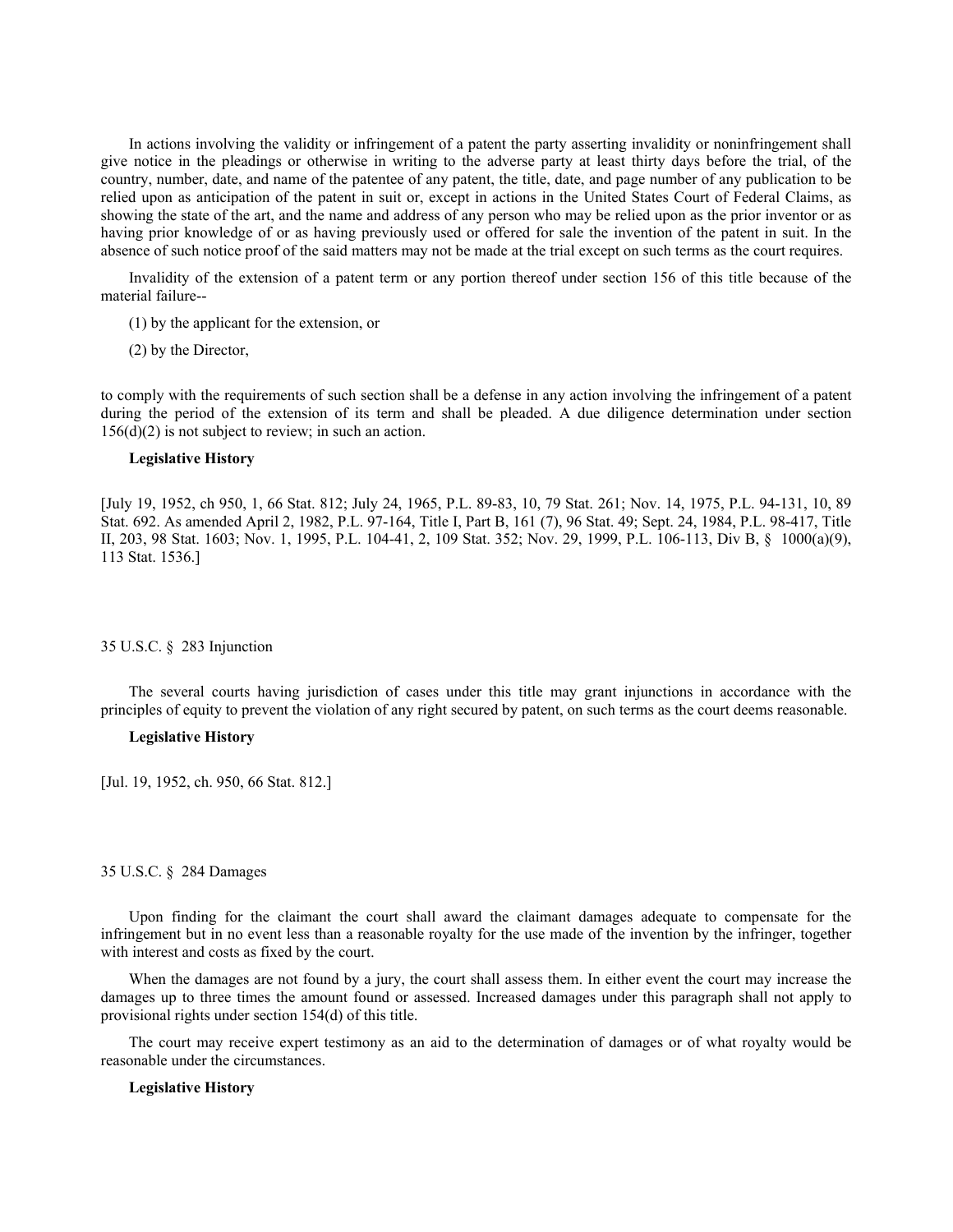[July 19, 1952, ch 950, 1, 66 Stat. 813. As amended Nov. 29, 1999, P.L. 106-113, Div B, § 1000(a)(9), 113 Stat. 1536.]

35 U.S.C. § 285 Attorney fees

The court in exceptional cases may award reasonable attorney fees to the prevailing party.

## **Legislative History**

[Jul. 19, 1952, ch. 950, 66 Stat. 813.]

### 35 U.S.C. § 286 Time limitation on damages

Except as otherwise provided by law, no recovery shall be had for any infringement committed more than six years prior to the filing of the complaint or counterclaim for infringement in the action.

In the case of claims against the United States Government for use of a patented invention, the period before bringing suit, up to six years, between the date of receipt of a written claim for compensation by the department or agency of the Government having authority to settle such claim, and the date of mailing by the Government of a notice to the claimant that his claim has been denied shall not be counted as part of the period referred to in the preceding paragraph.

## **Legislative History**

[Jul. 19, 1952, ch. 950, 66 Stat. 813.]

35 U.S.C. § 287 Limitation on damages and other remedies; marking and notice

(a) Patentees, and persons making, offering for sale, or selling within the United States any patented article for or under them, or importing any patented article into the United States, may give notice to the public that the same is patented, either by fixing thereon the word ''patent'' or the abbreviation ''pat.'', together with the number of the patent, or when, from the character of the article, this can not be done, by fixing to it, or to the package wherein one or more of them is contained, a label containing a like notice. In the event of failure so to mark, no damages shall be recovered by the patentee in any action for infringement, except on proof that the infringer was notified of the infringement and continued to infringe thereafter, in which event damages may be recovered only for infringement occurring after such notice. Filing of an action for infringement shall constitute such notice.

(b)(1) An infringer under section 271(g) shall be subject to all the provisions of this title relating to damages and injunctions except to the extent those remedies are modified by this subsection or section 9006 of the Process Patent Amendments Act of 1988. The modifications of remedies provided in this subsection shall not be available to any person who--

(A) practiced the patented process;

(B) owns or controls, or is owned or controlled by, the person who practiced the patented process; or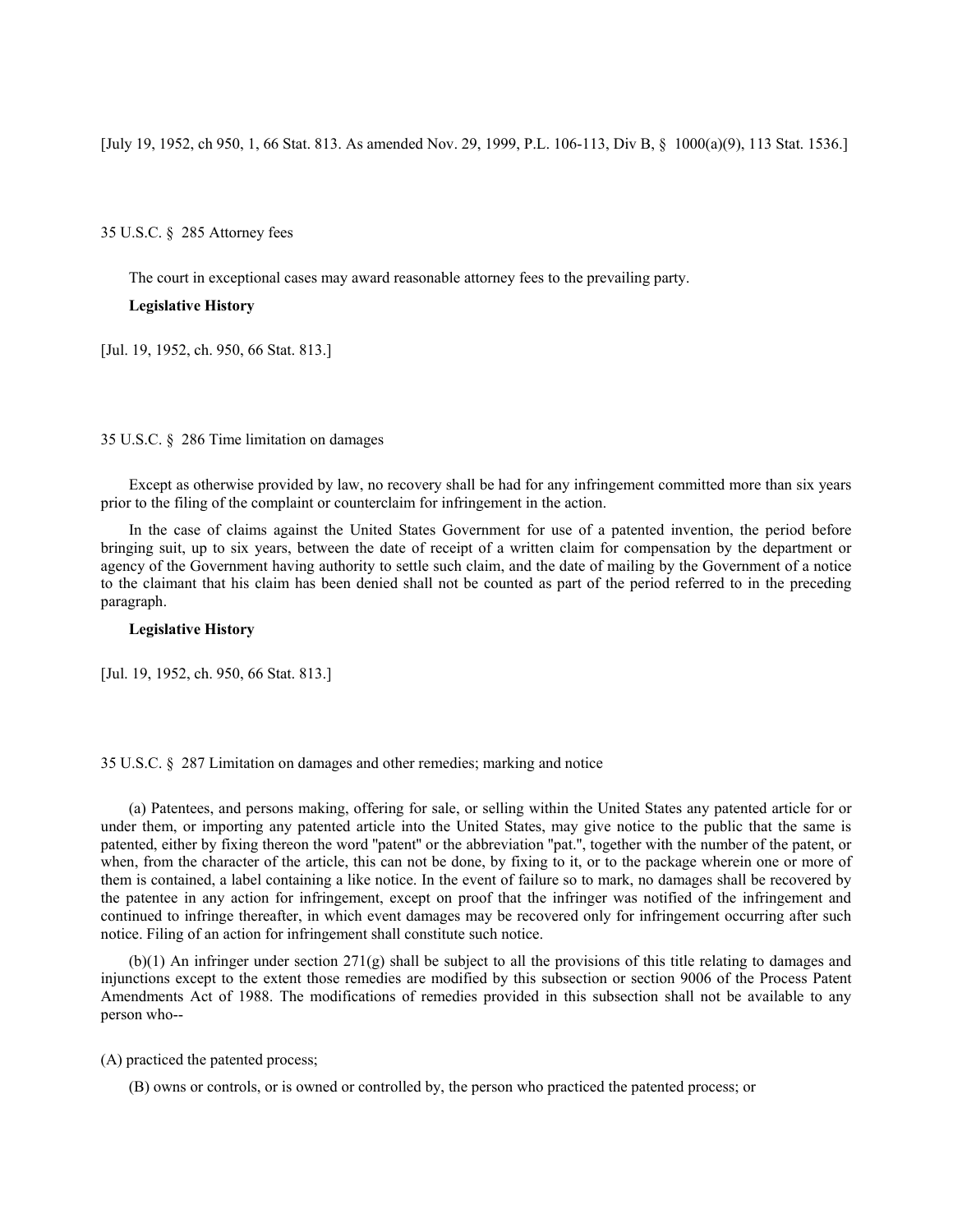(C) had knowledge before the infringement that a patented process was used to make the product the importation, use, offer for sale, or sale of which constitutes the infringement.

(2) No remedies for infringement under section 271(g) of this title shall be available with respect to any product in the possession of, or in transit to, the person subject to liability under such section before that person had notice of infringement with respect to that product. The person subject to liability shall bear the burden of proving any such possession or transit.

(3)(A) In making a determination with respect to the remedy in an action brought for infringement under section  $271(g)$ , the court shall consider--

(i) the good faith demonstrated by the defendant with respect to a request for disclosure,

(ii) the good faith demonstrated by the plaintiff with respect to a request for disclosure, and

(iii) the need to restore the exclusive rights secured by the patent.

(B) For purposes of subparagraph (A), the following are evidence of good faith:

(i) a request for disclosure made by the defendant;

(ii) a response within a reasonable time by the person receiving the request for disclosure; and

(iii) the submission of the response by the defendant to the manufacturer, or if the manufacturer is not known, to the supplier, of the product to be purchased by the defendant, together with a request for a written statement that the process claimed in any patent disclosed in the response is not used to produce such product.

The failure to perform any acts described in the preceding sentence is evidence of absence of good faith unless there are mitigating circumstances. Mitigating circumstances include the case in which, due to the nature of the product, the number of sources for the product, or like commercial circumstances, a request for disclosure is not necessary or practicable to avoid infringement.

(4)(A) For purposes of this subsection, a ''request for disclosure'' means a written request made to a person then engaged in the manufacture of a product to identify all process patents owned by or licensed to that person, as of the time of the request, that the person then reasonably believes could be asserted to be infringed under section  $271(g)$  if that product were imported into, or sold, offered for sale, or used in, the United States by an unauthorized person. A request for disclosure is further limited to a request --

(i) which is made by a person regularly engaged in the United States in the sale of the same type of products as those manufactured by the person to whom the request is directed, or which includes facts showing that the person making the request plans to engage in the sale of such products in the United States;

(ii) which is made by such person before the person's first importation, use, offer for sale, or sale of units of the product produced by an infringing process and before the person had notice of infringement with respect to the product; and

(iii) which includes a representation by the person making the request that such person will promptly submit the patents identified pursuant to the request to the manufacturer, or if the manufacturer is not known, to the supplier, of the product to be purchased by the person making the request, and will request from that manufacturer or supplier a written statement that none of the processes claimed in those patents is used in the manufacture of the product.

(B) In the case of a request for disclosure received by a person to whom a patent is licensed, that person shall either identify the patent or promptly notify the licensor of the request for disclosure.

(C) A person who has marked, in the manner prescribed by subsection (a), the number of the process patent on all products made by the patented process which have been offered for sale or sold by that person in the United States, or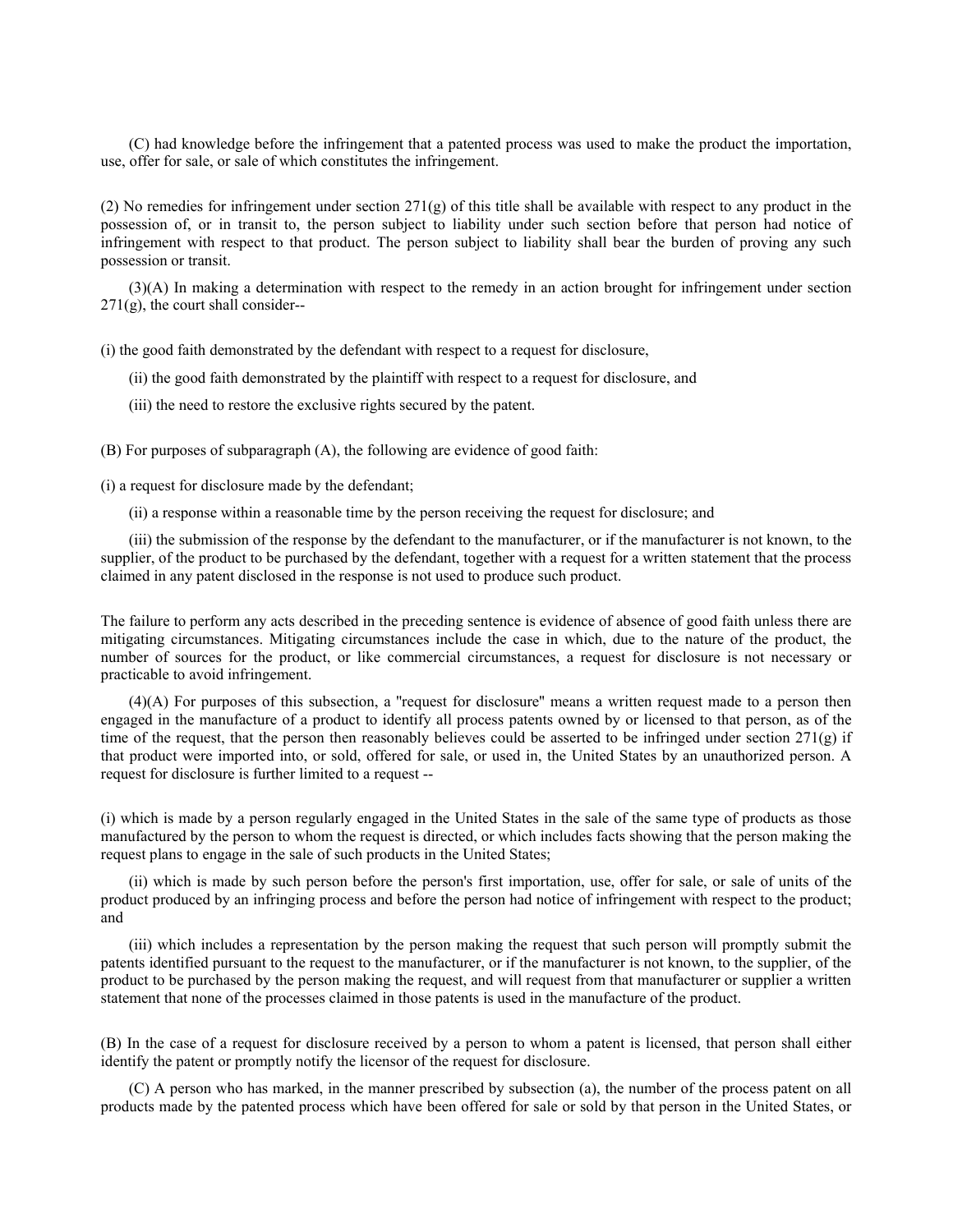imported by the person into the United States, before a request for disclosure is received is not required to respond to the request for disclosure. For purposes of the preceding sentence, the term ''all products'' does not include products made before the effective date of the Process Patent Amendments Act of 1988.

(5)(A) For purposes of this subsection, notice of infringement means actual knowledge, or receipt by a person of a written notification, or a combination thereof, of information sufficient to persuade a reasonable person that it is likely that a product was made by a process patented in the United States.

(B) A written notification from the patent holder charging a person with infringement shall specify the patented process alleged to have been used and the reasons for a good faith belief that such process was used. The patent holder shall include in the notification such information as is reasonably necessary to explain fairly the patent holder's belief, except that the patent holder is not required to disclose any trade secret information.

(C) A person who receives a written notification described in subparagraph (B) or a written response to a request for disclosure described in paragraph (4) shall be deemed to have notice of infringement with respect to any patent referred to in such written notification or response unless that person, absent mitigating circumstances--

(i) promptly transmits the written notification or response to the manufacturer or, if the manufacturer is not known, to the supplier, of the product purchased or to be purchased by that person; and

(ii) receives a written statement from the manufacturer or supplier which on its face sets forth a well grounded factual basis for a belief that the identified patents are not infringed.

(D) For purposes of this subsection, a person who obtains a product made by a process patented in the United States in a quantity which is abnormally large in relation to the volume of business of such person or an efficient inventory level shall be rebuttably presumed to have actual knowledge that the product was made by such patented process.

(6) A person who receives a response to a request for disclosure under this subsection shall pay to the person to whom the request was made a reasonable fee to cover actual costs incurred in complying with the request, which may not exceed the cost of a commercially available automated patent search of the matter involved, but in no case more than \$ 500.

 $(c)(1)$  With respect to a medical practitioner's performance, of a medical activity that constitutes an infringement under section 271(a) or (b) of this title, the provisions of sections 281, 283, 284, and 285 of this title shall not apply against the medical practitioner or against a related health care entity with respect to such medical activity.

(2) For the purposes of this subsection:

(A) the term ''medical activity'' means the performance of a medical or surgical procedure on a body, but shall not include (i) the use of a patented machine, manufacture, or composition of matter in violation of such patent, (ii) the practice of a patented use of a composition of matter in violation of such patent, or (iii) the practice of a process in violation of a biotechnology patent.

(B) the term ''medical practitioner'' means any natural person who is licensed by a State to provide the medical activity described in subsection  $(c)(1)$  or who is acting under the direction of such person in the performance of the medical activity.

(C) the term ''related health care entity'' shall mean an entity with which a medical practitioner has a professional affiliation under which the medical practitioner performs the medical activity, including, but not limited to nursing home, hospital, university, medical school, health maintenance organization, group medical practice, or a medical clinic.

(D) the term ''professional affiliation'' shall mean staff privileges, medical staff membership, employment or contractual relationship, partnership or ownership interest, academic appointment, or other affiliation under which a medical practitioner provides the medical activity on behalf of, or in association with, the health care entity.

(E) the term ''body'' shall mean a human body, organ or cadaver, or a nonhuman animal used in medical research or instruction directly relating to the treatment of humans.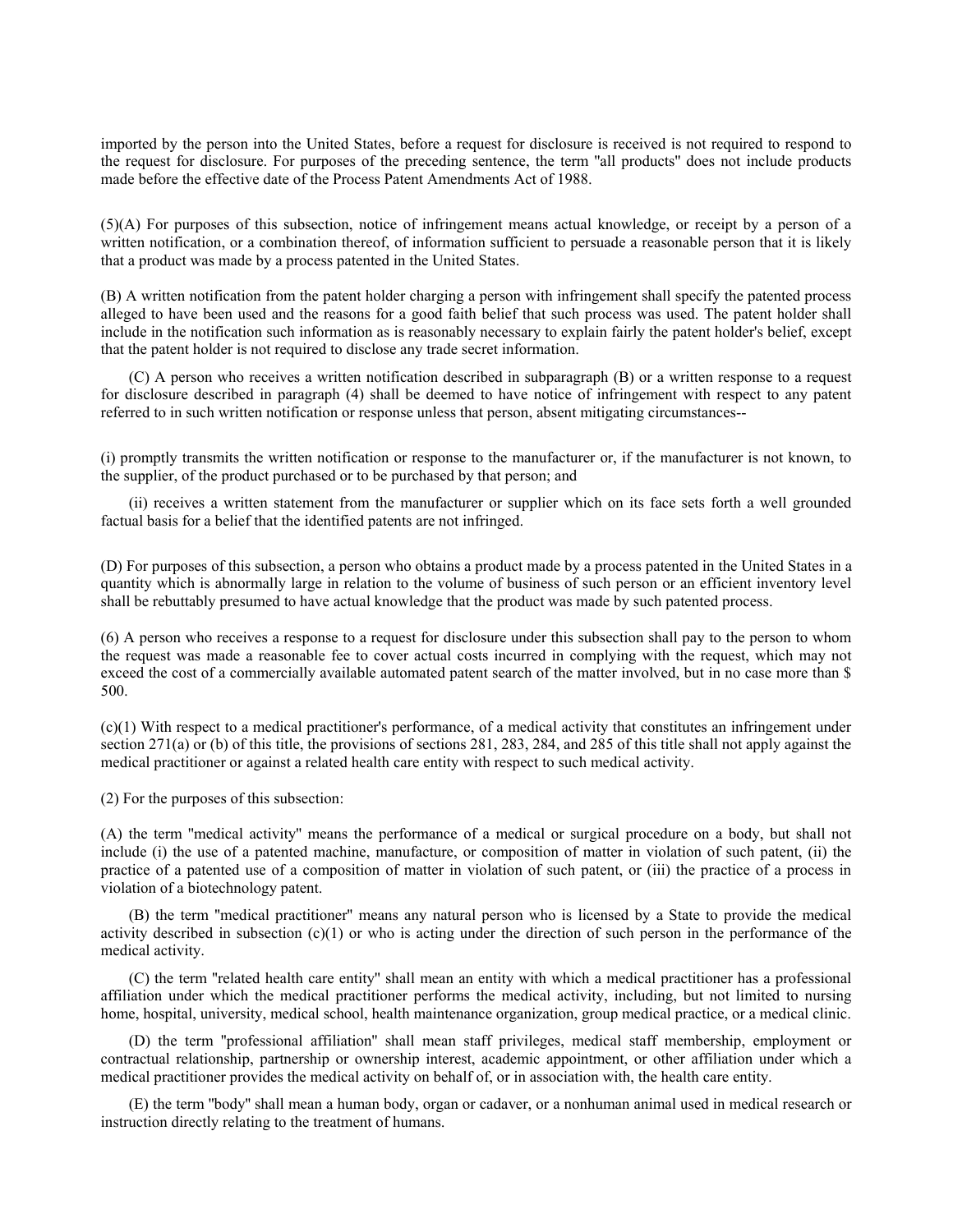(F) the term ''patented use of a composition of matter'' does not include a claim for a method of performing a medical or surgical procedure on a body that recites the use of a composition of matter where the use of that composition of matter does not directly contribute to achievement of the objective of the claimed method.

(G) the term ''State'' shall mean any state or territory of the United States, the District of Columbia, and the Commonwealth of Puerto Rico.

(3) This subsection does not apply to the activities of any person, or employee or agent of such person (regardless of whether such person is a tax exempt organization under section 501(c) of the Internal Revenue Code), who is engaged in the commercial development, manufacture, sale, importation, or distribution of a machine, manufacture, or composition of matter or the provision of pharmacy or clinical laboratory services (other than clinical laboratory services provided in a physician's office), where such activities are:

(A) directly related to the commercial development, manufacture, sale, importation, or distribution of a machine, manufacture, or composition of matter or the provision of pharmacy or clinical laboratory services (other than clinical laboratory services provided in a physician's office), and

(B) regulated under the Federal Food, Drug, and Cosmetic Act, the Public Health Service Act, or the Clinical Laboratories Improvement Act.

(4) This subsection shall not apply to any patent issued based on an application the earliest effective filing date of which is prior to September 30, 1996.

# **Legislative History**

[July 19, 1952, ch 950, 1, 66 Stat. 813. As amended Aug. 23, 1988, P.L. 100-418, Title IX, Subtitle A, 9004(a), 102 Stat. 1564; Dec. 8, 1994, P.L. 103-465, Title V, Subtitle C 533(b)(5), 108 Stat. 4989; Sept. 30, 1996, P.L. 104-208, Div A, Title I, 101(a) [Title VI, 616], 110 Stat. 3009-67; Nov. 29, 1999, P.L. 106-113, Div B, § 1000(a)(9), 113 Stat. 1536.]

35 U.S.C. § 288 Action for infringement of a patent containing an invalid claim

Whenever, without deceptive intention, a claim of a patent is invalid, an action may be maintained for the infringement of a claim of the patent which may be valid. The patentee shall recover no costs unless a disclaimer of the invalid claim has been entered at the Patent and Trademark Office before the commencement of the suit.

# **Legislative History**

[As amended Jan. 2, 1975, Pub. L. 93-956, sec. 1, 88 Stat. 1949.]

35 U.S.C. § 289 Additional remedy for infringement of design patent

Whoever during the term of a patent for a design, without license of the owner, (1) applies the patented design, or any colorable imitation thereof, to any article of manufacture for the purpose of sale, or (2) sells or exposes for sale any article of manufacture to which such design or colorable imitation has been applied shall be liable to the owner to the extent of his total profit, but not less than \$ 250, recoverable in any United States district court having jurisdiction of the parties.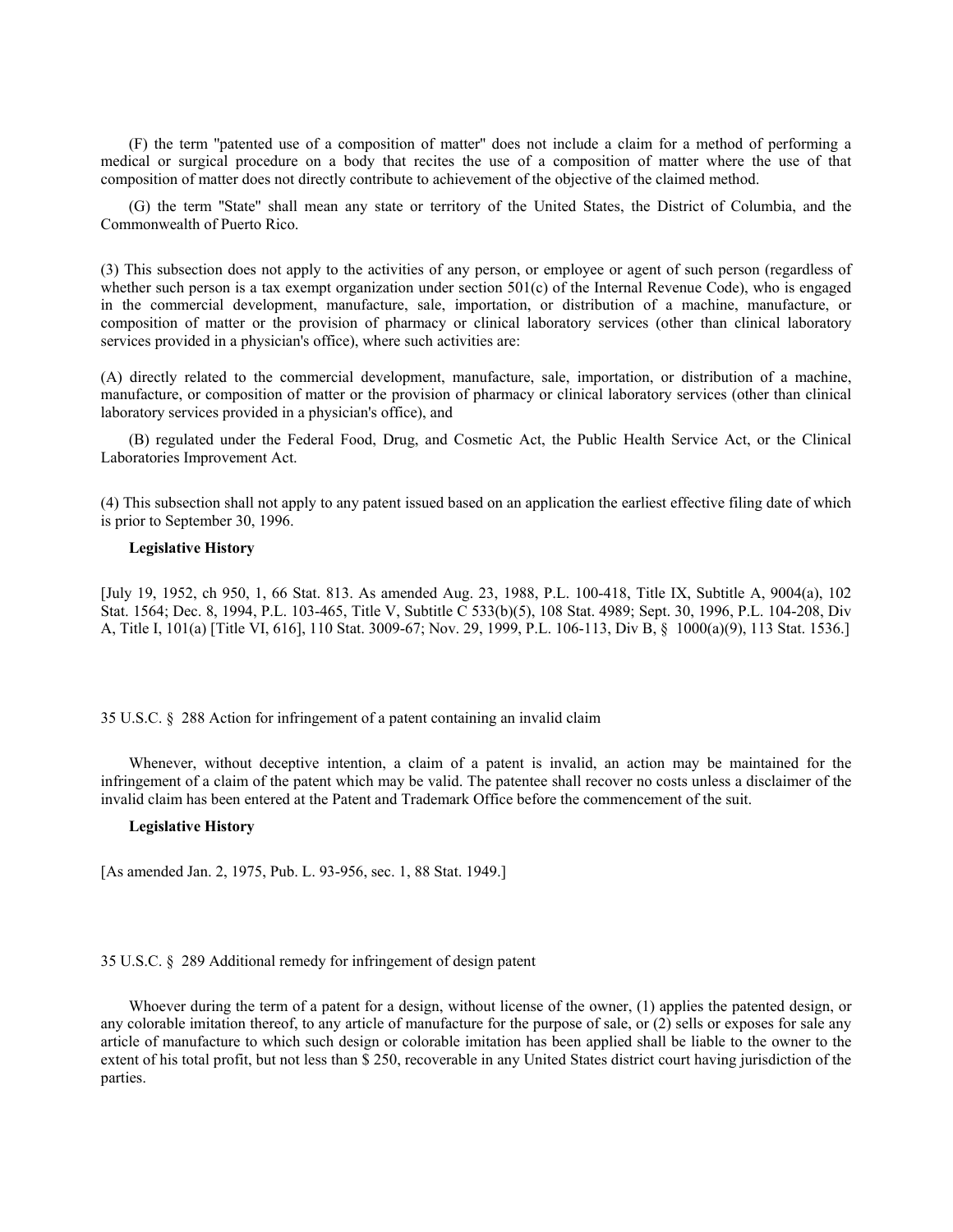Nothing in this section shall prevent, lessen, or impeach any other remedy which an owner of an infringed patent has under the provisions of this title, but he shall not twice recover the profit made from the infringement.

# **Legislative History**

[Jul. 19, 1952, ch. 950, 66 Stat. 813.]

#### 35 U.S.C. § 290 Notice of patent suits

The clerks of the courts of the United States, within one month after the filing of an action under this title shall give notice thereof in writing to the Director, setting forth so far as known the names and addresses of the parties, name of the inventor, and the designating number of the patent upon which the action has been brought. If any other patent is subsequently included in the action he shall give like notice thereof. Within one month after the decision is rendered or a judgment issued the clerk of the court shall give notice thereof to the Director. The Director shall, on receipt of such notices, enter the same in the file of such patent.

# **Legislative History**

[July 19, 1952, ch 950, 1, 66 Stat. 814.) (As amended Nov. 29, 1999, P.L. 106-113, Div B, 1000(a)(9), 113 Stat. 1536.]

### 35 U.S.C. § 291 Interfering patents

The owner of an interfering patent may have relief against the owner of another by civil action, and the court may adjudge the question of the validity of any of the interfering patents, in whole or in part. The provisions of the second paragraph of section 146 of this title shall apply to actions brought under this section.

# **Legislative History**

[Jul. 19, 1952, ch. 950, 66 Stat. 814.]

35 U.S.C. § 292 False marking

(a) Whoever, without the consent of the patentee, marks upon, or affixes to, or uses in advertising in connection with anything made, used, offered for sale, or sold by such person within the United States, or imported by the person into the United States the name or any imitation of the name of the patentee, the patent number, or the words ''patent,'' ''patentee,'' or the like, with the intent of counterfeiting or imitating the mark of the patentee, or of deceiving the public and inducing them to believe that the thing was made, offered for sale, sold, or imported into the United States by or with the consent of the patentee; or

Whoever marks upon, or affixes to, or uses in advertising in connection with any unpatented article, the word ''patent'' or any word or number importing the same is patented, for the purpose of deceiving the public; or

Whoever marks upon, or affixes to, or uses in advertising in connection with any article, the words ''patent applied for," "patent pending," or any word importing that an application for patent has been made, when no application for patent has been made, or if made, is not pending, for the purpose of deceiving the public--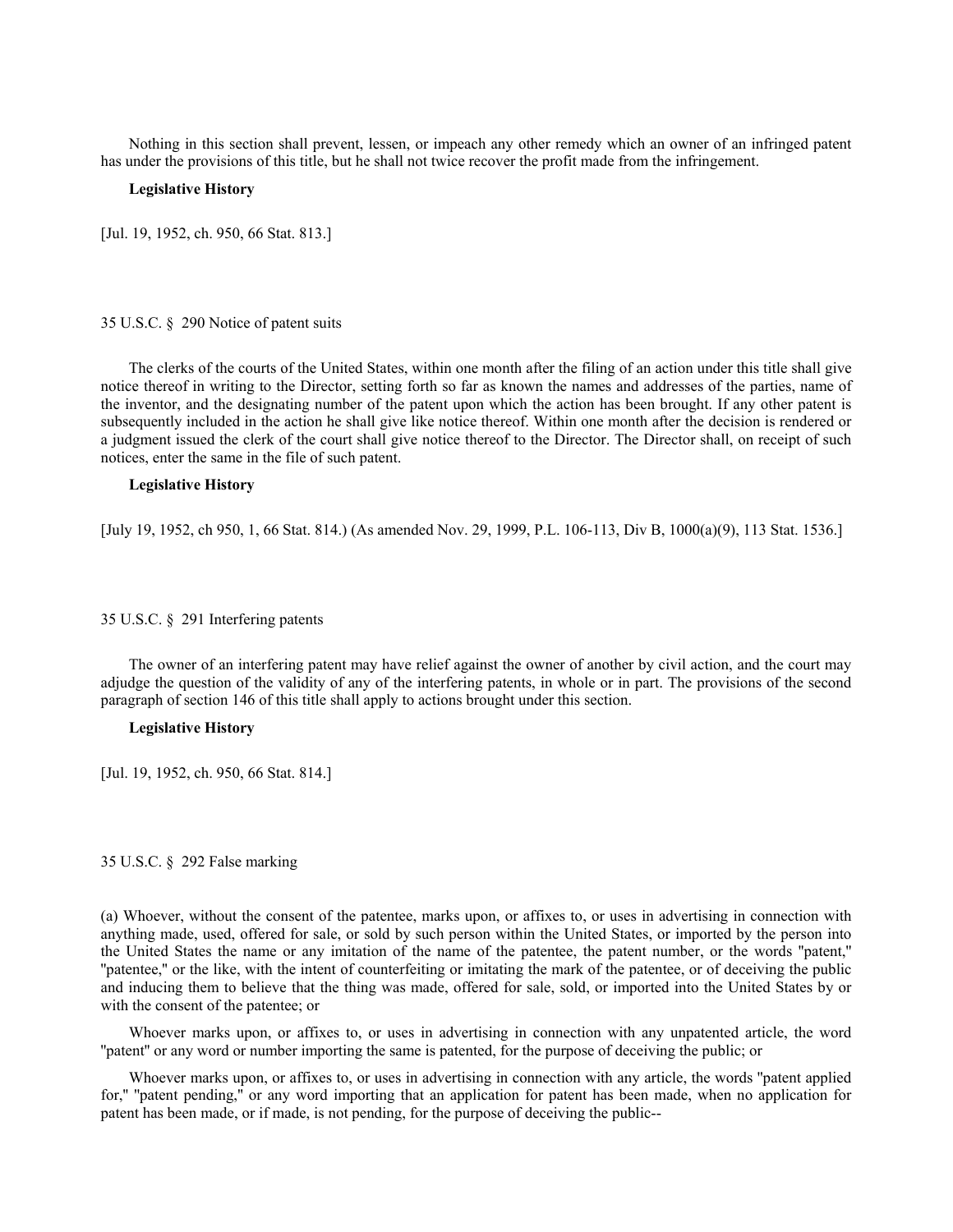Shall be fined not more than \$ 500 for every such offense.

(b) Any person may sue for the penalty, in which event one-half shall go to the person suing and the other to the use of the United States.

# **Legislative History**

[As amended Dec. 8, 1994, Pub. L. 103-465, HR 5110, S 2467, 108 Stat. 4809, effective Jan. 1, 1996.]

#### 35 U.S.C. § 293 Nonresident patentee; service and notice

Every patentee not residing in the United States may file in the Patent and Trademark Office a written designation stating the name and address of a person residing within the United States on whom may be served process or notice of proceedings affecting the patent or rights thereunder. If the person designated cannot be found at the address given in the last designation, or if no person has been designated, the United States District Court for the District of Columbia shall have jurisdiction and summons shall be served by publication or otherwise as the court directs. The court shall have the same jurisdiction to take any action respecting the patent or rights thereunder that it would have if the patentee were personally within the jurisdiction of the court.

# **Legislative History**

[As amended Jan. 2, 1975, Pub. L. 93-596, sec. 1, 88 Stat. 1949.]

# 35 U.S.C. § 294 Voluntary arbitration

(a) A contract involving a patent or any right under a patent may contain a provision requiring arbitration of any dispute relating to patent validity or infringement arising under the contract. In the absence of such a provision, the parties to an existing patent validity or infringement dispute may agree in writing to settle such dispute by arbitration. Any such provision or agreement shall be valid, irrevocable, and enforceable, except for any grounds that exist at law or in equity for revocation of a contract.

(b) Arbitration of such disputes, awards by arbitrators and confirmation of awards shall be governed by title 9, United States Code, to the extent such title is not inconsistent with this section. In any such arbitration proceeding, the defenses provided for under section 282 of this title shall be considered by the arbitrator if raised by any party to the proceeding.

(c) An award by an arbitrator shall be final and binding between the parties to the arbitration but shall have no force or effect on any other person. The parties to an arbitration may agree that in the event a patent which is the subject matter of an award is subsequently determined to be invalid or unenforceable in a judgment rendered by a court to [of] competent jurisdiction from which no appeal can or has been taken, such award may be modified by any court of competent jurisdiction upon application by any party to the arbitration. Any such modification shall govern the rights and obligations between such parties from the date of such modification.

(d) When an award is made by a arbitrator, the patentee, his assignee or licensee shall give notice thereof in writing to the Director. There shall be a separate notice prepared for each patent involved in such proceeding. Such notice shall set forth the names and addresses of the parties, the name of the inventor, and the name of the patent owner, shall designate the number of the patent, and shall contain a copy of the award. If an award is modified by a court, the party requesting such modification shall give notice of such modification to the Director. The Director shall, upon receipt of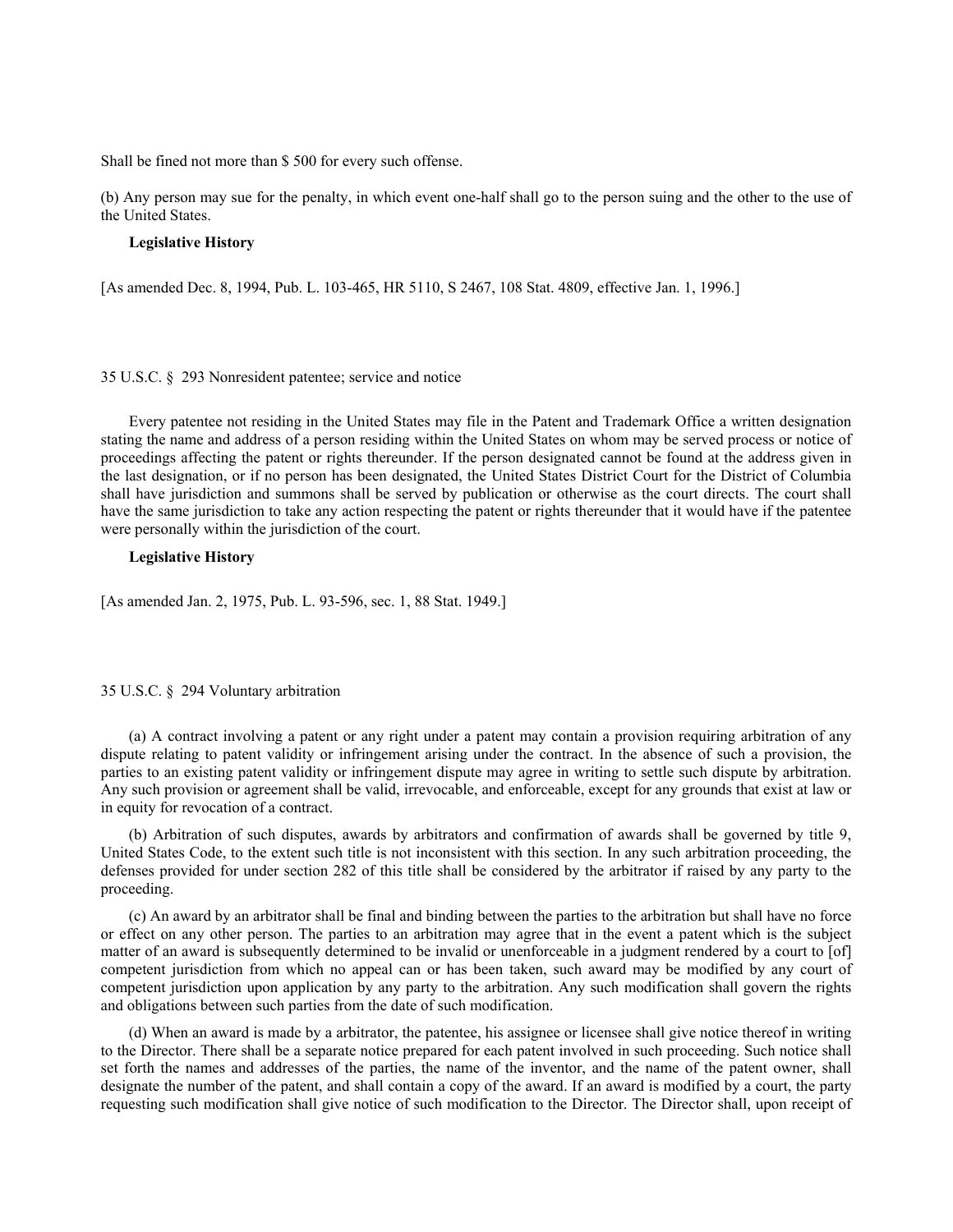either notice, enter the same in the record of the prosecution of such patent. If the required notice is not filed with the Director, any party to the proceeding may provide such notice to the Director.

(e) The award shall be unenforceable until the notice required by subsection (d) is received by the Director.

# **Legislative History**

[Added Aug. 27, 1982, P.L. 97-247, 17(b)(1), 96 Stat. 322; Nov. 29, 1999, P.L. 106-113, Div B, § 1000(a)(9), 113 Stat. 1536.]

## 35 U.S.C. § 295 Presumption: Product made by patented process

In actions alleging infringement of a process patent based on the importation, sale, offer for sale, or use of a product which is made from a process patented in the United States, if the court finds--

(1) that a substantial likelihood exists that the product was made by the patented process, and

(2) that the plaintiff has made a reasonable effort to determine the process actually used in the production of the product and was unable to so determine,

the product shall be presumed to have been so made, and the burden of establishing that the product was not made by the process shall be on the party asserting that it was not so made.

#### **Legislative History**

[Added Pub. L. 100-48, sec. 9005, Aug. 23, 1988, 102 Stat. 1566; Dec. 8, 1994, Pub. L. 103-465, HR 5110, S 2467, 108 Stat. 4809, effective Jan. 1, 1996.]

35 U.S.C. § 296 Liability of States, instrumentalities of States, and State officials for infringement of patents

**(a) In general.--**Any State, any instrumentality of a State, and any officer or employee of a State or instrumentality of a State acting in his official capacity, shall not be immune, under the eleventh amendment of the Constitution of the United States or under any other doctrine of sovereign immunity, from suit in Federal court by any person, including any governmental or nongovernmental entity, for infringement of a patent under section 271, or for any other violation under this title.

**(b) Remedies.--**In a suit described in subsection (a) for a violation described in that subsection, remedies (including remedies both at law and in equity) are available for the violation to the same extent as such remedies are available for such a violation in a suit against any private entity. Such remedies include damages, interest, costs, and treble damages under section 284, attorney fees under section 285, and the additional remedy for infringement of design patents under section 289.

#### **Legislative History**

[Oct. 28, 1992, Pub. L. 102-560, 106 Stat. 4230.]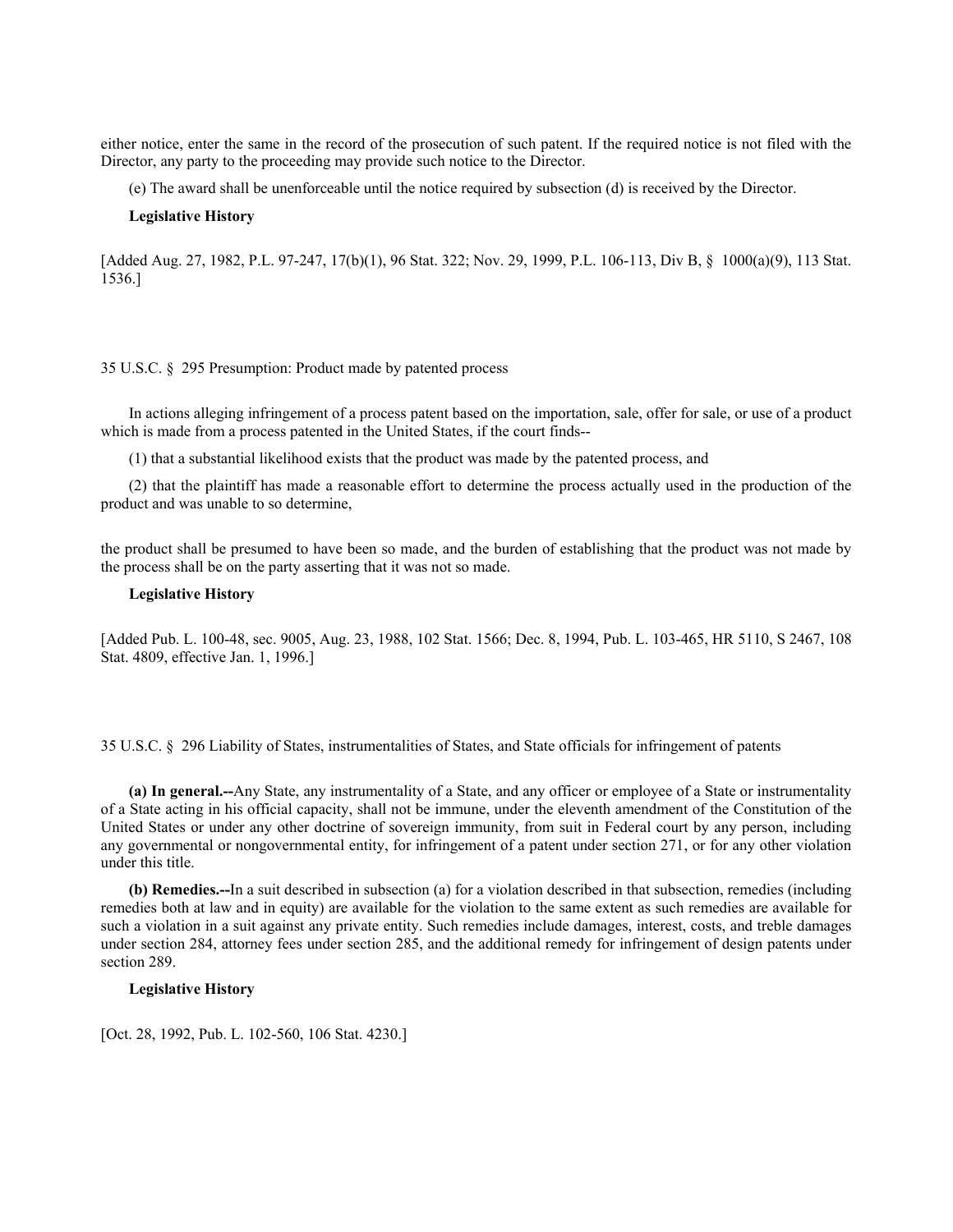#### 35 U.S.C. § 297 Improper and deceptive invention promotion

(a) In general. An invention promoter shall have a duty to disclose the following information to a customer in writing, prior to entering into a contract for invention promotion services:

(1) the total number of inventions evaluated by the invention promoter for commercial potential in the past 5 years, as well as the number of those inventions that received positive evaluations, and the number of those inventions that received negative evaluations;

(2) the total number of customers who have contracted with the invention promoter in the past 5 years, not including customers who have purchased trade show services, research, advertising, or other nonmarketing services from the invention promoter, or who have defaulted in their payment to the invention promoter;

(3) the total number of customers known by the invention promoter to have received a net financial profit as a direct result of the invention promotion services provided by such invention promoter;

(4) the total number of customers known by the invention promoter to have received license agreements for their inventions as a direct result of the invention promotion services provided by such invention promoter; and

(5) the names and addresses of all previous invention promotion companies with which the invention promoter or its officers have collectively or individually been affiliated in the previous 10 years.

# (b) Civil action.

(1) Any customer who enters into a contract with an invention promoter and who is found by a court to have been injured by any material false or fraudulent statement or representation, or any omission of material fact, by that invention promoter (or any agent, employee, director, officer, partner, or independent contractor of such invention promoter), or by the failure of that invention promoter to disclose such information as required under subsection (a), may recover in a civil action against the invention promoter (or the officers, directors, or partners of such invention promoter), in addition to reasonable costs and attorneys' fees--

(A) the amount of actual damages incurred by the customer; or

(B) at the election of the customer at any time before final judgment is rendered, statutory damages in a sum of not more than \$ 5,000, as the court considers just.

(2) Notwithstanding paragraph (1), in a case where the customer sustains the burden of proof, and the court finds, that the invention promoter intentionally misrepresented or omitted a material fact to such customer, or willfully failed to disclose such information as required under subsection (a), with the purpose of deceiving that customer, the court may increase damages to not more than three times the amount awarded, taking into account past complaints made against the invention promoter that resulted in regulatory sanctions or other corrective actions based on those records compiled by the Commissioner of Patents under subsection (d).

(c) Definitions. For purposes of this section--

(1) a ''contract for invention promotion services'' means a contract by which an invention promoter undertakes invention promotion services for a customer;

(2) a ''customer'' is any individual who enters into a contract with an invention promoter for invention promotion services;

(3) the term ''invention promoter'' means any person, firm, partnership, corporation, or other entity who offers to perform or performs invention promotion services for, or on behalf of, a customer, and who holds itself out through advertising in any mass media as providing such services, but does not include--

(A) any department or agency of the Federal Government or of a State or local government;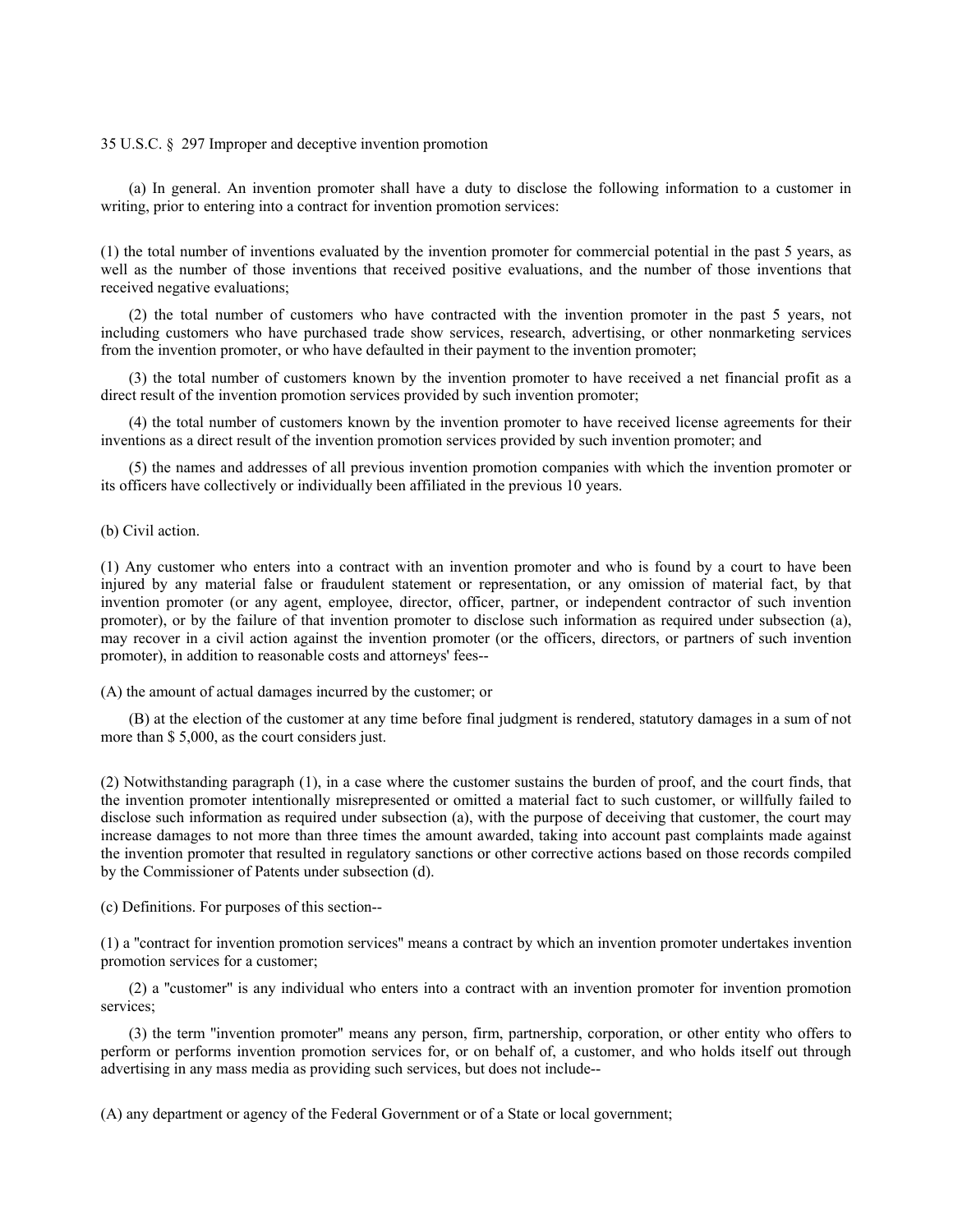(B) any nonprofit, charitable, scientific, or educational organization, qualified under applicable State law or described under section  $170(b)(1)(A)$  of the Internal Revenue Code of 1986 [26 USCS § 170(b)(1)(A)];

(C) any person or entity involved in the evaluation to determine commercial potential of, or offering to license or sell, a utility patent or a previously filed nonprovisional utility patent application;

(D) any party participating in a transaction involving the sale of the stock or assets of a business; or

(E) any party who directly engages in the business of retail sales of products or the distribution of products; and

(4) the term ''invention promotion services'' means the procurement or attempted procurement for a customer of a firm, corporation, or other entity to develop and market products or services that include the invention of the customer.

(d) Records of complaints.

(1) Release of complaints. The Commissioner of Patents shall make all complaints received by the Patent and Trademark Office involving invention promoters publicly available, together with any response of the invention promoters. The Commissioner of Patents shall notify the invention promoter of a complaint and provide a reasonable opportunity to reply prior to making such complaint publicly available.

(2) Request for complaints. The Commissioner of Patents may request complaints relating to invention promotion services from any Federal or State agency and include such complaints in the records maintained under paragraph (1), together with any response of the invention promoters.

# **Legislative History**

[Added Nov. 29, 1999, P.L. 106-113, Div B, § 1000(a)(9), 113 Stat. 1536.]

#### Chapter 30 --PRIOR ART CITATIONS TO OFFICE AND REEXAMINATION OF PATENTS

# 35 U.S.C. § 301 Citation of prior art

Any person at any time may cite to the Office in writing prior art consisting of patents or printed publications which that person believes to have a bearing on the patentability of any claim of a particular patent. If the person explains in writing the pertinency and manner of applying such prior art to at least one claim of the patent, the citation of such prior art and the explanation thereof will become a part of the official file of the patent. At the written request of the person citing the prior art, his or her identity will be excluded from the patent file and kept confidential.

# **Legislative History**

[Added Dec. 12, 1980, Pub. L. 96-517, sec. 1, 94 Stat. 3015.]

## 35 U.S.C. § 302 Request for reexamination

Any person at any time may file a request for reexamination by the Office of any claim of patent on the basis of any prior art cited under the provisions of Section 301 of this title. The request must be in writing and must be accompanied by payment of a reexamination fee established by the Director pursuant to the provisions of Section 41 of this title. The request must set forth the pertinency and manner of applying cited prior art to every claim for which reexamination is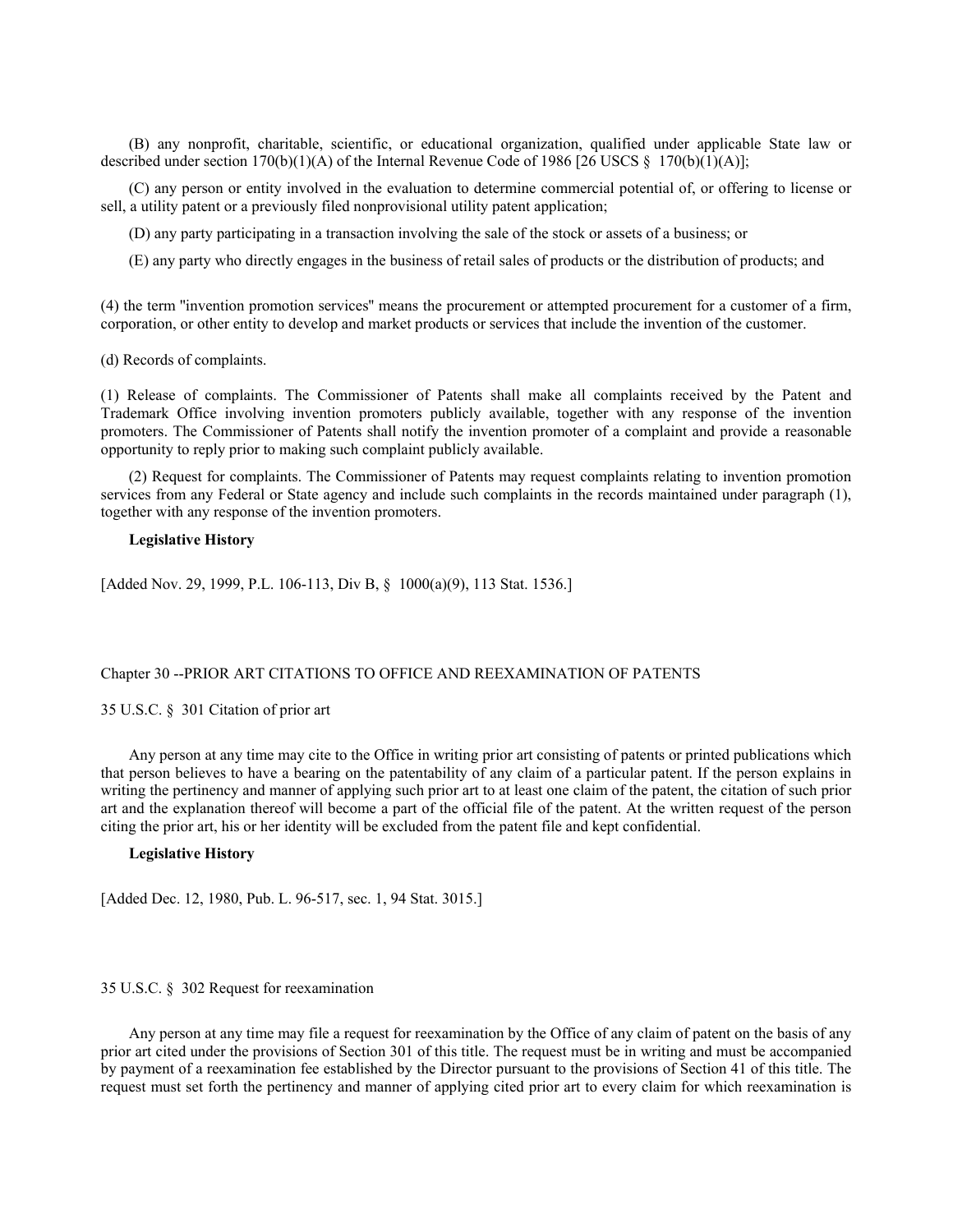requested. Unless the requesting person is the owner of the patent, the Director promptly will send a copy of the request to the owner of record of the patent.

# **Legislative History**

[Added Dec. 12, 1980, P.L. 96-517, 1, 94 Stat. 3015. As amended Nov. 29, 1999, P.L. 106-113, Div B, § 1000(a)(9), 113 Stat. 1536.]

#### 35 U.S.C. § 303 Determination of issue by Director

(a) Within three months following the filing of a request for reexamination under the provisions of Section 302 of this title, the Director will determine whether a substantial new question of patentability affecting any claim of the patent concerned is raised by the request, with or without consideration of other patents or printed publications. On his own initiative, and any time, the Director may determine whether a substantial new question of patentability is raised by patents and publications discovered by him or cited under the provisions of Section 301 of this title.

(b) A record of the Director's determination under subsection (a) of this section will be placed in the official file of the patent, and a copy promptly will be given or mailed to the owner of record of the patent and to the person requesting reexamination, if any.

(c) A determination by the Director pursuant to subsection (a) of this section that no substantial new question of patentability has been raised will be final and nonappealable. Upon such a determination, the Director may refund a portion of the reexamination fee required under Section 302 of this title.

# **Legislative History**

[Added Dec. 12, 1980, P.L. 96-517, 1, 94 Stat. 3015. As amended Nov. 29, 1999, P.L. 106-113, Div B, § 1000(a)(9), 113 Stat. 1536.]

# 35 U.S.C. § 304 Reexamination order by Director

If, in a determination made under the provisions of Subsection 303(a) of this title, the Director finds that a substantial new question of patentability affecting any claim of a patent is raised, the determination will include an order for reexamination of the patent for resolution of the question. The patent owner will be given a reasonable period, not less than two months from the date a copy of the determination is given or mailed to him, within which he may file a statement on such question, including any amendment to his patent and new claim or claims he may wish to propose, for consideration in the reexamination. If the patent owner files such a statement, he promptly will serve a copy of it on the person who has requested reexamination under the provisions of Section 302 of this title. Within a period of two months from the date of service, that person may file and have considered in the reexamination a reply to any statement filed by the patent owner. That person promptly will serve on the patent owner a copy of any reply filed.

## **Legislative History**

[Added Dec. 12, 1980, P.L. 96-517, 1, 94 Stat. 3016. As amended Nov. 29, 1999, P.L. 106-113, Div B, § 1000(a)(9), 113 Stat. 1536.]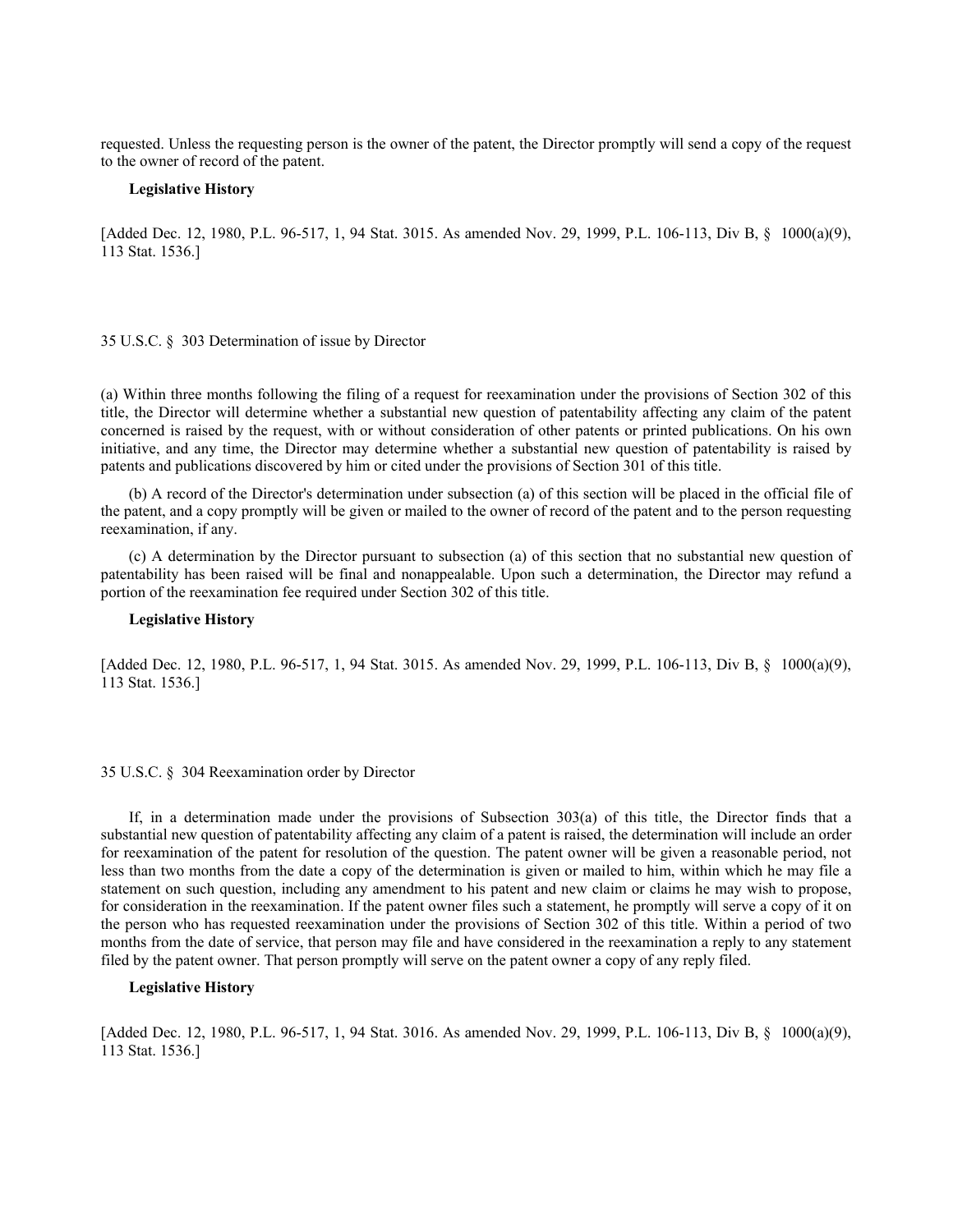#### 35 U.S.C. § 305 Conduct of reexamination proceedings

After the times for filing the statement and reply provided for by Section 304 of this title have expired, reexamination will be conducted according to the procedures established for initial examination under the provisions of Sections 132 and 133 of this title. In any reexamination proceeding under this chapter, the patent owner will be permitted to propose any amendment to his patent and a new claim or claims thereto, in order to distinguish the invention as claimed from the prior art cited under the provisions of section 301 of this title, or in response to a decision adverse to the patentability of a claim of a patent. No proposed amended or new claim enlarging the scope of a claim of the patent will be permitted in a reexamination proceeding under this chapter. All reexamination proceedings under this section, including any appeal to the Board of Patent Appeals and Interferences, will be conducted with special dispatch within the Office.

# **Legislative History**

[Added Dec. 12, 1980, Pub. L. 96-517, sec. 1, 94 Stat. 3016; amended Nov. 8, 1984, Pub. L. 98-622, sec. 11 204(c), 98 Stat. 3388.]

## 35 U.S.C. § 306 Appeal

The patent owner involved in a reexamination proceeding under this chapter may appeal under the provisions of section 134 of this title, and may seek court review under the provisions of Sections 141 to 145 of this title, with respect to any decision adverse to the patentability of any original or proposed amended or new claim of the patent.

# **Legislative History**

[Added Dec. 12, 1980, Pub. L. 96-517, sec. 1, 94 Stat. 3016.]

35 U.S.C. § 307 Certificate of patentability, unpatentability, and claim cancellation

(a) In a reexamination proceeding under this chapter, when the time for appeal has expired or any appeal proceeding has terminated, the Director will issue and publish a certificate canceling any claim of the patent finally determined to be unpatentable, confirming any claim of the patent determined to be patentable, and incorporating in the patent any proposed amended or new claim determined to be patentable.

(b) Any proposed amended or new claim determined to be patentable and incorporated into a patent following a reexamination proceeding will have the same effect as that specified in Section 252 of this title for reissued patents on the right of any person who made, purchased, or used within the United States, or imported into the United States, anything patented by such proposed amended or new claim or who made substantial preparation for the same, prior to issuance of a certificate under the provisions of subsection (a) of this section.

#### **Legislative History**

[Added Dec. 12, 1980, P.L. 96-517, 1, 94 Stat. 3016. As amended Dec. 8, 1994, P.L. 103-465, Title V, Subtitle C, 533(b)(8), 108 Stat. 4990; Nov. 29, 1999, P.L. 106-113, Div B, § 1000(a)(9), 113 Stat. 1536.]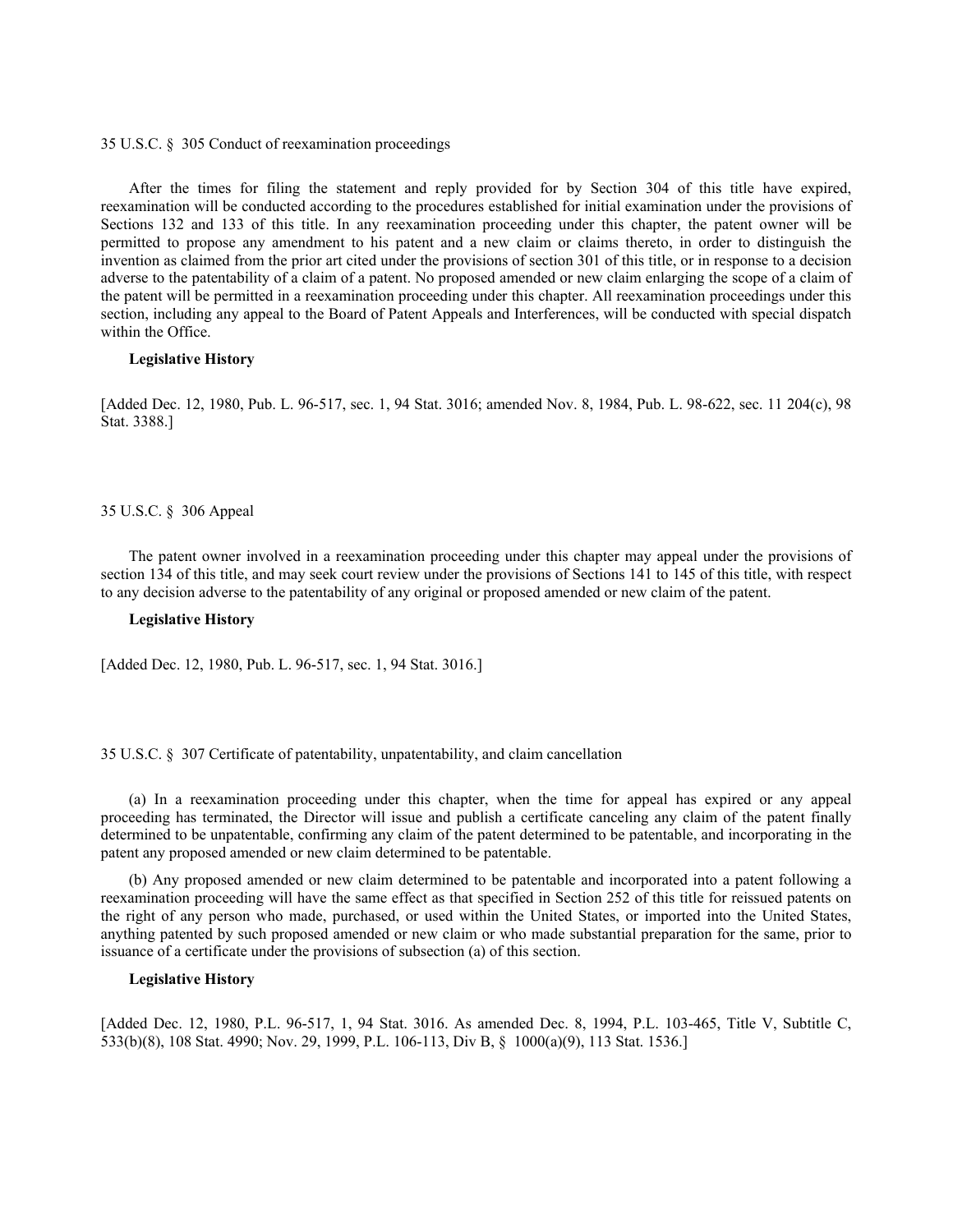35 U.S.C. § 311 Request for inter partes reexamination

(a) In general. Any person at any time may file a request for inter partes reexamination by the Office of a patent on the basis of any prior art cited under the provisions of section 301.

(b) Requirements. The request shall--

(1) be in writing, include the identity of the real party in interest, and be accompanied by payment of an inter partes reexamination fee established by the Director under section 41; and

(2) set forth the pertinency and manner of applying cited prior art to every claim for which reexamination is requested.

(c) Copy. Except the requesting person is the owner of the patent, the Director promptly shall send a copy of the request to the owner of record of the patent.

# **Legislative History**

[Added Nov. 29, 1999, P.L. 106-113, Div B, § 1000(a)(9), 113 Stat. 1536.]

## 35 U.S.C. § 312 Determination of issue by Director

(a) Reexamination. Not later than 3 months after the filing of a request for inter partes reexamination under section 311, the Director shall determine whether a substantial new question of patentability affecting any claim of the patent concerned is raised by the request, with or without consideration of other patents or printed publications. On the Director's initiative, and at any time, the Director may determine whether a substantial new question of patentability is raised by patents and publications.

(b) Record. A record of the Director's determination under subsection (a) shall be placed in the official file of the patent, and a copy shall be promptly given or mailed to the owner of record of the patent and to the third-party requester, if any.

(c) Final decision. A determination by the Director under subsection (a) shall be final and non-appealable. Upon a determination that no substantial new question of patentability has been raised, the Director may refund a portion of the inter partes reexamination fee required under section 311.

## **Legislative History**

[Added Nov. 29, 1999, P.L. 106-113, Div B, § 1000(a)(9), 113 Stat. 1536.]

35 U.S.C. § 313 Inter partes reexamination order by Director

If, in a determination made under section  $312(a)$ , the Director finds that a substantial new question of patentability affecting a claim of a patent is raised, the determination shall include an order for inter partes reexamination of the patent for resolution of the question. The order may be accompanied by the initial action of the Patent and Trademark Office on the merits of the inter partes reexamination conducted in accordance with section 314.

**Legislative History**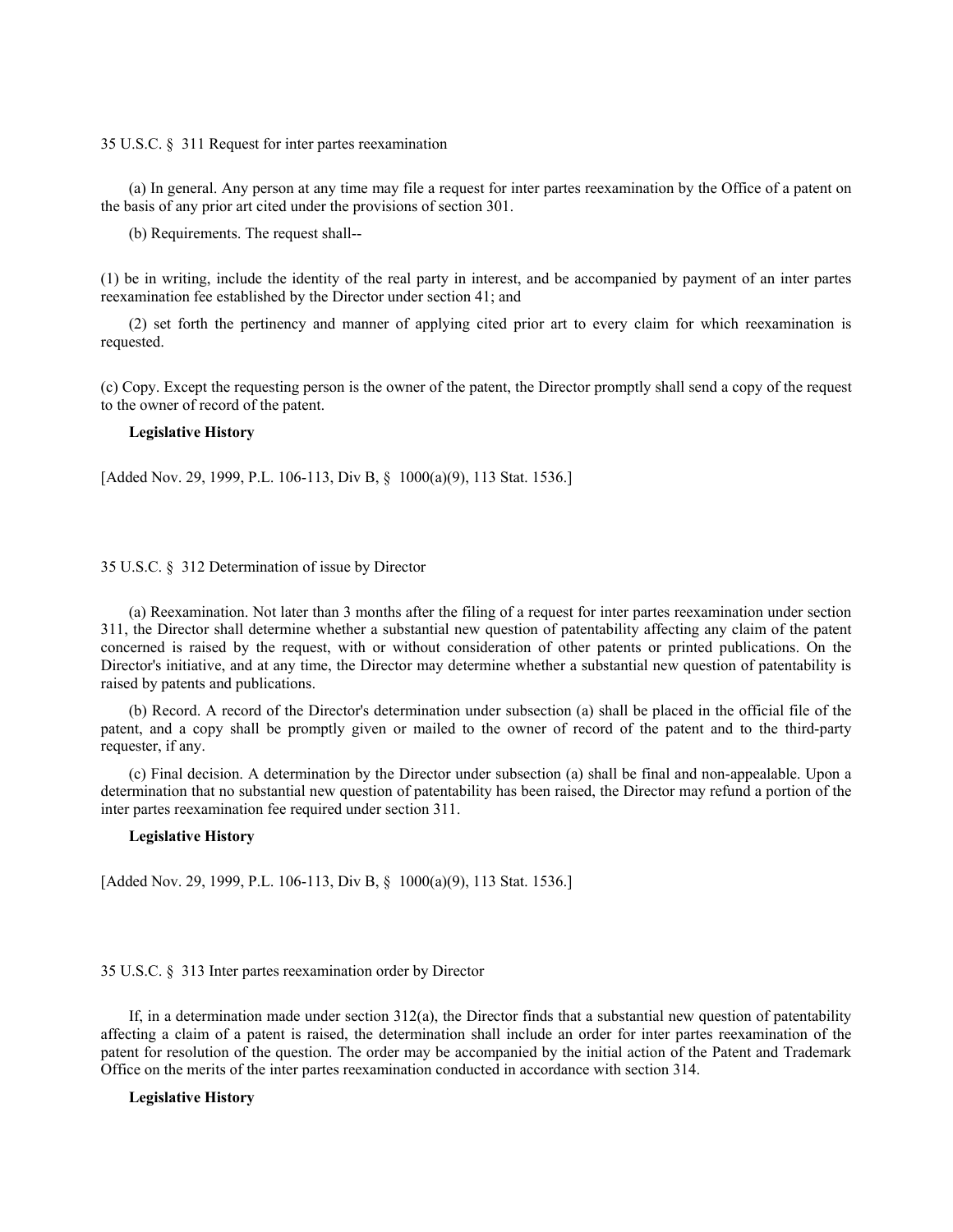[Added Nov. 29, 1999, P.L. 106-113, Div B, § 1000(a)(9), 113 Stat. 1536.]

#### 35 U.S.C. § 314 Conduct of inter partes reexamination proceedings

(a) In general. Except as otherwise provided in this section, reexamination shall be conducted according to the procedures established for initial examination under the provisions of sections 132 and 133. In any inter partes reexamination proceeding under this chapter [35 USCS  $\S$  § 311 et seq.], the patent owner shall be permitted to propose any amendment to the patent and a new claim or claims, except that no proposed amended or new claim enlarging the scope of the claims of the patent shall be permitted.

(b) Response.

(1) This subsection shall apply to any inter partes reexamination proceeding in which the order for inter partes reexamination is based upon a request by a third-party requester.

(2) With the exception of the inter partes reexamination request, any document filed by either the patent owner or the third-party requester shall be served on the other party. In addition, the third-party requester shall receive a copy of any communication sent by the Office to the patent owner concerning the patent subject to the inter partes reexamination proceeding.

(3) Each time that the patent owner files a response to an action on the merits from the Patent and Trademark Office, the third-party requester shall have one opportunity to file written comments addressing issues raised by the action of the Office or the patent owner's response thereto, if those written comments are received by the Office within 30 days after the date of service of the patent owner's response.

(c) Special dispatch. Unless otherwise provided by the Director for good cause, all inter partes reexamination proceedings under this section, including any appeal to the Board of Patent Appeals and Interferences, shall be conducted with special dispatch within the Office.

# **Legislative History**

[Added Nov. 29, 1999, P.L. 106-113, Div B, § 1000(a)(9), 113 Stat. 1536.]

#### 35 U.S.C. § 315 Appeal

(a) Patent owner. The patent owner involved in an inter partes reexamination proceeding under this chapter [35 USCS § § 311 et seq.]--

(1) may appeal under the provisions of section 134 and may appeal under the provisions of sections 141 through 144, with respect to any decision adverse to the patentability of any original or proposed amended or new claim of the patent; and

(2) may be a party to any appeal taken by a third-party requester under subsection (b).

(b) Third-party requester. A third-party requester may--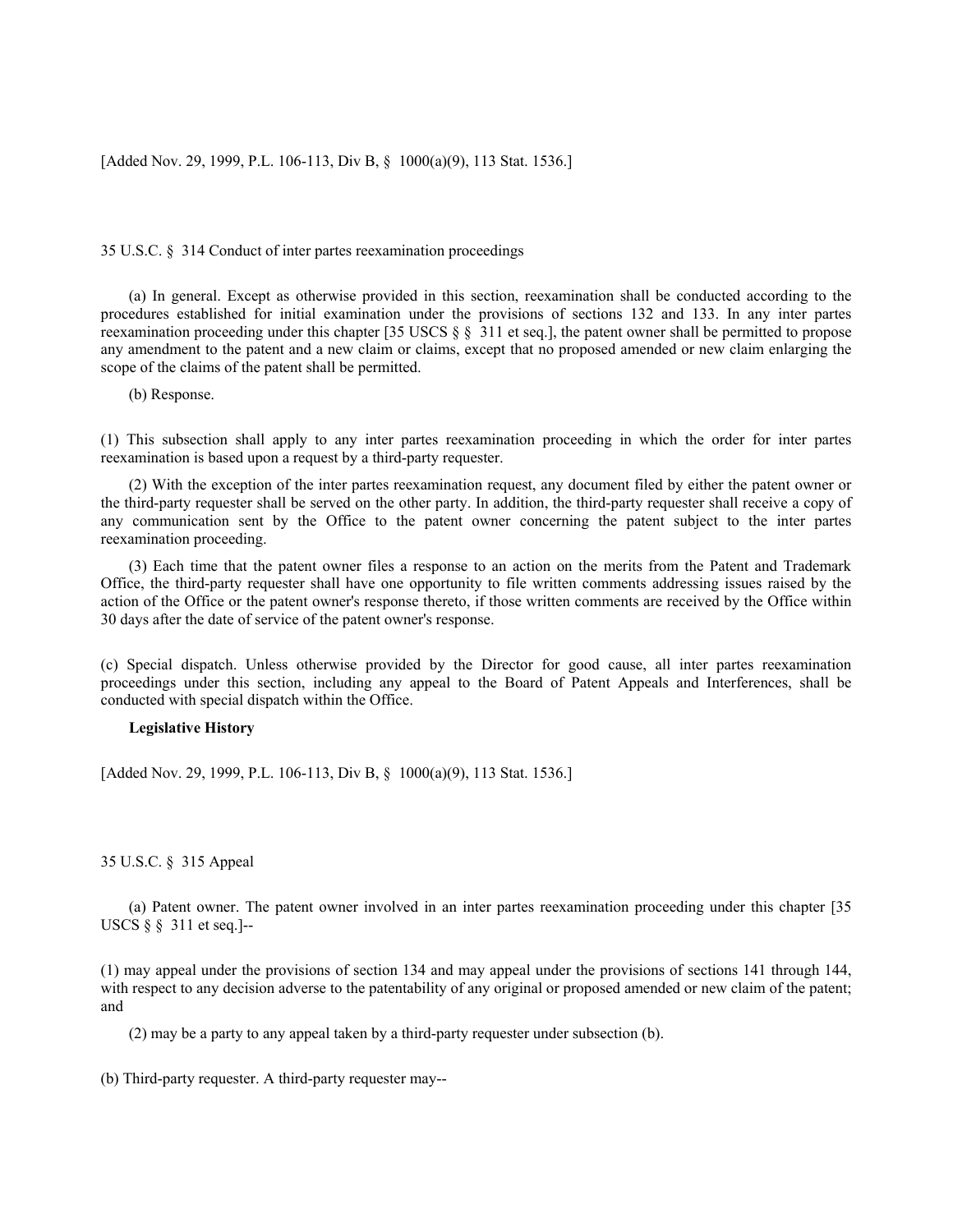(1) appeal under the provisions of section 134 with respect to any final decision favorable to the patentability of any original or proposed amended or new claim of the patent; or

(2) be a party to any appeal taken by the patent owner under the provisions of section 134, subject to subsection (c).

(c) Civil action. A third-party requester whose request for an inter partes reexamination results in an order under section 313 is estopped from asserting at a later time, in any civil action arising in whole or in part under section 1338 of title 28, United States Code, the invalidity of any claim finally determined to be valid and patentable on any ground which the third-party requester raised or could have raised during the inter partes reexamination proceedings. This subsection does not prevent the assertion of invalidity based on newly discovered prior art unavailable to the third-party requester and the Patent and Trademark Office at the time of the inter partes reexamination proceedings.

# **Legislative History**

[Added Nov. 29, 1999, P.L. 106-113, Div B, § 1000(a)(9), 113 Stat. 1536.]

35 U.S.C. § 316 Certificate of patentability, unpatentability, and claim cancellation

(a) In general. In an inter partes reexamination proceeding under this chapter [35 USCS § § 311 et seq.], when the time for appeal has expired or any appeal proceeding has terminated, the Director shall issue and publish a certificate canceling any claim of the patent finally determined to be unpatentable, confirming any claim of the patent determined to be patentable, and incorporating in the patent any proposed amended or new claim determined to be patentable.

(b) Amended or new claim. Any proposed amended or new claim determined to be patentable and incorporated into a patent following an inter partes reexamination proceeding shall have the same effect as that specified in section 252 of this title for reissued patents on the right of any person who made, purchased, or used within the United States, or imported into the United States, anything patented by such proposed amended or new claim, or who made substantial preparation therefor, prior to issuance of a certificate under the provisions of subsection (a) of this section.

### **Legislative History**

[Added Nov. 29, 1999, P.L. 106-113, Div B, § 1000(a)(9), 113 Stat. 1536.]

35 U.S.C. § 317 Inter partes reexamination prohibited

(a) Order for reexamination. Notwithstanding any provision of this chapter [35 USCS § § 311 et seq.], once an order for inter partes reexamination of a patent has been issued under section 313, neither the patent owner nor the thirdparty requester, if any, nor privies of either, may file a subsequent request for inter partes reexamination of the patent until an inter partes reexamination certificate is issued and published under section 316, unless authorized by the Director.

(b) Final decision. Once a final decision has been entered against a party in a civil action arising in whole or in part under section 1338 of title 28, United States Code, that the party has not sustained its burden of proving the invalidity of any patent claim in suit or if a final decision in an inter partes reexamination proceeding instituted by a third-party requester is favorable to the patentability of any original or proposed amended or new claim of the patent, then neither that party nor its privies may thereafter request an inter partes reexamination of any such patent claim on the basis of issues which that party or its privies raised or could have raised in such civil action or inter partes reexamination proceeding, and an inter partes reexamination requested by that party or its privies on the basis of such issues may not thereafter be maintained by the Office, notwithstanding any other provision of this chapter [35 USCS § § 311 et seq.].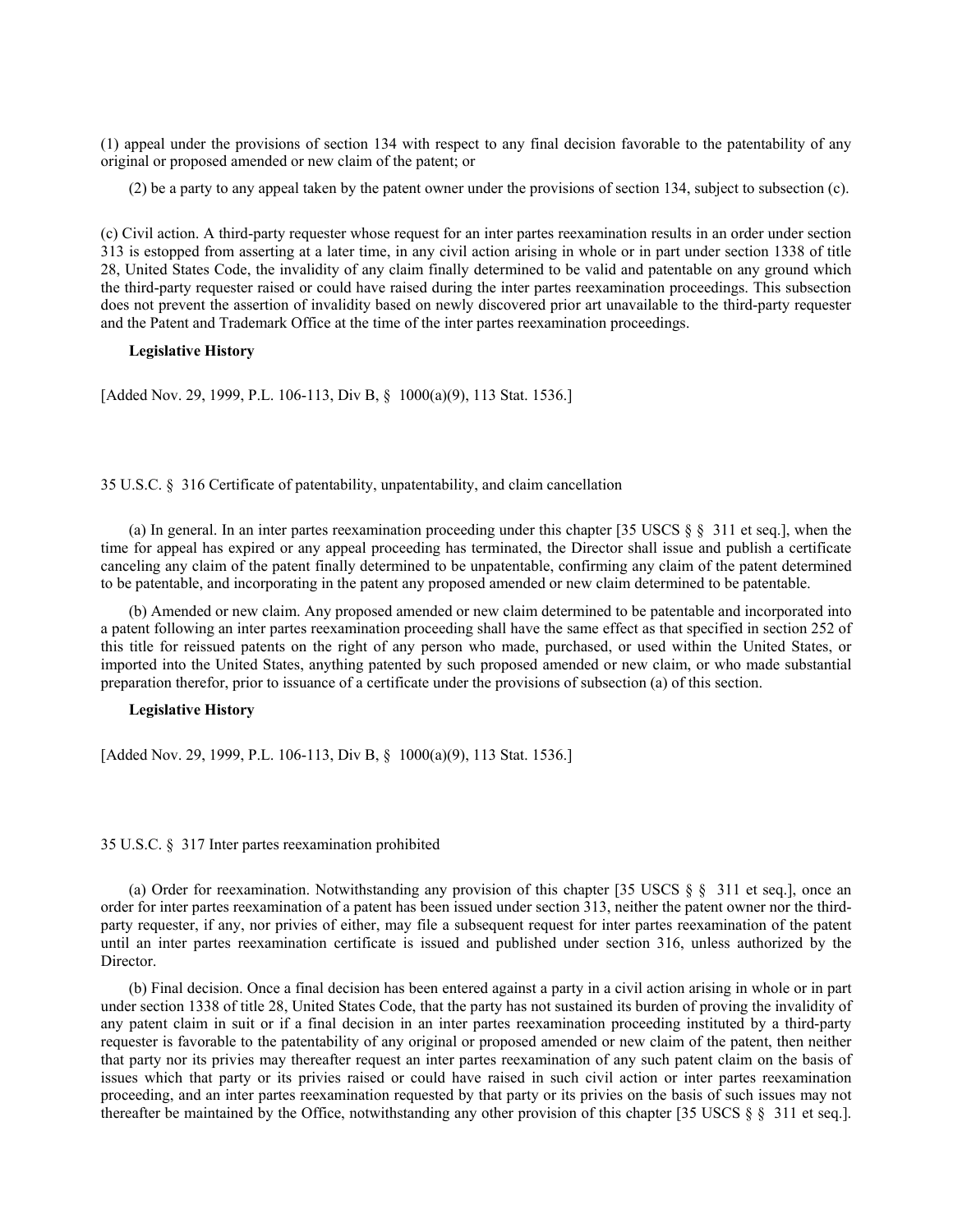This subsection does not prevent the assertion of invalidity based on newly discovered prior art unavailable to the thirdparty requester and the Patent and Trademark Office at the time of the inter partes reexamination proceedings.

# **Legislative History**

[Added Nov. 29, 1999, P.L. 106-113, Div B, § 1000(a)(9), 113 Stat. 1536.]

## 35 U.S.C. § 318 Stay of litigation

Once an order for inter partes reexamination of a patent has been issued under section 313, the patent owner may obtain a stay of any pending litigation which involves an issue of patentability of any claims of the patent which are the subject of the inter partes reexamination order, unless the court before which such litigation is pending determines that a stay would not serve the interests of justice.

## **Legislative History**

[Added Nov. 29, 1999, P.L. 106-113, Div B, § 1000(a)(9), 113 Stat. 1536.]

#### PART IV --PATENT COOPERATION TREATY

#### Chapter 35 –DEFINITIONS

35 U.S.C. § 351 Definitions

When used in this part [35 USCS  $\S$   $\S$   $\S$  351 et seq.] unless the context otherwise indicates--

(a) The term ''treaty'' means the Patent Cooperation Treaty done at Washington, on June 19, 1970.

(b) The term ''Regulations'', when capitalized, means the Regulations under the treaty, done at Washington on the same date as the treaty. The term ''regulations'', when not capitalized, means the regulations established by the Director under this title.

(c) The term ''international application'' means an application filed under the treaty.

(d) The term ''international application originating in the United States'' means an international application filed in the Patent and Trademark Office when it is acting as a Receiving Office under the treaty, irrespective of whether or not the United States has been designated in that international application.

(e) The term ''international application designating the United States'' means an international application specifying the United States as a country in which a patent is sought, regardless where such international application is filed.

(f) The term ''Receiving Office'' means a national patent office or intergovernmental organization which receives and processes international applications as prescribed by the treaty and the Regulations.

(g) The terms ''International Searching Authority'' and ''International Preliminary Examining Authority'' mean a national patent office or intergovernmental organization as appointed under the treaty which processes international applications as prescribed by the treaty and the Regulations.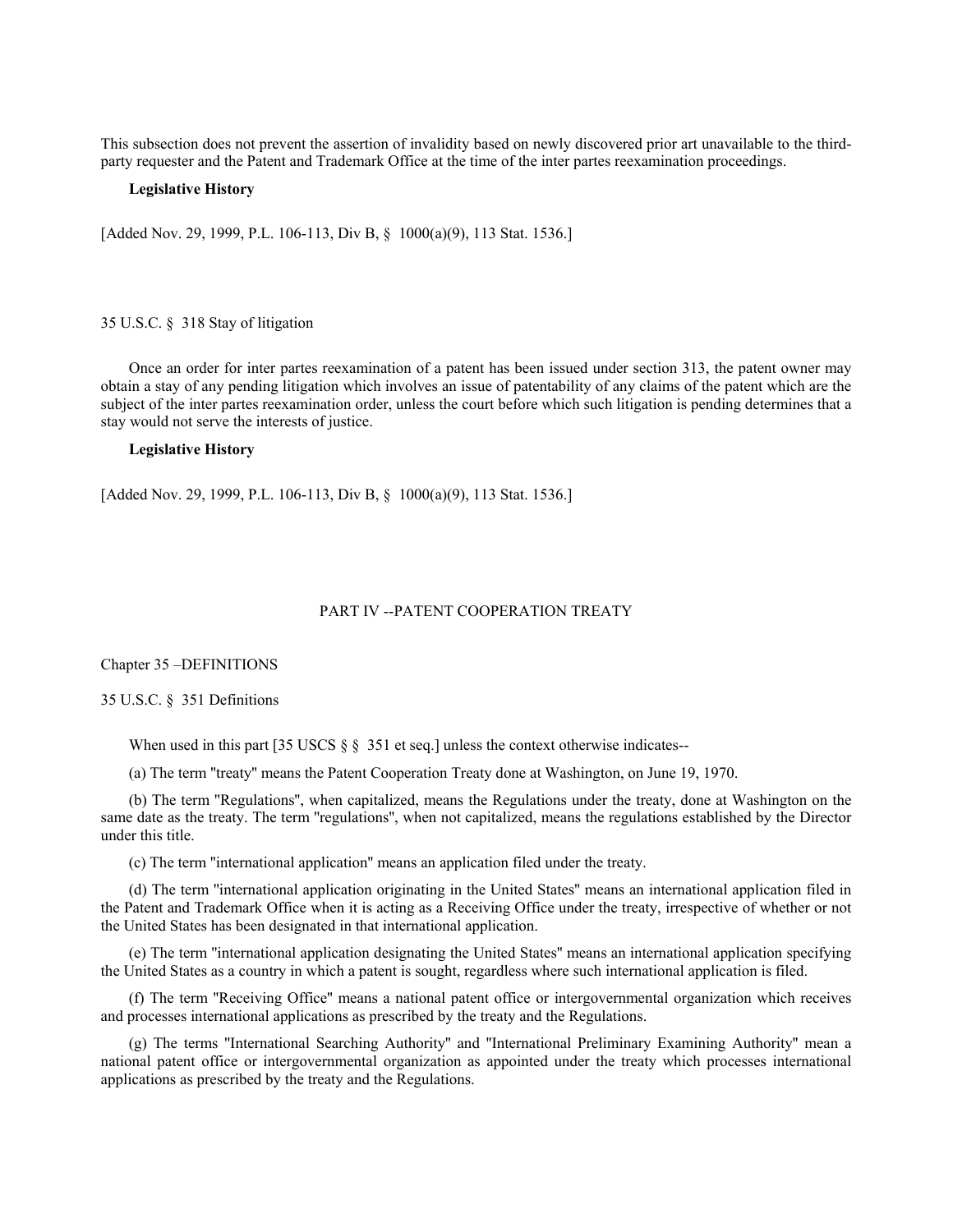(h) The term ''International Bureau'' means the international intergovernmental organization which is recognized as the coordinating body under the treaty and the Regulations.

(i) Terms and expressions not defined in this part are to be taken in the sense indicated by the treaty and the Regulations.

# **Legislative History**

[Added Nov. 14, 1975, P.L. 94-131, § 1, 89 Stat. 685. As amended Nov. 8, 1984, P.L. 98-622, Title IV, § 403(a) in part, 98 Stat. 3392; Nov. 6, 1986, P.L. 99-616, § 2(a)-(c), 100 Stat. 3485; Nov. 29, 1999, P.L. 106-113, Div B, § 1000(a)(9), 113 Stat. 1536.]

# Chapter 36 --INTERNATIONAL STAGE

#### 35 U.S.C. § 361 Receiving Office

(a) The Patent and Trademark Office shall act as a Receiving Office for international applications filed by nationals or residents of the United States. In accordance with any agreement made between the United States and another country, the Patent and Trademark Office may also act as a Receiving Office for international applications filed by residents or nationals of such country who are entitled to file international applications.

(b) The Patent and Trademark Office shall perform all acts connected with the discharge of duties required of a Receiving Office, including the collection of international fees and their transmittal to the International Bureau.

(c) International applications filed in the Patent and Trademark Office shall be in the English language.

(d) The international fee, and the transmittal and search fees prescribed under section 376(a) of this part, shall either be paid on filing of an international application or within such later time as may be fixed by the Director.

# **Legislative History**

[Added Nov. 14, 1975, P.L. 94-131, § 1, 89 Stat. 686. As amended Nov. 8, 1984, P.L. 98-622, Title IV, § § 401(a), 403(a) in part, 98 Stat. 3391, 3392; Nov. 6, 1986, P.L. 99-616, § 2(d), 100 Stat. 3485; Nov. 29, 1999, P.L. 106-113, Div B, § 1000(a)(9), 113 Stat. 1536.]

35 U.S.C. § 362 International Searching Authority and International Preliminary Examining Authority

(a) The Patent and Trademark Office may act as an International Searching Authority and International Preliminary Examining Authority with respect to international applications in accordance with the terms and conditions of an agreement which may be concluded with the International Bureau, and may discharge all duties required of such Authorities, including the collection of handling fees and their transmittal to the International Bureau.

(b) The handling fee, preliminary examination fee, and any additional fees due for international preliminary examination shall be paid within such time as may be fixed by the Director.

## **Legislative History**

[Added Nov. 14, 1975, P.L. 94-131, 1, 89 Stat. 686.) (As amended Nov. 8, 1984, P.L. 98-622, Title IV, 403(a) in part, 98 Stat. 3392; Nov. 6, 1986, P.L. 99-616, 4, 100 Stat. 3485; Nov. 29, 1999, P.L. 106-113, Div B, § 1000(a)(9), 113 Stat. 1536.]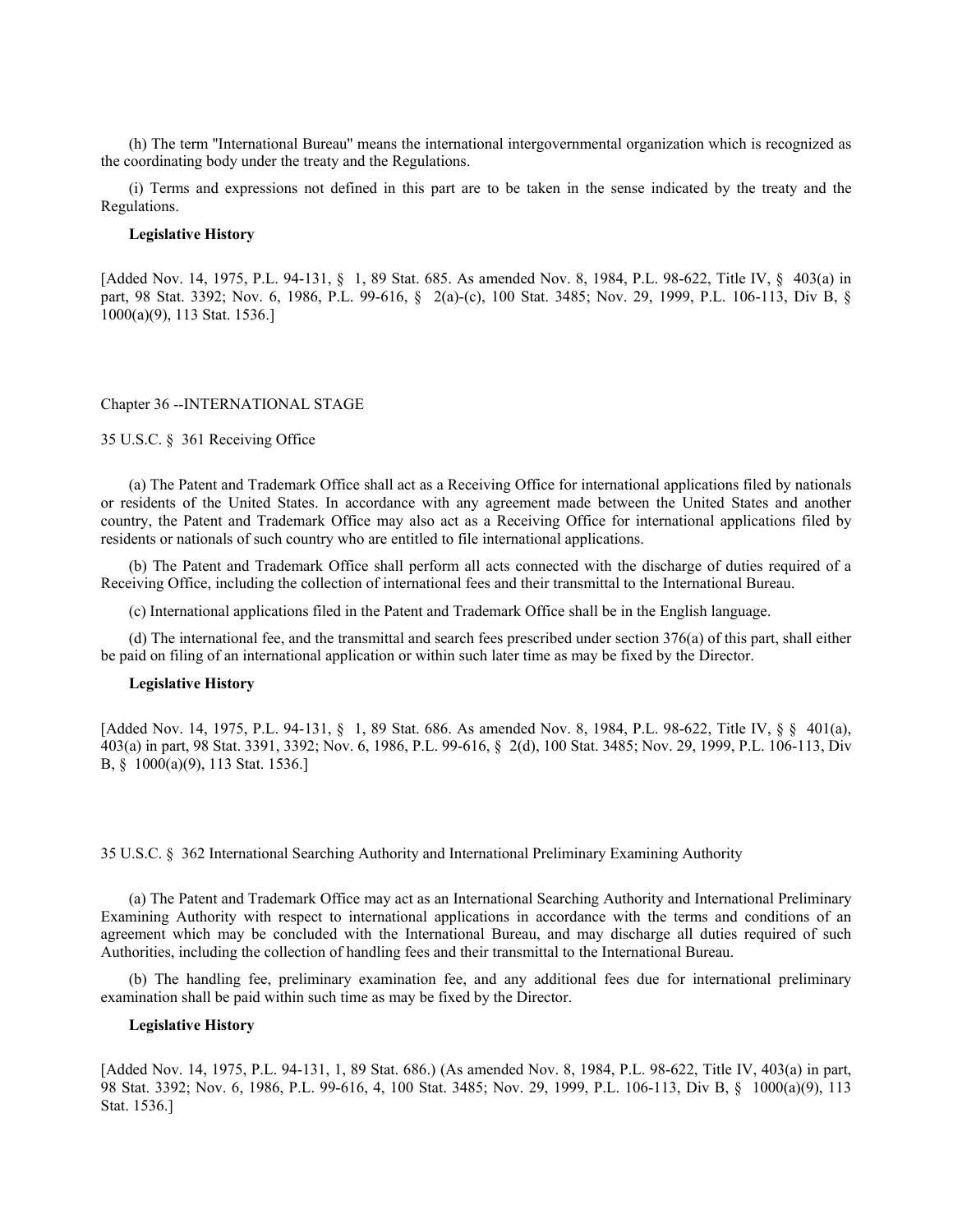35 U.S.C. § 363 International application designating the United States: Effect

An international application designating the United States shall have the effect, from its international filing date under article 11 of the treaty, of a national application for patent regularly filed in the Patent and Trademark Office except as otherwise provided in section 102(e) of this title.

## **Legislative History**

[Added Nov. 14, 1975, Pub. L. 94-131, sec. 1, 89 Stat. 686; amended Nov. 8, 1984, Pub. L. 98-622, sec. 403(a), 98 Stat. 3392.]

#### 35 U.S.C. § 364 International stage: Procedure

(a) International applications shall be processed by the Patent and Trademark Office when acting as a Receiving Office, International Searching Authority, or International Preliminary Examining Authority, in accordance with the applicable provisions of the treaty, the Regulations, and this title.

(b) An applicant's failure to act within prescribed time limits in connection with requirements pertaining to a pending international application may be excused upon a showing satisfactory to the Director of unavoidable delay, to the extent not precluded by the treaty and the Regulations, and provided the conditions imposed by the treaty and the Regulations regarding the excuse of such failure to act are complied with.

## **Legislative History**

[Added Nov. 14, 1975, P.L. 94-131, 1, 89 Stat. 686. As amended Nov. 8, 1984, P.L. 98-622, Title IV, 403(a) in part, 98 Stat. 3392; Nov. 6, 1986, P.L. 99-616, 5, 100 Stat. 3485; Nov. 29, 1999, P.L. 106-113, Div B, § 1000(a)(9), 113 Stat. 1536.]

35 U.S.C. § 365 Right of priority; benefit of the filing date of a prior application

(a) In accordance with the conditions and requirements of subsections (a) through (d) of section 119 of this title, a national application shall be entitled to the right of priority based on a prior filed international application which designated at least one country other than the United States.

(b) In accordance with the conditions and requirement of section 119(a) of this title and the treaty and the Regulations, an international application designating the United States shall be entitled to the right of priority based on a prior foreign application, or a prior international application designating at least one country other than the United States.

(c) In accordance with the conditions and requirements of section 120 of this title, an international application designating the United States shall be entitled to the benefit of the filing date of a prior national application or a prior international application designating the United States, and a national application shall be entitled to the benefit of the filing date of a prior international application designating the United States. If any claim for the benefit of an earlier filing date is based on a prior international application which designated but did not originate in the United States, the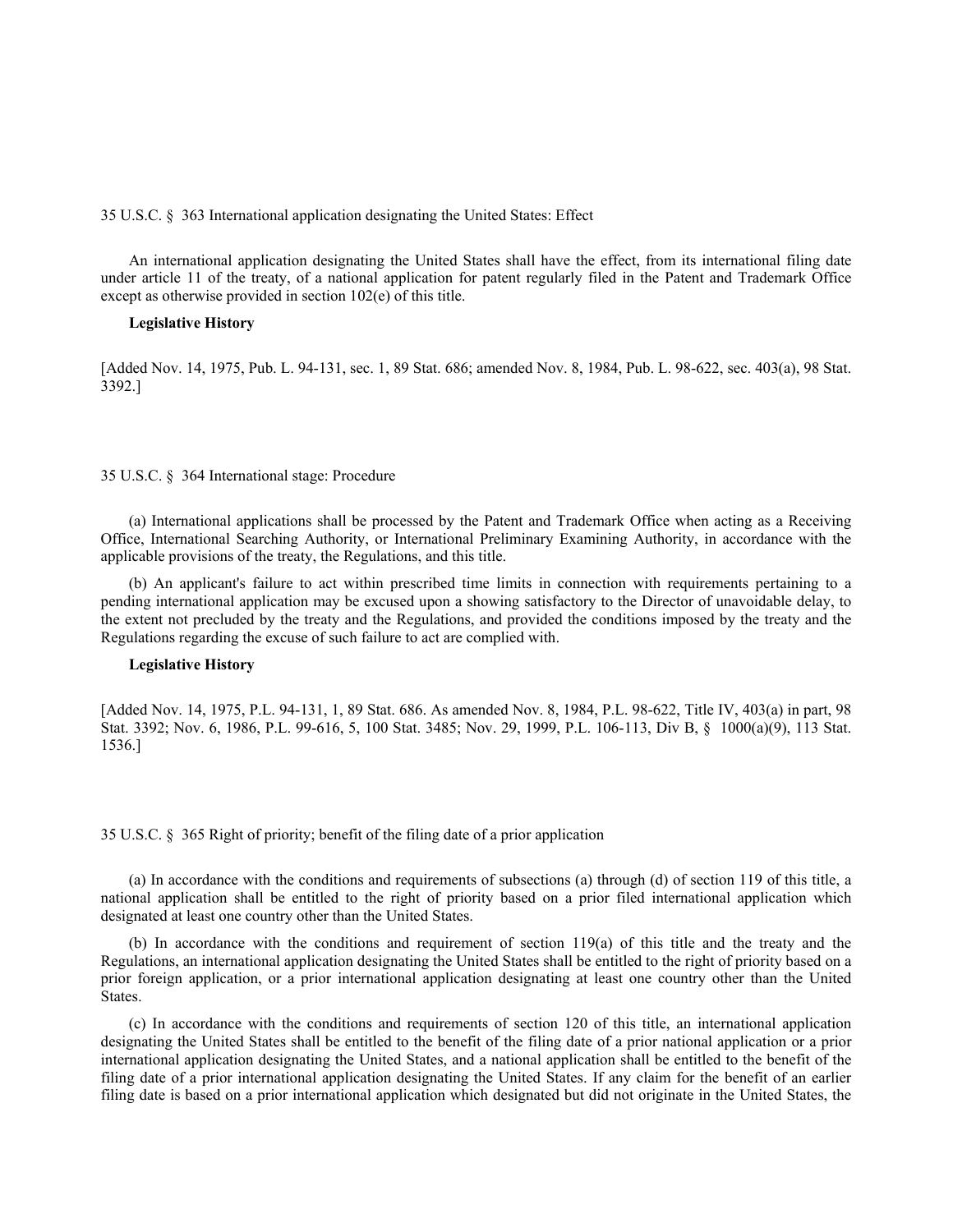Director may require the filing in the Patent and Trademark Office of a certified copy of such application together with a translation thereof into the English language, if it was filed in another language.

# **Legislative History**

[Added Nov. 14, 1975, P.L. 94-131, 1, 89 Stat. 686.) (As amended Nov. 8, 1984, P.L. 98-622, Title IV, 403(a) in part, 98 Stat. 3392; Dec. 8, 1994, P.L. 103-465, Title V, Subtitle C, 532(c)(4), 108 Stat. 4987; Nov. 29, 1999, P.L. 106-113, Div B, 1000(a)(9), 113 Stat. 1536.]

### 35 U.S.C. § 366 Withdrawn international application

Subject to section 367 of this part, if an international application designating the United States is withdrawn or considered withdrawn, either generally or as to the United States, under the conditions of the treaty and the Regulations, before the applicant has complied with the applicable requirements prescribed by section 371(c) of this part, the designation of the United States shall have no effect after the date of withdrawal, and shall be considered as not having been made, unless a claim for the benefit of a prior filing date under section 365(c) of this part was made in a national application, or an international application designating the United States, filed before the date of such withdrawal. However, such withdrawn international application may serve as the basis for a claim of priority under section 365 (a) and (b) of this part, if it designated a country other than the United States.

## **Legislative History**

[Added Nov. 14, 1975, Pub. L. 94-131, sec. 1, 89 Stat. 687; amended Nov. 8, 1984, Pub. L. 98-622, sec. 401(b), 98 Stat. 3391.]

#### 35 U.S.C. § 367 Actions of other authorities: Review

(a) Where a Receiving Office other than the Patent and Trademark Office has refused to accord an international filing date to an international application designating the United States or where it has held such application to be withdrawn either generally or as to the United States, the applicant may request review of the matter by the Director, on compliance with the requirements of and within the time limits specified by the treaty and the Regulations. Such review may result in a determination that such application be considered as pending in the national stage.

(b) The review under subsection (a) of this section, subject to the same requirement and conditions, may also be requested in those instances where an international application designating the United States is considered withdrawn due to a finding by the International Bureau under article 12(3) of the treaty.

# **Legislative History**

[Added Nov. 14, 1975, P.L. 94-131, 1, 89 Stat. 687.) (As amended Nov. 8, 1984, P.L. 98-622, Title IV, 403(a) in part, 98 Stat. 3392; Nov. 29, 1999, P.L. 106-113, Div B, § 1000(a)(9), 113 Stat. 1536.]

35 U.S.C. § 368 Secrecy of certain inventions; filing international applications in foreign countries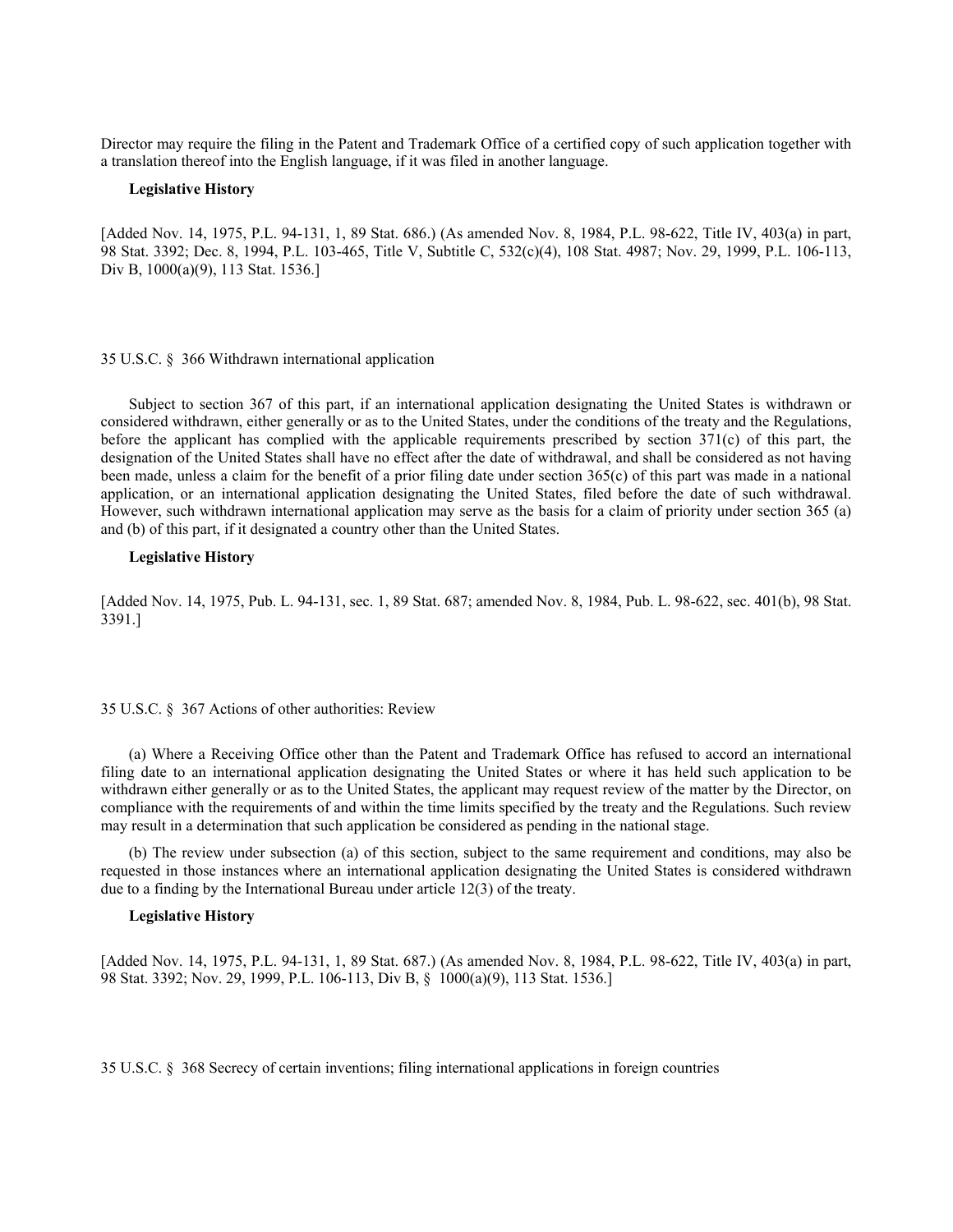(a) International applications filed in the Patent and Trademark Office shall be subject to the provisions of chapter 17 of this title.

(b) In accordance with article 27(8) of the treaty, the filing of an international application in a country other than the United States on the invention made in this country shall be considered to constitute the filing of an application in a foreign country within the meaning of chapter 17 of this title, whether or not the United States is designated in that international application.

(c) If a license to file in a foreign country is refused or if an international application is ordered to be kept secret and a permit refused, the Patent and Trademark Office when acting as a Receiving Office, International Searching Authority, or International Preliminary Examining Authority, may not disclose the contents of such application to anyone not authorized to receive such disclosure.

# **Legislative History**

[Added Nov. 14, 1975, Pub. L. 94-131, sec. 1, 89 Stat. 687; amended Nov. 8, 1984, Pub. L. 98-622, sec. 403(a), 98 Stat. 3392; Nov. 6, 1986, Pub. L. 99-616, sec. 6, 100 Stat. 3486.]

#### Chapter 37 --NATIONAL STAGE

35 U.S.C. § 371 National stage: Commencement

(a) Receipt from the International Bureau of copies of international applications with any amendments to the claims, international search reports, and international preliminary examination reports including any annexes thereto may be required in the case of international applications designating or electing the United States.

(b) Subject to subsection (f) of this section, the national stage shall commence with the expiration of the applicable time limit under article 22 (1) or (2), or under article  $39(1)(a)$  of the treaty[.]

(c) The applicant shall file in the Patent and Trademark Office--

(1) the national fee provided in section  $41(a)$  of this title;

(2) a copy of the international application, unless not required under subsection (a) of this section or already communicated by the International Bureau, and a translation into the English language of the International application, if it was filed in another language;

(3) amendments, if any, to the claims in the international application, made under article 19 of the treaty, unless such amendments have been communicated to the Patent and Trademark Office by the International Bureau, and a translation into the English language if such amendments were made in another language;

(4) an oath or declaration of the inventor (or other person authorized under chapter 11 of this title complying with the requirements of section 115 of this title and with regulations prescribed for oaths or declarations of applicants;

(5) a translation into the English language of any annexes to the international preliminary examination report, if such annexes were made in another language.

(d) The requirements with respect to the national fee referred to in subsection  $(c)(1)$ , the translation referred to in subsection  $(c)(2)$ , and the oath or declaration referred to in subsection  $(c)(4)$  of this section shall be complied with by the date of the commencement of the national stage or by such later time as may be fixed by the Director. The copy of the international application referred to in subsection  $(c)(2)$  shall be submitted by the date of the commencement of the national stage. Failure to comply with these requirements shall be regarded as abandonment of the application by the parties thereof, unless it be shown to the satisfaction of the Director that such failure to comply was unavoidable. The payment of a surcharge may be required as a condition of accepting the national fee referred to in subsection  $(c)(1)$  or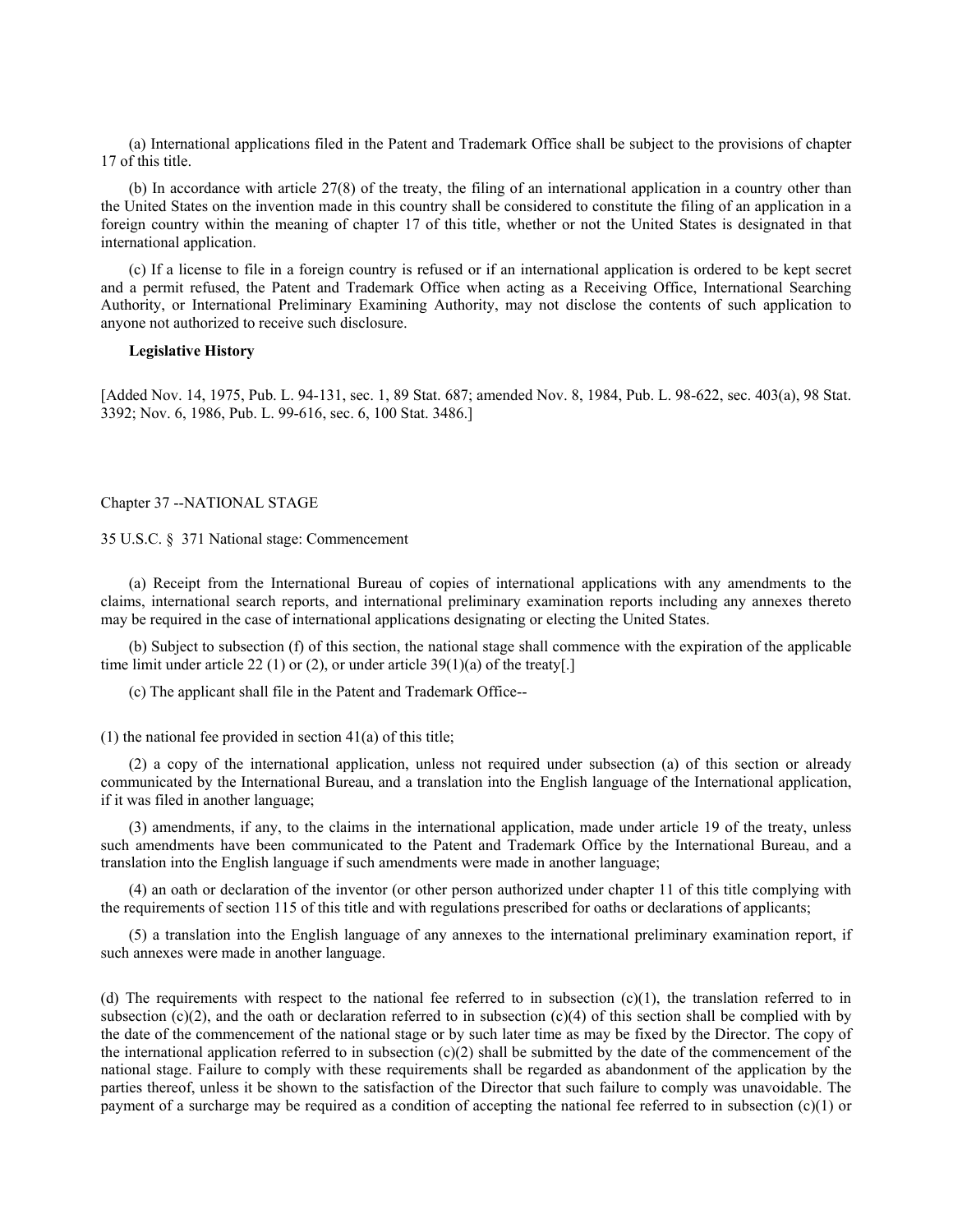the oath or declaration referred to in subsection  $(c)(4)$  of this section if these requirements are not met by the date of the commencement of the national stage. The requirements of subsection  $(c)(3)$  of this section shall be complied with by the date of the commencement of the national stage, and failure to do so shall be regarded as a cancellation of the amendments to the claim in the international application made under article 19 of the treaty. The requirement of subsection (c)(5) shall be complied with at such time as may be fixed by the Director and failure to do so shall be regarded as cancellation of the amendments made under article  $34(2)(b)$  of the treaty[.]

(e) After an international application has entered the national stage, no patent may be granted or refused thereon before the expiration of the applicable time limit under article 28 or article 41 of the treaty, except with the express consent of the applicant. The applicant may present amendments to the specification, claims, and drawings of the application after the national stage has commenced.

(f) At the express request of the applicant, the national stage of processing may be commenced at any time at which the application is in order for such purpose and the applicable requirements of subsection (c) of this section have been complied with.

## **Legislative History**

[Added Nov. 14, 1975, P.L. 94-131, § 1, 89 Stat. 688. As amended Nov. 8, 1984, P.L. 98-622, Title IV, § § 402(a)-(d), 403(a) in part, 98 Stat. 3391, 3392; Nov. 6, 1986, P.L. 99-616, § 7, 100 Stat. 3486; Dec. 10, 1991, P.L. 102-204, § 5(g)(2), 105 Stat. 1641; Nov. 29, 1999, P.L. 106-113, Div B, § 1000(a)(9), 113 Stat. 1536.]

#### 35 U.S.C. § 372 National stage: Requirements and procedure

(a) All questions of substance and, within the scope of the requirements of the treaty and Regulations, procedure in an international application designating the United States shall be determined as in the case of national applications regularly filed in the Patent and Trademark Office.

(b) In case of international applications designating but not originating in, the United States--

(1) the Director may cause to be reexamined questions relating to form and contents of the applications in accordance with the requirements of the treaty and the Regulations;

(2) the Director may cause the question of unity of invention to be reexamined under section 121 of this title, within the scope of the requirements of the treaty and the Regulations; and

(3) the Director may require a verification of the translation of the international application or any other document pertaining to the application if the application or other document was filed in a language other than English.

# **Legislative History**

[Added Nov. 14, 1975, P.L. 94-131, 1, 89 Stat. 689.) (As amended Nov. 8, 1984, P.L. 98-622, Title IV, 402(e), (f), 403(a) in part, 98 Stat. 3392; Nov. 29, 1999, P.L. 106-113, Div B, § 1000(a)(9), 113 Stat. 1536.]

# 35 U.S.C. § 373 Improper applicant

An international application designating the United States, shall not be accepted by the Patent and Trademark Office for the national stage if it was filed by anyone not qualified under chapter 11 of this title to be an applicant for the purpose of filing a national application in the United States. Such international applications shall not serve as the basis for the benefit of an earlier filing date under section 120 of this title in a subsequently filed application, but may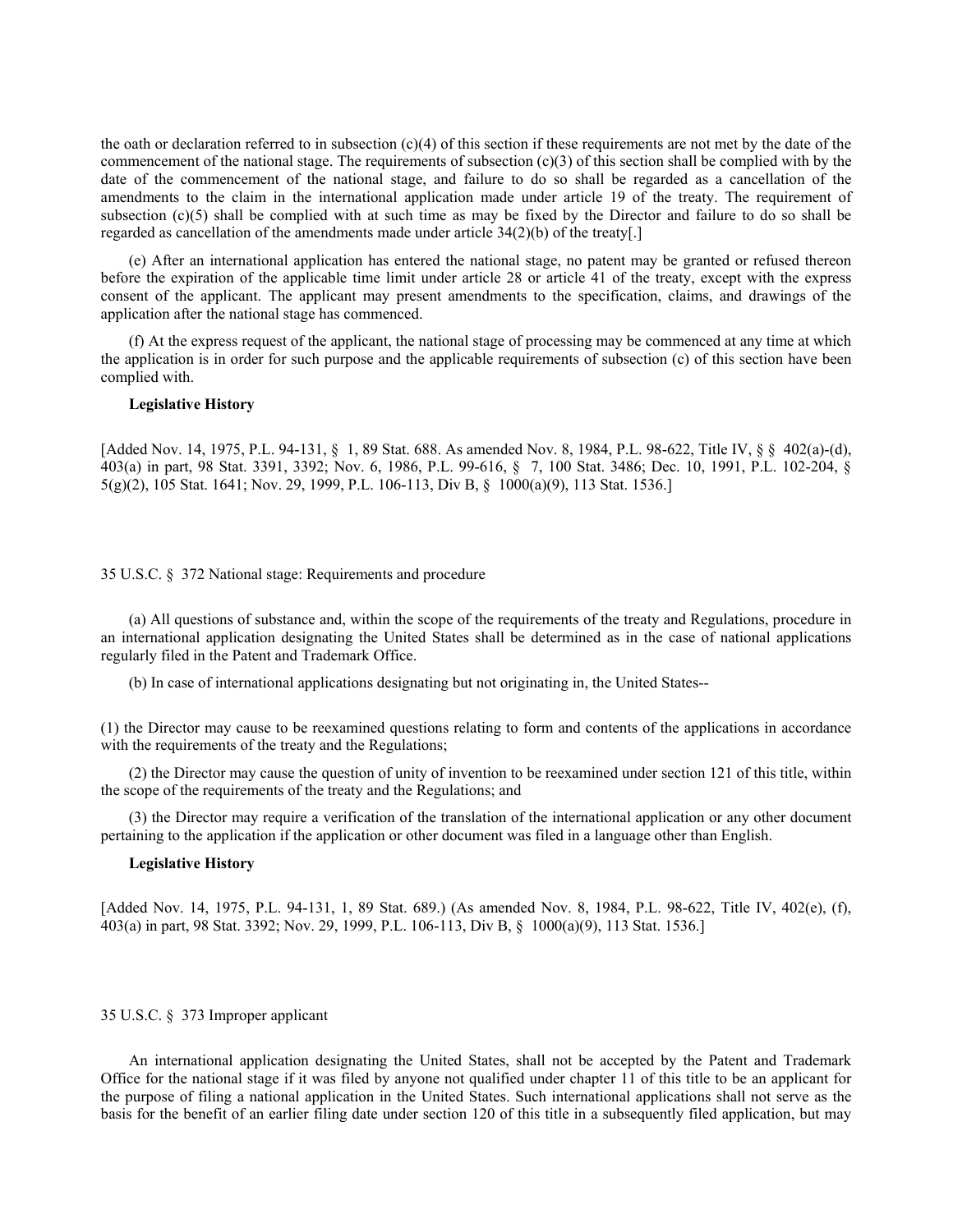serve as the basis for a claim of the right of priority under subsections (a) through (d) of section 119 of this title, if the United States was not the sole country designated in such international application.

# **Legislative History**

[Added Nov. 14, 1975, Pub. L. 94-131, sec. 1, 89 Stat. 689; amended Nov. 8, 1984, Pub. L. 98-622, sec. 403(a), 98 Stat. 3392; Dec. 8, 1994, Pub. L. 103-465, HR 5110, S 2467, 108 Stat. 4809, effective Jun. 8, 1995.]

# 35 U.S.C. § 374 Publication of international application

The publication under the treaty defined ins section  $351(a)$  of this title, of an international application designating the United States shall confer the same rights and shall have the same effect under this title as an application for patent published under section 122(b), except as provided in sections 102(e) and 154(d) of this title.

#### **Legislative History**

[Added Nov. 14, 1975, P.L. 94-131, 1, 89 Stat. 689. As amended Nov. 29, 1999, P.L. 106-113, Div B, § 1000(a)(9), 113 Stat. 1536.]

#### 35 U.S.C. § 375 Patent issued on international application: Effect

(a) A patent may be issued by the Director based on a international application designating the United States, in accordance with the provisions of this title. Subject to section 102(e) of this title, such patent shall have the force and effect of a patent issued on a national application filed under the provisions of chapter 11 of this title.

(b) Where due to an incorrect translation the scope of a patent granted on an international application designating the United States, which was not originally filed in the English language, exceeds the scope of the international application in its original language, a court of competent jurisdiction may retroactively limit the scope of the patent, by declaring it unenforceable to the extent that it exceeds the scope of the international application in its original language.

#### **Legislative History**

[Added Nov. 14, 1975, P.L. 94-131, 1, 89 Stat. 689. As amended Nov. 29, 1999, P.L. 106-113, Div B, 1000(a)(9), 113 Stat. 1536.]

35 U.S.C. § 376 Fees

(a) The required payment of the international fee, and the handling fee which amounts are specified in the Regulations, shall be paid in United States currency. The Patent and Trademark Office shall charge a national fee as provided in section  $41(a)$ , and may also charge the following fees:

(1) A transmittal fee (see section  $361(d)$ );

(2) A search fee (see section  $361(d)$ );